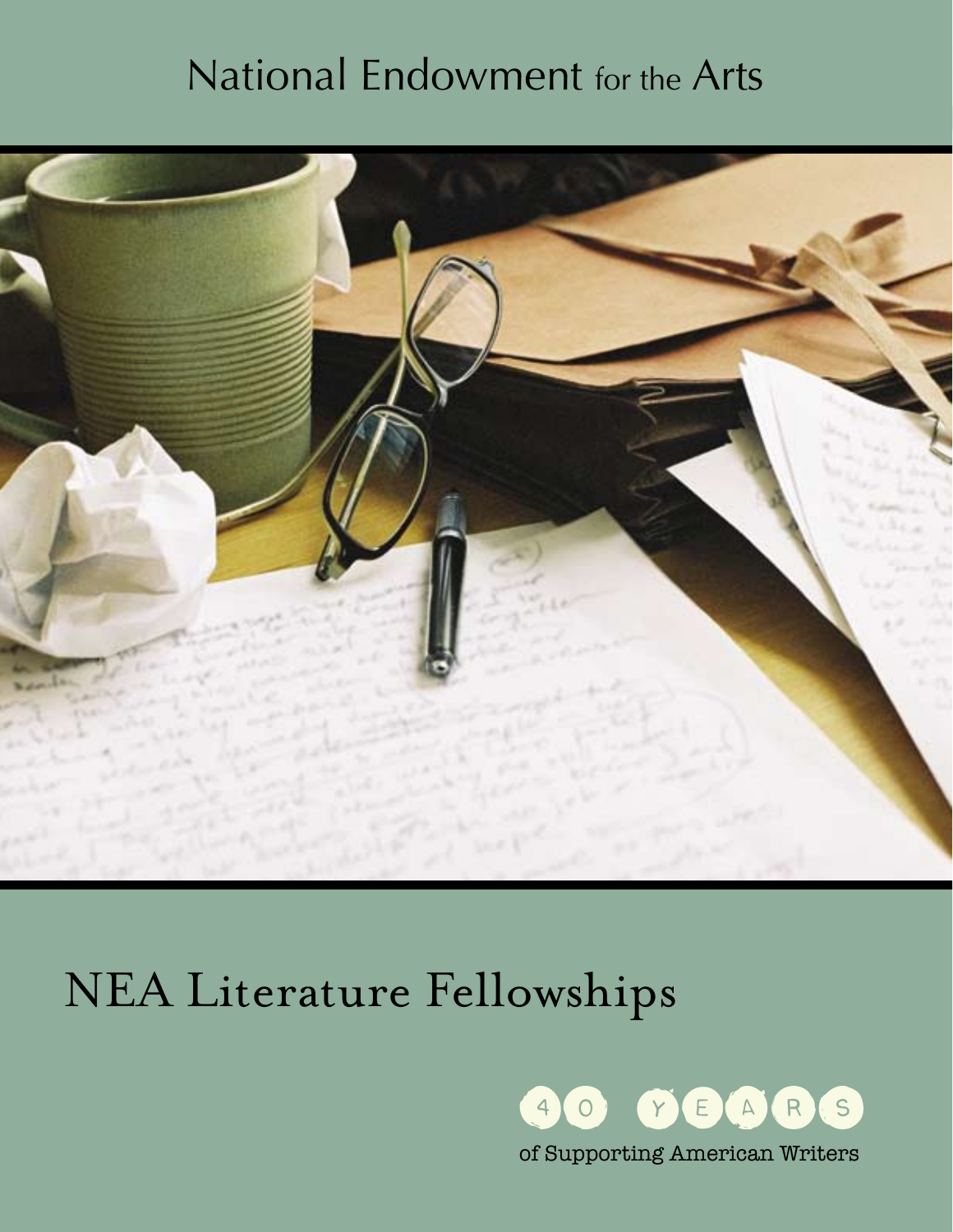

This year, the National Endowment for the Arts marks its 40th anniversary of leadership in the arts. The NEA is a public agency dedicated to supporting excellence in the arts, both new and established; bringing the arts to all Americans; and providing leadership in arts education. Established by Congress in 1965 as an independent agency of the federal government, the Arts Endowment is the largest national funder of the arts, bringing great art to all 50 states, including rural areas, inner cities, and military bases.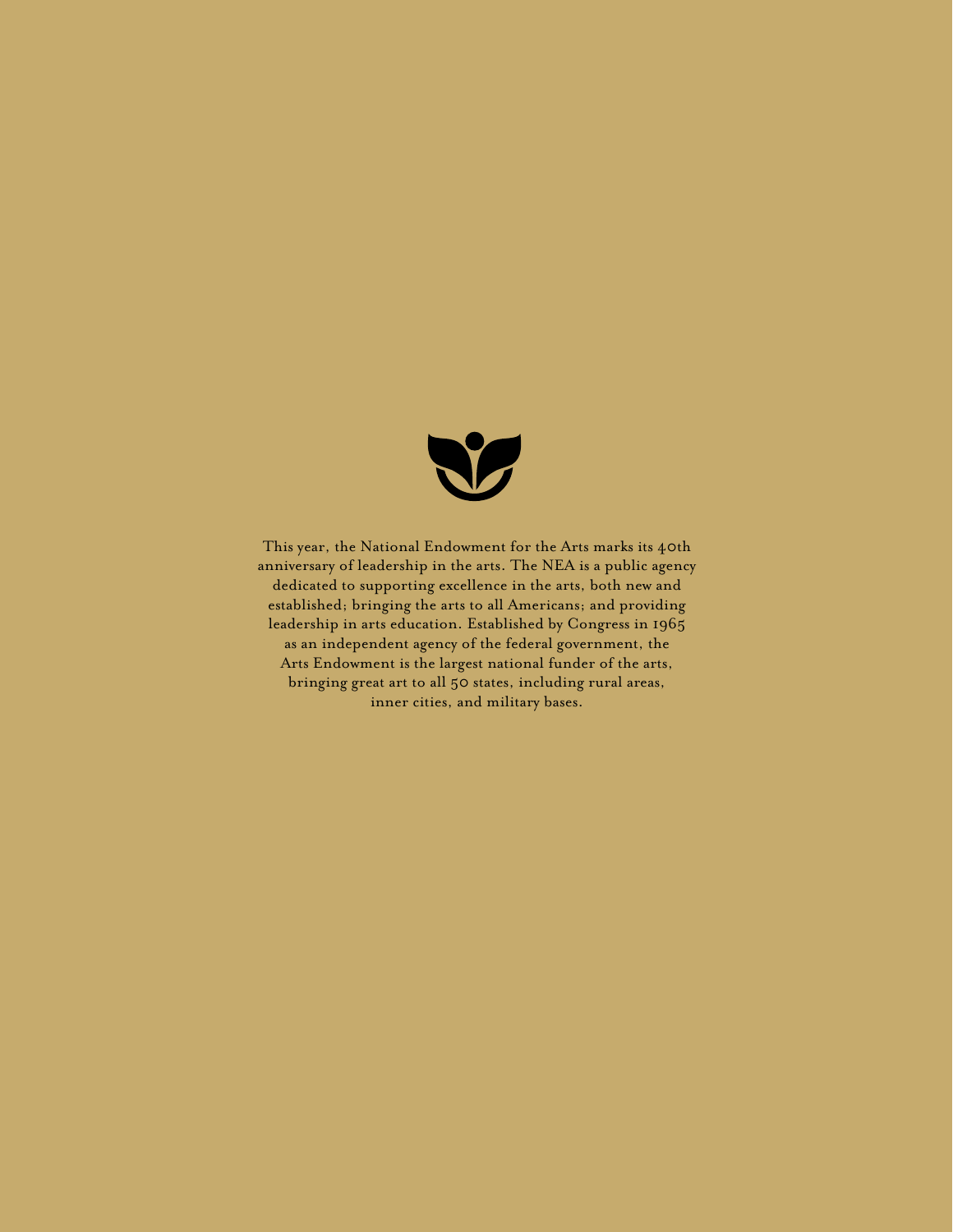## National Endowment for the Arts

## NEA Literature Fellowships



of Supporting American Writers

March 2006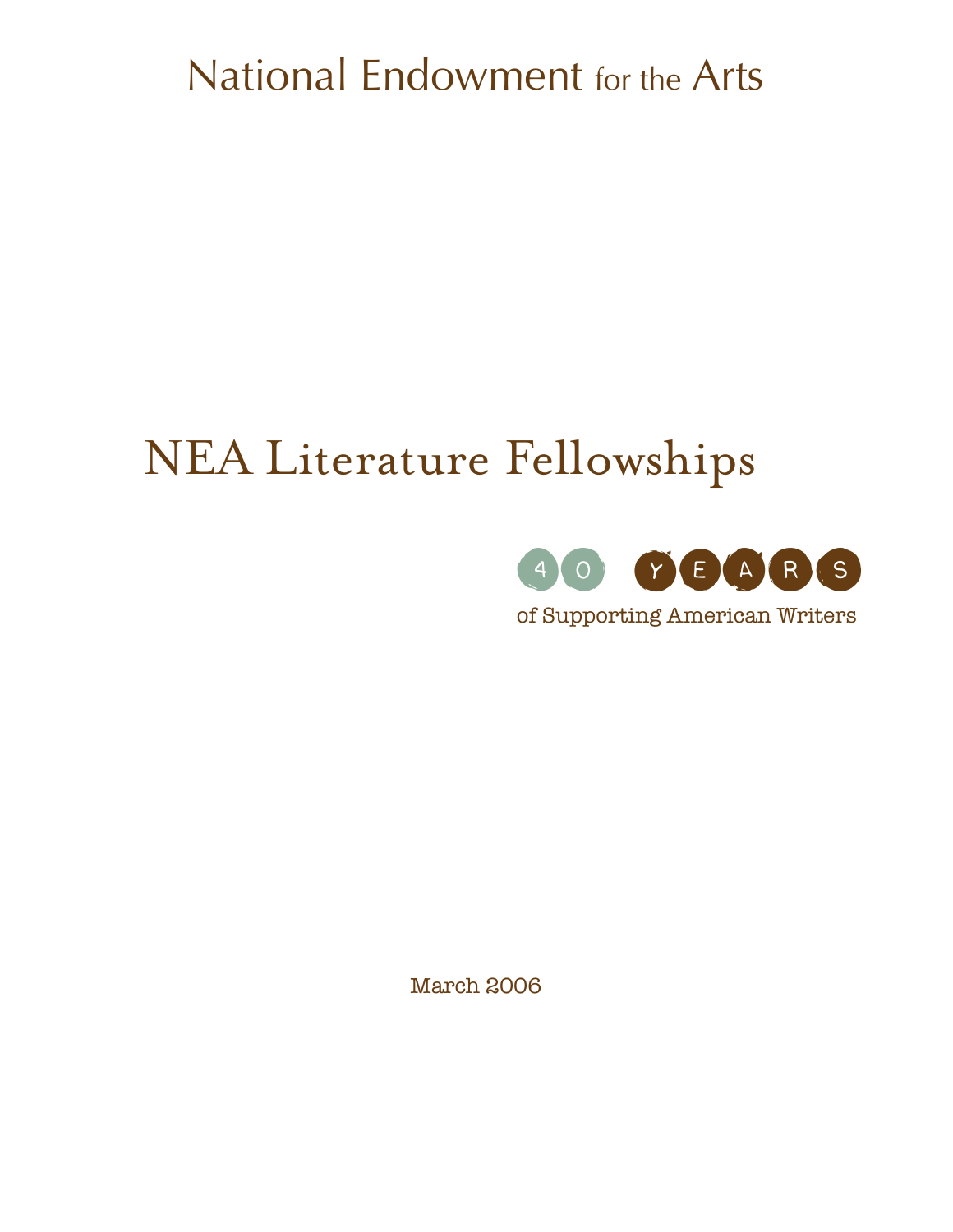### Credits

This publication is published by:

**National Endowment for the Arts Office of Communications**

**Felicia Knight,** Director **Don Ball,** Publications Manager/Editor

Designed by Nancy Bratton Design Cover Photo by Nancy Bratton

Thanks to **Amy Stolls, David Kipen, Jon Peede, Paulette Beete, Campbell Irving, Pamela Kirkpatrick,** and **Garrick Davis** for their contributions to the publication.



Voice/TTY: (202) 682-5496 For individuals who are deaf or hard-of-hearing.



Individuals who do not use conventional print may contact the Arts Endowment's Office for AccessAbility to obtain this publication in an alternate format.

Telephone: (202) 682-5532

#### **National Endowment for the Arts**

1100 Pennsylvania Avenue, NW Washington, DC 20506-0001 (202) 682-5400

Additional copies of this publication can be obtained free of charge by contacting the NEA Web site: www.arts.gov.



This publication was printed on recycled paper.

#### PHOTO CREDITS

Dana Gioia: Photo by Vance Jacobs (page 1) John Steinbeck and Ralph Ellison: Photo by R. Philip Hanes, Jr. (page 3) Julia Alvarez: Photo by Bill Eichner (page 12) T. C. Boyle: Photo by Pablo Campos (page 13) Jared Carter: Photo by Diane Carter (page 14) Annie Dillard: Photo by Carin Clevidence (page 15) Rita Dove: Photo by Fred Viebahn (page 16) Andre Dubus: Photo by Marion Ettlinger (page 17) Ernest J. Gaines: Photo by Dianne S. Gaines (page 18) Christina Garcia: Photo courtesy of Lavin Agency (page 19) Kaye Gibbons: photo by Marion Ettlinger (page 20) John Haines: Photo by Peter Iseman (page 21) Joy Harjo: Photo courtesy of author (page 22) Oscar Hijuelos: Photo by Dario Acosta (page 23) Jane Hishfield: Photo by Nick Rosza (page 24) Mark Jarman: Photo by Peyton Hoge (page 24) Edward P. Jones: Photo courtesy of HarperCollins (page 26) Suji Kwock Kim: Photo by Jim Saah (page 27) Ted Kooser: Photo courtesy of University of Nebraska-Lincoln (page 28) Philip Levine: Photo courtesy of author (page 29) Bobbie Ann Mason: Photo courtesy of Viking Penguin (page 30) Davis McCombs: Photo courtesy of author (page 31) Marilyn Nelson: Photo by Fran Funk (page 32) Ishmael Reed: Photo courtesy of author and Basic Books (page 33) Norman Rush: Photo by Jerry Bauer (page 34) Kay Ryan: Photo courtesy of Grove Press (page 35) Charles Simic: Photo by Philip Simic (page 36) Jeffrey Skinner: Photo courtesy of author (page 37) Jane Smiley: Photo by Jack Canning (page 38) Cathy Song: Photo by John Eddy (page 39) Virgil Suárez: Photo by Jason Flom (page 40) Larissa Szporluk: Photo courtesy of author (page 41) Nancy Willard: Photo courtesy of author (page 42) Joy Williams: Photo by Rollie McKenna (page 43) Tobias Wolff: Photo by Giliola Christe (page 44) Erdag Göknar: Photo courtesy of author (page 46) David Hinton: Photo courtesy of author (page 47) Lynne Sharon Schwartz: Photo courtesy of author (page 48) William Jay Smith: Photo courtesy of author and Curbstone Press (page 49) Donald A. Yates: Photo courtesy of author (page 50)

#### Poet Laureate photos (page 52):

Billy Collins: Photo courtesy of Library of Congress Rita Dove: Photo by Fred Viebahn Louise Glück: Photo by Sigrid Estrada Ted Kooser: Photo courtesy of University of Nebraska-Lincoln Stanley Kunitz: Photo by Ted Rosenberg Robert Pinsky: Photo by N. Alicia Byers Mark Strand: Photo by Jim Higgins Mona Van Duyn: Photo courtesy of Library of Congress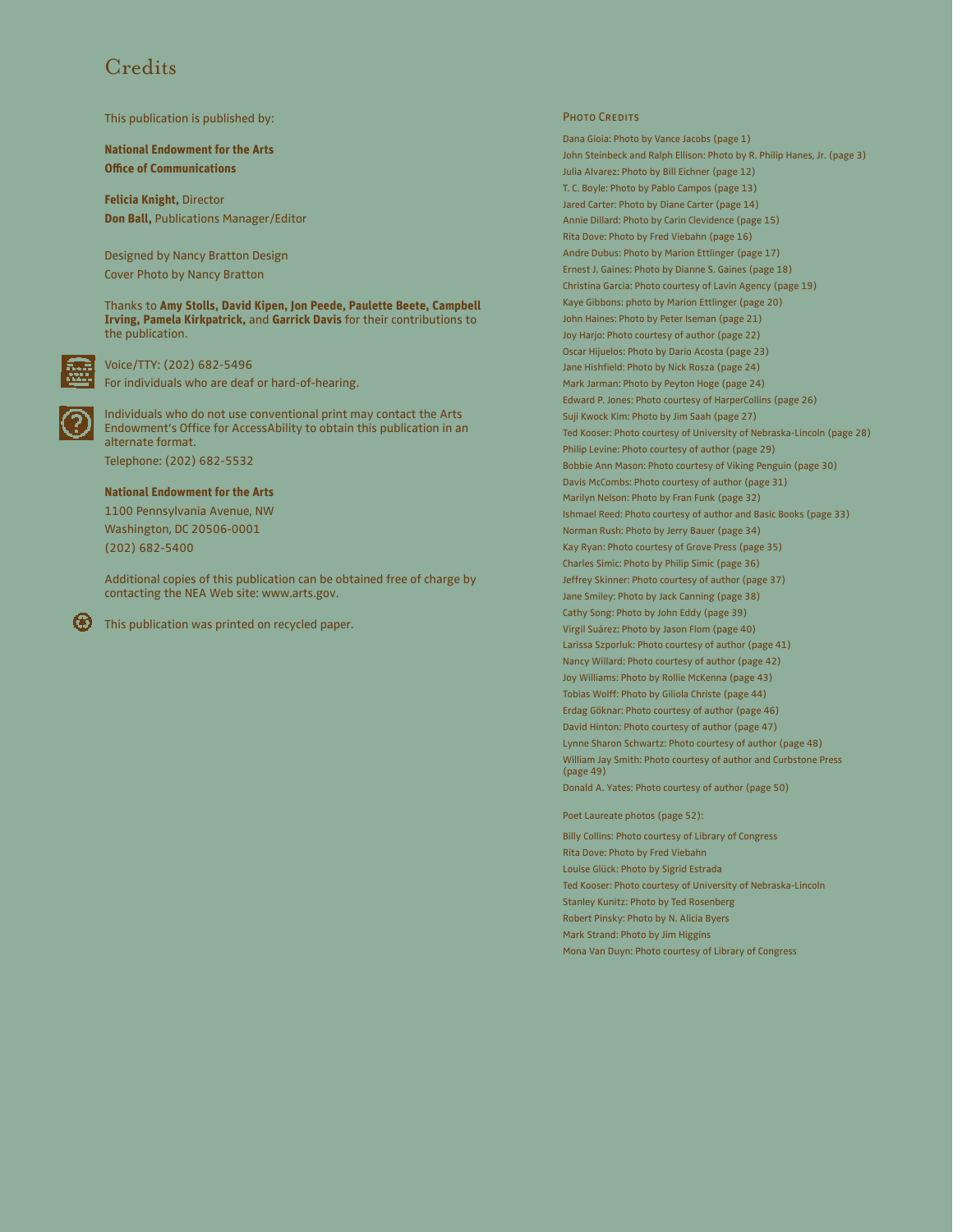### Contents Years and the control of the control of the control of the control of the control of the control of the control of the control of the control of the control of the control of the control of the control of the control of th

| The NEA Literature Fellowships |
|--------------------------------|
| NEA Literature Fellowships:    |
| Creative Writing Fellows  11   |
|                                |
| National Awards and Honors     |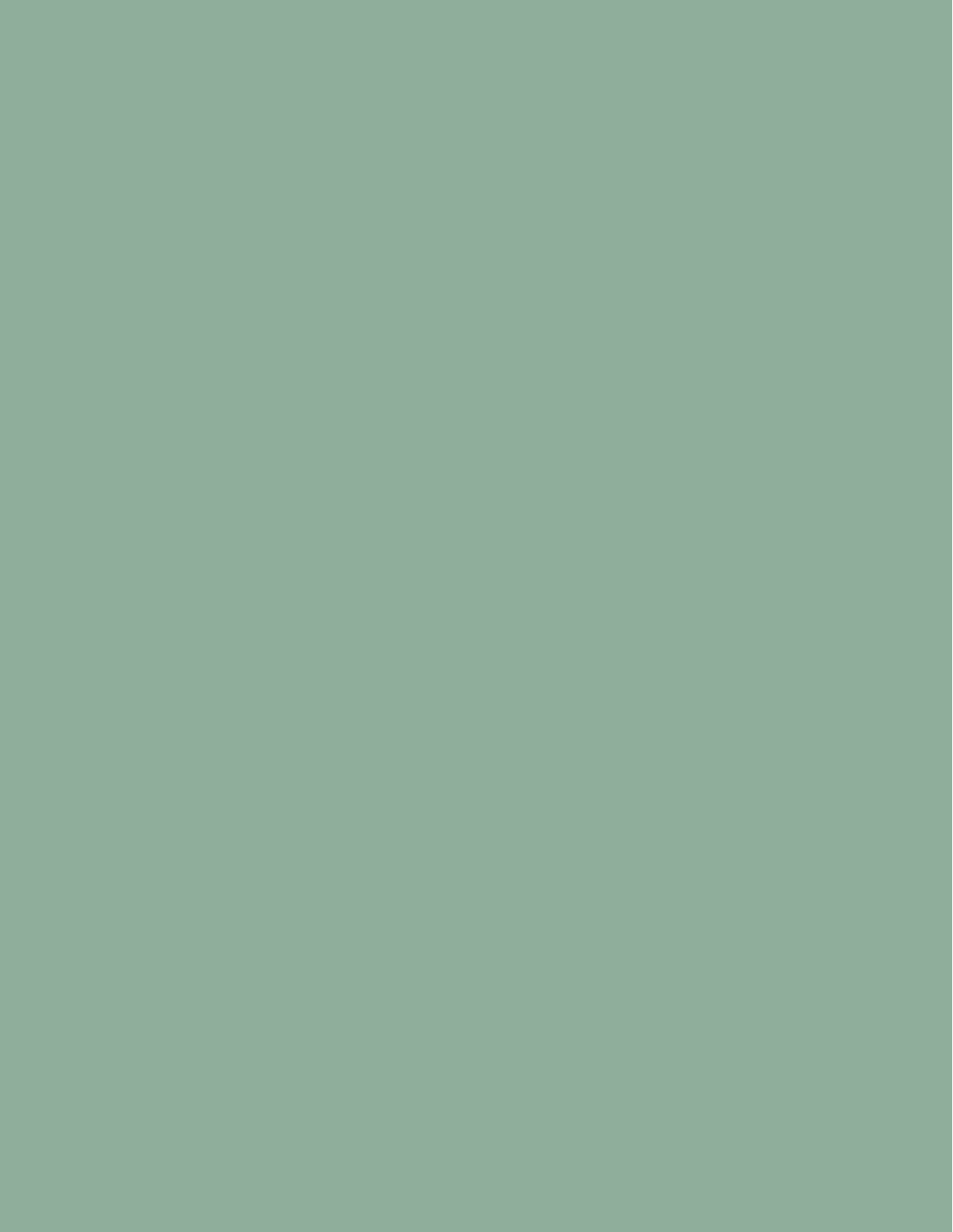

Chairman Dana Gioia

### Preface

efore I assumed my current position, I supported my family for 12 years as a full-time writer. Although primarily a poet, I also reviewed books and music, edited anthologies, gave readings, wrote for radio, and even taught college part-time. I did what it took to make a living—while always trying to guard a little time for poetry. Making one's way as a literary writer in America is hard work. Consequently, I understand only too well the importance of the NEA Literature Fellowship program. Over the past 40 years, these awards have helped new writers find their voices and established authors continue their work. The program represents one of the great successes of the Arts Endowment in enriching American culture. B

Many important authors have been recognized by the NEA. Some of our early grants went to writers whose work is now a permanent part of America's literary legacy—Gwendolyn Brooks, Isaac Bashevis Singer, John Berryman, Raymond Carver, Donald Justice, Wallace Stegner, Malcolm Cowley, Denise Levertov, Robert Penn Warren, and Eudora Welty, to name only a few immortals. The notable variety of their talents testifies to the inclusivity of the NEA's program. You have to respect any poetry list broad enough to include both Anthony Hecht and Charles Bukowski—Allen Tate and Allen Ginsberg. More

 important, the NEA Fellowships have also recognized many writers years before their talents were acknowledged by a wider audience, including Paul Auster, T. C. Boyle, Ernest J. Gaines, Tobias Wolff, Kay Ryan, Ted Kooser, Oscar Hijuelos, X. J. Kennedy, Maxine Hong Kingston, and Alice Walker.

In the fortieth year of the Arts Endowment's existence, it seems both proper and timely to celebrate the history of the NEA Literature Fellowship program. Through this program of competitive individual grants—3,256 individual grants to date—the agency has made a direct investment in American creativity. By helping writers at every stage of their careers, the National Endowment for the Arts has supported the excellence and diversity—cultural, stylistic, and geographic—of American letters.

The NEA awards also have had an importance beyond their immediate financial impact. By recognizing many writers at critical and often early stages of their careers, the Fellowships have brought significant attention to these individuals—publication opportunities, critical reviews, job offers, academic tenure, and especially added self-confidence. Such forms of recognition bring enduring benefit to a writer's life long after the fellowship check has been cashed and spent.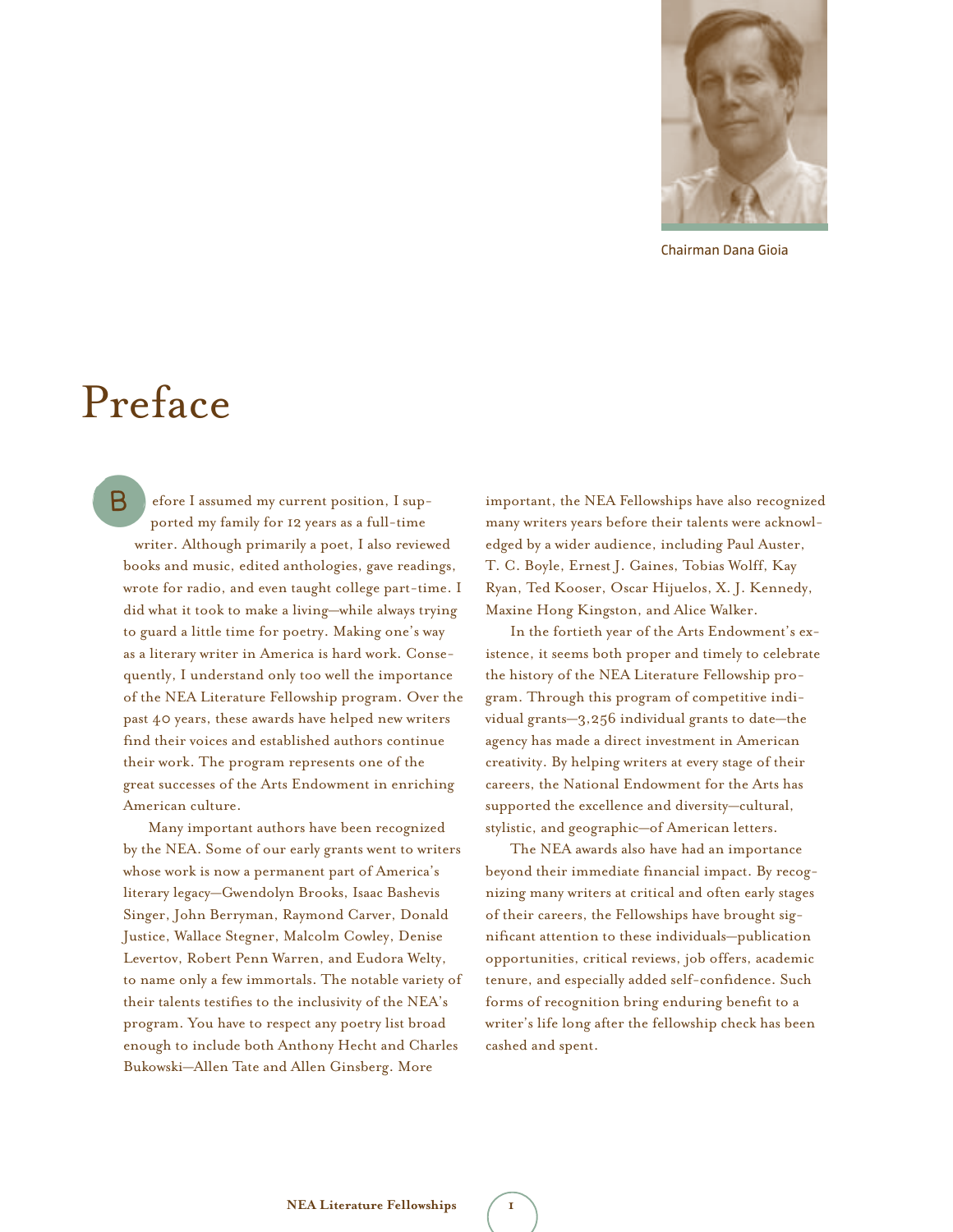**By helping writers at every stage of their careers, the National Endowment for the Arts has supported the excellence and diversity—cultural, stylistic, and geographic—of American letters.**

> The NEA Literature Fellowship program includes four award categories—fiction, poetry, creative nonfiction, and translation. While the creative writing awards have gathered most of the attention, the importance of the translation awards can hardly be overstated. This program has been especially significant in a period when the publication of newly translated works by American presses has become a marginal activity. By supporting translation, the Arts Endowment broadens conversations among cultures and provides opportunities for Americans to gain perspective on our own complex national identity by exploring the work of writers from around the world.

Walt Whitman once claimed that, "The United States themselves are essentially the greatest poem." If that metaphor is true, then the Arts Endowment has helped enrich and enlarge the national poem with 40 years of bold and constant support. I cannot imagine anyone surveying the pages of names that follow without appreciating the enormous investment in American creativity represented by our program. Most of these authors are still writing at the peak of their powers. As Whitman observed, "The strongest and sweetest songs yet remain to be sung."

Dana Mioia

Dana Gioia Chairman, National Endowment for the Arts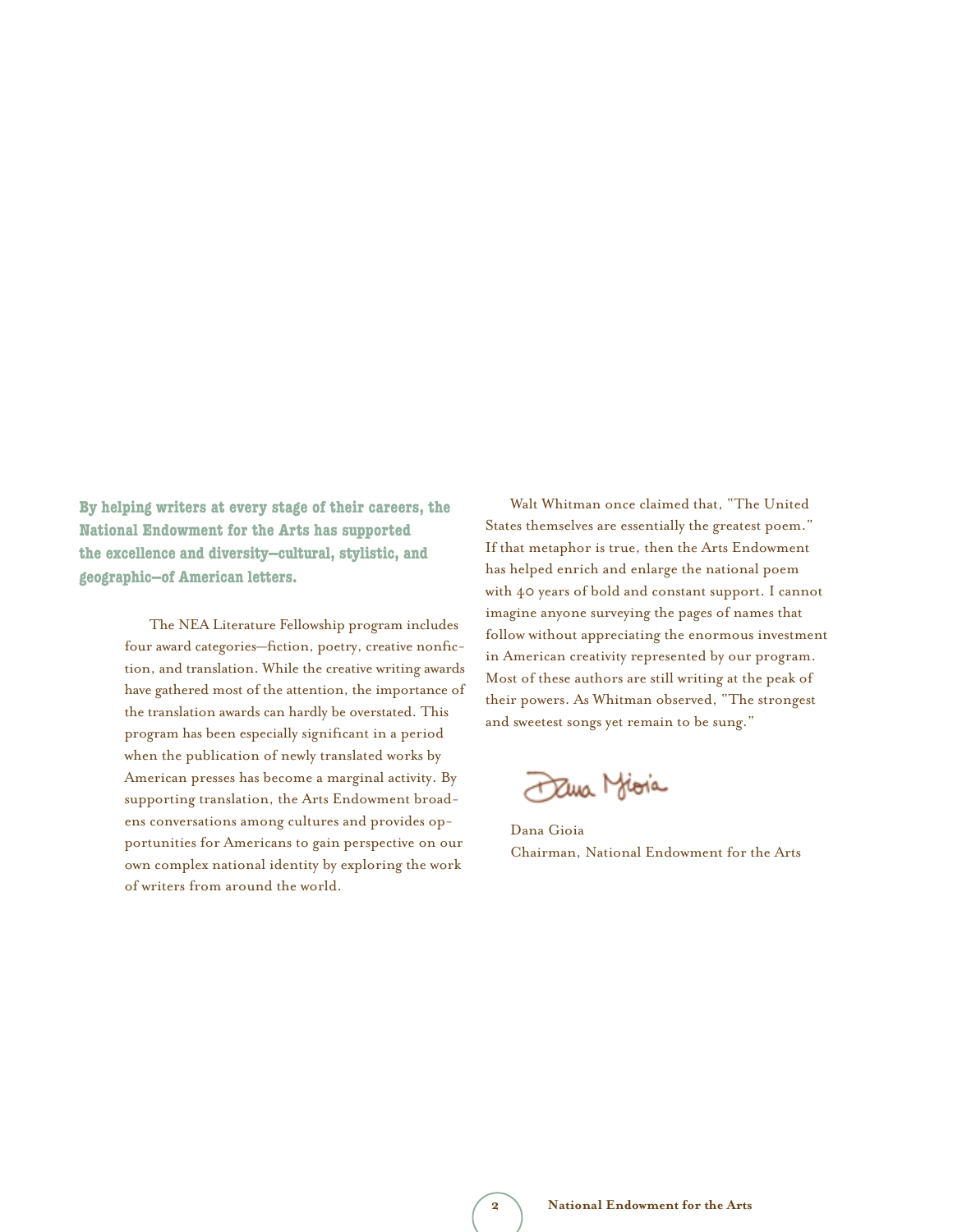Authors John Steinbeck and Ralph Ellison at one of the first National Council on the Arts meetings in Tarrytown, NY.



## The NEA Literature Fellowships Turn Forty: AN INTRODUCTION

By Amy Stolls, NEA Literature Specialist

ne sweltering summer day in the nation's capital, when the bureaucratic static of meetings and deadlines and clerical crises had peaked, I looked at our wall of fellowship applications and said to our hardworking intern *we need art.* After eight years at the agency, I knew the feeling of being buried in thousands of folders and files and piles of paper three-hole punched, boxed in, and taped shut. I knew, too, that when the job felt like a job, it was time to remind ourselves why we do what we do, and why we love it. We grabbed copies of a manuscript from the stacks and took a moment to read. And we were transported. o

When the language sings, you can find yourself: in a civil war or a morning routine, a filthy fifthfloor walkup or a thousand acres of sagebrush and sky, staring and listening and understanding the pain of a wounded soldier, the rage of a silenced citizen, the simple joy of kicking a stone. On this particular afternoon, we were led to a crescendo of a moment, powerful in its subtlety, of an old Jewish woman who, after fifty years of sleeping through suburban afternoons and snapping insults, whispered for the first time the circumstances of her horrific capture during the Holocaust. We ended the story with our hands over our hearts, our breath quickened, and a visceral desire to say to everyone in the office *read this!* Then we wanted to know who this writer was.

Art leads us to the artists because we are curious creatures. How do they do it? we wonder. If only a few hundred literary authors in America can make a living from royalties on books alone, how do most writers find the time and energy to write with night shifts and dirty diapers and a continual stream of rejection letters? They struggle, might be one answer. Or they stop, might be another. "If man needs bread and justice," wrote Albert Camus, "he also needs pure beauty, which is the bread of his heart." If it's a struggle to find this bread of the heart because it is not being created and not reaching audiences, then the logical next question for us as Americans should be: how can we best help?

For 40 years, the National Endowment for the Arts has been asking that very question. The answers haven't always come easy, but if you look through the following list of 2,756 writers and translators

**In its noble and unprecedented service to American letters, the Literature Fellowship program has made an invaluable contribution to the manifold expression of American culture.**

who have received NEA Literature Fellowships, you'll see a varied landscape of the best contemporary literature America has to offer. And if you take into consideration that the majority of these writers received their fellowships early in their careers, when they most needed financial support and acknowledgement to keep them writing, you'll understand why we at the Endowment feel we have something to celebrate. In its noble and unprecedented service to American letters, the Literature Fellowship program has made an invaluable contribution to the manifold expression of American culture.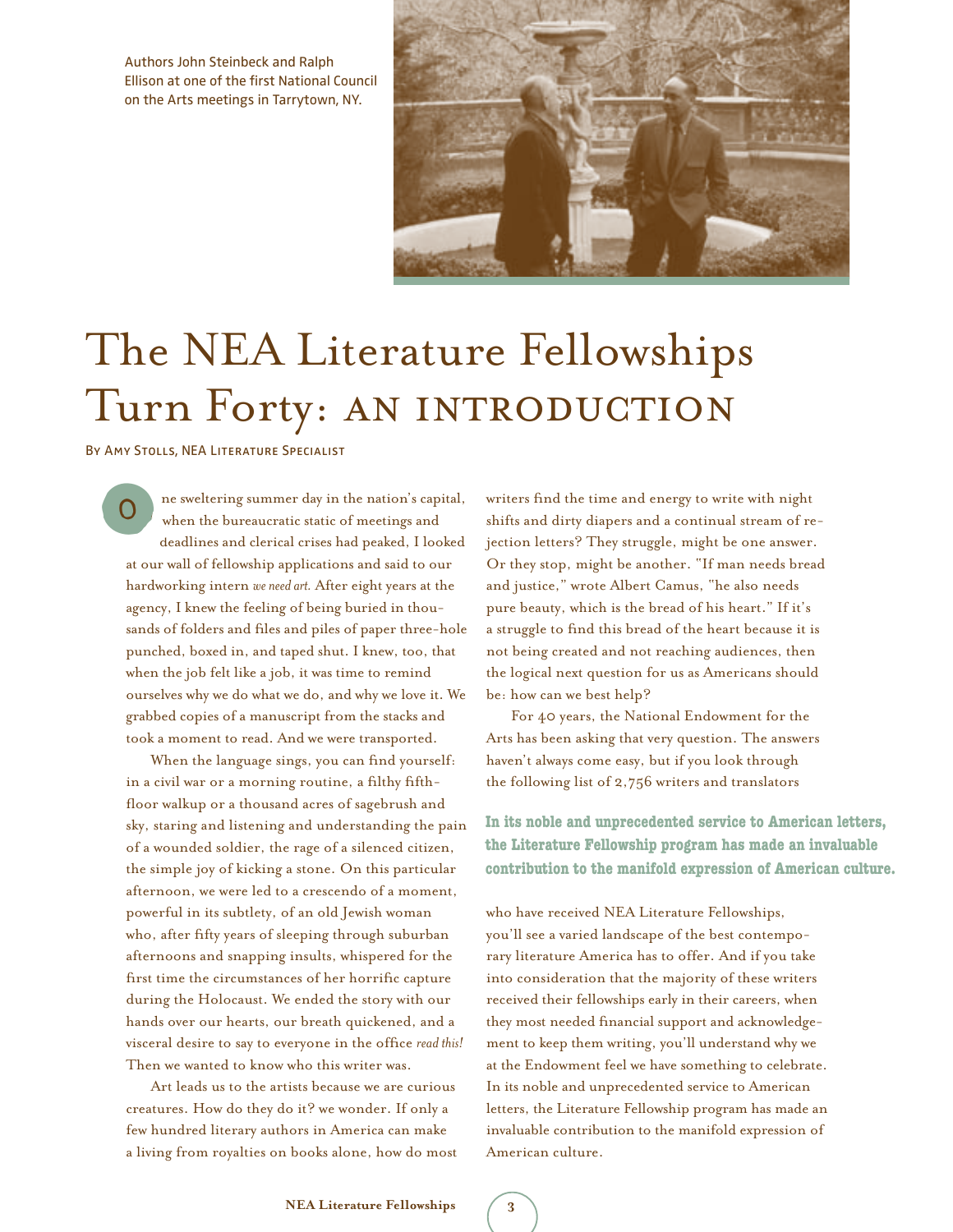Writers who meet the Endowment's eligibility requirements may apply by filling out a form (available on the NEA Web site: www.arts.gov) and sending in a sample of their best work. In a year when prose is reviewed, applicants submit 30 pages of fiction or creative nonfiction; in the alternate year for poetry, they submit 10 pages of poems (translation is a separate category with different requirements). To facilitate the process of blind judging, our staff assigns a tracking number to each anonymous manuscript, copies of which are then sent to a panel of distinguished American writers who spend five months evaluating them.

To ease the workload (and entice panelists to serve), we split the panel into teams, each of which receives a portion of the total number of manuscripts (which came in just under 1,600 in FY 2005). Each team picks its favorites, thus creating a pool of manuscripts to be discussed at a meeting all panelists will attend in Washington, DC. Every chosen manuscript is read, discussed, and scored by a subset of judges (panelists include a layperson, who acts as a representative of the public and is not in the business of writing books but is an avid reader and knowledgeable on the genre of the manuscripts being reviewed). At this point, any panelist who is in conflict with a manuscript is removed from the subset of reviewers.

Manuscripts are ultimately rank-ordered according to their combined scores. The full panel looks at the ranked list and makes its final recommendations, which then go through two more levels of review: the presidentially appointed and Senate-confirmed National Council on the Arts and the NEA Chairman. Fellows are announced to the public at the end of each year. They may use their grant as they wish, as long as it relates to their writing. They will send us a progress report during the grant period and a final report at the end, usually outlining publishing achievements and speaking engagements.

In this ever-changing world, there are always timely issues that demand attention. What exactly is creative nonfiction? Should certain self-published work be eligible? Should we accept manuscripts in other languages? How do graphic novels or blogs or performance poems fit into the picture? At the end of every panel meeting, the Endowment holds a public policy session in which panelists (who are sometimes former NEA Fellows themselves) raise these sorts of questions and offer suggestions. This, in fact, is how the Endowment arrived at a system that works: by listening to the advice of those over the years who sailed, stumbled, or slogged through it all.

### A Unique System

The NEA Literature Fellowship program is arguably the most egalitarian grant program in its field. The \$20,000 fellowships for general writing-related costs are highly competitive, but unlike most other literary awards, they are selected through an anonymous process in which the sole criterion for review is artistic excellence.

How, then, is it possible to ensure the diversity of the group of writers to whom we give grants? We assemble a different panel of judges every year, each diverse with regard to geography, ethnicity, gender, age, aesthetics, and life experience. This system helps, but it's no guarantee; a Latina poet, for example, can speak out for poetry by and about Latinas or be its harshest critic. And yet, the NEA's commitment to artistic excellence leads consistently to diversity. Take the 42 prose Fellows from FY (fiscal year) 2004: they hailed from 22 states; 43 percent of them were women; and they ranged in age from 27 to 58. Also demonstrating the openness and inclusiveness of the program is the fact that 93 percent of them were first-time NEA grant recipients. The two things the 2004 Fellows *all* have in common? They are American, and their writing made a panel of distinguished authors sit up and take notice.

The fundamental emphasis of the program has always been on artistic excellence. Despite an anonymous process, the Endowment has had an outstanding track record of finding and supporting talent. For example, 46 of the 70 recipients of the National Book Award, the National Book Critics Circle Award, and the Pulitzer Prize in Poetry and Fiction since 1990 were previous NEA Fellows. All but three received NEA Literature Fellowships before any major national award, usually at least a decade earlier.

### In the Beginning

In May 1966, eight months after the NEA and its advisory board—the National Council on the Arts—were established, Council members Ralph Ellison, Paul Engle, Harper Lee, and John Steinbeck proposed the development of a program to provide grants to creative writers.

While the Endowment awarded individual grants to all types of artists in 1966—Donald Justice, X. J. Kennedy, Léonie Adams, and W. D. Snodgrass among them—a formal program to support creative writers began in 1967 with 23 individual grants to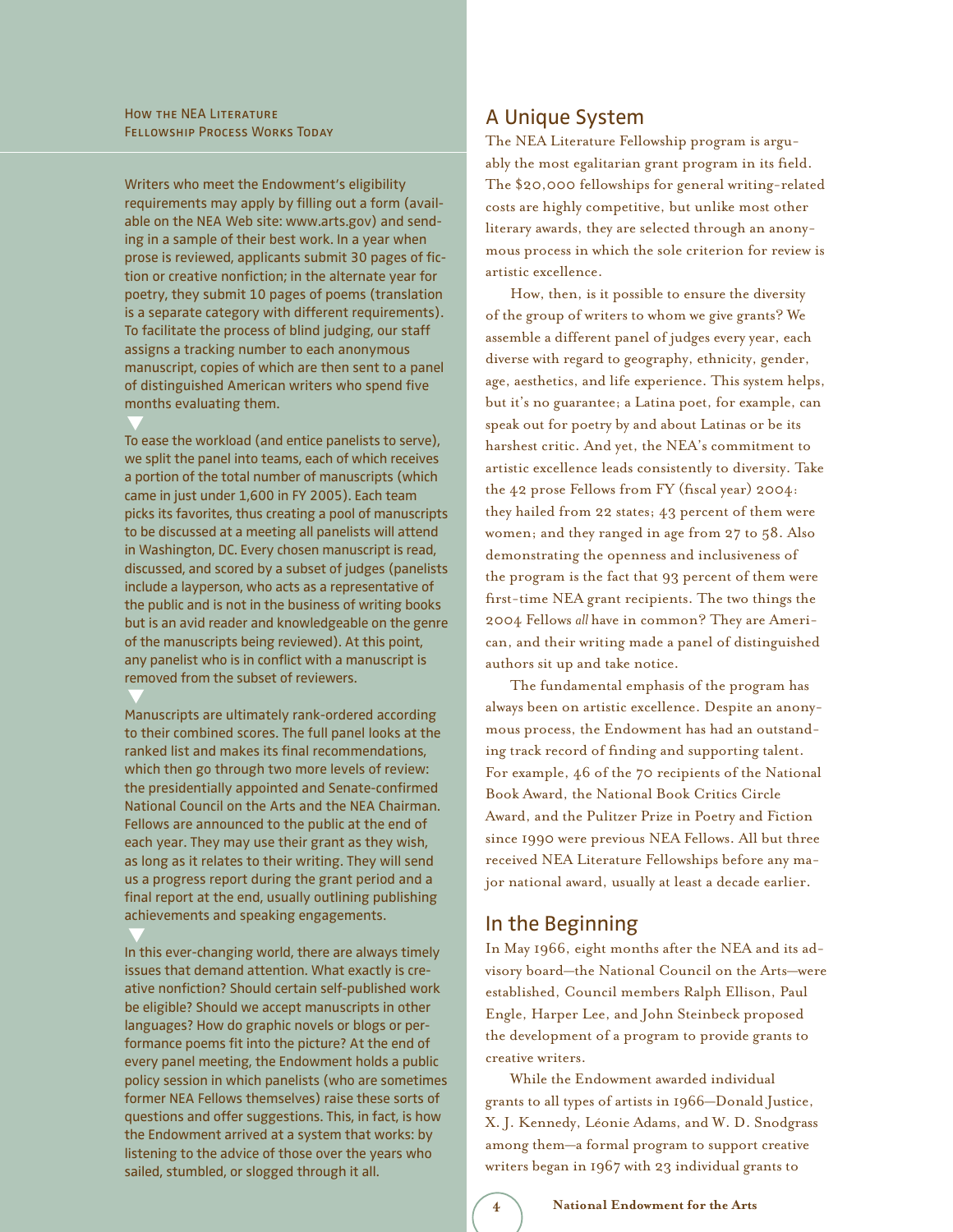#### INITIAL GOAL OF THE PROGRAM IN 1967

To help all writers, but in particular those writers who were—to use a modern term—underserved, such as:

- · Non-teaching writers;
- · Women with domestic responsibilities and dependent children;
- · Talented writers from disadvantaged backgrounds, including urban ghettos;
- · Young writers who do not yet have the kind of established reputations to appeal to private foundations; and
- · Older writers whose reputations have faded, but who have made distinguished contributions to the cultural fabric of this country, and whose productive years may be extended and enriched by aid and recognition.

such writers as William Gaddis, Tillie Olsen, Grace Paley, May Sarton, Richard Yates, and Isaac Bashevis Singer. With his grant money, Singer was able to focus on completing his novel *The Manor;* 11 years later, he received the Nobel Prize for Literature. Similarly, numerous poets well known today—Hayden Carruth, Maxine Kumin, Robert Duncan—were awarded NEA grants that year at a time when their national literary reputations were still developing.

To facilitate the new program, the Endowment appointed poet Carolyn Kizer in 1968 as the first NEA Literature Director. From that time to today, the NEA Literature Program has been committed to the support of the individual writer.

For the first six years of the program, there were several variations of such support. While most of the NEA's grants were not controversial, the agency learned early on that it would be criticized for decisions, including ones it did not make directly. For example, in 1970, the NEA gave a grant in support of *The American Literary Anthology,* edited by George Plimpton. Under the guidelines then in place, editors of leading literary magazines were asked to submit works of authors presented in their magazines that year. These authors were paid a cash award and included in the anthology. The program ended in part due to delays in publication of the first volume, concerns of self-sustainability, and what became the

NEA Literature Program's first controversy. Aram Saroyan's seven-letter poem—*lighght*—for which a federally funded effort indirectly paid \$750—was among those selected for the anthology. Though the poem was picked by Plimpton rather than an NEA panel, it caused a flurry of agency criticism. Michael Straight, then deputy chairman of the Endowment, was personally called to the offices of 46 members of Congress to explain the matter.

Other individual grants in Literature made an immediate impact on developing writers. The Endowment gave grants to writers to visit predominantly black colleges in the South. It gave grants to help writers and other artists teaching in institutions of higher learning to take one-year leaves to pursue their creative work. And it gave grants for travel or research or finishing a work-in-progress. Most of these grantees were hand-selected by a Literature advisory panel.

The issue of whether to fund established writers for their accomplishments or help younger writers find time and resources to write was at the forefront of the debates in the early days of the program. For a time, the Endowment gave lifetime achievement awards designed to attract national attention to writers of significant accomplishment, writers such as John Berryman, Denise Levertov, Wallace Stegner, and Gwendolyn Brooks. These fellowships never garnered enthusiastic support from Congress, and even in the arts community one could hear rumblings about "aesthetic partisanship."

#### Discovery Grants

The Endowment initially decided it could make a greater contribution through Discovery Awards to emerging writers. The Endowment hired "talent scouts" to find these gifted, financially needy,

#### NEA's Lifetime Achievement Awards

In the late 1960s, there were Distinguished Service Awards, worth **\$10,000;** in the 1980s, they were called Senior Fellowships, worth **\$15,000** at the start, climbing to **\$25,000** in 1984 and **\$40,000** in 1986. They were finally cut in 1992 due to shifting priorities.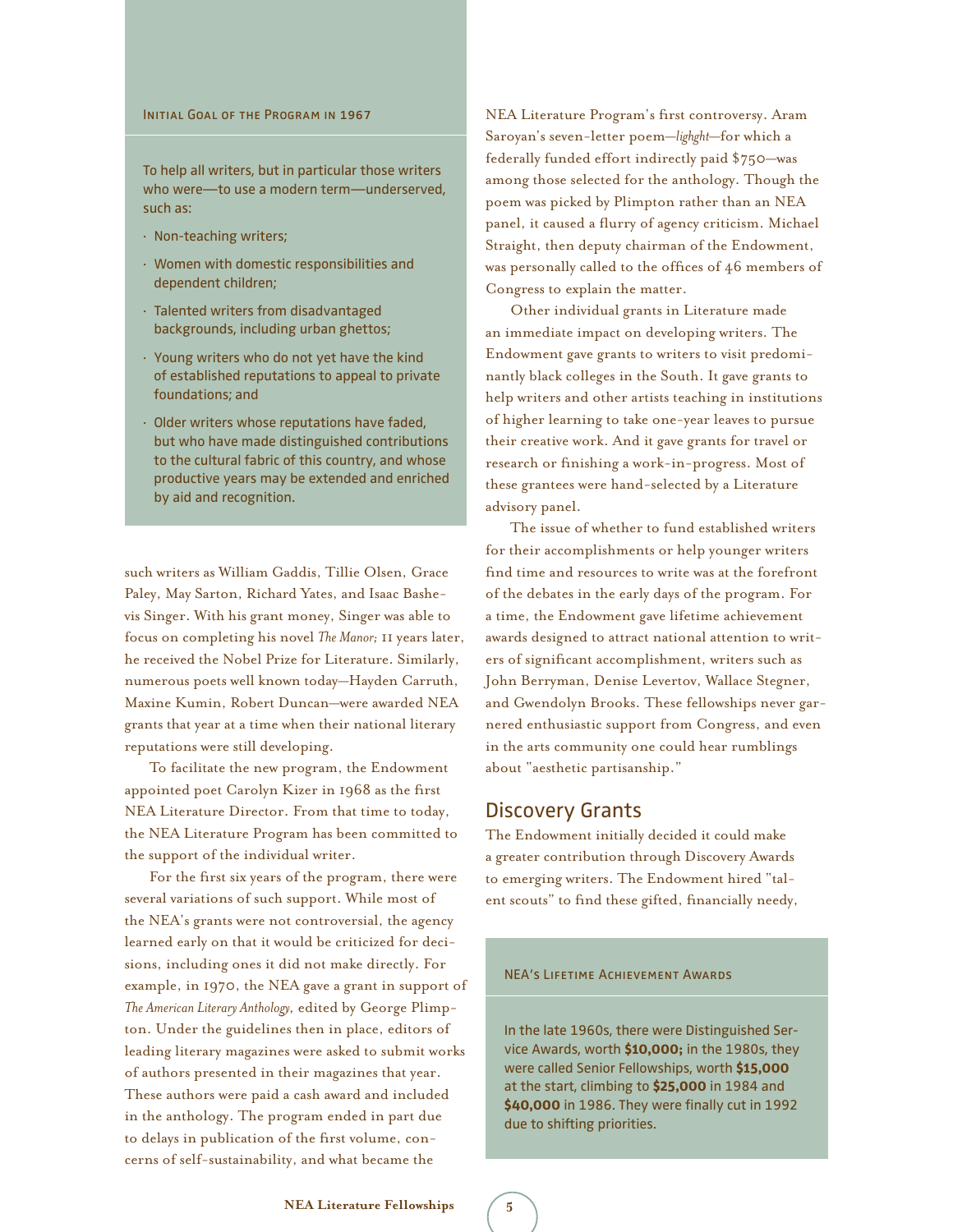unknown writers. The response from the scouts was "overwhelming," claims a 1967 report to the Council, citing "a young Negro poet who supports her three children by running a general store in Alabama," and another "young Southern writer, blind since birth and seriously crippled in infancy, who has managed to struggle through her teacher's certificate, and is now teaching young children in Tennessee, and writing poems and stories for three hours each evening." Grants were then awarded according to need: \$1,000 to the single writer without dependents; \$1,500 to the writer with one dependent; and \$2,000 to the writer with two or more dependents. Among these recipients one can find the 25-year-old Alexander Theroux and the 26-year-old Nikki Giovanni.

The Discovery Awards didn't last long. The first advisory panel on literature, consisting mostly of editors and publishers, held its first meeting in September 1970 and recommended these awards be terminated. Members voted almost unanimously in opposition

**The fundamental emphasis of the program has always been on artistic excellence.**

> to the addition of economic need as a determining factor in making grant selections. In 1972, therefore, the Endowment began what can be called the precursor to the current system—a competitive fellowship program based on artistic merit.

#### Creating the Process

To receive a fellowship in the early 1970s, a writer had to be nominated by an established writer. An oversight committee composed of a broad spectrum of publishers, editors, agents, critics, and other experts in the field from around the country selected the nominators—among them James Dickey, Eudora Welty, George P. Elliott, Kenneth Koch, Adrienne Rich, and William Stafford. (The Endowment publicized the names of committee members and nominators to avoid the perception that decisions were being made in secret.) The nominators were to recommend potential writers who had published a book or at least two short stories or poems or essays in magazines, or had a play staged. From their recommendations, the NEA Literature Fellowship program was launched with 27 awards.

When the system of nominations was replaced with an open application policy in 1974, the Endowment received a whopping 1,500-plus proposals, of

which 120 were awarded grants at \$5,000 each (the number of applications escalated to nearly 2,500 the next year). Reflective of the time, most of them were from men, and more than half were from poets. Four years later, the number of successful fiction applicants would substantially exceed the number of poets. And by the mid-1980s, applicants would come to represent American writers living in all 50 states and Washington, DC, and women would make up a significant portion of each year's grantees. What hasn't changed significantly over the decades is the percentage of applicants who are chosen to receive grants; on average it has been only five percent, with recent years showing two or three percent.

The Endowment periodically tweaked the fellowship process to meet the demands of the times and the ever-increasing workload. To adjust for cost-ofliving, the amount of the grant was incrementally increased over the years. Film and television scriptwriters were transferred to the Endowment's Media Arts Program; playwrights were sent to the Theater Program. Guidelines were amended to accept manuscripts in languages other than English if they came with an English translation. Eligibility requirements became more stringent to address the growing number of applications. "Belles lettres" was added as a genre eligible for funding and then changed to "creative nonfiction." And when Congress significantly reduced the budget in FY 1996, the Endowment moved to judging genres in alternate years (prose one year, poetry another).

#### Translation Awards

Perhaps the most successful outgrowth of the 1980s was the development of a process to review fellowships in translation, which began in 1981 and flourished under the leadership of then Literature Director Frank Conroy. Translation Fellowships in poetry and prose are currently offered to published literary translators for specific translation projects from other languages into English. Unlike the other fellowships, the Translation Fellowships are not reviewed anonymously, and they can be for either \$10,000 or \$20,000, depending on the scope and merit of the project. To date, the Endowment has awarded 246 Translation Fellowships, bringing to the American public more than 200 foreign works in 46 languages from 60 countries. Among them one can find Khaled Mattawa's (FY 1999) translation of *Without an Alphabet, Without a*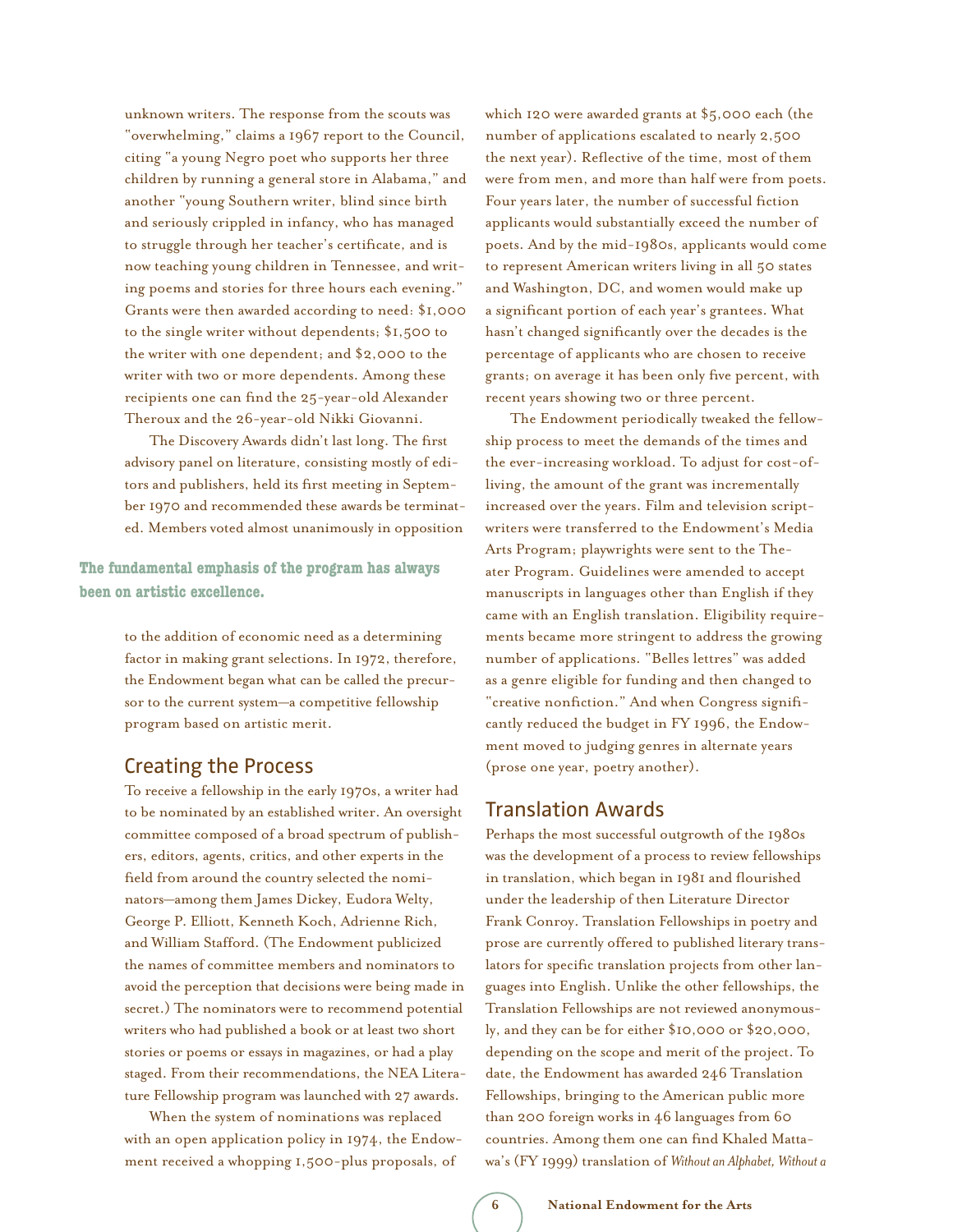### Translation Fellows: Languages and Countries

The NEA has awarded 246 Translation Fellowships since the program began in 1981, bringing to the American public more than 200 foreign works in 46 languages from 60 countries.

| LANGUAGES                                                                                                                                                                                                                      | <b>COUNTRIES</b>                                                                                                                                      | LANGUAGES                                                                                                                                                                                                                                            | <b>COUNTRIES</b>                                                                                                                                                                         |
|--------------------------------------------------------------------------------------------------------------------------------------------------------------------------------------------------------------------------------|-------------------------------------------------------------------------------------------------------------------------------------------------------|------------------------------------------------------------------------------------------------------------------------------------------------------------------------------------------------------------------------------------------------------|------------------------------------------------------------------------------------------------------------------------------------------------------------------------------------------|
|                                                                                                                                                                                                                                |                                                                                                                                                       | Japanese Japan                                                                                                                                                                                                                                       |                                                                                                                                                                                          |
|                                                                                                                                                                                                                                | Libya                                                                                                                                                 | Korean Manummun Korea                                                                                                                                                                                                                                |                                                                                                                                                                                          |
| Armenian Manuel Armenia<br>Bengali <b>Manual Bangladesh</b> , India<br>Burmese Burma<br>Carib Venezuela<br>Catalan  Spain<br>Chinese China<br>Cree/<br>Swampy Cree Canada<br>Danish Denmark, Sweden<br>German Germany, Romania | Martinique, Romania,<br>Switzerland, Uruguay,<br>Vietnam, West Indies,<br><b>Zaire</b><br>Hebrew <b>Election Communication</b> Germany, Israel, Spain | Lithuanian  Lithuania<br>Malagasy  Madagascar<br>Malay Malaysia<br>Nepali Nepal<br>NorwegianNorway<br>Portuguese  Brazil, Portugal<br>Romanian  Romania<br>Russian Manuel Russia<br>Sinhala Sinhala<br>Swedish  Finland, Sweden<br>Ukrainian Ukraine | Serbo-Croatian  Bosnia, former Yugoslavia<br>Spanish <b>Manuk Argentina</b> , Bolivia, Brazil,<br>Chile, Costa Rica, Cuba,<br>Mexico, Nicaragua, Peru,<br>Puerto Rico, Spain,<br>Uruguay |
| Hungarian <b>Manual</b> Hungary<br>Italian Manuel Maly                                                                                                                                                                         |                                                                                                                                                       | Vietnamese Wietnam<br>Yiddish Poland, Russia                                                                                                                                                                                                         |                                                                                                                                                                                          |

*Face* by Saadi Youssef, one of the Arab world's foremost contemporary poets who deftly shows us a glimpse into modern Iraqi culture; and Howard Goldblatt's (FY 1992) translation of *Red Sorghum* by Chinese author Mo Yan, which received publicity through the critically acclaimed 1987 film by the same name.

### Transition: The 1990s

Throughout the life of the fellowship program, critics have questioned its worth or, in some cases, lobbied for its demise. Some criticism has come from writers. Lawrence Ferlinghetti, for example, told the *Washington Post* in 1992 that he "objected to a welfare system that would turn wild artists into tame lapdogs." Many vocal critics came from the halls of Congress, which exercises legal oversight and budget control of the NEA, as it does with all federal agencies. "Aid to individuals is nothing more than a subsidy for hippies, beatniks, junkies, and Vietniks," stated one member of Congress during the Vietnam

**NEA Literature Fellowships 7**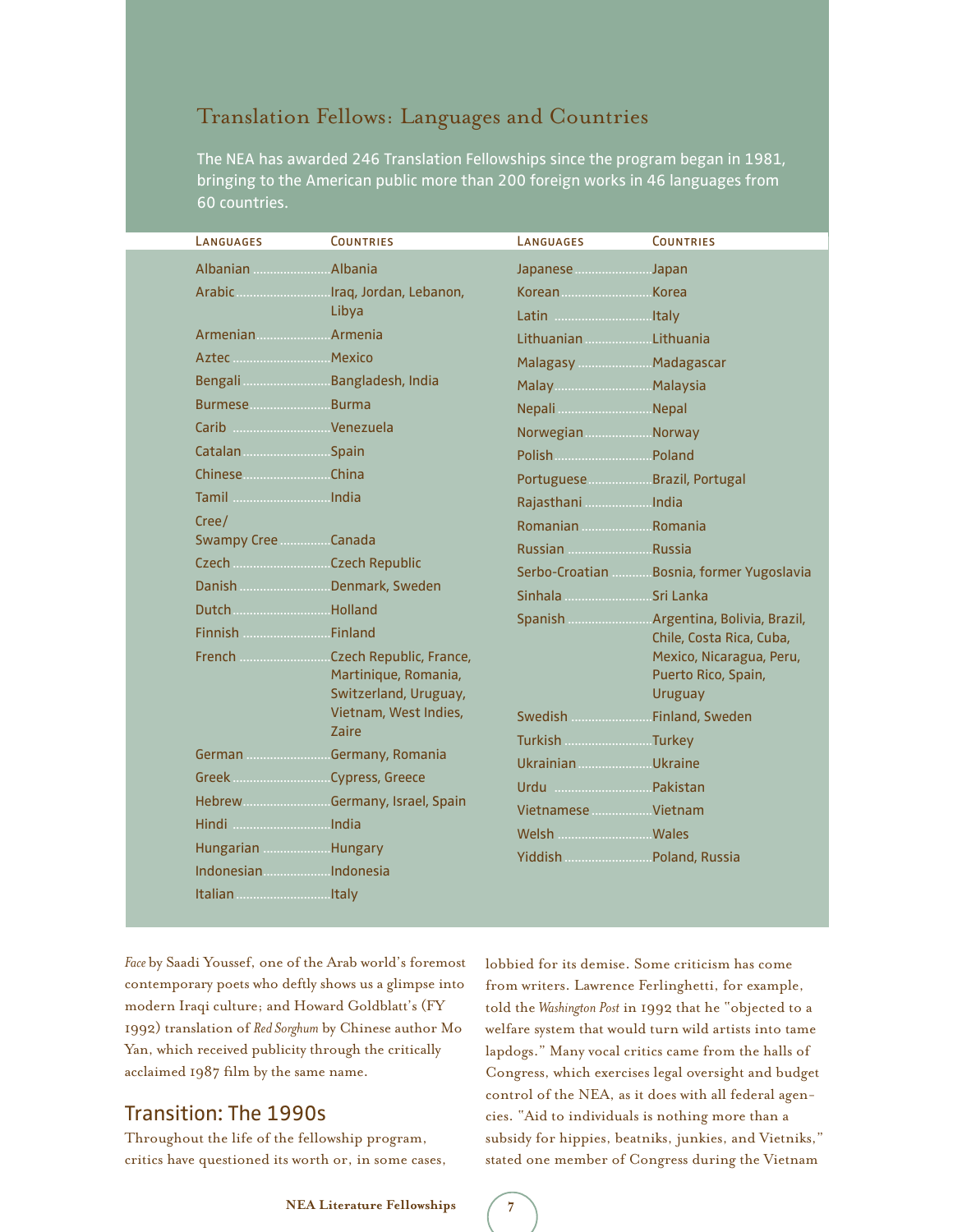War. Congressmen with concurring views, if not concurring quotes, were successful in moving the House to curtail the Endowment's ability to award individual grants. The agency, however, made a strong case for the restoration of this power. A Congressional compromise allowed grants to continue, as long as the words "of exceptional talent" were inserted to describe persons who would be eligible.

A larger threat to the program, and to the agency as a whole, came in 1995 when measures emerged in the House to phase out the Endowment or, at the very least, slash the budget and abolish all grants to individual artists. The literature field, in pure grassroots fashion, rose up in protest to the cuts. Hundreds of writers published opinion pieces and wrote letters. Representatives from literary organizations held meetings every month and brought writers to Capitol Hill to meet with Congressmen, writers such as E. L. Doctorow, Wendy Wasserstein, Bobbie Ann Mason, and Walter Mosley.

"People all across America came together to prioritize the fellowships," said Gigi Bradford, NEA Literature Director from 1992 to 1997. "The individual fellowships made up 50 percent of our budget in literature, so we had a lot to lose." Ultimately, Congress voted to eliminate individual grants awarded by application in all disciplines, except for Literature Fellowships in poetry, fiction, creative nonfiction, and translation. (Congress also voted to continue two popular lifetime achievement fellowships awarded through public nominations—the NEA National Heritage Fellowships and the NEA Jazz Masters Fellowships.)

The Congressional decision to continue the Literature Fellowships affirmed the integrity of the anonymous panel review process and the undeniable excellence of Literature Fellowship recipients. "The committee recognizes that a great many of the grants to individuals have been for projects of superior merit and worth," states a 1995 majority report on the Arts, Humanities, and Museums Amendments from the Senate Labor and Human Resources Committee. "It was a victory not to have to change policy," said Bradford. "After the cuts, there was intense Congressional scrutiny of the process, but it was always affirmed by both the agency and by erstwhile Congressional critics."

#### The Program Today

Celebrating the discipline from which he emerged, Chairman Dana Gioia has increased the allocation for support to writers, thus raising the number of NEA Literature Fellowships from 42 in FY 2004 to 50 in FY 2006. In addition, he has tightened the conflict of interest requirements for panelists both to ensure the integrity of the process and to prevent even the appearance of any conflicts. "The fellowship process for a public agency needs to be fair, open, democratic, and inclusive," stated Gioia.

Gioia also supported a policy shift in FY 2005, initiated by Literature Director Cliff Becker, to separate the review process for fellowships in translation from the review process in creative writing to highlight the importance of translation as its own art form. "The American arts are most vibrant when they include the best works of art from other nations," said Gioia. "Through our commitment to funding translation, the NEA has been an essential catalyst for bringing the world's literature to our country."

Since 1996, the number of Literature Fellowships has increased overall and the review process continues to impress its participants. "Scrupulousness was the watchword of those overseeing our discussions and our voting, and scrupulousness was our guide," wrote Elinor Lipman, a judge for the FY 2006 Creative Writing Fellowships. "My experience on the panel, listening and discussing, arguing or defending, restored my faith in level playing fields and art for art's sake."

The present-day NEA Literature Division administers several other programs in addition to



1972–74 1976 1977 1979 1981 1985–present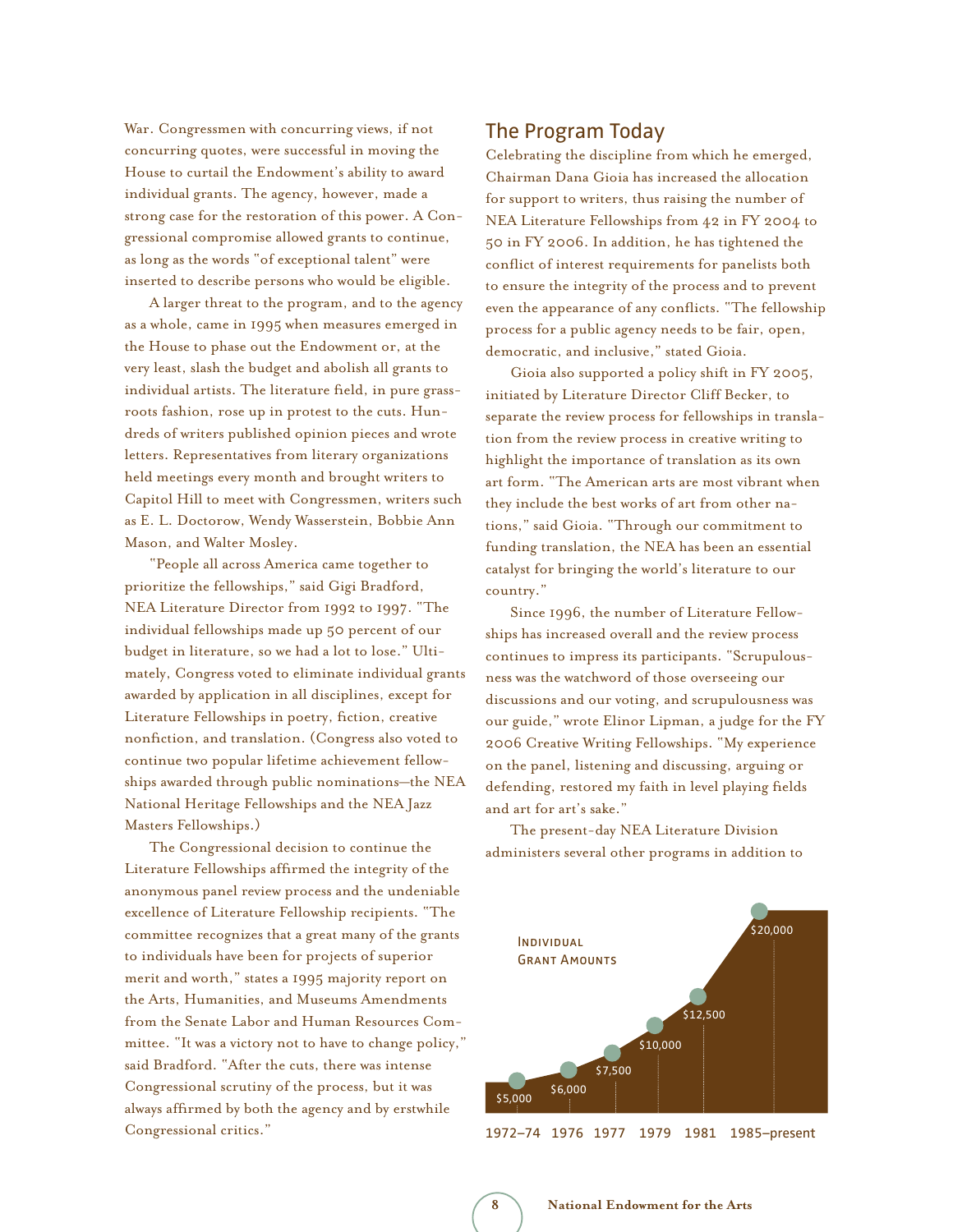#### NEA Literature Directors

| Len Randolph 1970-78       |  |
|----------------------------|--|
|                            |  |
|                            |  |
| Stephen Goodwin  1988-90   |  |
| Joe David Bellamy  1990-92 |  |
|                            |  |
|                            |  |
|                            |  |
|                            |  |

the Literature Fellowships, all designed to build an infrastructure that can support American writers and connect them with communities nationwide. "Through its grants to literary journals and presses, literary centers, reading series, festivals, writers-inthe-schools programs, libraries, and other literary organizations, the Endowment ensures that the writing of our Fellows is published and preserved," Gioia stated. "We should remember the words of Whitman who said, 'To have great poets, there must be great audiences, too.'" These grants to organizations connect Fellows with audiences across the country—from soccer moms to soldiers, radio listeners to subway riders, secondary-school students to senior citizens.

To further cultivate an audience for literature, Chairman Gioia announced in December 2005 the launch of The Big Read, headed by Literature Director David Kipen. Modeled after successful "city reads" programs, The Big Read is a national initiative to encourage literary reading by asking communities to come together to read and discuss one book. In partnership with Arts Midwest, the NEA will provide organizer's guides, reader's guides, teacher's guides, CDs of readings, a Web site, and additional funding to selected communities to initiate activities and partnerships with schools, arts organizations, and local government. "The NEA's landmark 2004 study, *Reading At Risk,* showed that literary reading in the U.S. is in steep decline," said Gioia. "No single program can entirely reverse this trend. But if cities nationally unite to adopt The Big Read, together we can restore reading to its essential place in American culture."

#### The Fellows

Fellows are freelance writers and university lecturers. But they are also registered nurses and gardeners, diplomats and farmers. One Fellow I called about winning a grant said she was a mother of 12. Another said he had been volunteering as a subject for medical experiments to make money and he was glad not to have to do that anymore.

Most Fellows will tell you the money they received provided an essential boost to their career. But they also will tell you the benefits of an NEA grant extend far beyond the cash. They'll tell you it allowed family, friends, and colleagues to accept them as serious writers, that it brought them into first or further contact with editors, publishers, and other writers at the national level. It got them invitations to conduct workshops, give readings, or teach. It allowed them to undertake longer or different kinds of work, to take risks, to write with confidence. And it gave them a desire to give back to their country.

In his final report at the completion of his FY 1999 grant, poet Dainis Hazners from Wyoming recounted the following anecdote:

 At the feed store, buying grain for my goats and chickens, I was introduced to the new owner as Our Local Poet. "He's the one got that big award. Quite the honor."

"I was … shocked," I offered.

 "You mean that NBA outfit back East?" the new guy asked.

 "National Endowment for the Arts," I said, meekly. "Washington."

 "*That's it.* I'm proud to know you!" he grinned.

"It's amazing to me," wrote Hazners, that "even after a year, people remember. I belong to them, in a funny kind of way—like the mountains and the bad weather, I'm out there somewhere."

May the bread of the heart be plenty, may the bakers be always out there. Happy 40th anniversary, NEA.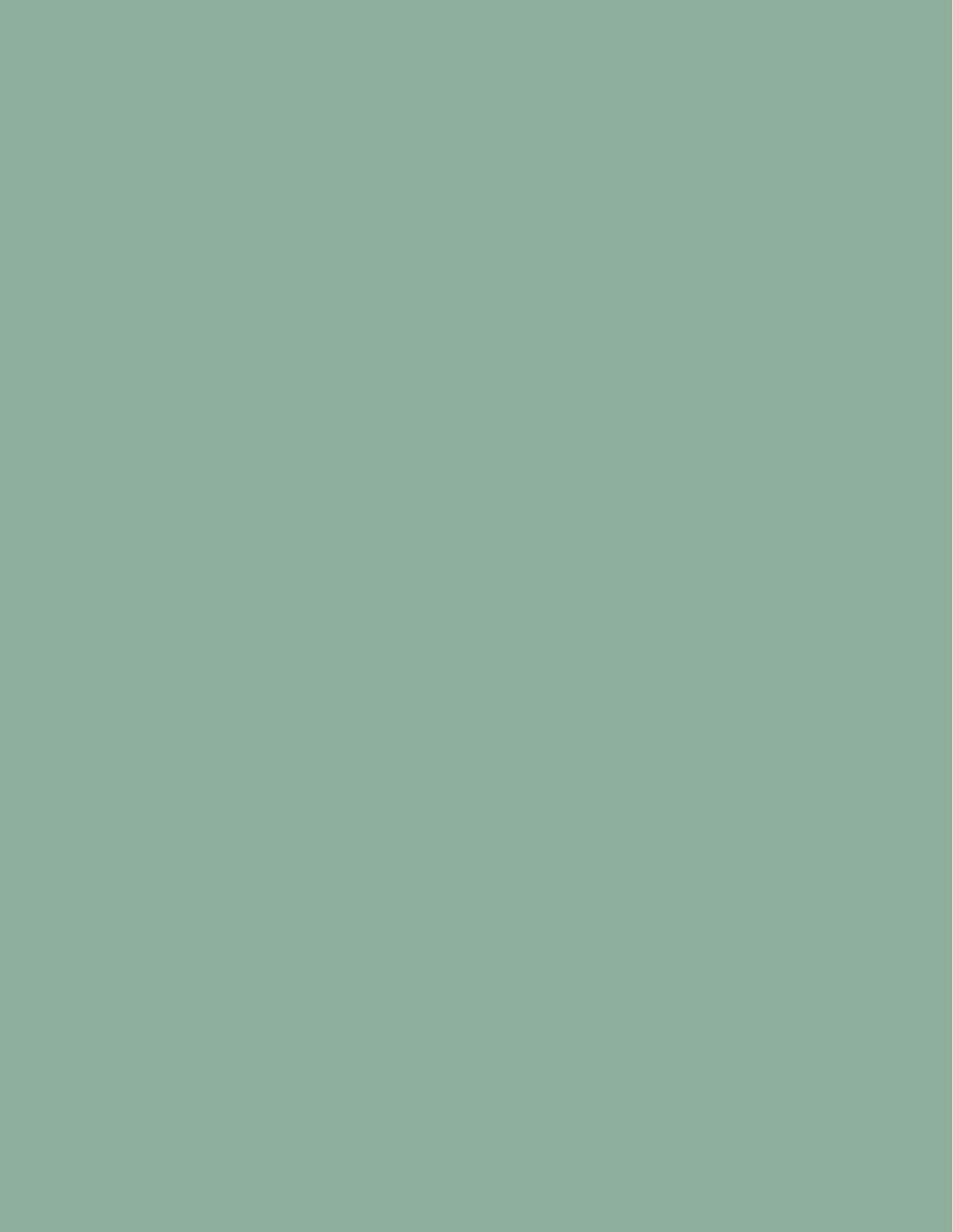# Creative Writing Fellows

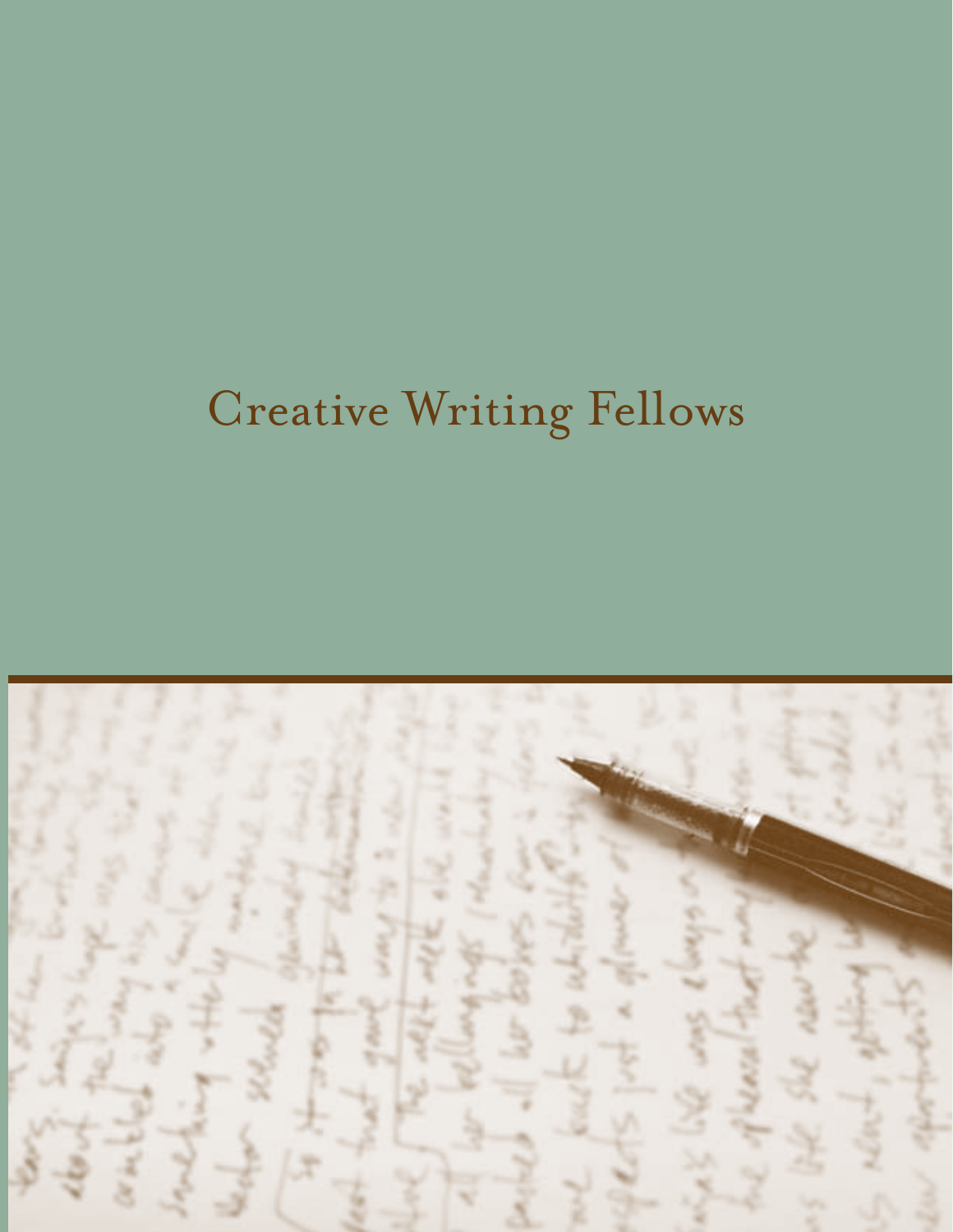#### *The fiscal year(s) NEA Literature Fellows received the award is in parentheses following the name. Residence listed is that of the Fellow at the time of award (for multiple awards, residence of most recent award is used).*



JULIA ALVAREZ (87), born in New York City to Dominican parents, has written 14 books of essays, poetry, short stories, novels, children's books, and young adult novels, including *How the García Girls Lost Their Accents* (1991) and *In the Time of the Butterflies* (1994). Alvarez has also translated the poetry of Pablo Neruda.

I had been writing for over two decades and thinking I would never be considered a true American writer because I was an immigrant girl with English as my second language. But I kept working at the craft, writing, revising, trying to keep faith with the dream inside me. Every year I'd send off my application for an NEA grant, hoping that this would be the year my work was recognized. When I got my NEA grant, I felt as if I was now included among the storytellers and poets of my new country!



**Chester Aaron (76)** *Moraga, CA*

**Jonathan Aaron (84)** *Cambridge, MA*

**Lee K. Abbott (79, 85)** *Cleveland, OH*

**Louise Abbott (68)** *Louisville, GA*

**Raymond Abbott (79)** *Louisville, KY*

**Robert Abel (78)** *Lake Pleasant, MA*

**Walter Abish (79, 85)** *New York, NY*

**Thomas Absher (76, 84)** *Plainfield, VT*

**Diana Abu-Jaber (94)** *Eugene, OR*

**Diane Ackerman (76, 86)** *St. Louis, MO*

**Jennifer Ackerman (04)** *Charlottesville, VA*

**Duane Ackerson (75)** *Eugene, OR*

**Ralph Adamo (03)** *New Orleans, LA*

**Alice Adams (76)** *San Francisco, CA*

**Dock Adams (68)** *Charleston, MO*

**Glenda Adams (81)** *New York, NY*

**Léonie Adams (66)** *New York, NY*

**Mary Adams (05)** *Cullowhee, NC*

**Elizabeth Adcock (84)** *Raleigh, NC*

**Kim Addonizio (90, 95)** *San Francisco, CA*

**Chris Adrian (02)** *Norfolk, VA*

**Joel Agee (87)** *Brooklyn, NY*

**Jonis Agee (78)** *St. Paul, MN*

**Thomas Ahern (79)** *Providence, RI*

**Ai (79, 85)** *Lexington, KY*

**Ellen Akins (88)** *Chicago, IL*

**Sandra Alcosser (85, 91)** *Encinitas, CA*

**Daisy Aldan (69)** *New York, NY*

**Elizabeth Alexander (92)** *Washington, DC*

**Margaret Walker Alexander (91)** *Jackson, MS*

**Sherman Alexie (92)** *Wellpinit, WA*

**Nelson Algren (76)** *Hackensack, NJ*

**Jody Aliesan (77)** *Seattle, WA*

**Debra Allbery (86, 93)** *Carlisle, PA*

**Dick Allen (84)** *Trumbull, CT*

**Mary Allen (02)** *Iowa City, IA*

**Paula Gunn Allen (77)** *Cubero, NM*

**Samuel Allen (79)** *Boston, MA*

**John Allman (84, 90)** *Katonah, NY*

**Margaret Almon (97)** *Dunmore, PA*

**Juan Alonso (73)** *Somerville, MA*

**S. Keith Althaus (76)** *Provincetown, MA*

**Julia Alvarez (87)** *Urbana, IL*

**Bay Anapol (06)** *Santa Fe, NM*

**Rudolfo Anaya (79)** *Albuquerque, NM*

**Barbara Anderson (86)** *Tucson, AZ*

**Calvin Anderson (76, 87)** *El Paso, TX*

**Daniel Anderson (03)** *Sewanee, TN*

**Donald Anderson (96)** *Colorado Springs, CO*

**Jack Anderson (69, 73)** *New York, NY*

**James Anderson (79)** *Oxford, IA*

**Jon Anderson (81, 86)** *Tucson, AZ*

**K. Douglas Anderson (93)** *Florence, MA*

**Margaret Anderson (84, 91)** *Kent, OH*

**Rodney L. Anderson (80)** *New York, NY*

**Bruce Andrews (79)** *New York, NY*

**Claudia Emerson Andrews (94)** *Chatham, VA*

**Jeanne Andrews (74)** *St. Paul, MN*

**Thomas Andrews (93)** *Athens, OH*

**Bim Angst (81)** *Starkville, PA*

**A. Manette Ansay (93)** *Exeter, NH*

**Carol Anshaw (95)** *Chicago, IL*

**Robert Antoni (88)** *Iowa City, IA*

**Donald Antrim (02)** *Brooklyn, NY*

**Gloria Anzaldua (91)** *Santa Cruz, CA*

**Max Apple (76)** *Houston, TX*

**Philip Appleman (75)** *New York, NY*

**James Applewhite (75)** *Durham, NC*

**Ricardo Aquilar (89)** *El Paso, TX*

**Ray Aranha (77)** *Stamford, CT*

**Anthony Ardizzone (85, 90)** *Bloomington, IN*

**Linda Arking (76)** *New York, NY*

**Jose Armas (83)** *Albuquerque, NM*

**Carroll Arnett (75)** *Mecosta, MI*

**Craig Anthony Arnold (99)** *Salt Lake City, UT*

**Alfred Arteaga (95)** *Berkeley, CA*

**Elizabeth Arthur (83, 89)** *Waterville, ME*

**L. S. Asekoff (97)** *St. James, NY*

**John Ashbery (69)** *New York, NY*

**Sandra Asher (77)** *Springfield, MO*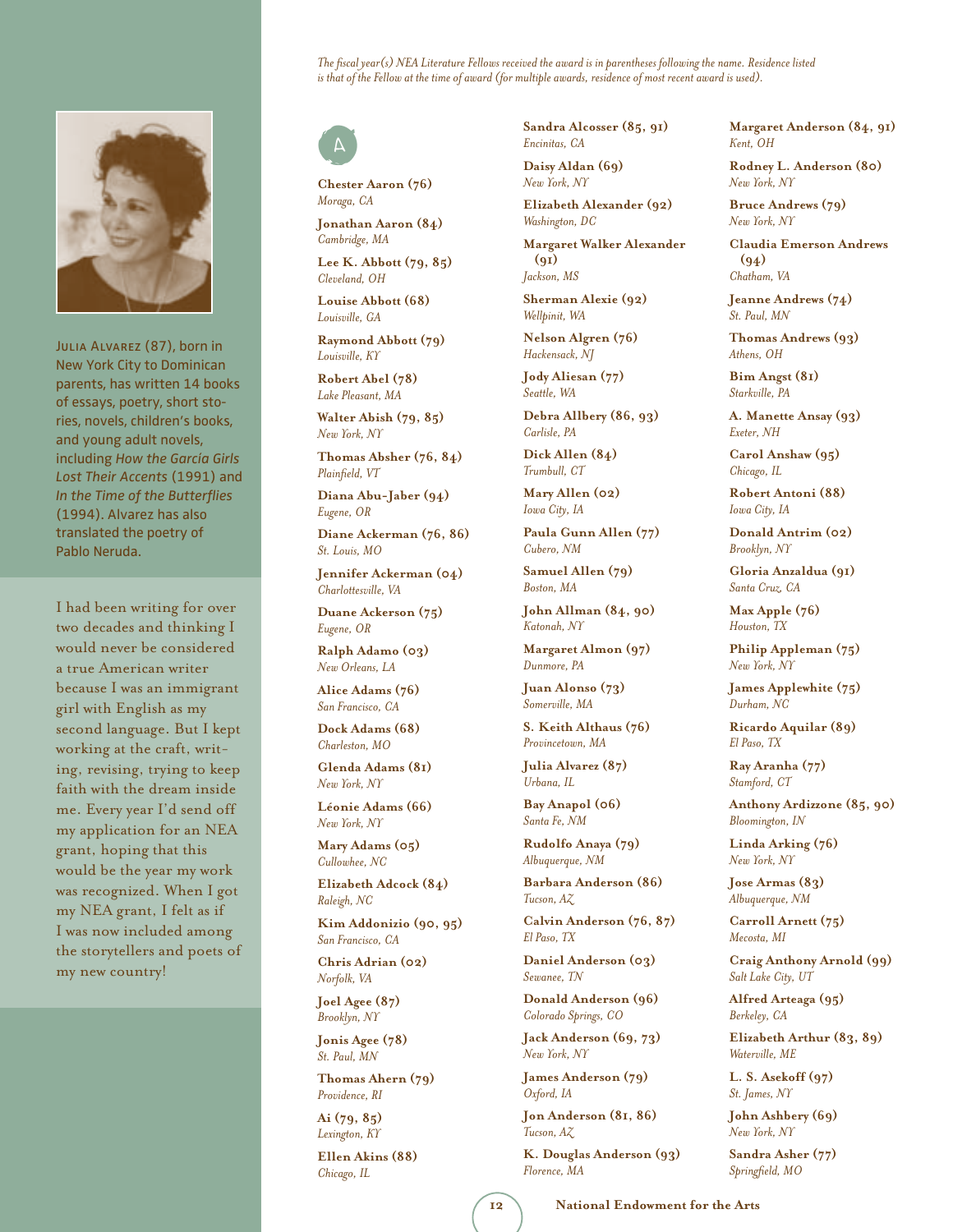**Renee Ashley (97)** *Ringwood, NJ*

**Daphne Athas (68, 74, 79)** *Chapel Hill, NC*

**Samuel Atlee (00)** *Lancaster, PA*

**Alvin Aubert (73, 81)** *Detroit, MI*

**Jessica Auerbach (85)** *Ridgefield, CT*

**Paul Auster (79, 85)** *Brooklyn, NY* 



**Jimmy Santiago Baca (87)** *Albuquerque, NM*

**Charlotte Bacon (00)** *Lee, NH*

**William Baer (94)** *Evansville, IL*

**Robert Bagg (74)** *Northampton, MA*

**Thomas Bailey (94)** *Binghamton, NY*

**Julene Bair (04)** *Laramie, WY*

**David Baker (85, 05)** *Granville, OH*

**Donald Baker (74)** *Crawfordsville, IN*

**William Baker (81)** *Nampa, ID*

**Constantine Bakopoulos (06)** *Madison, WI*

**John Balaban (77)** *State College, PA*

**Peter Balakian (04)** *Hamilton, NY*

**Angela Ball (91)** *Hattiesburg, MS*

**Toni Cade Bambara (83)** *Atlanta, GA*

**Russell Banks (78, 83)** *Concord, NH*

**Stanley Banks (90)** *Kansas City, MO*

**Amiri Baraka (81)** *Newark, NJ*

**Tom Barbash (04)** *San Francisco, CA*

**Walter Bargen (91)** *Ashland, MO*

**Joshua Barkan (06)** *New York, NY*

**Wendy Barker (86)** *Boerne, TX*

**Bradford Barkley (94)** *Fayetteville, AR*

**Coleman Barks (79)** *Athens, GA*

**Anna Marie Barlow (76)** *New York, NY*

**Djuna Barnes (80)** *New York, NY*

**Jim Barnes (78)** *Macon, MO*

**Helen Barolini (76)** *Ossining, NY*

**Rick Barot (01)** *Oakland, CA*

**Elizabeth Barr (89)** *Philadelphia, PA*

**Dorothy Barresi (97)** *Northridge, CA*

**Andrea Barrett (92)** *Rochester, NY* **Carol Barrett (91)**

*San Antonio, TX*

**Lynne Barrett (91)** *Miami, FL*

**Gregory Barron (90)** *London, England*

**Anita Barrows (90)** *Berkeley, CA*

**John Barry (76)** *Estes Park, CO*

**Quan Barry (03)** *Madison, WI*

**Frederick Barthelme (79)** *Hattiesburg, MS*

**Emily Barton (06)** *Brooklyn, NY*

**Rick Bass (91)** *Troy, MT*

**Claire Bateman (91)** *Clemson, SC*

**Randolph Bates (86)** *New Orleans, LA*

**Wendy Battin (88)** *Syracuse, NY*

**Douglas Bauer (90)** *Boston, MA*

**Jonathan Baumbach (68)** *Brooklyn, NY*

**Richard Bausch (83)** *Fairfax, VA*

**Charles Baxter (83)** *Ann Arbor, MI*

**Peter S. Beagle (78)** *Watsonville, CA*

**Bruce Beasley (92)** *Charlottesville, VA*

**Laura Beausoleil (81)** *San Francisco, CA*

**Geoffrey Becker (95)** *Iowa City, IA*

**Robin Becker (89)** *Cambridge, MA*

**Barry Beckham (83)** *Providence, RI*

**John Beecher (76)** *Burnsville, NC*

**Ralph Beer (86)** *Helena, MT*

**Robin Behn (92)** *Tuscaloosa, AL*

**Ben Belitt (66)** *Bennington, VT*

**M. Shayne Bell (91)** *Salt Lake City, UT*

**Madison Smartt Bell (92)** *Baltimore, MD*

**Marvin Bell (77, 84)** *Iowa City, IA*

**Joe David Bellamy (85)** *Canton, NY*

**Sally Bellerose (95)** *Northampton, MA*

**Lance S. Belville (80)** *St. Paul, MN*

**Karen E. Bender (02)** *New York, NY*

**Dianne Benedict (86)** *Scarborough, ME*

**Pinckney Benedict (00)** *Roanoke, VA*

**Michael Benedikt (79)** *Boston, MA*

**Dina Ben-Lev (94)** *Seattle, WA*

**George Bennett (81)** *New York, NY*

**Paul Bennett (73)** *Granville, OH*

**Robert Benson (96)** *Oneonta, NY*

**Stephen Benson (90)** *Berkeley, CA*

**Beth Bentley (76)** *Seattle, WA*

**Roy Bentley (01)** *Granville, OH*



T. C. Boyle (78, 83) has written 11 novels and seven collections of short stories, including *World's End* (1987), for which he won the PEN/Faulkner Award. Boyle founded the creative writing program at the University of Southern California in 1978 and still directs it.

Both grants came early in my career and were invaluable not only for buying me time to complete two novels, but as a psychological boost too—here was a ratification that what I was doing was worthwhile.

I should say, too, that I served on the Literature Panel under Frank Conroy in 1986-87 as a way of expressing my gratitude for a program that I feel is essential to fostering the arts—particularly for beginning or out-of-the-way artists whose work is not immediately apprehended in a commercial way.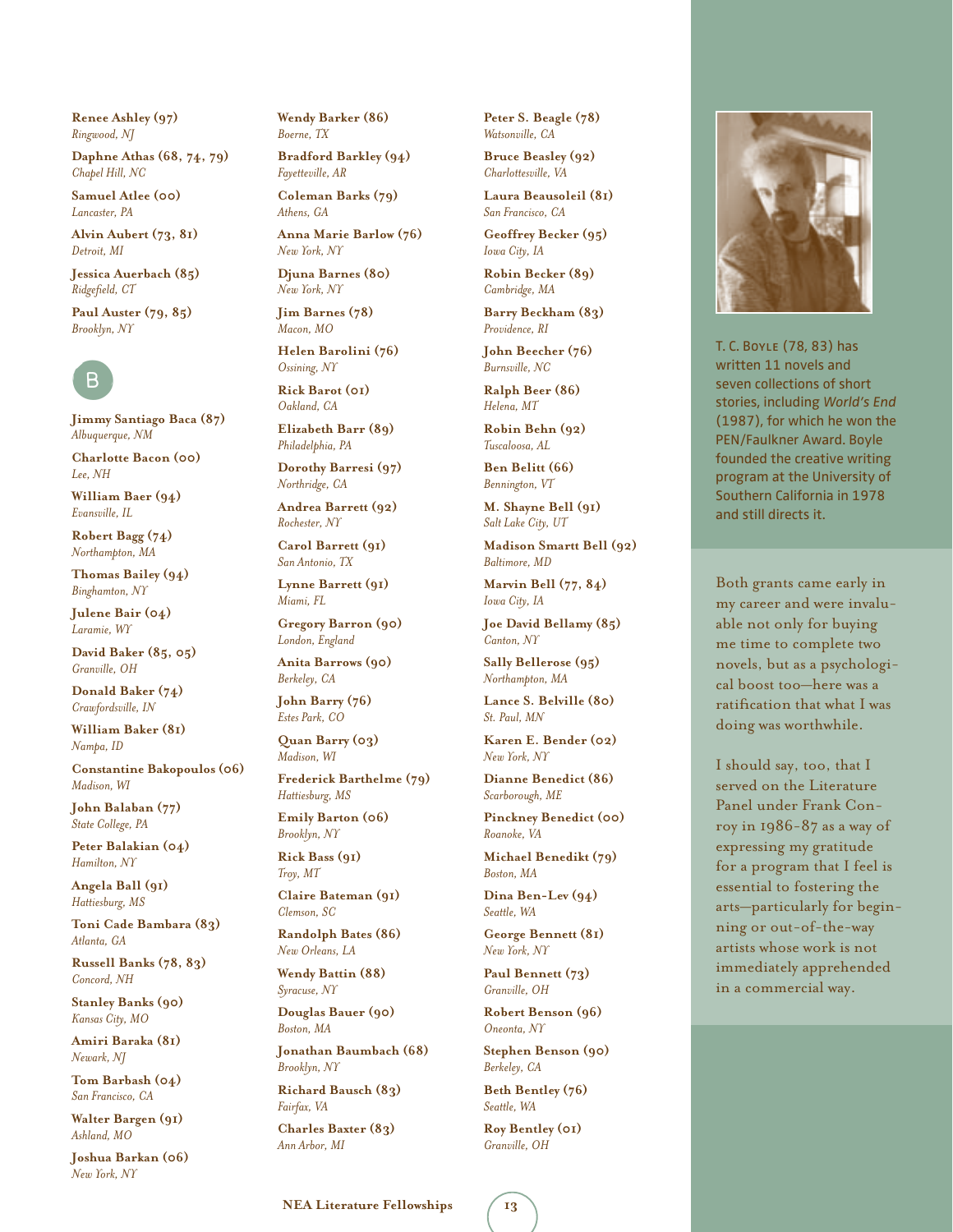

JARED CARTER (81, 91) was born in Indiana, where he still lives. He has written four books of poetry, the latest— *Cross this Bridge at a Walk* to be published in 2006. Among the honors he has received are a Guggenheim Fellowship, the Walt Whitman Award from the Academy of American Poets, the *New Letters* Literary Award for Poetry, the Indiana Governor's Arts Award, and the Poets' Prize.

In 1985 and 1986, I was invited to serve on a variety of panels convened by the Literature Program. I witnessed firsthand the hard work on the part of the staff and the panel members that goes into making the grant-giving process as fair and equitable as possible. In retrospect, this experience was a valuable complement to the welcome financial assistance provided by the two grants I received, and by serving on the panels, I was able to give something in return.

**Sharona Ben-Tov (01)** *Perrysburg, OH*

**Nancy Berg (92)** *Fairfield, IA*

**Stephen Berg (76)** *Philadelphia, PA*

**Carol Berge (79)** *Albuquerque, NM*

**Linda-Ruth Berger (97)** *Contoocook, NH*

**Lou Berger (80)** *Brooklyn, NY*

**Deidre L. Bergson (73)** *New York, NY*

**Judith Berke (01)** *Miami Beach, FL*

**William Berkson (79)** *Southampton, NY*

**Lucia Berlin (87)** *Oakland, CA*

**Kenneth Bernard (78)** *West Winfield, NY*

**Pamela Bernard (96)** *Duxbury, MA*

**Suzanne Berne (94)** *Watertown, NY*

**Alan Bernheimer, Jr. (79)** *San Francisco, CA*

**Charles Bernstein (79)** *New York, NY*

**Jane Bernstein (83, 00)** *Pittsburgh, PA*

**Lisa Bernstein (92)** *San Francisco, CA*

**Gina Berriault (86)** *Mill Valley, CA*

**Ted Berrigan (79)** *New York, NY*

**David Berry (77)** *Providence, RI*

**John Berryman (68)** *Minneapolis, MN*

**Leo Bersani (69)** *New Brunswick, NJ*

**Mei-Mei Berssenbrugge (76, 81)** *El Rito, NM*

**James Bertolino (75)** *Ithaca, NY*

**Alvah Bessie (78)** *Terra Linda, CA*

**Harvey Bialy (76)** *Ile-Ife, Nigeria*

**Frank Bidart (76, 85)** *Cambridge, MA*

**Wayne Biddle (79)** *Altamonte Springs, FL*

**Linda Bierds (88, 96)** *Bainbridge Island, WA*

**David Biespiel (97)** *Portland, OR*

**George Bilgere (89)** *Santa Cruz, CA*

**Laurel Bird (66)** *Knoxville, TN*

**Ann Birstein (81)** *New York, NY*

**Becky Birtha (88)** *Philadelphia, PA*

**John Bishop (80)** *New York, NY*

**Trim Bissell (68)** *Detroit, MI*

**David Black (79)** *West Stockbridge, MA*

**Gus Blaisdell (79)** *Albuquerque, NM*

**Clark L. Blaise (81)** *Saratoga Springs, NY*

**Laurie Blauner (90)** *Seattle, WA*

**Richard A. Blessing (81)** *Seattle, WA*

**Corinne Demas Bliss (78, 83)** *South Hadley, MA*

**Chana Bloch (89)** *Berkeley, CA*

**Ron Block (02)** *North Platte, NE*

**Steven Bloom (98)** *Heidelberg, Germany*

**Laurel Blossom (87)** *New York, NY*

**Michael Blumenthal (84, 05)** *Clarksville, TN* 

**Judy Blunt (04)** *Missoula, MT*

**Elaine F. Boatin (81, 86)** *Somerville, MA*

**Alan Boatman (74)** *Saginaw, MI*

**Victor Bockris (78)** *New York, NY*

**Deborah L. Boe (81)** *Princeton, NJ*

**Louise Bogan (68)** *New York, NY*

**Donald Bogen (89)** *Cincinnati, OH*

**Nina Bogin (89)** *Giromagny, France*

**Michelle Boisseau (89)** *Morehead, KY*

**Isabel Bolton (67)** *No city listed, NY*

**Joseph Bolton (89)** *Gainesville, FL*

**Bruce Bond (01)** *Denton, TX*

**Harold Bond (76)** *Melrose, MA*

**Philip Booth (79)** *Castine, ME*

**Audrey Borenstein (76)** *New Platz, NY*

**Millicent Borges (97)** *Long Beach, CA*

**Ruth Borson (87)** *Los Alamos, NM*

**Marianne Boruch (84, 99)** *West Lafayette, IN*

**Phillip Bosakowski (80)** *San Francisco, CA*

**Malcolm Bosse (76)** *New York, NY*

**Robert Boswell (87, 93)** *Las Cruces, NM*

**David Bosworth (79)** *Cambridge, MA*

**David Bottoms (88)** *Marietta, GA*

**Marilyn Boucher (79)** *Berkeley, CA*

**Vance Bourjailly (66, 79)** *Iowa City, IA*

**Kevin Bowen (03)** *Dorchester, MA*

**Faubion Bowers (67)** *No city listed, NY*

**Neal Bowers (89)** *Ames, IA*

**Paul Bowles (78, 80)** *New York, NY*

**Blanche McCrary Boyd (88)** *New London, CT*

**Kay Boyle (80)** *San Francisco, CA*

**T. C. Boyle (78, 83)** *Tujunga, CA*

**Barry Boys (68)** *New York, NY*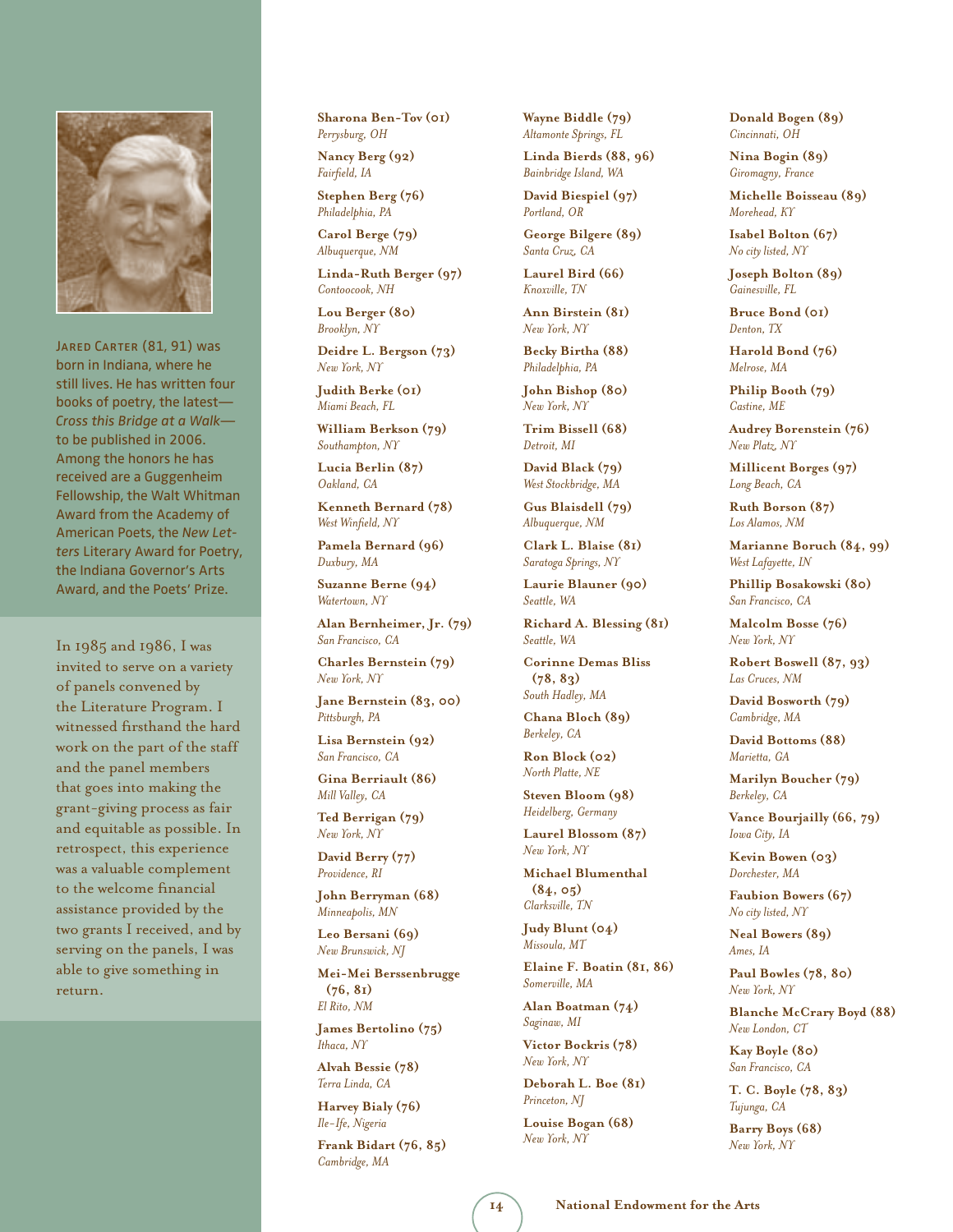**Allen Braden (05)** *Tacoma, WA*

**Scott Bradfield (92)** *Storrs, CT*

**C. Jane Bradley (92)** *Toledo, OH*

**David Bradley (91)** *La Jolla, CA*

**George Bradley (90)** *Chester, CT*

**John Bradley (88)** *Fort Collins, CO*

**Joan Brady (86)** *New York, NY*

**John Brandi (79)** *Guadalupita, NM*

**Beth Brant (91)** *Melvindale, MI*

**Giannina Braschi (95)** *Santurce, PR*

**James Brasfield (01)** *State College, PA*

**Samuel Brasfield (66)** *Demopolis, AL*

**Richard Brautigan (69)** *San Francisco, CA*

**Mark Brazaitis (00)** *Washington, DC*

**Donald Bredes (79)** *St. Johnsburg, VT*

**Sean Brendan-Brown (97)** *Olympia, WA*

**Harold Brenna (90)** *San Diego, CA*

**Karen M. Brennan (96)** *Salt Lake City, UT*

**Jack Brenner (68)** *Seattle, WA*

**Wendy Brenner (00)** *Wilmington, NC*

**Lee Breuer (80)** *New York, NY*

**Richard Brickner (74)** *New York, NY*

**Kim Suzanne Bridgeford (99)** *Wallingford, CT*

**Besmir Brigham (70)** *Horatio, AR*

**John Malcolm Brinnin (83)** *Cambridge, MA*

**Geoffrey Brock (03)** *Dallas, TX*

**James Brock (90)** *Nashville, TN*

**Lucie Brock-Broido (84, 99)** *Cambridge, MA*

**Kevin Brockmeier (02)** *Little Rock, AR*

**Harold Brodkey (85)** *New York, NY*

**Barbara Brody (92)** *Cambria, CA*

**Leslie Brody (81)** *San Francisco, CA*

**David Bromige (79)** *San Francisco, CA*

**Esther Broner (79, 87)** *Detroit, MI*

**Donna Brook (81)** *Brooklyn, NY*

**Gwendolyn Brooks (89)** *Chicago, IL*

**Chandler Brossard (78)** *La Mesa, CA*

**J. Alan Broughton (76)** *Burlington, VT*

**Olga Broumas (77)** *Eugene, OR*

**Joel Brouwer, II (99)** *East Lansing, MI*

**Brock Brower (69)** *Princeton, NJ*

**Alan Brown (98)** *New York, NY*

**Carrie Brown (04)** *Sweet Briar, VA*

**Claude Brown (83)** *Newark, NJ*

**James D. Brown (91)** *Eugene, OR*

**James M. Brown (95)** *San Bernardino, CA*

**James W. Brown (80, 95)** *South Dartmouth, MA*

**Kenneth Brown (73)** *Brooklyn, NY*

**Lennox Brown (76)** *Queens, NY*

**Linda J. Brown (81)** *New York, NY*

**Rita Brown (78)** *Boston, MA*

**Rosellen Brown (73, 81)** *Peterborough, NH*

**Stephanie Brown (01)** *San Clemente, CA*

**Sterling Brown (80)** *Washington, DC*

**William Brown (66)** *Graham, NC*

**Michael Dennis Browne (77)** *Minneapolis, MN*

*Boulder, CO*

**Jane Brox (94)** *Dracut, MA*

**Joseph Bruchac (74)** *Greenfield Center, NY*

*Winside, NE*

*Issaquah, WA*

*Guilford, CT*

*Salt Lake City, UT*

**Charlie Elizabeth Buck (98)** *Virginia City, NV*

**Claudia Buckholts (88)**

**Christopher Buckley (84, 01)**

The grant freed me from teaching and enabled me to write two books: a book of thoughts about contemporary fiction, *Living By Fiction,* and a book of essays, *Teach-*

Annie Dillard (81) is the author of 11 books, often about nature and spirituality, including the Pulitzer Prizewinner *Pilgrim at Tinker Creek*  (1974). She is currently living and teaching in Connecticut.

*ing a Stone to Talk.*

works of art.

I try to describe what it feels like to be alive in the United States. My books are about rural Virginia, about Pittsburgh, about the Pacific Northwest Coast . . . Literature has all my heart and mind. That the NEA supports literature in the United States enhances and confirms our cultural status. All civilized nations support artists; we know nations by their

**Julia Budenz (88)** *Cambridge, MA*

**Judy Budnitz (02)**

**Andrea Hollander Budy (91)** *Mountain View, AR*

**Frederick Buell (72)** *New York, NY*

**Charles Bukowski (73)** *Los Angeles, CA*

**Ed Bullins (74)**

**Jerald Bullis (72)** *Appleton, WI*

**R. Michael Bundgaard (66)** *Colorado Springs, CO*

**Michael Burkard (85, 91)** *Rome, NY*

**Kenneth Burke (69)** *Andover, NJ*

**Cherly Burket (01)** *San Francisco, CA*

**Derick Burleson (99)** *Houston, TX*

**Deborah Burnham (91)** *Philadelphia, PA*

**Gerald Burns (85)** *Dallas, TX*

**Michael Brownstein (79)**

**James Brummels (84)**

**Thomas Brush (84)**

**C. D. B. Bryan (80)**

**Sharon Bryan (87, 96)**

*Ardmore, OK*

*Lompoc, CA*

*New York, NY*

**Michael Bugeja (90)** *Athens, OH*

*Bronx, NY*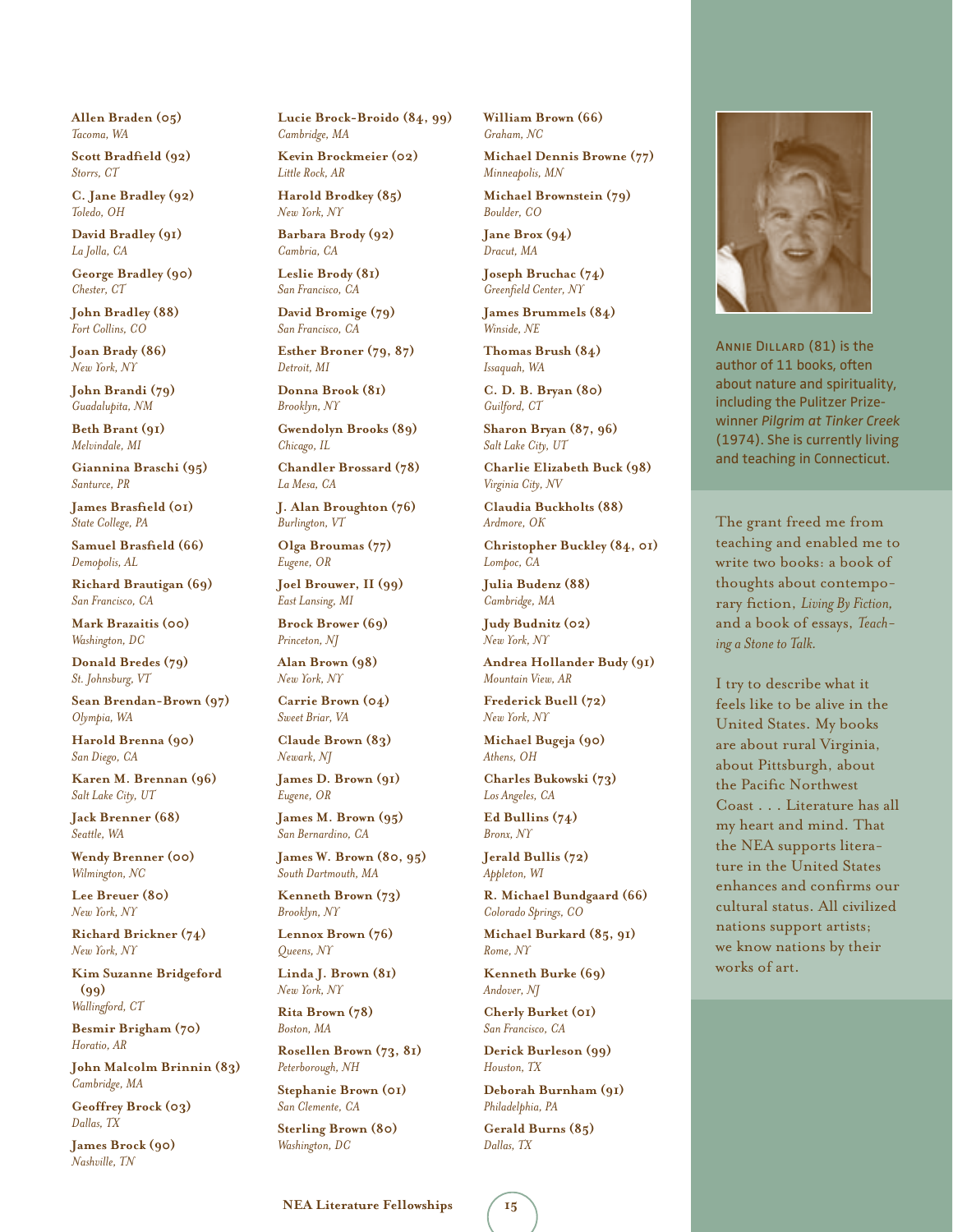

Rita Dove (77, 89) has written eight books of poetry, including the Pulitzer Prizewinning *Thomas and Beulah* (1986), as well as books of fiction and essays. Her numerous honors include the National Humanities Medal and an NAACP Great American Artist Award. From 1993 to 1995, Dove served as the U.S. Poet Laureate. In 2004, she was appointed the Poet Laureate of Virginia.

It is impossible for me to say what I would have done had I not received a fellowship; I can only say that I believe the course of my literary career would have been markedly different. Because of my gratitude, I have served on several panels for the Endowment—my way of repaying, in part, the support and encouragement provided me at a young and tentative age.

**Michael Burns (95)** *Willard, MO*

**Ralph Burns (84, 93)** *Little Rock, AR*

**Timothy Burns (80)** *Los Angeles, CA*

**Madeleine Burnside (79)** *Great River, NY*

**Franklin Burroughs, Jr. (94)** *Bowdoinham, ME*

**Janet Burroway (76)** *Tallahassee, FL*

**Christopher Bursk (87)** *Langhorne Manor, PA*

**Frederick Busch (76)** *Poolville, NY*

**Barney Bush (81)** *Herod, IL*

**Mary Bush (95)** *Pasadena, CA*

**Naomi Bushman (75)** *New York, NY*

**Bill Butler (70)** *Missoula, MT*

**Robert Olen Butler (94)** *Lake Charles, LA*

**Kathryn Byer (88)** *Cullowhee, NC*

**Sarah Shun-lien Bynum (06)** *Los Angeles, CA*

**Robert J. Byrd (90)** *El Paso, TX* 



**Mary Cable (78)** *Santa Fe, NM*

**Alison Cadbury (95)** *Berkeley, CA*

**Teresa Cader (88, 94)** *Lexington, MD*

**Michael Cadnum (84)** *Albany, CA*

**Jack Cady (92)** *Port Townsend, WA*

**Shannon Cain (06)** *Tucson, AZ*

**Anne Calcagno (89)** *Manhasset, NY*

**Bo Caldwell (04)** *Cupertino, CA*

**Conyus Calhoun (81)** *San Francisco, CA*

**Hortense Calisher (68, 89)** *New York, NY*

**Robert Callahan (77)** *Berkeley, CA*

**Kathy Callaway (84, 90)** *Nome, AK*

**Peter Cameron (87)** *New York, NY*

**Francois Camoin (85)** *Salt Lake City, UT*

**Bebe Moore Campbell (80)** *Takoma Park, MD*

**Ewing Campbell (90)** *Hearne, TX*

**James Campbell (77)** *Staten Island, NY*

**Richard Campbell (94)** *Quincy, FL*

**Ethan Canin (88, 95)** *San Francisco, CA*

**Steve Cannon (81)** *New York, NY*

**Alfred Cantor (88)** *Cambridge, MA*

**Robert Cantwell (87)** *Gambier, OH*

**Nick Carbo (97)** *San Antonio, TX*

**Alvaro Cardona-Hine (78)** *St. Paul, MN*

**Robin Carey (90)** *Ashland, OR*

**David Carkeet (83)** *St. Louis, MO*

**Henry Carlile (70, 76)** *Portland, OR*

**Ron Carlson (85)** *Salt Lake City, UT*

**John Carpenter (76)** *Seattle, WA*

**William Carpenter (84)** *Stockton Springs, ME*

**Hayden Carruth (67, 69, 75, 88)**  *Munnsville, NY*

**Jared Carter (81, 91)** *Indianapolis, IN*

**Lonnie Carter (74)** *Lakeville, CT*

**Mary Carter (86)** *Tucson, AZ*

**Michelle Carter (87)** *East Palo Alto, CA*

**Randolph Carter (80)** *New York, NY*

**Steve Carter (80)** *Rego Park, NY*

**Xam Cartier (79)** *San Francisco, CA*

**Raymond Carver (70, 80)** *Tucson, AZ*

**Oscar Casares (06)** *Austin, TX*

**Deborah Ann Casey (88)** *Eugene, OR*

**Jane Casey (76)** *Charlottesville, VA*

**John Casey (83)** *Charlottesville, VA*

**Cyrus Cassells (86, 05)** *Austin, TX*

**Turner Cassity (79)** *Decatur, GA*

**Ana Castillo (90, 95)** *Gainesville, FL*

**Anne Caston (99)** *Lexington Park, MD*

**Rosemary Catacalos (93)** *Palo Alto, CA*

**Joann Cattonar (68)** *Kalamazoo, MI*

**Ann Cavallaro (80)** *West Haven, CT*

**Maura Stanton Cecil (74)** *Richmond, VA*

**Joseph Ceravelo (72)** *Bloomfield, NJ*

**Lorna Dee Cervantes (77, 93)** *Boulder, CO*

**Cydney Marie Chadwick (02)** *Petaluma, CA*

**May-Lee Chai (06)** *Laramie, WY*

**Marisha Chamberlain (76)** *St. Paul, MN*

**George Chambers (80)** *Peoria, IL*

**Veronica Chambers (98)** *Brooklyn, NY*

**Marianne Halley Chametzky (81)** *Amherst, MA*

**Lan Samantha Chang (98)** *Appleton, WI*

**Leslie Chapman (70)** *Laguna Pueblo Reservation, AZ*

**Jerome Charyn (80, 85)** *New York, NY*

**E. Hale Chatfield (74)** *Huntsburg, OH*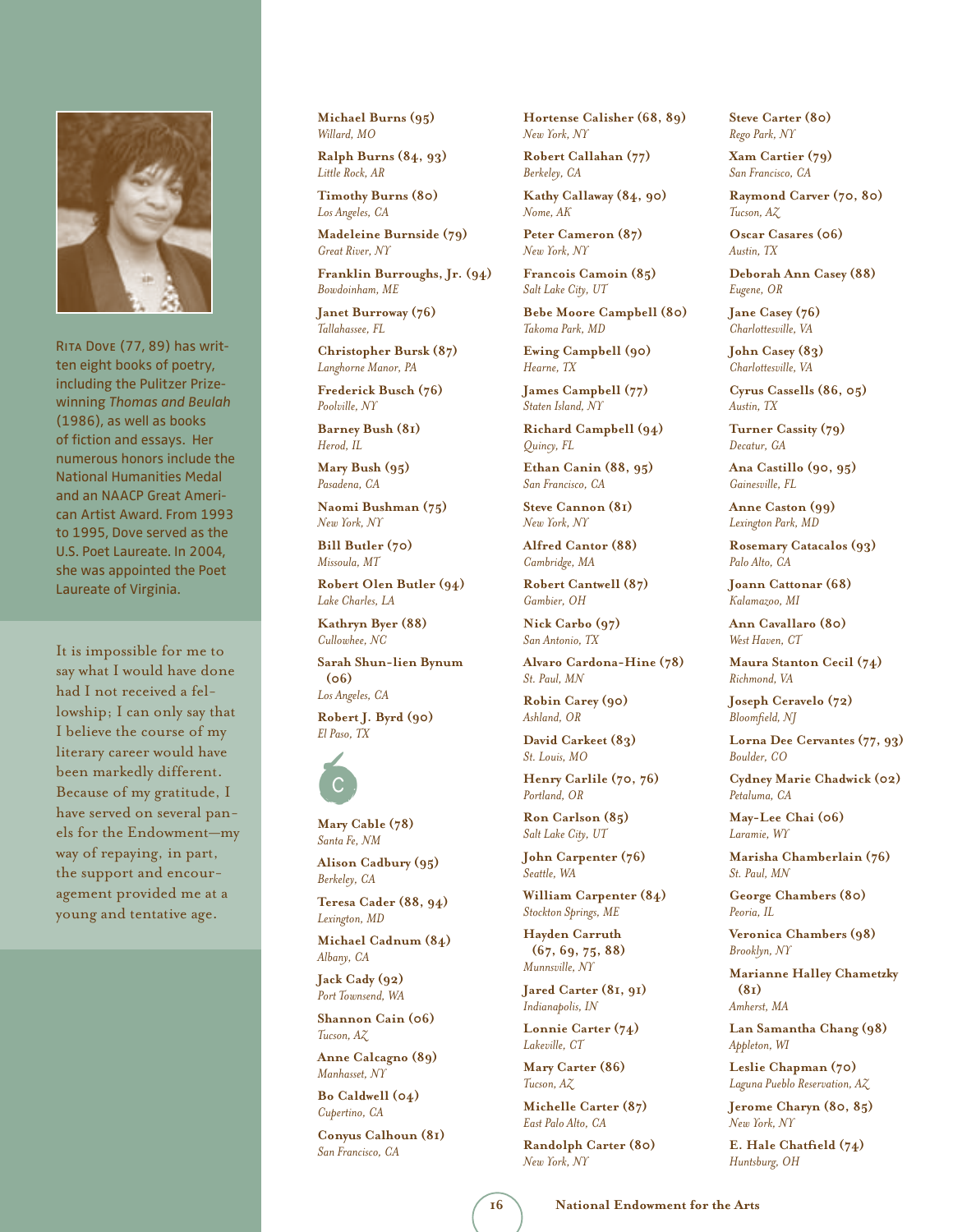**Julie Checkoway (95)** *Baltimore, MD*

**Alexander Chee (04)** *Brooklyn, NY*

**Terrence Cheng (06)** *New York, NY*

**Kim Chernin (90)** *Berkeley, CA*

**Thalia Cheronis-Selz (81)** *Columbia, MD*

**Kelly Cherry (80)** *Madison, WI*

**Laura Chester (79)** *Berkeley, CA*

**Alan Cheuse (80)** *Knoxville, TN*

**Thomas Chiarella (93)** *Greencastle, IN*

**Frank Chin (74, 80)** *Seattle, WA*

**Marilyn Mei Ling Chin (85, 93)** *La Mesa, CA*

**Yvonne Chism-Peace (74, 84)** *Riverdale, NY*

**Susan Choi (00)** *Brooklyn, NY*

**Paul Christensen (91)** *College Station, TX*

**John Christgau (83)** *Belmont, CA*

**Ann Christie (97)** *Baltimore, MD*

**Nicholas Christopher (87)** *New York, NY*

**Peter Christopher (91)** *Brooklyn, NY*

**Jill Karen Ciment (95)** *New York, NY*

**Sandra Cisneros (81, 88)** *Chicago, IL*

**David Citino (86)** *Marion, OH*

**Sybil Claiborne (80)** *New York, NY*

**George Clark (02)** *Lafayette, LA*

**Naomi Clark (87)** *Los Gatos, CA*

**Tom Clark (69, 85)** *Berkeley, CA*

**David Clarke (78)** *New York, NY*

**Jan Clausen (81)** *Brooklyn, NY*

**John Clayton (80)** *Montague, MA*

**Michelle Cliff (83, 89)** *Santa Cruz, CA*

**Lucille Clifton (70, 73)** *Baltimore, MD*

**Michelle Clinton (92)** *Santa Monica, CA*

**Joshua Clover (94)** *Berkeley, CA*

**Lawrence Coates (00)** *Cedar City, UT*

**William Cobb (78, 92)** *Houston, TX*

**Amanda Cockrell (98)** *Roanoke, VA*

**George Codegan (76)** *Los Angeles, CA*

**Andrei Codrescu (73)** *San Francisco, CA*

**Judith Ortiz Cofer (89)** *Athens, GA*

**Lisa Coffman (97)** *Morrisville, PA*

**Helen Degen Cohen (88)** *Deerfield, IL*

**Jonathan S. Cohen (91)** *Swarthmore, PA*

**L. Keith Cohen (78)** *Madison, WI*

**Nan Cohen (03)** *Sherman Oaks, CA*

**Valerie Colander (91)** *Fairmont, WV*

**Charles T. Cole (80)** *Kent, CT*

**Henri Cole (93)** *Portland, OR*

**Lewis Cole (83)** *New York, NY*

**Richard D. Cole (86)** *New York, NY*

**James Coleman (78)** *Norwichtown, CT*

**Wanda Coleman (81)** *Los Angeles, CA*

**Katherine Coles (90)** *Salt Lake City, UT*

**Michael Collier (84, 94)** *Catonsville, MD*

**Peter Collier (80)** *Oakland, CA*

**Phyllis Collier (88)** *Kent, WA*

**Billy Collins (88)** *Scarsdale, NY*

**Kathleen Collins (86)** *Piermont, NY*

**Martha Collins (90)** *Cambridge, MA*

**Jack Collom (79, 90)** *Boulder, CO*

**Laurie Colwin (85)** *New York, NY* **Phil Condon (93)**

*Missoula, MT*

**Leo Connellan (70)** *Clinton, CT*

**Geraldine Connolly (87, 95)** *Bethesda, MD*

**Frank Conroy (68, 69)** *Brooklyn, NY*

**Jack Conroy (77)** *Moberly, MO*

**Mary Conselmann (76)** *Gadsden, AL*

**Gerald Constanzo (74, 88)** *Mount Lebanon, PA*

**Carolyn Cooke (98)** *Point Arena, CA*

**Nicole Cooley (96)** *Atlanta, GA*

**Clark Coolidge (77)** *New Lebanon, NY*

**Bernard Cooper (04)** *Los Angeles, CA*

**Jane Cooper (81)** *Iowa City, IA*

**Stephen Cooper (91)** *Los Angeles, CA*

**Robert Coover (85)** *Providence, RI*

**William Corbett (79)** *Boston, MA*

**Barbara Corcoran (78)** *Missoula, MT*

**Robert Cording (91, 05)** *Woodstock, CT*

**Raymond Coreil (76)** *Ville Platte, LA*

**Cid Corman (75)** *Boston, MA*

**Alfred Corn (79, 91)** *New York, NY*

**Jennifer Cornell (98)** *Corvallis, OR*

Andre Dubus (78, 85) was the author of nine works of fiction, including the short story collection *Dancing After* 

*Hours* (1996). In 1986, he was struck by a car, but continued to write; his 1991 collection of essays, *Broken Vessels,* deals with this accident. Dubus passed away in 1999.

In my career I have mostly made a living from teaching jobs, readings, grants and have rarely made a living from sales of books, or stories to magazines. The 1985 NEA grant was bountiful for me. It was \$20,000, an amount I would have earned had I still been teaching, and that year I got a lot of work done, finishing a book of four novellas and two stories called *The Last Worthless Evening.*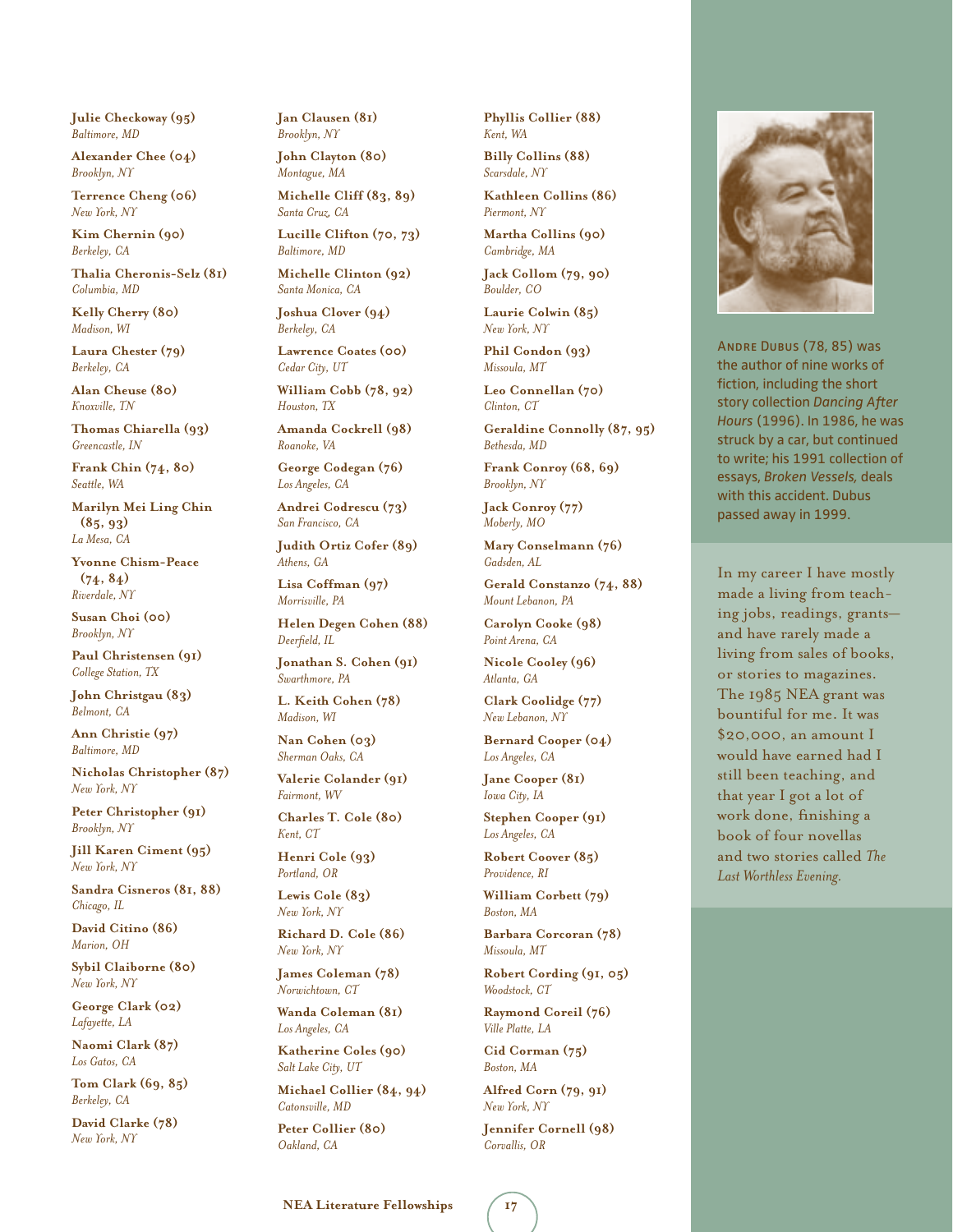

Ernest J. Gaines (68) published his first short story in 1956, and since has written eight books of fiction that examine African-American life in the American South, specifically in his home state of Louisiana. *A Lesson Before Dying* won the 1993 National Book Critics Circle Award.

The NEA grant—a thousand dollars at that time encouraged me to keep writing. I was finally being recognized by critics and my colleagues. The young writer needs that. He needs the money, yes—but he also needs a little recognition now and then to keep pushing himself. I know many young, very talented people who gave up out of despair. I feel that I was lucky. The recognition by the NEA gave me enough push to start my next novel, *The Autobiography of Miss Jane Pittman.* I have not looked back since.

**Sam Cornish (68)** *Cambridge, MA*

**James Corpora (80)** *Escondido, CA* **Mary Corrigan (78)**

*Los Angeles, CA* **Jayne Cortez (79, 86)**

*New York, NY*

**Kathleen Coskran (91)** *Minneapolis, MN*

**Gerald Costanzo (88)** *Mount Lebanon, PA*

**Mark P. Costello (73, 91)** *Champaign, IL*

**Sarah Cotterill (90)** *Silver Spring, MD*

**Henri Coulette (77)** *Los Angeles, CA*

**Nancy Couto (87, 99)** *Ithaca, NY*

**Dennis Covington (96)** *Birmingham, AL*

**Vicki Covington (88)** *Birmingham, AL*

**Michael Covino (81)** *Berkeley, CA*

**Malcolm Cowley (68)** *Milford, CT*

**Louis Coxe (77)** *Brunswick, ME*

**Steven Cramer (84)** *Cambridge, MA*

**Max Crawford (76)** *Missoula, MT*

**Stanley Crawford (73, 90)** *Dixon, NM*

**Thomas Crawford (74, 85)** *Cloverdale, OR*

**Bobbie Creeley (80)** *Bolinas, CA*

**Robert Creeley (81)** *Buffalo, NY*

**Frederick Crews (69)** *Berkeley, CA*

**Harry Crews (74)** *Gainesville, FL*

**Moira Crone (90)** *Baton Rouge, LA*

**Justin Cronin (04)** *Houston, TX*

**James Cross (74)** *Chevy Chase, MD*

**Mary Crow (84)** *Ft. Collins, CO*

**Douglas Crowell (83)** *Lubbock, TX*

**Victor Hernández Cruz (81)** *San Francisco, CA*

**Elizabeth Cullinan (74)** *New York, NY*

**James Cummins (88)** *Cincinnati, OH*

**James Cunningham (66)** *Waltham, MA*

**Laura Cunningham (91)** *Stone Ridge, NY*

**Michael Cunningham (88)** *La Ca~nada, CA*

**George Cuomo (76)** *Amherst, MA*

**Silvia Curbelo (90)** *Tampa, FL*

**Richard Currey (81, 87)** *Las Lunas, NM*

**David Curry (76)** *Springfield, IL*

**Bruce Cutler (89)** *St. Paul, MN*

**Janet Cutler (68)** *Roanoke, AL* 

## d

**Richard Dabney (75)** *Arlington, VA*

**John Dacey (75, 79)** *Cottonwood, MN*

**Edward Dahlberg (66, 73)** *New York, NY*

**Charles D'Ambrosio (95)** *Los Angeles, CA*

**Robert Dana (85, 93)** *Coralville, IA*

**John Daniel (98)** *Elmira, OR*

**Rosemary Daniell (74, 81)** *Savannah, GA*

**James Daniels (85, 05)** *Pittsburgh, PA*

**Ann Darby (04)** *New York, NY*

**Oreste D'Arconte (66)** *Allentown, PA*

**Alice Elliott Dark (95)** *Montclair, NJ*

**Ann Darr (76)** *Chevy Chase, MD*

**Tina Darragh (79)** *Mt. Rainier, MD*

**Mich Daugherty (74)** *North Hollywood, CA*

**Tracy Daugherty (98)** *Corvallis, OR*

**Cecil Daukins (76)** *Taos, NM*

**Diana Davenport (92)** *Willow Street, PA*

**John Davidson (80)** *Austin, TX*

**Michael Davidson (76)** *La Jolla, CA*

**Peter Ho Davies (98)** *Eugene, OR*

**Alfred I. Davis (73)** *Bronx, NY*

**Allen Davis (77)** *New York, NY*

**Christopher Davis (74)** *Philadelphia, PA*

**Cortney Davis (94)** *Redding, CT*

**Jon Davis (86, 05)** *Santa Fe, NM*

**Kathryn Davis (81, 88)** *East Calais, VT*

**Lydia Davis (89)** *Kingston, NY*

**Melody Davis (95)** *Brooklyn, NY*

**Sally Dawidoff (05)** *New York, NY*

**Ariel Dawson (89)** *San Francisco, CA*

**Jean Day (01)** *Berkeley, CA*

**Richard Day (85)** *Arcata, CA*

**Robert Day (83)** *Hays, KS*

**Ann Deagon (81)** *Greensboro, NC*

**Philip Deaver (89)** *Longwood, FL*

**David Deck (70)** *San Francisco, CA*

**John Deck (73)** *Santa Cruz, CA*

**Lynne H. deCourcy (91)** *Oxford, OH*

**Jonathan Dee (06)** *New York, NY*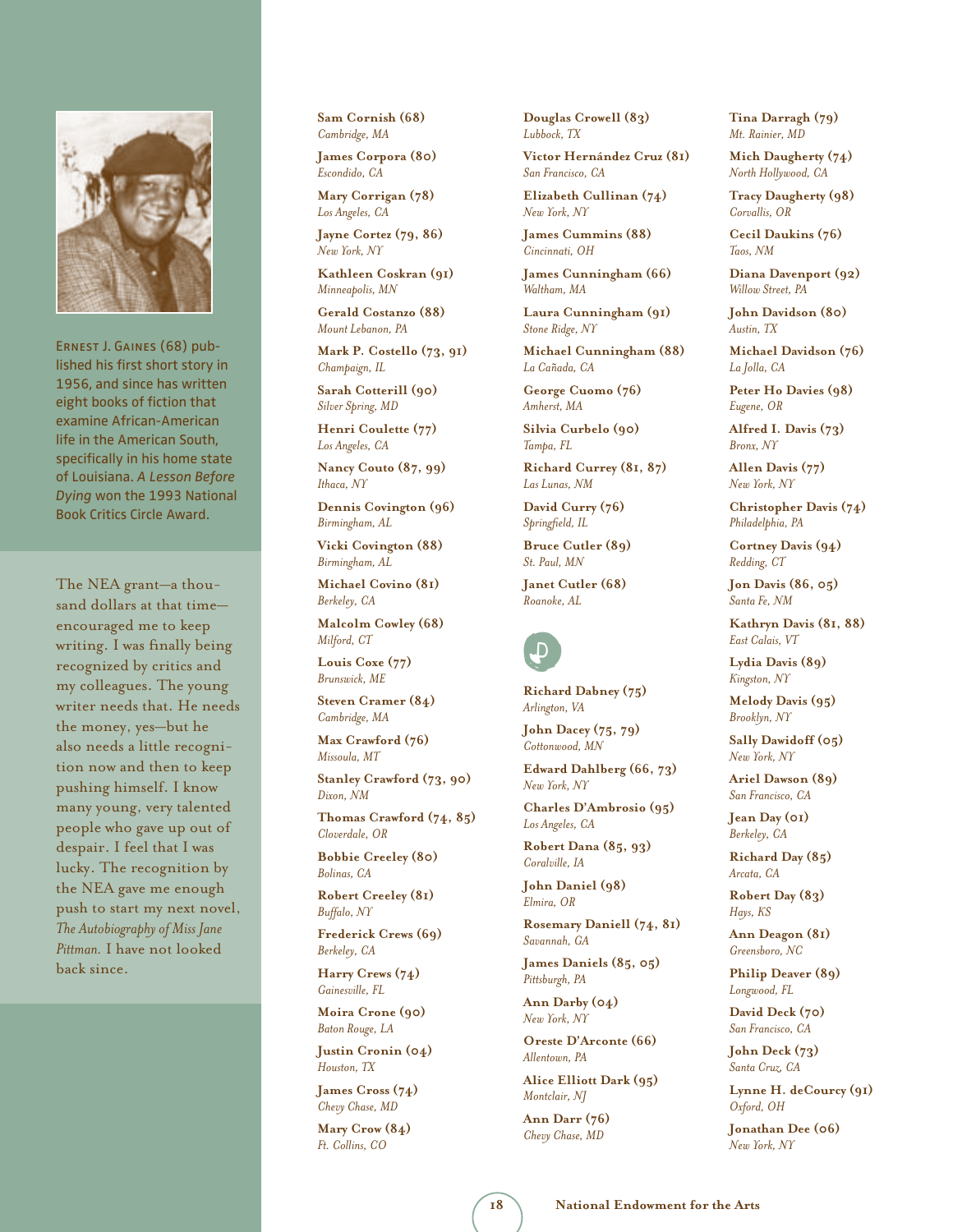**Bill Deemer (68)** *Eugene, OR*

**Madeline DeFrees (81)** *Amherst, MA*

**Tom DeHaven (80, 86)** *Jersey City, NJ*

**Constance DeJong (80)** *New York, NY*

**James DeJongh (78)** *New York, NY*

**Nicholas Delbanco (73, 83)** *Bennington, VT*

**Rick DeMarinis (76, 83)** *Missoula, MT*

**Alison Deming (90, 95)** *Tucson, AZ*

**James DenBoer (76)** *Santa Barbara, CA*

**Deborah DeNicola (97)** *Brookline, MA*

**Reuel Denney (66)** *Honolulu, HI*

**Candace Denning (88)** *Great Falls, VA*

**Carl Dennis (88)** *Buffalo, NY*

**Theodore Deppe (93, 03)** *Bloomington, IN*

**Toi Derricotte (85, 90)** *Potomac, MD*

**Janet Desaulniers (92)** *Evanston, IL*

**Alexis DeVeaux (81)** *Brooklyn, NY*

**James DeVita (04)** *Spring Green, WI*

**Pete Dexter (70)** *Fort Lauderdale, FL*

**Ramola Dharmaraj (05)** *Arlington, VA*

**Pietro di Donato (77)** *Setauket, NY*

**Monica Di Emidio (70)** *San Francisco, CA*

**W. S. Di Piero (89)** *Menlo Park, CA*

**Diane di Prima (73, 79)** *San Francisco, CA*

**William Dickey (77)** *San Francisco, CA*

**John Dickson (90)** *Evanston, IL*

**Margaret Diehl (92)** *New York, NY*

**Deborah Digges (87)** *Chevy Chase, MD*

**Annie Dillard (81)** *Middletown, CT*

**Sharon Dilworth (00)** *Pittsburgh, PA*

**Ray DiPalma (79)** *New York, NY*

**Stuart Dischell (96)** *Las Cruces, NM*

**Melvin Dixon (84)** *New York, NY*

**Stephen Dixon (74, 90)** *Baltimore, MD*

**Charles Dizenzo (72)** *New York, NY*

**Gregory Djanikian (86)** *Philadelphia, PA*

**Patricia Dobler (85)** *Pittsburgh, PA*

**Stephen Dobyns (74, 81, 86)**  *Watertown, MA*

**Susan Dodd (92)** *Bristol, RI*

**Wayne Dodd (84)** *Athens, OH*

**Judy Doenges (02)** *Fort Collins, CO*

**Anthony Doerr (02)** *Boise, ID*

**Harriet Doerr (83)** *Pasadena, CA*

**Ivan Doig (85)** *Seattle, WA*

**J. D. Dolan (06)** *Kalamazoo, MI*

**John Domini (77)** *Cambridge, MA*

**Matthew Donovan (05)** *Hudson, OH*

**D.W. Donzella (77)** *Bridgeport, CT*

**Edward Dorn (69)** *West Newbury, MA*

**Michael Dorris (89)** *Cornish, NH*

**Mark Doty (87, 95)** *Provincetown, MA*

**Rita Dove (77, 89)** *Tempe, AZ*

**Philip Dow (79)** *Pittsburgh, PA*

**Michael Downs (06)** *Missoula, MT*

**Albert Drake (74, 83)** *Okemos, MI*

**Barbara Drake (66, 86)** *Portland, OR*

**John Dranow (92)** *Plainfield, VT*

**Joel Dressler (68)** *Detroit, MI*

**John Driscoll (81)** *Interlochen, MI*

**Merle Drown (93)** *Concord, NH*

**Anthony D'Souza (06)** *Sarasota, FL*

**Norman Dubie (85)** *Tempe, AZ*

**Maggie Dubris (01)** *New York, NY*

**Andre Dubus (78, 85)** *Bradford, MA*

**Gary Duehr (01)** *Somerville, MA*

**Joseph Duemer (84, 92)** *Potsdam, NY*

**Laurie Duesing (91)** *Benicia, CA*

**Richard Duggin (92)** *Omaha, NE*

**Denise Duhamel (01)** *Woonsocket, RI*

**E. Norman Dukes (79)** *Cambridge, MA*

**Margaret Dukore (83)** *Honolulu, HI*

**Harris Dulany (74)** *Brooklyn, NY*

**Adele Dumaran (90)** *Honolulu, HI*

**Jeffrey Duncan (78)** *Ypsilanti, MI*

**Robert Duncan (67, 80)** *San Francisco, CA*

**Camille Dungy (03)** *Lynchburg, VA*

**Stephen E. Dunn (73, 81, 89)**  *Port Republic, NJ*

**Stephen R. Dunn (76)** *Anchorage, AK*

**Pam Durban (98)** *Atlanta, GA*

**Flora Durham (90)** *Portland, OR*

**David Dwyer (87)** *Lemmon, SD*



Cristina Garcia (04) was born in Havana, Cuba, in 1958, and emigrated to the U.S. with her family in 1960. She is the author of three novels and has been a finalist for the National Book Award. Garcia's work has appeared in many anthologies, and she is the editor of *Cubanisimo: Readings in Contemporary Cuban Literature.*

I had been struggling long and hard on my third novel, *Monkey Hunting,* when I got a call from the NEA telling me I had won a fiction fellowship. It lifted me from a state of desperate futility (what was I doing writing a book about a 19th-century Chinese farmer in colonial Cuba, anyway?) to one of optimistic determination. Thanks to the grant, I was able to concentrate exclusively on my writing, see my way through the book's cultural and chronological obstacles, and do what I love best: tell a good story.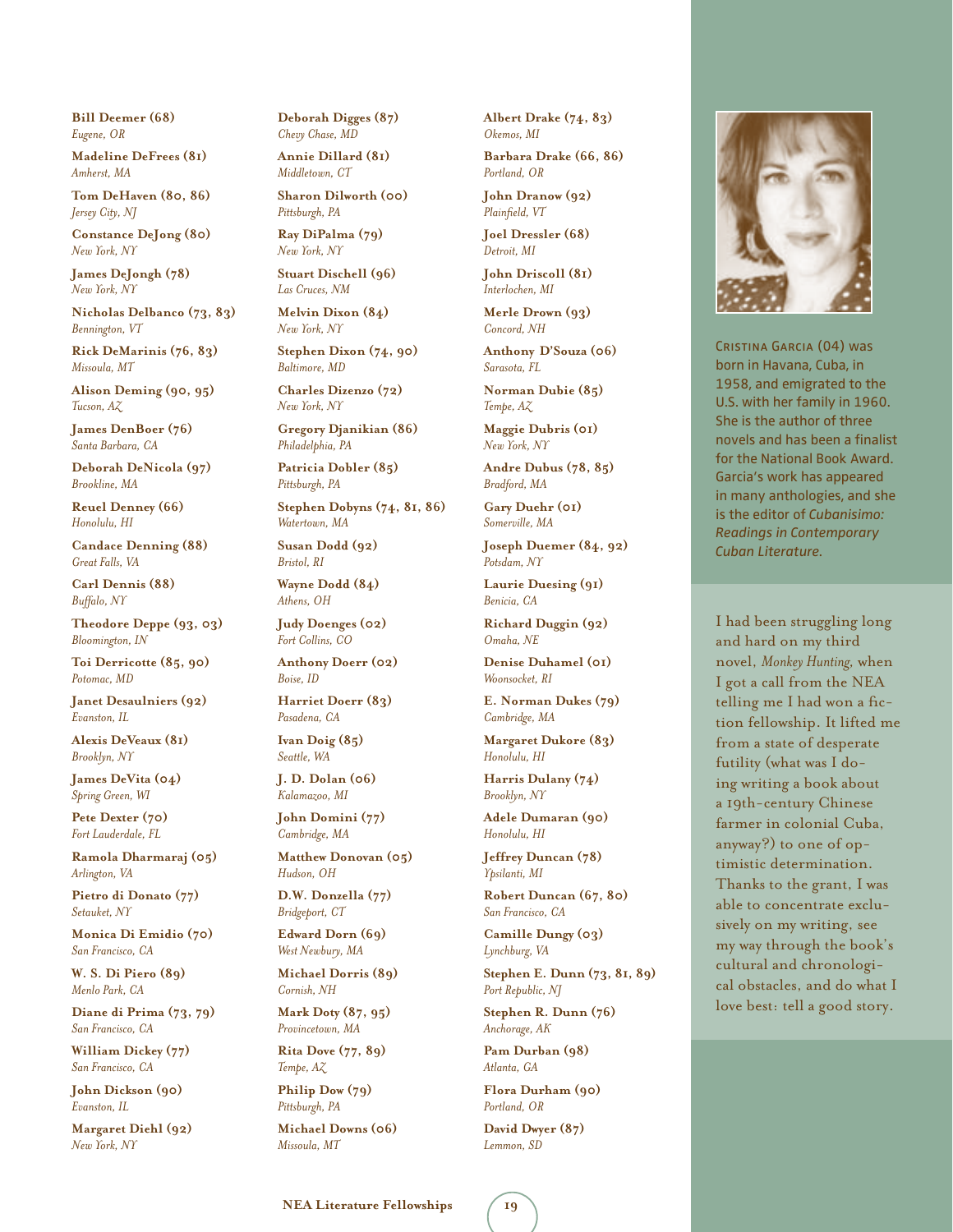

Kaye Gibbons (89) has written eight novels, two of which were chosen as Oprah Book Club selections in 1997: *Ellen Foster* (1986) and *A Virtuous Woman* (1989). Gibbons continues to live in North Carolina, the state in which she was raised.

Before I received an NEA Literature Fellowship in 1989, I did not have the money for the February rent. But that grant enabled me to pay the rent, feed my children, and work in peace. However, I never saw the grant as something to which I was entitled. I felt I could contribute something of value to the American letters and therefore to my country. Because of the book I wrote with the grant and because of subsequent books, I have paid over \$750,000 in federal income tax. The government has been more than repaid for its investment in my work, and for that, we should both be grateful.

**Stuart Dybek (81, 94)** *Kalamazoo, MI* 



**Joan Eades (81)** *Grand Forks, ND*

**Cornelius Eady (85)** *Sweet Briar, PA*

**Patricia A. Eakins (81, 87)** *New York, NY*

**Debra Earling (06)** *Polson, MT*

**Robert Early (80)** *Bowling Green, OH*

**George Economou (88, 99)** *Norman, OK*

**Russell Edson (76, 81, 92)** *Stamford, CT*

**Kim Edwards (94)** *Pittsburgh, PA*

**Margaret Edwards (78)** *Burlington, VT*

**William Edyvean (68)** *Fort Collins, CO*

**Jennifer Egan (91)** *New York, NY*

**Paul Eggers (02)** *Forest Ranch, CA*

**Gretel Ehrlich (81)** *Shell, WY*

**Nancy Eimers (89, 96)** *Kalamazoo, MI*

**Jill Eisenstadt (92)** *Brooklyn, NY*

**Sergio D. Elizondo (81)** *Las Cruces, NM*

**Stanley Elkin (72)** *Universal City, MO*

**Gary Eller (94)** *Ames, IA*

**Richard Elman (72)** *New York, NY*

**James Scott Ely (92)** *Rock Hill, SC*

**Lynn Emanuel (84, 92)** *Pittsburgh, PA*

**Carolyn F. Emshwiller (80)** *Wantagh, NY*

**Susan Engberg (87)** *Milwaukee, WI*

**John Engels (84, 92)** *Burlington, VT*

**Mary Engh (83)** *Pullman, WA*

**Ted Enslin (76)** *Temple, ME*

**George Garrett Epps (78)** *Richmond, VA*

**Phillip Anthony Eprile (83, 94)** *Del Mar, CA*

**Daniel Epstein (74)** *Baltimore, MD*

**Leslie D. Epstein (72, 81)** *Brookline, MA*

**Sandra Epstein (80)** *Oxford, CT*

**Pamela Erbe (83)** *Kalamazoo, MI*

**Louise Erdrich (83)** *Cornish, NH*

**Stephen C. Erhart (73)** *San Jose, CA*

**Steve Erickson (87)** *Los Angeles, CA*

**Clayton Eshleman (79)** *Santa Barbara, CA*

**Martin Espada (86, 92)** *Boston, MA*

**Jill Alexander Essbaum (03)** *Austin, TX*

**Barbara Esstman (90)** *Oakton, VA*

**Paul Estaver (86)** *Gainesville, VA*

**Jeffrey Eugenides (95)** *New York, NY*

**David Allan Evans (74)** *Brookings, SD*

**Elizabeth Evans (98)** *Tucson, AZ*

**George Evans (84, 89)** *Plymouth, CA*

**Brian Evenson (95)** *Provo, UT*

**Welch Everman (78)** *Philadelphia, PA*

**William Everson (81)** *Davenport, CA*

**Peter Everwine (75)** *Fresno, CA* 



**Kathy Fagan (91)** *Delaware, OH*

**Larry Fagin (79)** *New York, NY*

**Ronald Fair (74)** *Chicago, IL*

**Bertram Fairchild, Jr. (88, 05)** *Claremont, CA*

**Nancy Fales (80)** *Brooklyn, NY*

**Thomas Farber (78, 83, 94)**  *Berkeley, CA*

**Nancy Farmer (92)** *Arcata, CA*

**Robert Farnsworth (89)** *Lewiston, ME*

**James T. Farrell (78)** *New York, NY*

**Raymond Federman (85)** *Eggertsville, NY*

**Cheri Fein (81)** *New York, NY*

**Ross Feld (85)** *Cincinnati, OH*

**Alan Feldman (86)** *Framingham, MA*

**Irving Feldman (87)** *Buffalo, NY*

**John Felstiner (69)** *Woodside, CA*

**Anita Feng (92)** *Champaign, IL*

**Beth Ann Fennelly (03)** *Galesburg, IL*

**David Fenza (95)** *Washington, DC*

**Margaret Ferguson (66)** *Richmond, VA*

**Carolyn Ferrell (04)** *Bronx, NY*

**Robert Ferrell (87)** *New York, NY*

**Lucy Ferriss (88)** *Staatsburg, NY*

**Andrew Fetler (76, 83)** *Amherst, MA*

**James Fetler (80)** *Mountain View, CA*

**Marlon Lee Fick (05)** *Overland Park, KS*

**Julia Fields (68)** *Scotland Neck, NC*

**James L. Files (83)** *Glenwood Springs, CO*

**Warren Fine (72, 80)** *Lincoln, NE*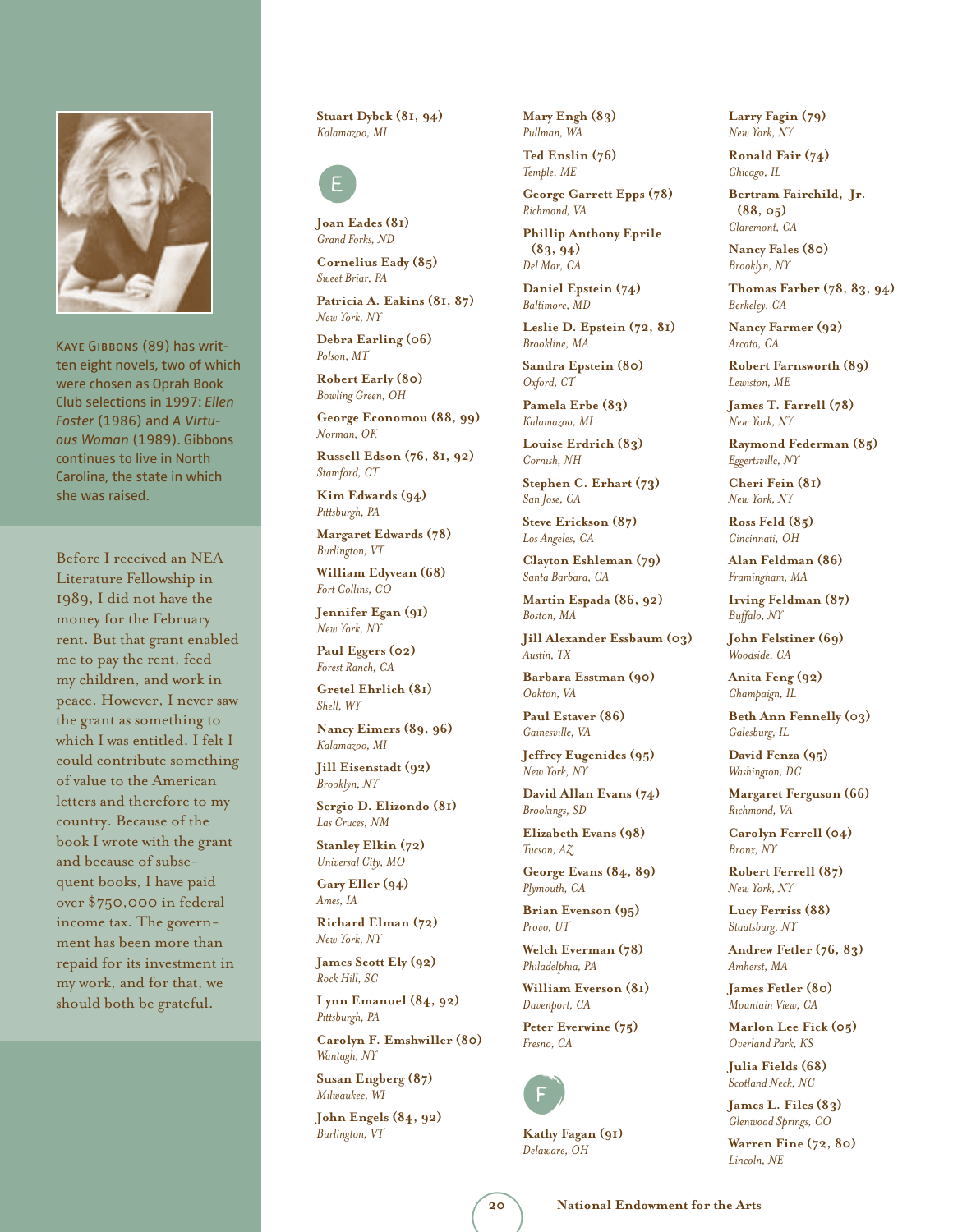**Donald Finkel (73)** *St. Louis, MO*

**Caroline Finkelstein (84, 01)** *Westport Point, MA*

**John Finlay (66)** *Tuscaloosa, AL*

**David Fisher (81, 93)** *Santa Rosa, CA*

**Harrison Fisher (77)** *Bethesda, MD*

**Molly Fisk (99)** *Nevada City, CA*

**Christina Fitzpatrick (06)** *New York, NY*

**Thomas Fitzsimmons (89)** *Rochester, MN*

**Robert Flanagan (74)** *Delaware, OH*

**Jane Flanders (77)** *Washington, DC*

**Kathleen Flenniken (05)** *Seattle, WA*

**Daniel Fleshler (83)** *Kalamazoo, MI*

**Roland Flint (70, 81)** *Silver Spring, MD*

**Maria Flook (88)** *Black Mountain, NC*

**Mary Florey (86)** *Hamden, CT*

**Arthur Flowers (91)** *Memphis, TN*

**Starkey Flythe, Jr. (87)** *Augusta, GA*

**Richard Foerster (95)** *York Beach, ME*

**Alice B. Fogel (97)** *Acworth, NH*

**Josephine Foo (01)** *Philadelphia, PA*

**Calvin Forbes (81)** *Columbia, MD*

**Carolyn Forche (77, 84, 89)**  *Provincetown, MA*

**Richard Ford (80, 86)** *Coahoma, MS*

**Maria Irene Fornes (74)** *New York, NY*

**Phillip Foss (87, 01)** *San Juan Pueblo, NM*

**John Foster (94)** *Columbia, MO*

**Paul Foster (73)** *New York, NY*

**Gene Fowler (70)** *Berkeley, CA*

**Karen Joy Fowler (88)** *Davis, CA*

**Paula Fox (74)** *Brooklyn, NY*

**Sarah Elizabeth Fox (99)** *Minneapolis, MN*

**George Foy (94)** *Osterville, MA*

**Richard France (73, 80)** *Appleton, WI*

**Patricia Francisco (95)** *Minneapolis, MN*

**Joseph Frank (69)** *Princeton, NJ*

**Sheldon Frank (74)** *Chicago, IL*

**Edward Franklin (89)** *San Anselmo, CA*

**J. E. Franklin (80)** *Saratoga Springs, NY*

**Jonathan Franzen (02)** *New York, NY*

**Gregory Fraser (05)** *Carrollton, GA*

**Kathleen Fraser (70, 77)** *San Francisco, CA*

**Kenneth Frederick (93)** *West Newton, MA*

**Lynn Freed (87)** *San Francisco, CA*

**Stuart Friebert (79)** *Oberlin, OH*

**Alan Friedman (74)** *New York, NY*

**Carol Frost (81, 93)** *Otego, NY*

**Richard Frost (92)** *Otego, NY*

**Abby Frucht (87, 96)** *Oshkosh, WI*

**Charles Fuller (76)** *Philadelphia, PA*

**Alice Fulton (05)** *Ithaca, NY*

**Allison Funk (88)** *Groveland, MA*

**Virginia Furtwangler (78, 94)** *Sackville, Canada*



**William Gaddis (67, 74)** *Piermont, NY*

**Frank Gagliano (73)** *Tallahassee, FL*

**Ernest J. Gaines (68)** *San Francisco, CA*

**Fred Gaines (72)** *Somerset, WI*

**Tess Gallagher (76, 81, 88)**  *Port Angeles, WA*

**Richard Gallup (79)** *Boulder, CO*

**Brendan James Galvin (75, 77, 88)**  *Everett, MA*

**James Galvin (77, 86)** *Iowa City, IA* 

**Catherine Gammon (80)** *Fredonia, NY*

**Forrest Gander (01)** *Barrington, RI*

**James Gander (89)** *Providence, RI*

**Bruce Gans (74)** *Iowa City, IA*

**John Gantos (86)** *Boston, MA*

**Eugene Garber (78)** *Bellingham, WA*

**Cecilio García-Camarillo (81)** *Albuquerque, NM*

**Cristina Garcia (04)**

*Santa Monica, CA* **Richard Louis Garcia (91)**

*Santa Monica, CA* **John R. Gardiner (78)**

*Middleburg, VA*

**John Gardner (72)** *Carbondale, IL*

**Leonard Gardner (68)** *San Francisco, CA*

**Thomas Gardner (95)** *Blacksburg, VA*

**Rita Garitano (87)** *Tucson, AZ*

**Max Garland (89)** *Paducah, KY*

**Ruth-Miriam Garnett (92)** *New York, NY*

**Christine Garren (99)** *Greensboro, NC*



John Haines (68) has lived and worked in the Alaska wilderness much of his life. He has written thirteen volumes of poetry, and his many prose works include a memoir, *The Stars, the Snow, the Fire* (1989). Haines currently lives in Helena, Montana.

When one has no bank account for at least ten years, and no money at all to speak of, when \$20 constituted a fortune to be spent with considerable care, the generosity of a grant like this can easily be appreciated.

I doubt that many people have had their lives changed as drastically as mine was at the time, but I don't doubt that many others have had some related experience and a period free from immediate money concerns.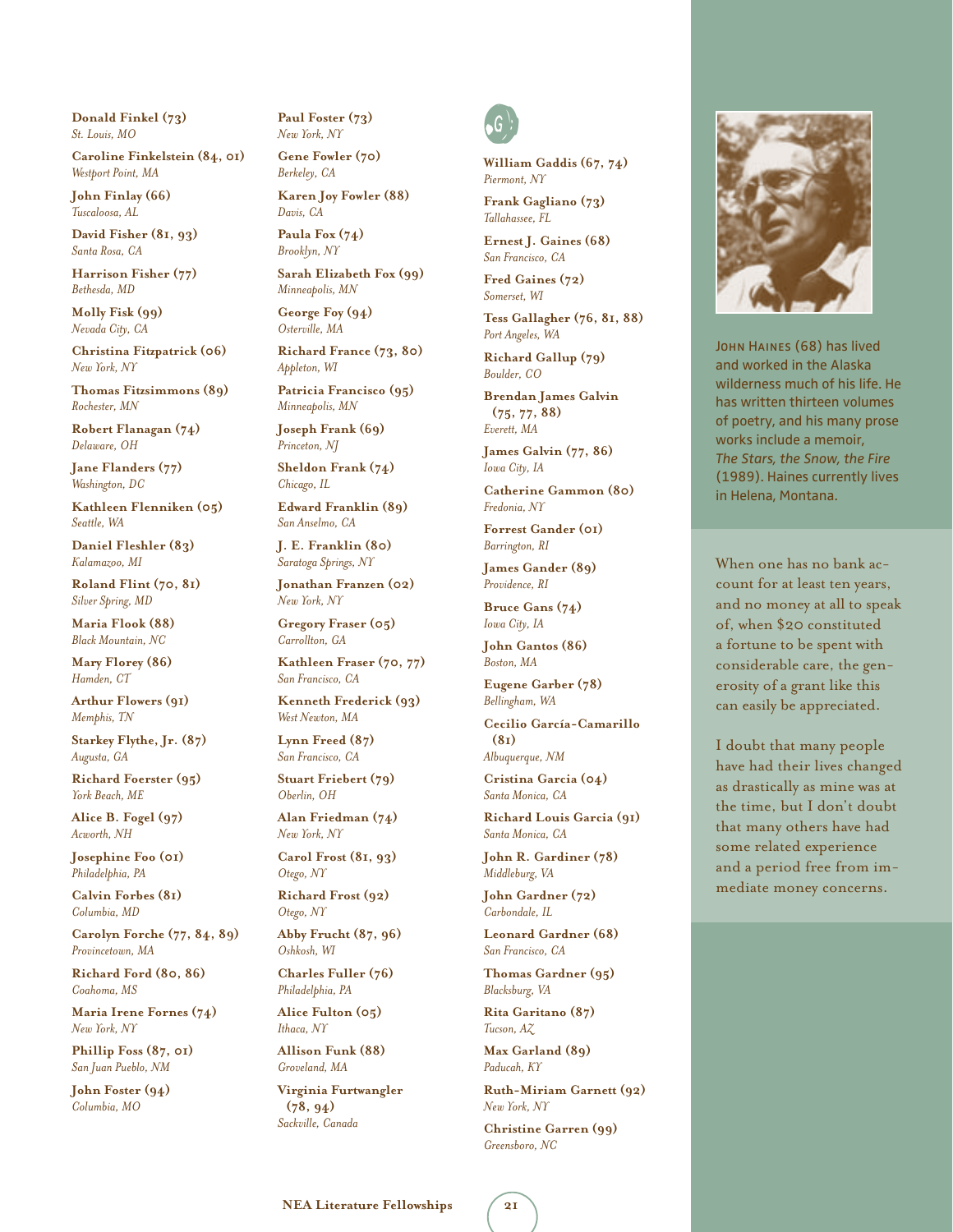

A member of the Muskogee Tribe, Joy Harjo (77, 92) is the author of six books of poetry, including *In Mad Love and War* (1990), which received an American Book Award. Her poems have been included in numerous journals and anthologies. Harjo served on the NEA's National Council on the Arts from 1998 to 2003.

When I received my first NEA fellowship for poetry, I was a single parent with two children who were four and nine years old. With the time the grant bought, I was able to buy childcare, pay rent and utilities, and make my car payment while I wrote what would be most of my second book of poetry, *She Had Some Horses,*  the collection that actually started my career. The grant began the momentum that has carried me through these years. I can now call myself a poet.

**George Garrett (66)** *Charlottesville, VA*

**William Garrison (95)** *Kensington, MD*

**Barbara Garson (77)** *New York, NY*

**Frank X. Gaspar (91)** *Long Beach, CA*

**Tim Gautreaux (93)** *Hammond, LA*

**Thomas Gavin (80)** *Middlebury, VT*

**Joseph Geha (88)** *Ames, IA*

**Jack Gelber (74)** *New York, NY*

**Paul Genega (90)** *New York, NY*

**Ted Genoways (03)** *Minneapolis, MN*

**Diana George (06)** *Seattle, WA*

**Sonia Gernes (99)** *South Bend, IN*

**John Gery (92)** *New Orleans, LA*

**Lucia Getsi (92)** *Bloomington, IL*

**Hollis Giammatteo (93)** *Lopez, WA*

**Denise Giardina (88, 96)** *Charleston, WV*

**Robert Alan Gibb (99)** *Homestead, PA*

**Kaye Gibbons (89)** *Raleigh, NC*

**Reginald Gibbons (84)** *Evanston, IL*

**Margaret Gibson (85)** *Preston, CT*

**Patricia Gibson (78)** *New York, NY*

**Barry Gifford (81)** *Berkeley, CA*

**Dagoberto Gilb (92)** *El Paso, TX*

**Christopher Gilbert (86, 94)** *Providence, RI*

**Jack Gilbert (74)** *San Francisco, CA*

**Virginia Gilbert (76)** *Salt Lake City, UT*

**Gary Gildner (71, 76)** *Des Moines, IA*

**John Gilhooley (77)** *New York, NY*

**Laura Gilpin (81)** *New York, NY*

**Allen Ginsberg (79, 87)** *New York, NY*

**Marisa Gioffre (80)** *New York, NY*

**Nikki Giovanni (70)** *New York, NY*

**Cecil Giscombe (86)** *Ithaca, NY*

**Celia Gittelson (93)** *New York, NY*

**Diane Glancy (90, 03)** *St. Paul, MN*

**Kenneth Glantz (86, 91)** *Portland, OR*

**Elton Glaser (84, 90)** *Akron, OH*

**Joanna M. Glass (80)** *Guilford, CT*

**Julia Glass (04)** *New York, NY*

**Michele Glazer (97)** *Portland, OR*

**Myra Glazer (66)** *Cambridge, MA*

**Gregory Glazner (05)** *Santa Fe, NM*

**Judith Gleason (83)** *New York, NY*

**Carole L. Glickfeld (91)** *Seattle, WA*

**Gary Glickman (91)** *Boston, MA*

**Joseph Glover (78)** *Washington, DC*

**Louise Glück (70, 79, 88)** *Plainfield, VT*

**Tereze Glück (93)** *New York, NY*

**Thomas Glynn (94)** *Brooklyn, NY*

**Gail Godwin (74)** *Stone Ridge, NY*

**Rebecca Godwin (94)** *Poestenkill, NY*

**Patricia Goedicke (76)** *Guanajuato, Mexico*

**Ivan Gold (67)** *No city listed, NY*

**Lloyd Gold (76)** *Upper Montclair, NJ*

**Albert Goldbarth (74, 79, 86)**  *Austin, TX*

**Barbara Goldberg (86, 91)** *Chevy Chase, MD*

**Lester Goldberg (80)** *Cranford, NJ*

**Sidney Goldfarb (70)** *New York, NY*

**Martin M. Goldsmith (80)** *Sherman Oaks, CA*

**Jewelle Gomez (97)** *San Francisco, CA*

**Genaro González (90)** *Mission, TX*

**Rigoberto González (06)** *Urbana, IL*

**Ivy Goodman (81)** *Palo Alto, CA*

**Joanna Goodman (03)** *New York, NY*

**Stephen Goodwin (72, 83)** *Washington, DC*

**Caroline Gordon (67)** *No city listed, NJ*

**Jaimy Gordon (78, 83, 91)** *Kalamazoo, MI*

**Charles Gordone (80)** *North Bergen, NJ*

**Angeline Goreau (81)** *Princeton, NJ*

**Gary Goss (76)** *Centerport, NY*

**Vincent Gotera (93)** *Arcata, CA*

**Janice Gould (89)** *Albuquerque, NM*

**Delice Gourdine (78)** *St. Joseph, MI*

**Paula Gover (96)** *Mt. Pleasant, MI*

**Douglas Gower (77)** *San Francisco, CA*

**Jorie Graham (84)** *Iowa City, IA*

**Philip Graham (92)** *Urbana, IL*

**Judith Grahn (79)** *Oakland, CA*

**Stephanie Grant (98)** *Brooklyn, NY*

**Marcus Grapes (84)** *Los Angeles, CA*

**David Gravender (03)** *Seattle, WA*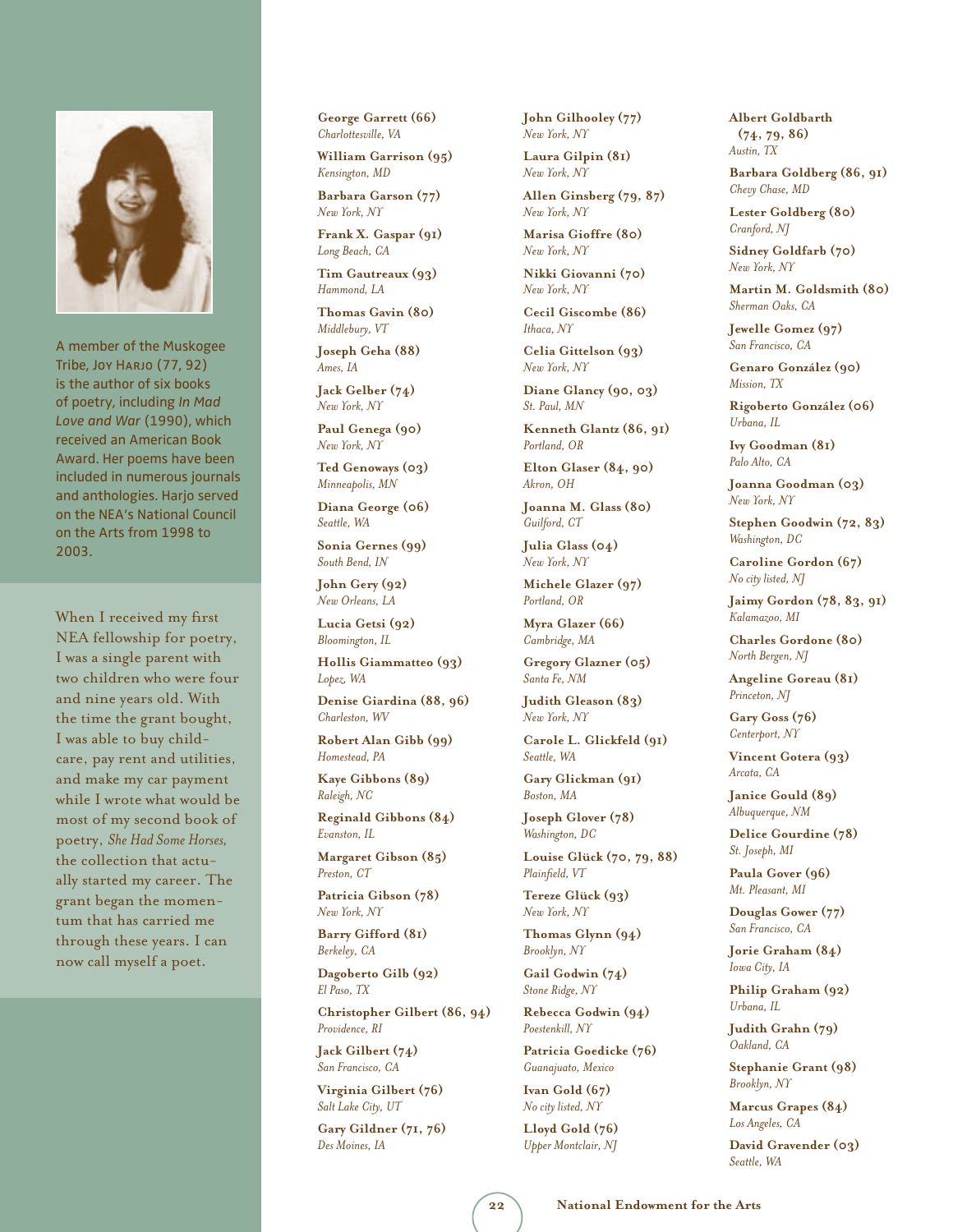**Elizabeth Graver (92)** *Williamstown, MA*

**Ernest A. Gray (80)** *Milwaukee, WI*

**Gayle Gray (68)** *Los Angeles, CA*

**Spalding Gray (80)** *New York, NY*

**Stephen Grecco (78)** *Minneapolis, MN*

**Hannah Green (78)** *New York, NY*

**Alvin Greenberg (72, 92)** *St. Paul, MN*

**Paul Greenberg (06)** *New York, NY*

**Jeffrey Greene (96)** *No city listed, France*

**Jonathan Edward Greene (78)** *Frankfort, KY*

**Robert Greenfield (95)** *Goleta, CA*

**Theodore Greenwald (79)** *New York, NY*

**T. Greenwood (04)** *San Diego, CA*

**Andrew Sean Greer (06)** *San Francisco, CA*

**Debora Greger (85, 91)** *Gainesville, FL*

**Linda Gregerson (85, 92)** *Ann Arbor, MI*

**Linda Gregg (93)** *Forest Knolls, CA*

**Debora Gregor (77)** *Richland, WA*

**Charles Gregory (76)** *New York, NY*

**Robert Gregory (92)** *Miami Beach, FL*

**Robert Grenier (79, 85)** *Berkeley, CA*

**Eamon Grennan (91)** *Poughkeepsie, NY*

**Susan Griffin (76)** *Berkeley, CA*

**Michael Griffith (04)** *Cincinnati, OH*

**Patricia Griffith (78)** *Washington, DC*

**Lawrence Grobel (81)** *Los Angeles, CA*

**Richard Grossinger (76)** *Plainfield, VT*

**Allen Richard Grossman (85)** *Lexington, MA*

**James Grove (78)** *Cambridge, MA*

**Lee Grue (85)** *New Orleans, LA*

**Albert Guerard (66)** *Stanford, CA*

**Bruce Guernsey (84)** *Charleston, IL*

**Barbara Guest (79)** *New York, NY*

**Keith Gunderson (75)** *Minneapolis, MN*

**Stephanie Gunn (83)** *North Palm Beach, FL*

**Allan Gurganus (76, 85)** *New York, NY*

**Jeffrey Gustavson (97)** *Brooklyn, NY*

**Pedro Juan Gutiérrez (90)** *Bellaire, TX*

**Lee Gutkind (78)** *Pittsburgh, PA* 



**Barbara Haas (87)** *Ames, IA* **Marilyn Hacker (74, 85, 94)**  *Gambier, OH*

**Pamela Hadas (84)** *St. Louis, MO*

**Fred Haefele (91)** *Stanford, CA*

**Jessica Hagedorn (95)** *New York, NY*

**Alyson Hagy (00)** *Laramie, WY*

**Kimiko Hahn (86, 92)** *New York, NY*

**Robert Hahn (75)** *Great Barrington, MA*

**John Haines (68)** *Fairbanks, AK*

**Janet Campbell Hale (95)** *Moscow, ID*

**Corrinne Hales (87, 93)** *Fresno, CA*

**Daniel Hall (95)** *Amherst, MA*

**James B. Hall (80)** *Lexington, KY*

**Judith Hall (97)** *Oxnard, CA*

**Oakley Hall (77)** *New York, NY*

**Richard Hall (75)** *Provincetown, MA*

**Walter Hall (70)** *Tigard, OR*

**Kathleen Halme (97)** *Wilmington, NC*

**Daniel Halpern (73, 74, 87)**  *New York, NY*

**Barbara Hamby (96)** *Tallahassee, FL*

**Sam Hamill (81)** *Port Townsend, WA*

**Jane Hamilton (93)** *Rochester, WI*

**Charles Hammer (87)** *Shawnee, KS*

**Patricia Hampl (76, 90)** *St. Paul, MN*

**James Hannah (88)** *Navasota, TX*

**Allen Hannay (83)** *Austin, TX*

**Julian Hansbarger (94)** *Purcellville, VA*

**Joseph Hansen (74)** *Los Angeles, CA*

**Ron Hansen (80, 87)** *Ithaca, NY*

**Julie Jordan Hanson (99)** *Cedar Rapids, IA*

**Kenneth O. Hanson (76, 81)** *Portland, OR*

**Pauline Hanson (72)** *Saratoga Springs, NY*

**C. G. Hanzlicek (76)** *Fresno, CA*

**Robert Harbison (77)** *London, England*

**Elizabeth Hardwick (81)** *New York, NY*

**Donald Harington (80)** *Putney, VT*

**Joy Harjo (77, 92)** *Albuquerque, NM*

**Joshua Harmon (04)** *Portsmouth, RI*

**James Harms (05)** *Morgantown, WV*



Born in 1951 of Cuban parentage in New York City, Oscar Hijuelos (85) is the author of six novels. In 1990, he became the first Hispanic-American writer to win the Pulitzer Prize in fiction.

Needless to say, the grant made an immeasurable difference to my creative life: because of it, over the next several years, I was able to complete my Pulitzer Prize-winning novel, *The Mambo Kings Play Songs of Love.* From a fiscal point of view, I am proud to say that since that book's critical and financial success, I was able to repay the government's largesse back many times over, by way of taxes.

But beyond that, I have always felt that the NEA is an invaluable asset to this country. For in expressing its faith in art, in all its diversity, the NEA provides the most vital service, which is the nurturing of this nation's artistic legacy.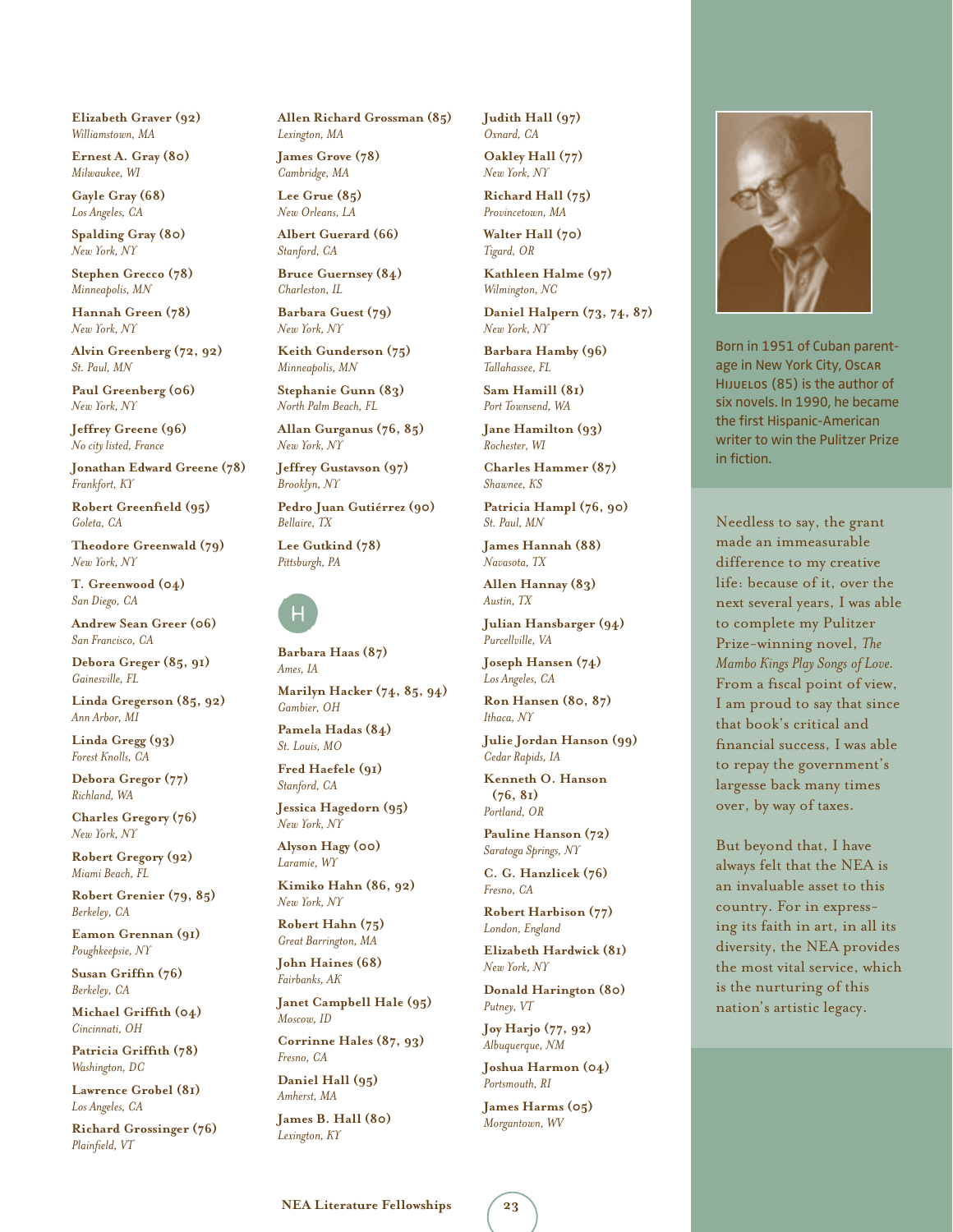

JANE HIRSHFIELD'S (05) fifth collection of poetry, *After,* is forthcoming in February 2006. Hirshfield has also published a collection of essays and has edited and co-translated three anthologies of work by women poets from the past.

A fellowship from the NEA is an act of optimism, of generosity proffered—not a reward for past work, but an invitation to the new. Mid-year now in the fellowship, I can say that the support the NEA offers has brought me time for the solitude and silence in which I can ponder, write, revise, consider, range, experiment, feel, and saturate myself in the necessary freedoms out of which poems arise. There are no guarantees that a given time will produce good work, or any work at all. But it's exceedingly rare that the outside world ever says to a poet, 'Please, would you write some new poems?'

**Michael S. Harper (77)** *Taunton, MA*

**Stephen Harrigan (80)** *Austin, TX* **Grace Harriman (66)**

*Cambridge, MA* **James Harris (76)**

*New York, NY*

**James W. Harris (97)** *Alameda, CA*

**Marie Harris (76)** *Center Barnstead, NH*

**Marina L. Harris (96)** *Salt Lake City, UT*

**Mark Harris (66)** *San Francisco, CA*

**Phyllis Masek Harris (69)** *Berkeley, CA*

**Barbara Grizzuti Harrison (81)** *Brooklyn, NY*

**James Harrison (68)** *Stony Brook, NY*

**Jeffrey Harrison (92)** *Washington, DC*

**Jim Harrison (69)** *Stony Brook, NY*

**William Harrison (78)** *Fayetteville, AR*

**Richard Harteis (76)** *Washington, DC*

**Charles Hartman (84)** *Cambridge, MA*

**Anne Harvey (74)** *Maplewood, NJ*

**Sharon Hashimoto (89)** *Seattle, WA*

**Lola Haskins (84, 03)** *LaCrosse, FL*

**Margaret Hasse (93)** *St. Paul, MN*

**Linda Hasselstrom (84)** *Hermosa, SD*

**James B. Hathaway (81)** *Cincinnati, OH*

**Stephen Hathaway (81)** *Wichita, KS*

**James Haug (90)** *Shutesbury, MA*

**William Hauptman (77)** *New York, NY*

**Marianne Hauser (78)** *New York, NY*

**Gary Hawkes (00)** *Williamsport, PA*

**Brooks Haxton (87)** *Mount Vernon, NY*

**Josephine Haxton (76, 85)** *Charlottesville, VA*

**John William Hay (66)** *Sewanee, TN*

**Julie Hayden (78)** *New York, NY*

**Terrance Hayes (05)** *Pittsburgh, PA*

**Robert Hazel (69)** *Laurel Spring, NC*

**Dainis Hazners (99)** *Story, WY*

**Gwen Head (95)** *Berkeley, CA*

**Shelby Hearon (83)** *North White Plains, NY*

**Ernest Hebert (80)** *Keene, NH*

**Anthony Hecht (89)** *Washington, DC*

**Robert Hedin (76, 85, 94)** *Frontenac, MN*

**Michael Heffernan (78, 87, 93)**  *Fayetteville, AR*

**Ursula Hegi (90)** *Spokane, WA*

**Marcy Heidish (80)** *Arlington, VA*

**Jack Heifner (77)** *New York, NY*

**Larry Heinemann (81, 87)** *Chicago, IL*

**Lloyd Held (05)** *Newtonville, MA*

**Robert Hellenga (89)** *Galtsburg, IL*

**Steve Heller (80)** *Stillwater, OK*

**Robert Hemenway (78)** *South Haven, MI*

**Essex Hemphill (86)** *Washington, DC*

**Paul Hendrickson (02)** *Takoma Park, MD*

**Don Hendrie (78)** *South Hadley, MA*

**Charles Henley (83)** *Hattiesburg, MS*

**Carol Henrie (89, 96)** *Hayward, CA*

**DeWitt Henry (80)** *Watertown, MA*

**Michelle Herman (86)** *Iowa, City, IA*

**Luz Hernandez (79)** *Oakland, CA*

**Juan Felipe Herrera (79, 85)** *San Francisco, CA*

**William Herrin (85)** *Ithaca, NY*

**Robert Hershon (79, 90)** *Brooklyn, NY*

**Alan Hewat (88)** *Brandon, VT*

**William Heyen (74, 84)** *Brockport, NY*

**Arlene Heyman (70)** *Syracuse, NY*

**James Heynen (75, 85)** *Port Townsend, WA*

**Ben L. Hiatt (70)** *Sacramento, CA*

**Leland Hickman (69)** *New York, NY*

**Bob Hicok (99)** *Ann Arbor, MI*

**Joanna Higgins (89)** *Little Meadows, PA*

**John High (96)** *San Francisco, CA*

**Robert Hightower (80)** *Philadelphia, PA*

**Oscar Hijuelos (85)** *New York, NY*

**Conrad Hilberry (75, 84)** *Kalamazoo, MI*

**Robert Hiles (93)** *Baltimore, MD*

**Ingrid Hill (91, 02)** *Iowa City, IA*

**Kathleen Hill (90)** *New York, NY*

**Pati Hill (76)** *Stonington, CT*

**Richard Hill (76)** *St. Petersburg, FL*

**Roberta Hill (77)** *Oneida, WI*

**Brenda Hillman (84)** *Kensington, CA*

**Dennis Hinrichsen (84)** *Brookline, MA*

**Edward Hirsch (81)** *Detroit, MI*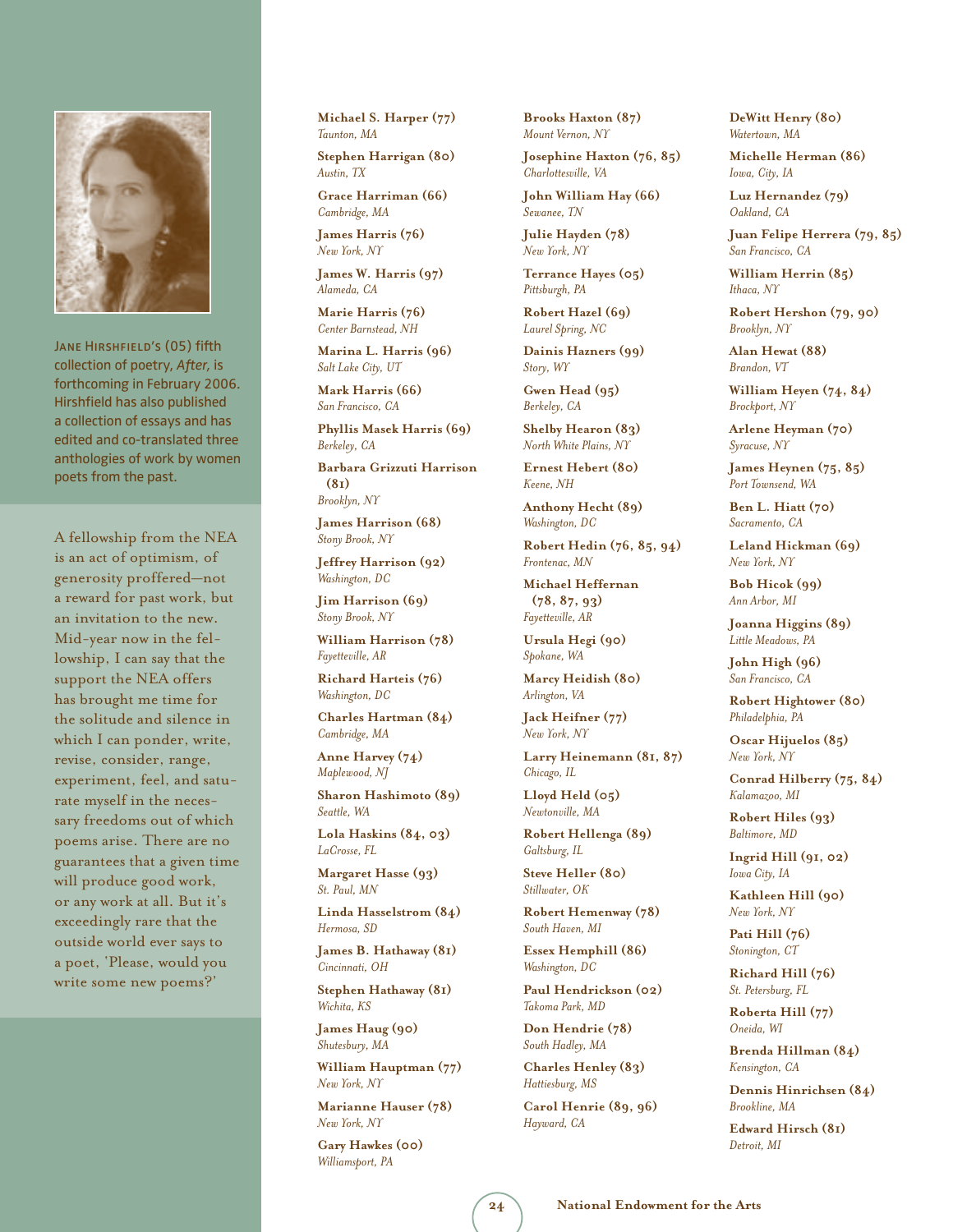**Jane Hirshfield (05)** *Mill Valley, CA*

**Harvey Hix (95)** *Kansas City, MO*

**William Hjortsberg (76)** *Livingston, MT*

**Edward Hoagland (83)** *New York, NY*

**Tony Hoagland (87, 94)** *Waterville, ME*

**Geary Hobson (81)** *Alexander, AR*

**Lonnie Hodge (94)** *No city listed, China*

**Christie Hodgen (02)** *Louisville, KY*

**William Hoffman (76)** *New York, NY*

**William Hoffman (76)** *Charlotte, VA*

**Linda Hogan (86)** *Minneapolis, MN*

**Michael Hogan (76)** *Florence, AZ*

**James Hoggard (80)** *Wichita Falls, TX*

**Cynthia Hogue (90)** *Tucson, AZ*

**Jonathan Holden (75, 85)** *Manhattan, KS*

**Cary Holladay (06)** *Memphis, TN*

**Noy Holland (04)** *Heath, MA*

**Anselm Hollo (79)** *Sweet Briar, VA*

**William Holm (87)** *Minneota, MN*

**James Holmstrand (74)** *Albuquerque, NM*

**Gary Holthaus (90)** *Anchorage, AK*

**Arthur Homer (98)** *Omaha, NE*

**A. M. Homes (95)** *New York, NY*

**Cathy Hong (05)** *Brooklyn, NY*

**Garrett Hongo (81, 88)** *Gardena, CA*

**Edwin Honig (77)** *Providence, RI*

**Paul Hoover (79)** *Chicago, IL*

**Israel Horovitz (74)** *New York, NY*

**Diane Horton (95)** *Manitou Springs, CO*

**James D. Houston (76)** *Santa Cruz, CA*

**Benjamin Howard (93)** *Alfred, NY*

**Maureen Howard (88)** *New York, NY*

**Richard Howard (87)** *New York, NY*

**Fanny Howe (70, 91)** *La Jolla, CA*

**Marie Howe (92)** *Cambridge, MA*

**Christopher Howell (81, 01)** *Spokane, WA*

**Edward Hower (76)** *Ithaca, NY*

**Bette Howland (81)** *Albuquerque, NM*

**C. J. Hribal (86)** *Minneapolis, MN*

**David Huddle (78, 87)** *Burlington, VT*

**Andrew Hudgins (86, 92)** *Cincinnati, OH*

**Marcus Hudson (84)** *Nespelem, WA*

**Mary Hughes (78)** *Evanston, IL*

**Lynda Hull (89)** *W. Caldwell, NJ*

**Harry Humes (90)** *Breinigsville, PA*

**Terry Hummer (87)** *Mount Vernon, OH*

**John Humphreys (80)** *New York, NY*

**Del Hunt (75)** *San Antonio, TX*

**William Hunt (68)** *Chicago, IL*

**Cynthia Huntington (84, 89)** *Provincetown, MA*

**Barbara Hurd (02)** *Frostburg, MD*

**Anne Hussey (76)** *Cambridge, MA*

**Paula Huston (94)** *Arroyo Grande, CA*

**Jade Ngoc Quang Huynh (98)** *Boone, NC* **Nhuong Huynh (90)** *Columbus, MO*

**Lewis Hyde (76, 81, 87)** *Watertown, MA* 



**Karl Iagnemma (04)** *Cambridge, MA*

**Momoko Iko (76)** *Chicago, IL*

**Lawson Fusao Inada (72, 79)** *Ashland, OR*

**Colette Inez (75, 88)** *New York, NY*

**Lois-Ann Inferrera (94)** *Honolulu, HI*

**Elizabeth Inness-Brown (83)** *Ogdensburg, NY*

**Mikhail Iossel (93)** *Minneapolis, MN*

**Thomas Ireland (95)** *Santa Fe, NM*

**John Irving (74)** *Iowa City, IA*

**Mark Irwin (93)** *Amherst, OH*

**John Isles (05)** *Alameda, CA*

**Richard Ives (86)** *Seattle, WA*



**Marvin, Jackmon (72)** *San Francisco, CA*

**Angela Jackson (80)** *Chicago, IL*

**Laura Riding Jackson (80)** *Wabasso, FL*

**Richard P. Jackson (84)** *Chattanooga, TN*

**Sandra Jackson-Opoku (83)** *Chicago, IL*

**Gray Jacobik (93)** *Pomfret Center, CT*

**Harvey Jacobs (78)** *New York, NY*

**Peter M. Jacobs (99)** *Madison, WI*

Mark Jarman (77, 84, 92) is the author of seven collections of poetry, the booklength poem *Iris* (1992), and two books of essays on poetry. He teaches at Vanderbilt University.

I have been the fortunate recipient of three grants from the NEA. Each of these grants has helped me find time to complete a book of poetry, but the first was the most important. When I received the NEA Literature Fellowship for poetry in 1977, I quit my onerous teaching job and went with my wife to live in Italy for the better part of a year. There I completed my second book of poetry. We were in our mid-twenties and able, at that time, to pick up and go. It was a crucial decision and year and would not have been possible without the NEA's assistance.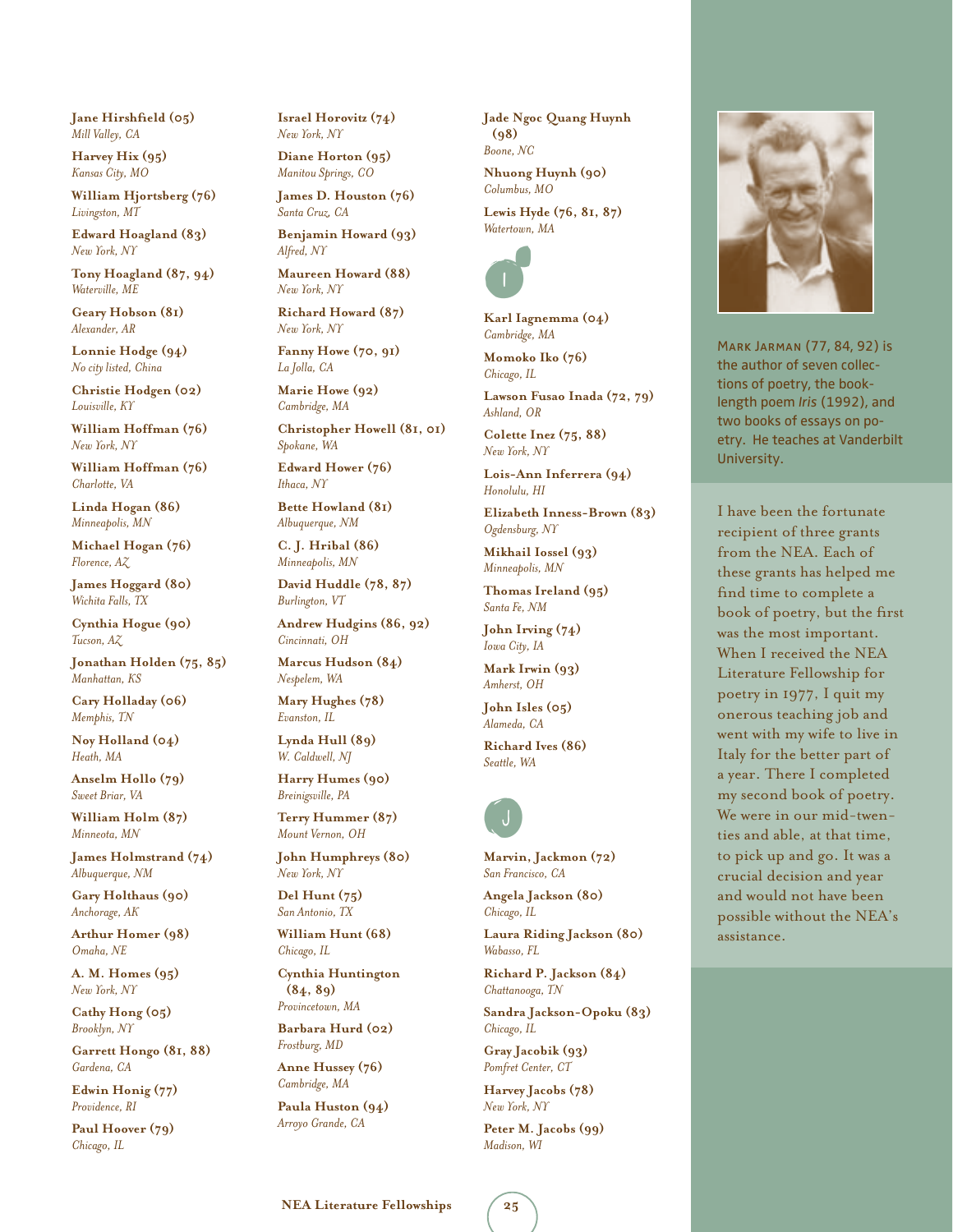

Edward P. Jones (86) was born and raised in Washington, DC. He has written one book of short stories and one novel, *The Known World*  (2003), which subsequently won the Pulitzer Prize and the National Book Critics Circle Award in fiction.

I can't say I really had a career before receiving the NEA Literature Fellowship. I published a few stories, but had a day job summarizing newspaper and magazine articles on taxes, working 10 hours a day four days a week. When I got the grant from the National Endowment for the Arts, I stopped going in every day and worked at home. This freed up my time, and I could work the way I wanted: get up in the morning and write stories, and then do the summaries in the afternoons. I began in earnest writing the collection of stories that eventually came out in 1992, *Lost in the City.*

**Lowell Jaeger (86)** *Bigfork, MT* **Harold Jaffe (83, 88)**

*San Diego, CA*

**Joyce James (93)** *Houston, TX*

**Kelvin Christopher James (96)** *New York, NY*

**Stewart James (92)** *Houston, TX*

**Eugenia Janis (93)** *Santa Fe, NM*

**Phyllis Janowitz (74, 88)** *Ithaca, NY*

**Tama Janowitz (81, 86)** *New York, NY*

**Jean Janzen (95)** *Fresno, CA*

**Mark Jarman (77, 84, 92)**  *Nashville, TN*

**David Jauss (93)** *Little, Rock, AR*

**Roderick Jellema (79)** *Bethesda, MD*

**Gish Jen (88)** *Cambridge, MA*

**Len Jenkin (80)** *New York, NY*

**Laura Jensen (79)** *Tacoma, WA*

**Tyehimba Jess (05)** *Brooklyn, NY*

**Carlos Johnson (90)** *Astoria, NY*

**Charles Johnson (80)** *Seattle, WA* **Curtis L. Johnson (73, 81)**

*Chicago, IL*

**Denis Johnson (75, 81)** *Phoenix, AZ*

**Dennis Loy Johnson (93)** *Saratoga Springs, NY*

**Fenton Johnson (89, 95)** *San Francisco, CA*

**Halvard Johnson (90)** *Baltimore, MD*

**Kimberly Johnson (05)** *West Jordan, UT*

**Peter Johnson (99)** *Providence, RI*

**Ronald Johnson (70, 75)** *San Francisco, CA*

**Thomas Johnson (76)** *Ithaca, NY*

**Willis Johnson (88)** *Gardiner, ME*

**Bret Anthony Johnston (06)** *San Bernardino, CA*

**Alice Jones (94)** *Oakland, CA*

**Catherine Jones (77)** *Columbia, SC*

**Daryl Jones (85)** *Lubbock, TX*

**Edward P. Jones (86)** *Arlington, VA*

**Gayl Jones (76)** *Providence, RI*

**Louis Jones (98)** *Nevada City, CA*

**Nettie Jones (89)** *Houghton, MI*

**Patricia Spears Jones (94)** *Brooklyn, NY*

**Paula L. Jones (85)** *Seattle, WA*

**Rodney Jones (84)** *Bristol, VA*

**Stephen Jones (02)** *Lubbock, TX*

**William Jones (80)** *Lawndale, CA*

**Erica Jong (73)** *New York, NY*

**Barbara Jordan (92)** *Rochester, NY*

**June Jordan (81)** *Brooklyn, NY*

**Teresa Jordan (94)** *Elko, NV*

**Ernest A. Joselovitz (80)** *Washington, DC*

**Lawrence Joseph (84, 95)** *New York, NY*

**Allen Josephs (80)** *Pensacola, FL*

**Donald Junkins (69, 74, 79)**  *Deerfield, MA*

**Donald Justice (66, 79, 89)**  *Gainesville, FL* 



**Rachel Kadish (00)** *Cambridge, MA*

**Cynthia Kadohata (91)** *Los Angeles, CA*

**Paul Kahn (79)** *Arlington, MA*

**George Kalamaras (93)** *Warsaw, IN*

**Roberta Kalechofsky (81)** *Marblehead, MA*

**Rodger Kamenetz (92)** *Baton Rouge, LA*

**Jerry Kamstra (78)** *Aptos, CA*

**Lonny Kaneko (81)** *Seattle, WA*

**David Kaplan (87)** *Iowa City, IA*

**Johanna Kaplan (73)** *New York, NY*

**Karen Karbo (92)** *Portland, OR*

**Wayne Karlin (93, 04)** *St. Mary's City, MD*

**Kathy Karlson (98)** *University Park, MD*

**Pamela Karol (94)** *Hollywood, CA*

**Vickie Karp (94)** *Northport, NY*

**Mary Karr (84)** *Groves, TX*

**Laura Kasischke (94, 05)** *Chelsea, MI*

**James Kates (84)** *Fitzwilliam, NH*

**Judith Katz (91)** *Minneapolis, MN*

**Steven Katz (76, 81)** *Boulder, CO*

**Janet Kauffman (84)** *Hudson, MI*

**Andrew Kaufman (94)** *New York, NY*

**Bob Kaufman (81)** *San Francisco, CA*

**Shirley Kaufman (79)** *Jerusalem, Israel*

**Rebecca Kavaler (80, 85)** *New York, NY*

**Timothy Keane (00)** *Mt. Vernon, NY*

**Lawrence Kearney (81)** *Stonybrook, NY*

**William Keckler (97)** *Harrisburg, PA*

**Edmund Keeley (81)** *Princeton, NJ*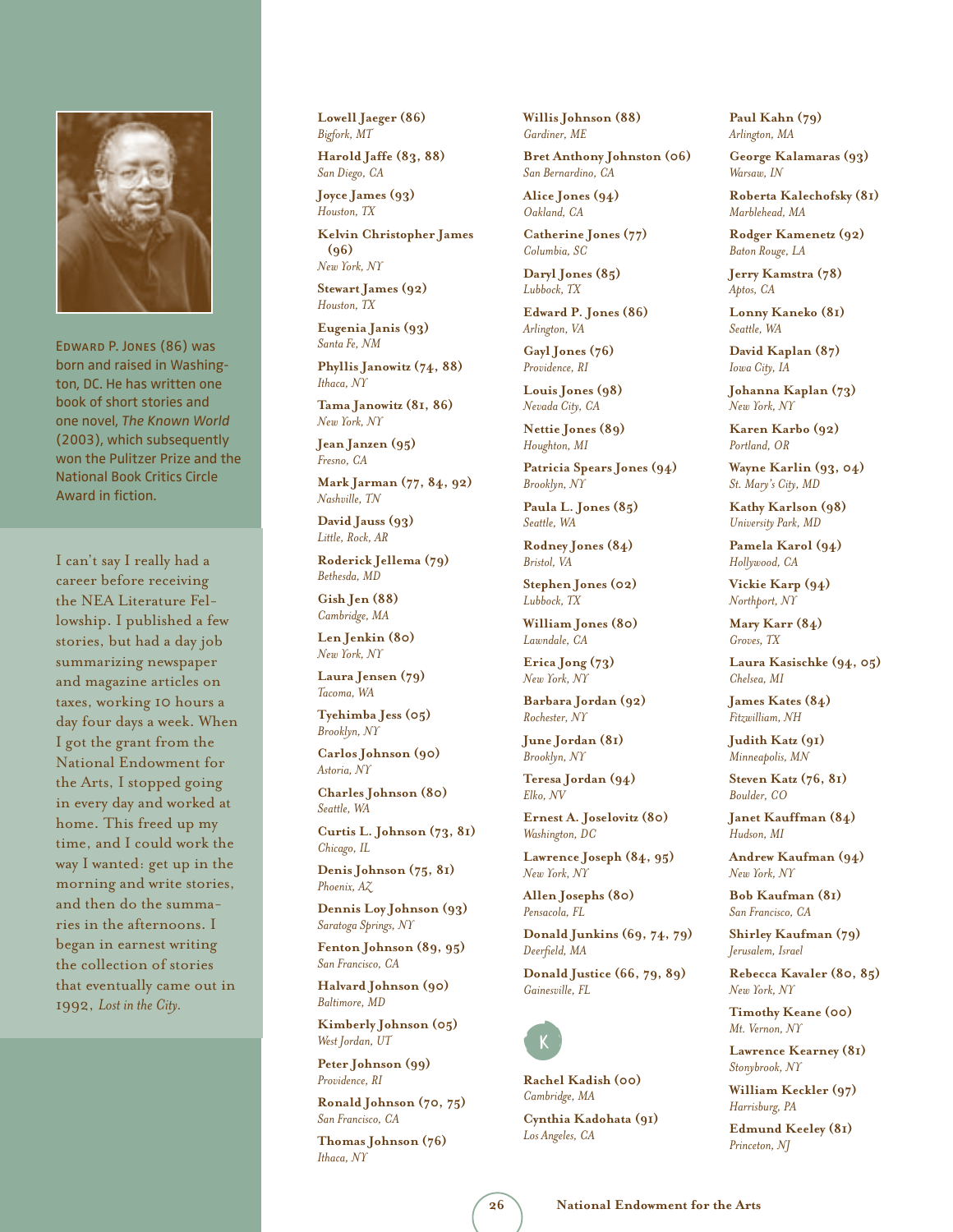**Deborah Keenan (87)** *St. Paul, MN*

**Anna Maria Keesey (98)** *Portland, OR*

**Barbara Keiler (77)** *Chico, CA*

**Kirk Keller (88)** *Moran, WY*

**Nora Okja Keller (00)** *Waipahn, HI*

**Lewen Kellman (93)** *Augusta, GA*

**Brigit Pegeen Kelly (85, 95)** *Urbana, IL*

**David M. Kelly (70, 76, 92)** *Geneseo, NY*

**Robert Kelly (76)** *Annandale-on-Hudson, NY*

**Tim Kelly (76)** *Los Angeles, CA*

**Charles Kemnitz (04)** *Williamsport, PA*

**Dolores Kendrick (88)** *Exeter, NH*

**Paul Kennebeck (75)** *Denver, CO*

**Adrienne Kennedy (72)** *New Haven, CT*

**Pamela Kennedy (93)** *Allston, MA*

**Richard S. Kennedy (73)** *Merion, PA*

**Sarah Kennedy (05)** *Fairfield, VA*

**William Kennedy (81)** *Averill Park, NY*

**X. J. Kennedy (66)** *Medford, MA*

**Tamara Kennelly (78, 83)** *Chicago, IL*

**Susan Kenney (83)** *China, ME*

**Natalie Kenvin (95)** *Chicago, IL*

**Jane Kenyon (81)** *Danbury, NH*

**Beth Kephart (00)** *Devon, PA*

**David Keplinger (03)** *Harleysville, PA*

**Jesse Lee Kercheval (89)** *Madison, WI*

**Baine Kerr (83)** *Boulder, CO*

**Anthony Kerrigan (88)** *South Bend, IN*

**John Kessel (80)** *Overland Park, KS*

**Wendy Kesselman (80)** *New York, NY*

**Brad Kessler (06)** *Sandgate, VT*

**Jascha Kessler (75)** *Santa Monica, CA*

**Keorapetse Kgositsile (70)** *New York, NY*

**Faizul Khan (80)** *Bronx, NY*

**Faye Kicknosway (85)** *Bloomfield, MI*

**Tracy Kidder (74)** *Iowa City, IA*

**John O. Killens (80)** *Brooklyn, NY*

**Richard Kim (78)** *Shutesbury, MA*

**Yong Ik Kim (76, 85)** *Pittsburgh, PA*

**Suji Kwock Kim (01)** *Milton, NY*

**James Kimbrell (05)** *Tallahassee, FL*

**Jamaica Kincaid (86)** *New York, NY*

**Nanci Kincaid (92)** *Tuscaloosa, AL*

**Chuck Kinder (80)** *Beckley, WV*

**Molly King (88)** *Woodacre, CA*

**Douglas King (95)** *Grass Valley, CA*

**Maxine Hong Kingston (80)** *Honolulu, HI*

**Galway Kinnell (77, 84)** *New York, NY*

**David Kirby (85)** *Tallahassee, FL*

**Karl Kirchwey (96)** *New York, NY*

**Irina Kirk (81)** *Mansfield Center, CT*

**Smith Kirkpatrick (73)** *Gainesville, FL*

**Patricia Kirkpatrick (92)** *St. Paul, MN*

**Gary Kissick (81)** *Port Richey, FL*

**Vera Kistler (80)** *Darlington, SC*

**Judith Kitchen (91)** *Brockport, NY*

**Brian Kiteley (91)** *Northampton, MA*

**William Kittredge (74, 81)** *Missoula, MT*

**Matthew Klam (02)** *Washington, DC*

**Peter Klappert (73, 79)** *Alexandria, VA*

**Edward Kleinschmidt (97)** *San Francisco, CA*

**Irena Klepfisz (88)** *Cherry Plain, NY*

**Marshall Klimasewiski (02)** *St. Louis, MO*

**Verlyn Klinkenborg (88)** *Bronx, NY*

**Milton Klonsky (77)** *New York, NY*

**Stephen Knauth (84, 96)** *Charlotte, NC*

**Etheridge Knight (72, 81)** *Memphis, TN*

**Hillery Knight (68)** *Chicago, IL*

**John I. Knoepfle (81)** *Auburn, IL*

**William Knott (69, 79, 85)** *Iowa City, IA*

**Caroline Knox (86)** *Westerly, RI*

**Noelle Kocot (01)** *Brooklyn, NY*

**Ronald Koertge (91)** *South Pasadena, CA*

**Phyllis Koestenbaum (86)** *San Jose, CA*

**John Koethe (96)** *Milwaukee, WI*

**James Koller (73)** *Wayne, ME*

**Yusef Komunyakaa (81, 88)** *Bogalusa, LA*

**Hans Koning (78, 85)** *Fairfield, CT*

**Ted Kooser (76, 84)** *Lincoln, NE*

**Arthur Kopit (74)** *Peru, VT*



Suji Kwock Kim (01) has had work published in *Poetry, Paris Review, The Nation, The New Republic, Threepenny Review,* and other journals. Her first book, *Notes from the Divided Country,* was the winner of the 2002 Walt Whitman Award from the Academy of American Poets.

I used the fellowship to do research in Asia, necessary to the completion of my first book, *Notes from the Divided Country.* Among other things, it explores my family's life in North and South Korea during the last century, particularly the War (1950-1953) and the Japanese occupation (1910-1945)… I hope to honor my family's memory the only way I know how: by imagining and giving voice, however subjectively, to what they lived through and witnessed.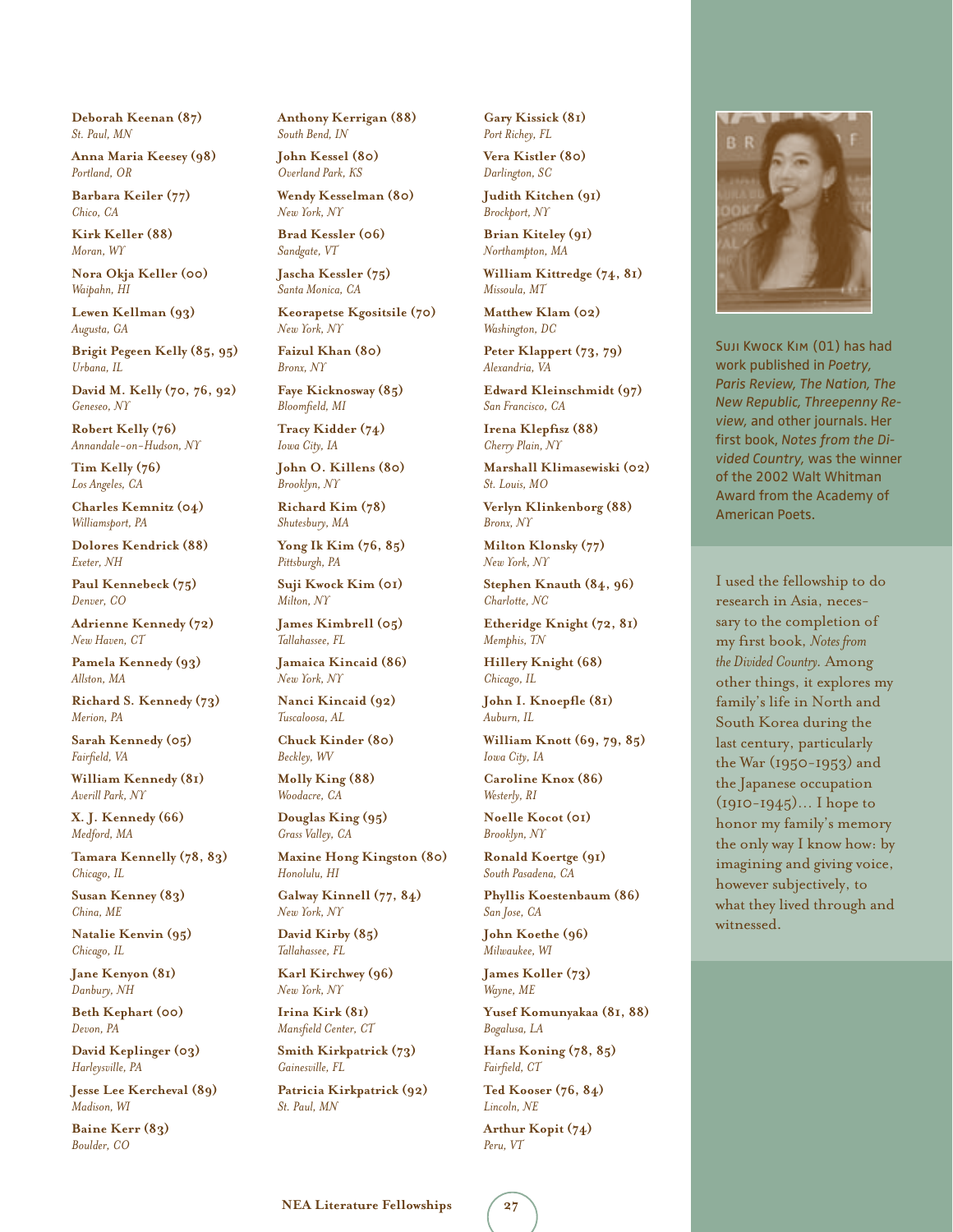

Ted Kooser (76, 84) is the author of ten collections of poetry, and was awarded the Pulitzer Prize in 2005 for his collection *Delights and Shadows.* In 2004, he was appointed U.S. Poet Laureate. He is currently a visiting professor in the English department of the University of Nebraska at Lincoln.

I received my first NEA Fellowship in 1976 and was thrilled to have the recognition and, of course, the money. I considered the fellowship to be an encouragement, and I was encouraged indeed. I remember suddenly feeling like a real writer, and it was both a heady and productive time. During the next few years I published lots of poems in the journals and two collections of poems. Eight years later I received my second fellowship and that one helped me to finish the manuscript of a book published in the following year. **Henry Korn (77)** *Brooklyn Heights, NY*

**Joyce Kornblatt (85)** *Bethesda, MD*

**Tadeusz Korzeniewski (92)** *New York, NY*

**Norman Kotker (85)** *Northampton, MA*

**Zane Kotker (74)** *New York, NY*

**Robert Kotlowitz (83)** *New York, NY*

**William Kotzwinkle (74)** *Scranton, PA*

**Steve Kowit (85)** *San Diego, CA*

**Elaine Kraf (81)** *Maspeth, NY*

**Eric Kraft (86)** *Newburyport, MA*

**Richard Krawiec (92)** *Wareham, MA*

**John Krich (80, 91)** *San Francisco, CA*

**Gary Krist (89)** *Brooklyn, NY*

**Judith Kroll (75, 79)** *New Delhi, India*

**Jim Krusoe (85)** *Santa Monica, CA*

**Marilyn Krysl (00)** *Boulder, CO*

**Jan Kubicki (89, 95)** *Philadelphia, PA*

**Kenneth Kuhlken (83)** *Chico, CA*

**Ellen Kullman (80)** *New Orleans, LA*

**Maxine Kumin (67)** *No city listed, MA*

**Stanley Kunitz (84)** *New York, NY*

**Alex Kuo (90)** *Moscow, ID*

**Cleveland Kurtz (76)** *Providence, RI*

**Don Kurtz (92)** *Las Cruces, NM*

**Natalie Kusz (95)** *Jamaica Plain, MA*

**Greg Kuzma (81)** *Lincoln, NE*

**Joanne Kyger (69)** *San Francisco, CA* 



**Norah Labiner (02)** *Minneapolis, MN*

**Edward Lahey (79)** *Butte, MT*

**Jhumpa Lahiri (06)** *Brooklyn, NY*

**Wayne Banks Lainer (77)** *Oklahoma City, OK*

**Michael Lally (74, 81)** *New York, NY*

**Ivonne Lamazares (04)** *Winter Park, FL*

**Wally Lamb (93)** *Willimantic, CT*

**Arthur Lange (79)** *Chicago, IL*

**Elinor Langer (76)** *Chicago, IL*

**Joseph Langland (66)** *Amherst, MA*

**William Lanouette (87)** *Washington, DC*

**Marina LaPalma (84)** *La Jolla, CA*

**Joan Larkin (87, 96)** *Shelburne Falls, MA*

**Jeremy Larner (67)** *No city listed, NY*

**Michael Larson (95)** *Owatonna, MN*

**Peter LaSalle (81)** *Austin, TX*

**John Latta (79, 01)** *Ann Arbor, MI*

**Lois Lautner (69)** *New York, NY*

**Dorianne Laux (90, 01)** *Eugene, OR*

**Norman Lavers (81, 91)** *Jonesboro, AR*

**Douglas Lawder (68)** *Richmond, IN*

**Patrick Lawler (91)** *Liverpool, NY*

**Leslie Lawrence (90)** *Cambridge, MA*

**Naomi Lazard (81)** *Missoula, MT*

**Jane Lazarre (91)** *New York, NY*

**Meridel Le Sueur (80)** *St. Paul, MN*

**Peter Leach (83)** *St. Louis, MO*

**David Leavitt (85)** *New York, NY*

**David LeCount (66)** *College, AK*

**Don Lee (70, 81)** *Chicago, IL*

**Karen An-hwei Lee (05)** *Santa Ana, CA*

**Lance Lee (76)** *Pacific Palisades, CA*

**Li-Young Lee (87, 95)** *Chicago, IL*

**William D. Lee (86)** *Paragonah, UT*

**Barbara Lefcowitz (84)** *Bethesda, MD*

**Diane Lefer (83)** *New York, NY*

**David Lehman (87)** *Lansing, NY*

**Lynda Leidiger (90)** *Iowa City, IA*

**Alex Lemon (05)** *St. Paul, MN*

**Cecile Leneman (88)** *San Francisco, CA*

**Cornel Lengyel (76)** *Georgetown, CA*

**Rhoda Lerman (89)** *Cazenovia, NY*

**Martin Lesley (86)** *Portland, OR*

**Naton Leslie (93)** *Loudonville, NY*

**Donald Levering (84)** *Santa Fe, NM*

**Denise Levertov (69, 90)** *Seattle, WA*

**Dana Levin (99)** *Ukiah, CA*

**Robert Levin (81)** *Berkeley, CA*

**Allen Levine (73)** *New York, NY*

**Mark Levine (97)** *Brooklyn, NY*

**Miriam Levine (98)** *Arlington, MA*

**Philip Levine (76, 81, 87)** *Fresno, CA*

**Larry Levinger (78)** *Missoula, MT*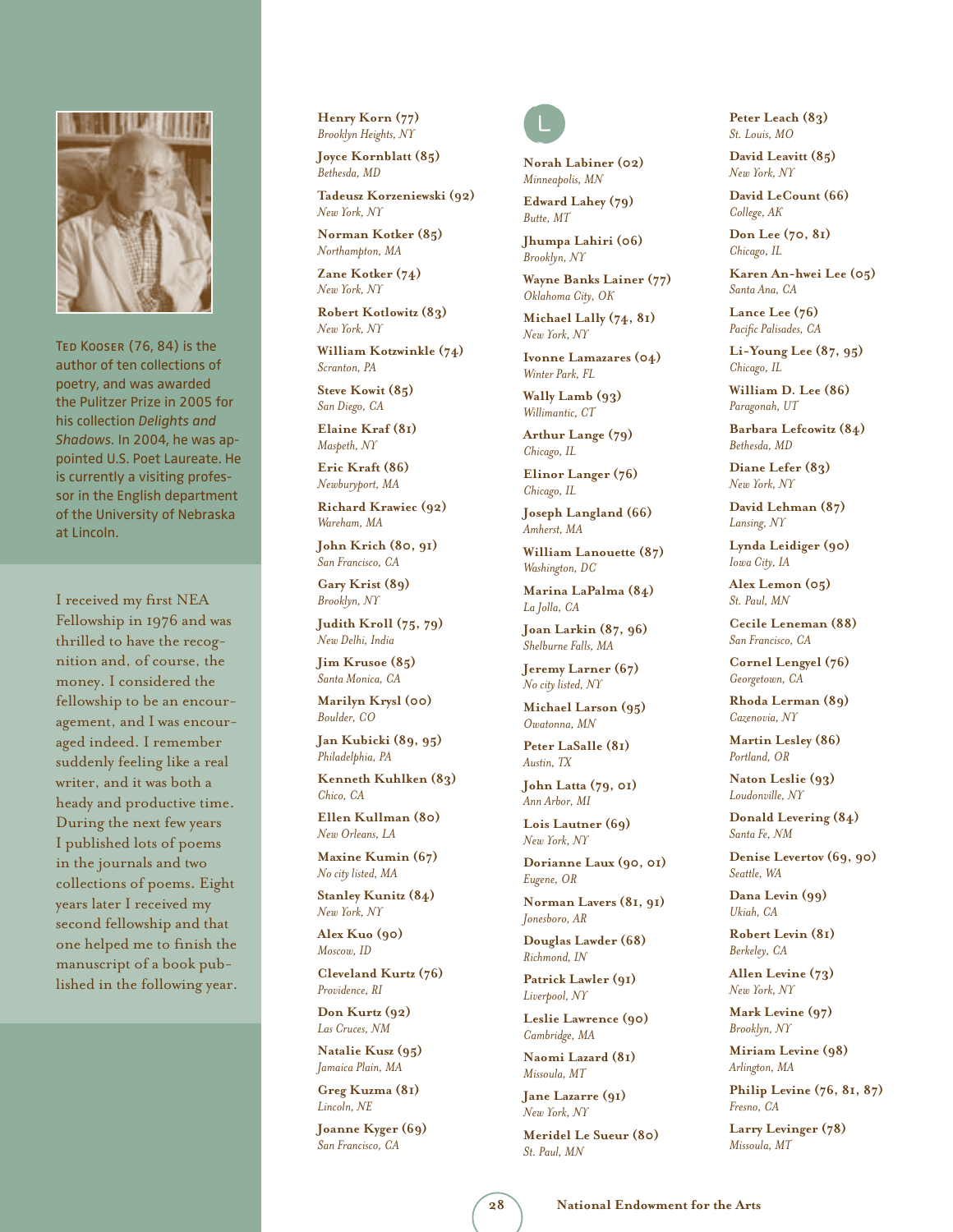**Larry Levis (73, 84, 89)** *Columbia, MO*

**Ann Levy (78)** *Lexington, KY*

**Robert Levy (88)** *New York, NY*

**Grover Lewis (76)** *Kanarraville, UT*

**Ira Lewis (80)** *New York, NY*

**James Lewisohn (77)** *Portland, ME*

**John L'Heureux (80, 85)** *Stanford, CA*

**Morton Lichter (77)** *New York, NY*

**Todd Lieber (87)** *Indianola, IA*

**Laurence Lieberman (86)** *Urbana, IL*

**Renee Lieberman (78)** *Berkeley, CA*

**Herbert Liebman (80)** *New York, NY*

**Kathleen Lignell (84)** *Stockton Springs, ME*

**Harvey Lillywhite (89)** *Reisterstown, MD*

**Lucy Lim (77)** *New York, NY*

**Vicki Lindner (86)** *New York, NY*

**Frances Lindsay (89)** *Cambridge, MA*

**Kelly Link (06)** *Northampton, MA*

**R. Zamora Linmark (01)** *Honolulu, HI*

**Romulus Linney (74)** *New York, NY*

**Peter Liotta (93)** *Burke, VA*

**Lewis Lipsitz (68)** *Chapel Hill, NC*

**Paul Lisicky (90)** *Cherry Hill, NJ*

**Leo Litwak (69, 80)** *San Francisco, CA*

**Stephen Liu (81)** *Las Vegas, NV*

**Margot Livesey (86)** *Cambridge, MA*

**Christina Llewellyn (88)** *Washington, DC*

**Lucia Lockert (81)** *East Lansing, MI*

**Ronald Loewinsohn (78, 86)** *Berkeley, CA*

**John Logan (79)** *Buffalo, NY*

**William Logan (84, 94)** *Cambridge, England*

**Joan Logghe (91)** *Espa˜nola, NM*

**Ralph Lombreglia (87)** *Morris Plains, NJ*

**Roy London (74)** *New York, NY*

**Barbara Long (77)** *New York, NY*

**David Long (93)** *Kalispell, MT*

**Robert Hill Long (88, 05)** *Eugene, OR*

**George Looney (92)** *Bowling Green, OH*

**Phillip Lopate (78, 85)** *Houston, TX*

**Ellenora Beth Lordan (93)** *Carbondale, IL*

**Audre Lorde (81, 90)** *St. Croix, VI*

**David Wong Louie (89)** *Santa Cruz, CA*

**Adrian Louis (92)** *Pine Ridge, SD*

**David Low (81)** *New York, NY*

**Beverly Lowry (80)** *Houston, TX*

**Susan Ludvigson (84)** *Charlotte, NC*

**Edward Lueders (83)** *Salt Lake City, UT*

**Darrell Lum (90)** *Honolulu, HI*

**Lynn Luria-Sukenick (74, 79, 86)** *New York, NY*

**Glenna Luschei (77)** *San Luis Obispo, CA*

**Gary Lutz (96)** *Greensburg, PA*

**William Luvaas (06)** *Hemet, CA*

**Thomas Lux (76, 81, 88)** *West Newton, MA*

**Thomas Lynch (88)** *Milford, MI*

#### **Daniel Lyons (94)** *Ann Arbor, MI*

**Eugene Lyons (76)** *Austin, TX*

**Jacqueline Lyons (03)** *Salt Lake City, UT*

**Richard Lyons (82)** *Eugene, OR*

**Andrew Lytle (66)** *Sewanee, TN* 



**Catherine MacCoun (95)** *Chicago, IL* **Cynthia MacDonald (73, 90)**

*Houston, TX*

**David MacDonald (83)** *Palo Alto, CA*

**Susan MacDonald (77)** *Menlo Park, CA*

**Jamie MacInnis (79)** *New York, NY*

**Donna Mack (78)** *Anchorage, AK*

**Norman MacLoed (74)** *Membroke, NC*

**Jackson MacLow (79)** *New York, NY*

**Ian MacMillan (92)** *Kailua, HI*

**Ben Maddow (69)** *Los Angeles, CA*

**Philip Magdalany (80)** *New York, NY*

**James Magnuson (78)** *New York, NY*

**Rosemary Mahoney (06)** *Providence, RI*

**Joseph Maiolo (78, 83)** *Duluth, MN*

**Nancy Mairs (91)** *Tucson, AZ*

**George Malko (68)** *New York, NY*

**Henry Malone (68)** *Detroit, MI* **Jacquelyn Malone (88)**

*Lowell, MA*

**Michael Patrick Malone (83)** *Chicago, IL*

**Paul Malone (90)** *Wimberley, TX*



Philip Levine (76, 81, 87) was born in 1928 in Detroit, Michigan, where many of his poems are set. He has won numerous awards for his writing, including the National Book Award, the National Book Critics Circle Award, and the Pulitzer Prize. He is author of sixteen collections of poems and two books of essays.

The '87 grant gave me resources to return to Detroit in order to research the poem, 'A Walk with Tom Jefferson,' the longest and best poem I've ever written.

Had such grants existed when I was in my 30s and early 40s and teaching too much and writing too little, there's no knowing how much more I might have written, but I thank my good fortune that they arrived in time to help me become, for better or worse, the poet I have become.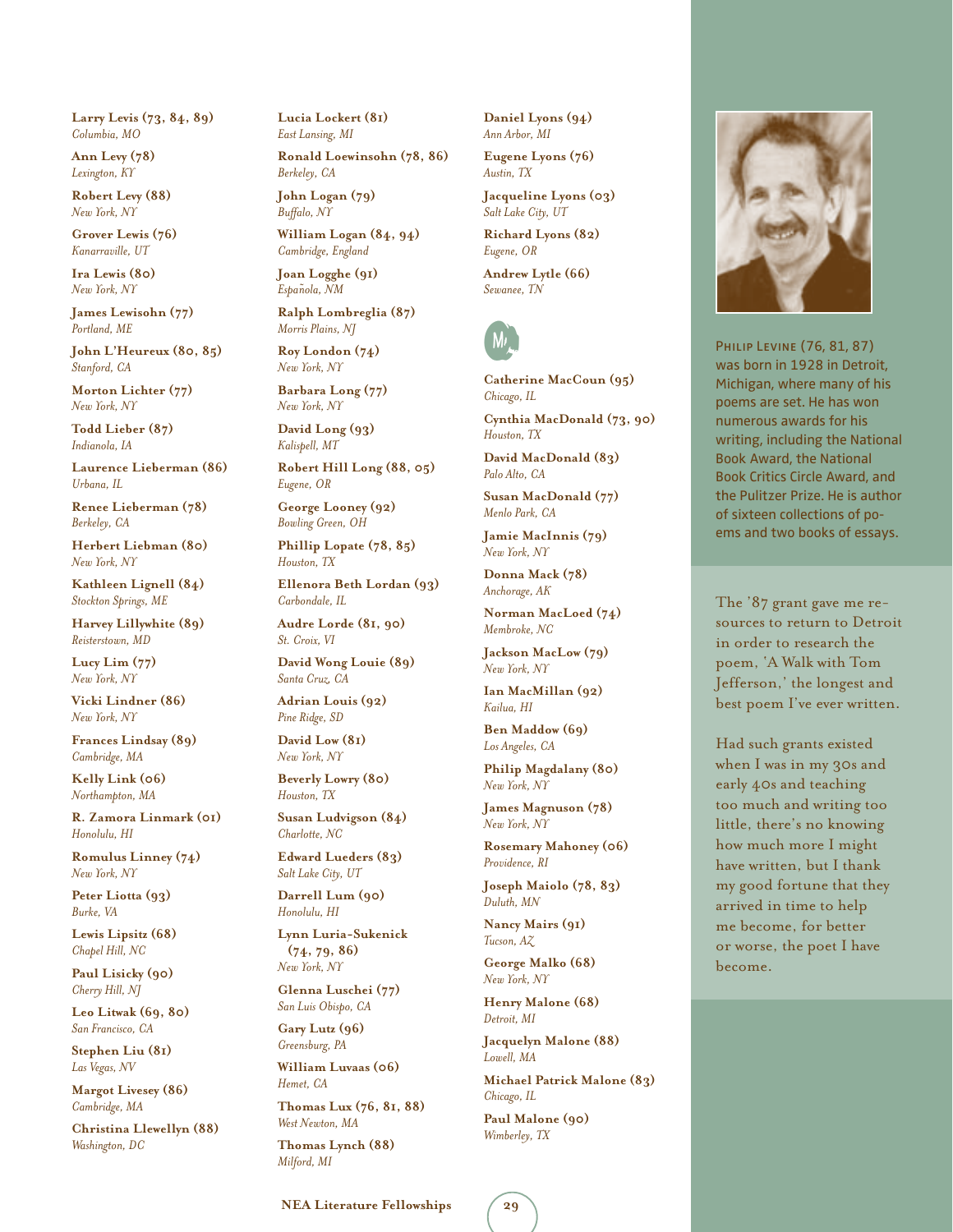

BOBBIE ANN MASON (83) grew up in rural Kentucky, the setting of much of her fiction. She has written a memoir, novels, and short-story collections, including *Shiloh and Other Stories* (1982).

I wanted to do something that would be rich and lasting, but I never expected it to have such popular appeal and tangible social effect. Yet this novel [*In Country*] was a surprising commercial success, and it has affected the lives of many people.

The NEA grant helped me write the novel, which I did for my own artistic reasons. I report these unexpected benefits that *In Country* brought to the community—from the classroom to the veterans' group to the economy to the morale of my own hometown—because I think they are significant in reminding people that what may look like self-indulgence in its beginnings can turn out to have long-reaching, positive effects on the culture.

**F. S. Manalli (70)** *Santa Rosa, CA*

**Marvin Mandel (74)** *West Roxbury, MA*

**Frederick Manfred (76, 83)** *Luverne, MN*

**Freya Manfred (77)** *Sioux Falls, SD*

**Renee Manfredi (92)** *McMurray, PA*

**Frank Manley (95)** *Decatur, GA*

**Linda Mannheim (00)** *Miami, FL*

**Carl Marcum (03)** *Chicago, IL*

**Adrianne Marcus (68)** *San Rafael, CA*

**Ben Marcus (00)** *Providence, RI*

**Laura Marello (83)** *Reseda, CA*

**Paul Mariani (84)** *Montague, MA*

**Peter Marin (76)** *Santa Barbara, CA*

**Stephen Daniel Marion (00)** *Dandridge, TN*

**Wallace Markfield (67)** *No city listed, NY*

**Corey Marks (03)** *Denton, TX*

**David Markson (90)** *New York, NY*

**Julia Markus (80)** *Washington, DC*

**Jack Marlando (76)** *Pasadena, CA*

**Stefanie Marlis (94)** *San Anselmo, CA*

**Charles Marowitz (80)** *New York, NY*

**Paule Marshall (68, 78)** *New York, NY*

**Charles Martin (96)** *Brooklyn, NY*

**James Martin (76)** *Cambridge, MA*

**Lee Martin (00)** *Denton, TX*

**Richard Martin (82)** *Avon, NY*

**Valerie Martin (90)** *Montague, MA*

**Dionisio Martinez (97)** *Tampa, FL*

**Michael Martone (83, 88)** *Cambridge, MA*

**Mary Marvin (78)** *San Francisco, CA*

**Donna Masini (91)** *New York, NY*

**Carole Maso (88)** *New York, NY*

**Bobbie Ann Mason (83)** *Mayfield, KY*

**Clifford Mason (80)** *New York, NY*

**Nicola Faith Mason (00)** *Baton Rouge, LA*

**Tim Mason (76)** *Minneapolis, MN*

**Harry Mathews (82)** *Paris, France*

**Louis P. Mathews (92)** *Los Angeles, CA*

**Anita Mathias (98)** *Williamsburg, VA*

**Cleopatra Mathis (85, 03)** *Hanover, NH*

**Dennis Mathis (83)** *Petersburg, IL*

**Ted Mathys (05)** *New York, NY*

**Holly Matter (98)** *Seattle, WA*

**David Matthew (66)** *New York, NY*

**William Matthews (75, 84)** *Seattle, WA*

**Jessica Maxwell (82)** *Santa Barbara, CA*

**Bernadette Mayer (79)** *Lenox, MA*

**Frances Mayes (88)** *San Francisco, CA*

**Lee Maynard (95)** *Cochiti Lake, NM*

**Wendell Mayo, Jr. (00)** *Haskins, OH*

**Gail Mazur (77)** *Cambridge, MA*

**Cris Mazza (00)** *Elmhurst, IL*

**James McAfee (76)** *Columbia, MO*

**Thomas McAfee (69)** *Columbia, MO*

**Bruce McAllister (91)** *Redlands, CA*

**Mary McAnally (82)** *Tulsa, OK*

**Sara McAulay (85)** *Mountain Lakes, NJ*

**James McAuley (72)** *Four Lakes, WA*

**Mekeel McBride (78, 85)** *Princeton, NJ*

**Regina McBride (93)** *New York, NY*

**Jane McCafferty (94)** *Pittsburgh, PA*

**Donald McCaig (80)** *Williamsville, VA*

**Janet McCann (89)** *College Station, TX*

**Richard McCann (95)** *Washington, DC*

**Linda McCarriston (84, 89)** *Chelsea, VT*

**James McCartin (76)** *Wayne, NJ*

**J. D. McClatchy (87)** *New York, NY*

**Michael McClure (75)** *San Francisco, CA*

**Davis McCombs (03)** *Fayetteville, AR*

**James McConkey (69)** *Trumansburg, NY*

**Frank D. McConnell (69)** *Ithaca, NY*

**Malcolm McConnell (75)** *Albany, NY*

**Patricia McConnell (83, 88)** *Moab, UT*

**Howard McCord (76, 83)** *Bowling Green, OH*

**James McCorkle (97)** *Geneva, NY*

**Mairi MacInnes McCormick (84)** *Princeton, NJ*

**Elizabeth McCracken (92)** *Philadelphia, PA*

**Peggy McCreary (90)** *Bellingham, WA*

**Kenneth McCullough (74)** *Bozeman, MT*

**Emily McCully (80)** *Brooklyn, NY*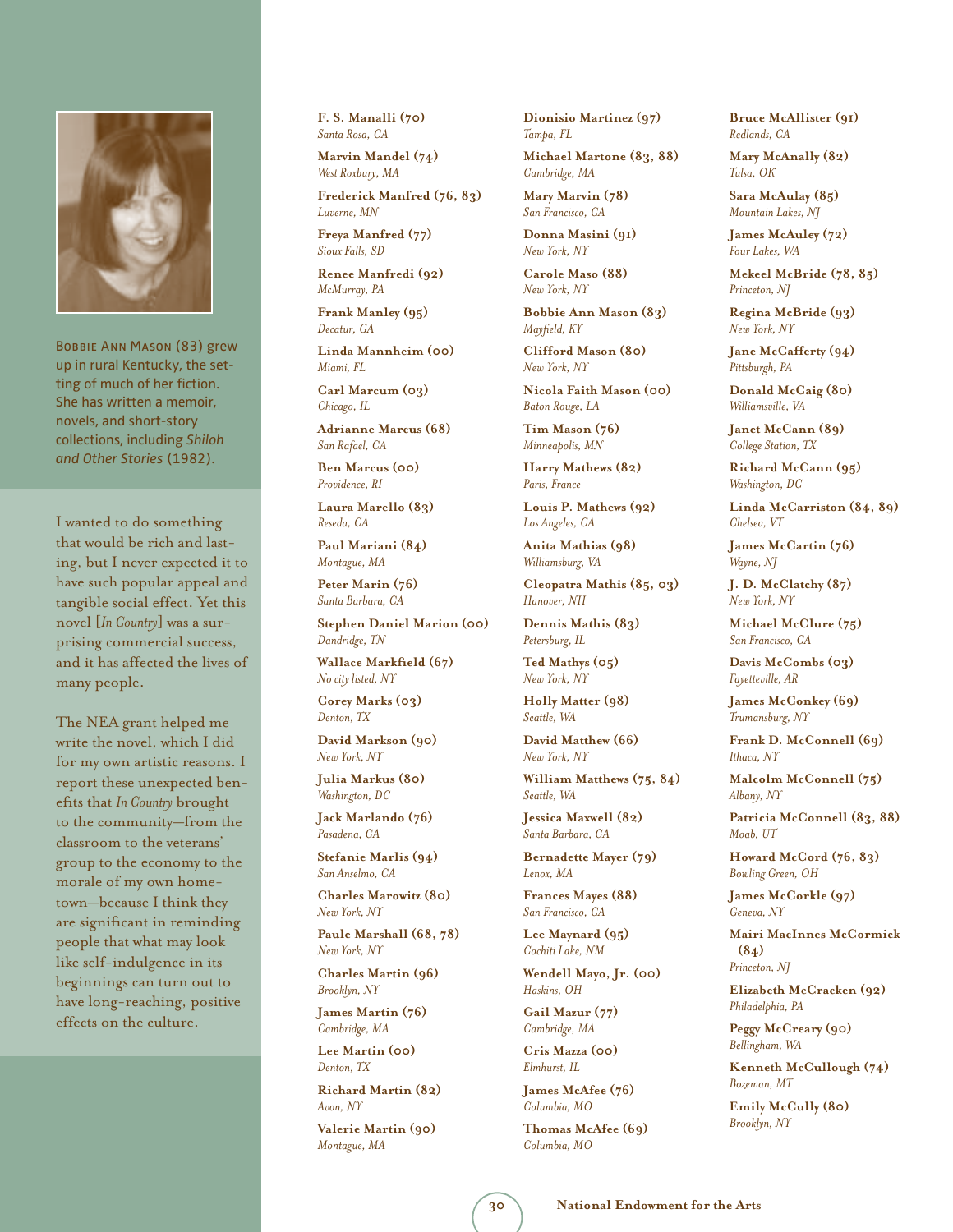**Jeffrey McDaniel (03)** *Los Angeles, CA*

**W. A. McDonald (94)** *No city listed, Chile*

**Walter McDonald (84, 89)** *Lubbock, TX*

**Jill McDonough (05)** *Jamaica Plain, MA*

**Tom McDonough (85)** *New York, NY*

**Karen Salyer McElmurray (93)** *Weaverville, NC*

**Colleen McElroy (77, 91)** *Seattle, WA*

**David McElroy (66, 76)** *Missoula, MT*

**Joseph McElroy (73, 86)** *New York, NY*

**Lynne McFall (90, 95)** *Syracuse, NY*

**Dennis McFarland (91)** *Watertown, MA*

**Michael McFee (87)** *Durham, NC*

**Jean McGarry (87)** *Columbia, MD*

**Thomas McGrath (74, 82, 87)**  *Minneapolis, MN*

**Heather McHugh (74, 82)** *Eastport, ME*

**Christopher McIlroy (87)** *Tucson, AZ*

**Kevin McIlvoy (83)** *Las Cruces, NM*

**Ralph McInerny (83)** *South Bend, IN*

**Vestal McIntyre (06)** *New York, NY*

**David McKain (82)** *Norwich, CT*

**Irene McKinney (86)** *Clinton, NY*

**Reginald McKnight (91)** *Pittsburgh, PA*

**Paula McLain (01)** *Madison, WI*

**James McManus (79, 85)** *Winnetka, IL*

**Terry McMillan (88)** *Laramie, WY*

**Wesley McNair (79, 89)** *Farmington, ME*

**Thomas McNally (94)** *Rockford, IL*

**Robert McNamara (87)** *Seattle, WA*

**Duncan McNaughton (87)** *Santa Cruz, CA*

**Tom McNeal (06)** *Fallbrook, CA*

**Martha McPhee (98)** *New York, NY*

**James McPherson (72)** *Berkeley, CA*

**Sandra McPherson (74, 79, 85)** *Portland, OR*

**Robert McQuilkin (84)** *Simsbury, CT*

**Janet McReynolds (77)** *Boulder, CO*

**Kat Meads (03)** *Santa Cruz, CA*

**Mary E. Mebane (83)** *Shorewood, WI*

**Pablo Medina (91)** *Washington, DC*

**Ruben Medina (82)** *Minneapolis, MN*

**Murray Mednick (69)** *Brooklyn, NY*

**Jay Meek (73)** *Manlius, NY*

**Emily Meier (98)** *St. Paul, MN*

**Peter Meinke (74, 89)** *St. Petersburg, FL*

**William Meissner (75)** *St. Cloud, MN*

**Michael Mejia (06)** *Rome, GA*

**David Meltzer (74)** *Richmond, CA*

**Charlotte Mendez (87)** *Wells Bridge, NY*

**Ifeanyi Menkiti (77)** *Cambridge, MA*

**Mary E. Merchant (83)** *Hamlin, NY*

**Don Meredith (83, 89)** *Occidental, CA*

**William Meredith (72, 84)** *Washington, DC*

**Louise M. Meriwether (73)** *Bronx, NY*

**Anne Hamilton Merkley (66)** *Pocatello, ID*

**James Mersmann (76)** *Birmingham, AL*

**W. S. Merwin (69, 77)** *New York, NY*

**Joanne Meschery (80, 85)** *Truckee, CA*

**Sarah Messer (99)** *North Marshfield, MA*

**Deena Metzger (78)** *Studio City, CA*

**Michael Mewshaw (74)** *Austin, TX*

**Thomas Meyer (79)** *Highlands, NC*

**Kent Meyers (92)** *Spearfish, SD*

**Lucas Meyers (68)** *Sewanee, TN*

**Robert Mezey (85)** *Claremont, CA*

**Peter Michelson (76)** *Boulder, CO*

**Christopher Middleton (79)** *Austin, TX*

**Barton Midwood (68)** *Coral Gables, FL*

**Josephine Miles (66, 80)** *Berkeley, CA*

**Sara Miles (82)** *Brooklyn, NY*

**Joseph Millar (03)** *Eugene, OR*

**Benjamin Miller (96)** *Brooklyn, NY*

**Brown Miller (69)** *Daly City, CA*

**Heather Ross Miller (68, 73)** *Elizabethtown, NC*

**Jane Miller (85, 95)** *Tucson, AZ*

**Leslie Miller (89)** *Houston, TX*

**Susan Miller (76)** *Los Angeles, CA*

**Steven Millhauser (86)** *Mamaroneck, NY*

**Arthenia Millican (76)** *Norfolk, VA*

**Pamela Millward (68)** *San Francisco, CA*

**David Milofsky (89)** *Denver, CO*

**John Milton (76)** *Vermillion, SD*

**Katherine Min (92)** *Campton, NM*



Davis McCombs's (03) first book, *Ultima Thule,* was chosen by W. S. Merwin as the winner of the 1999 Yale Series of Younger Poets. Published in April 2000, the book focused on Kentucky's Mammoth Cave where he grew up. Sixteen of his recent "tobacco poems" won *The Missouri Review's* 2005 Larry Levis Editor's Prize.

The poems of my first book, *Ultima Thule,* like the eyeless fish found in Mammoth's Echo River, evolved in the silence and darkness of the cave. The poems I am writing now begin to venture out into the world of light, into the vanishing communities of tobacco farms above the cave. With the help of the NEA, I can now devote myself fully to writing them. Only in that way do I have any hope of writing half the book I want.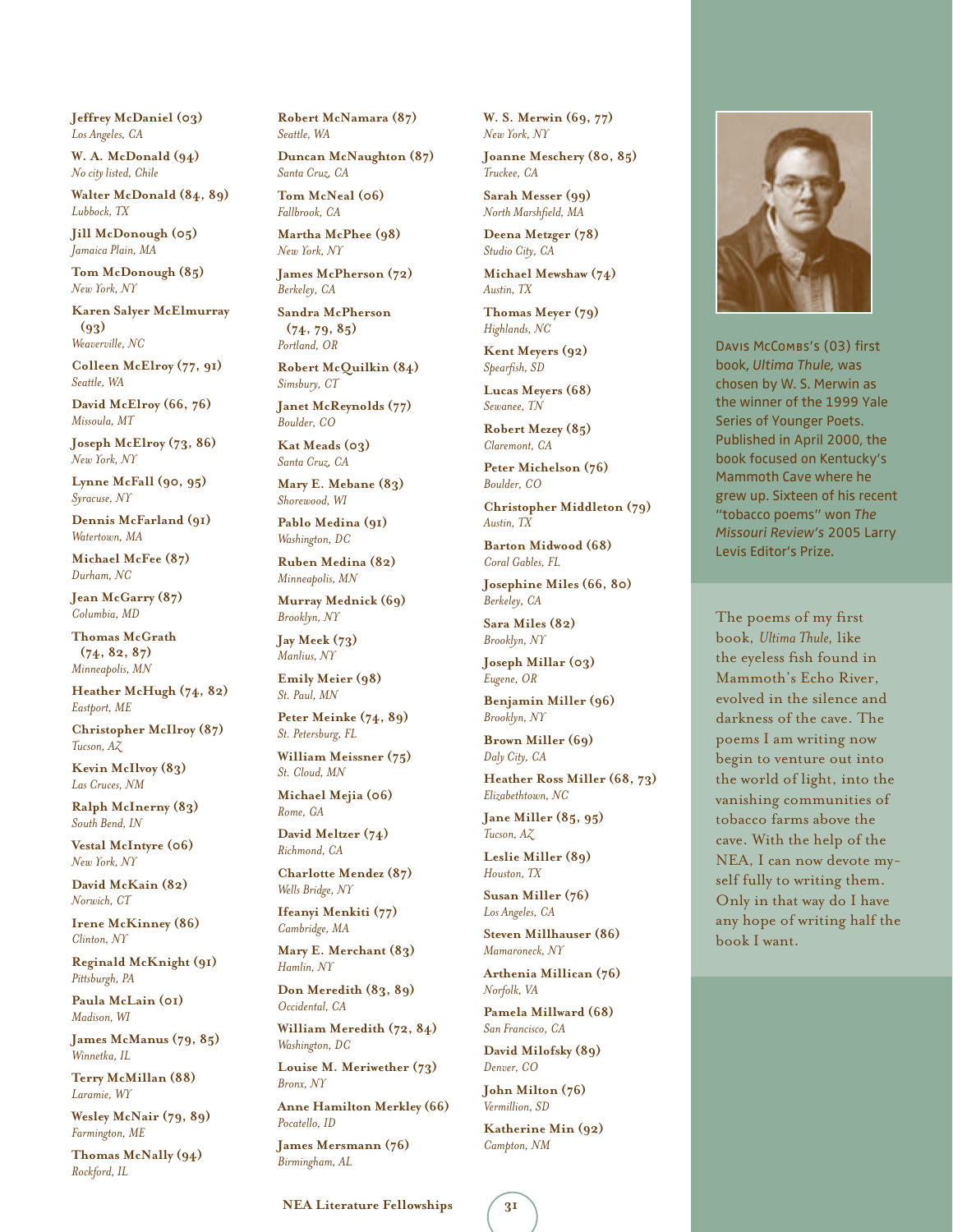

Marilyn Nelson (82, 90) has written six books of poetry, several of which have been finalists for the National Book Award, and two collections of poetry for children. She is Professor Emeritus at the University of Connecticut, Storrs, and was named Connecticut Poet Laureate in 2001.

In 1982 I had a teaching position in a department in which I was junior, one of few women, and the only person of color. My department weighed the value of poems toward tenure and merit pay increases by their length: a 3-page free-verse poem was worth more than a sonnet, and both were worth much less than an essay about commas in the work of Beauregard Wadsworth (1796 – 1861). With the fellowship I became not the African Americanist who hadn't published, but the awardwinning poet. By freeing me from teaching responsibilities it allowed me to start the painful inner growth necessary for a new project.

**John Minczeski (84)** *St. Paul, MN*

**Stephen Minot (76, 82)** *Simsbury, CT*

**Gary Miranda (76)** *Cambridge, MA*

**Stephanie Miskowski (90)** *Seattle, WA*

**Judson Mitcham (88)** *Macon, GA*

**Roger Mitchell (86, 01)** *Bloomington, IN*

**Susan Mitchell (82)** *Charlottesville, VA*

**James Masao Mitsui (76)** *Seattle, WA*

**Wendy Mnookin (99)** *Chestnut Hill, MA*

**Tony Moffeit (92)** *Pueblo, CO*

**Judith Moffett (84)** *Media, PA*

**Carol Moldaw (94)** *Santa Fe, NM*

**Ursule Molinaro (82)** *Blacksburg, VA*

**Dorothy Monet (78)** *New York, NY*

**Joseph Monninger (87, 94)** *Bridgewater, NH*

**Nicholas Montemarano (02)** *Warrensburg, MO*

**Robert Montgomery (74)** *New York, NY*

**Jose Montoya (82)** *Sacramento, CA*

**Michael Moody (76)** *New York, NY*

**Susan Moon (93)** *Berkeley, CA*

**Michael M. Mooney (82)** *Milwaukee, WI*

**Alison Moore (93)** *Tucson, AZ*

**Dinty Moore (92)** *Altoona, PA*

**Honor Moore (82)** *New York, NY*

**Lorrie Moore (89)** *Madison, WI*

**Rod Moore (80)** *Cayey, PR*

**Michael Moos (75)** *Moorhead, MN*

**Pat Mora (94)** *Cincinnati, OH*

**Alejandro Morales (82)** *Santa Ana, CA*

**Fred Morgan (78)** *Albemarle, NC*

**Richard Morgan (82)** *Portland, OR*

**Robert Morgan (68, 75, 82, 87)**  *Freeville, NY*

**Robin Morgan (79)** *New York, NY*

**Speer Morgan (90)** *Columbia, MO*

**Helga Morpurgo (75)** *New York, NY*

**Catherine B. Morris (93)** *Kansas City, MO*

**Mary Morris (78)** *New York, NY*

**Wright Morris (86)** *Mill Valley, CA*

**Madison Morrison (79)** *Norman, OK*

**David Morse (92)** *Storrs, CT*

**John Mort (92)** *Kansas City, MO*

**Howard Frank Mosher (87)** *Irasburg, VT*

**Barbara Klein Moss (06)** *Haverford, PA*

**Howard Moss (84)** *New York, NY*

**Thylias Moss (89)** *Andover, MA*

**Nikki Moustaki (01)** *Ft. Lauderdale, FL*

**Julian Moynahan (66)** *New Brunswick, NJ*

**Daniel Mueller (96)** *Provincetown, MA*

**Lisel Mueller (90)** *Lake Forest, IL*

**Bharati Mukharjee (86)** *Long Island City, NY*

**Laura Mullen (88)** *Palo Alto, CA*

**Robert Mullen (76)** *New Haven, CT*

**Sheila Mulligan-Webb (02)** *Gettysburg, PA*

**Jacqueline Pierce Mungai (83)** *Philadelphia, PA*

Manuel Muñoz (06) *New York, NY*

**David Mura (85, 93)** *St. Paul, MN*

**Stephen Murabito (91)** *Slickville, PA*

**Morna Murphy (76)** *Los Angeles, CA*

**Roberta Murphy (88)** *Washington, DC*

**Yannick Murphy (88)** *Staten Island, NY*

**Joan Murray (89)** *Rochester, NY*

**Matthew Murrey (95)** *Urbana, IL*

**Carol Muske-Dukes (84)** *Studio City, CA*

**Bernard Myers (80)** *Washington, DC*

**Jack Myers (82, 86)** *Dallas, TX*

**Walter Myers (82, 89)** *Jersey City, NJ* 



**Peter Najarian (00)** *Berkeley, CA*

**Rochelle Nameroff (92)** *Berkeley, CA*

**Sena Jeter Naslund (78)** *Louisville, KY*

**Lawrence Naumoff (70)** *Carrboro, NC*

**Gloria Naylor (85)** *Hollis, NY*

**Phyllis Naylor (87)** *Bethesda, MD*

**Jessica Neely (90)** *Washington, DC*

**Janet Neipris (80)** *Winchester, MA*

**Antonya Nelson (89)** *Evanston, IL*

**Kent Nelson (78, 91)** *Exeter, NH*

**Marilyn Nelson (82, 90)** *Mansfield Center, CT*

**Paul Nelson (77)** *Plainfield, VT*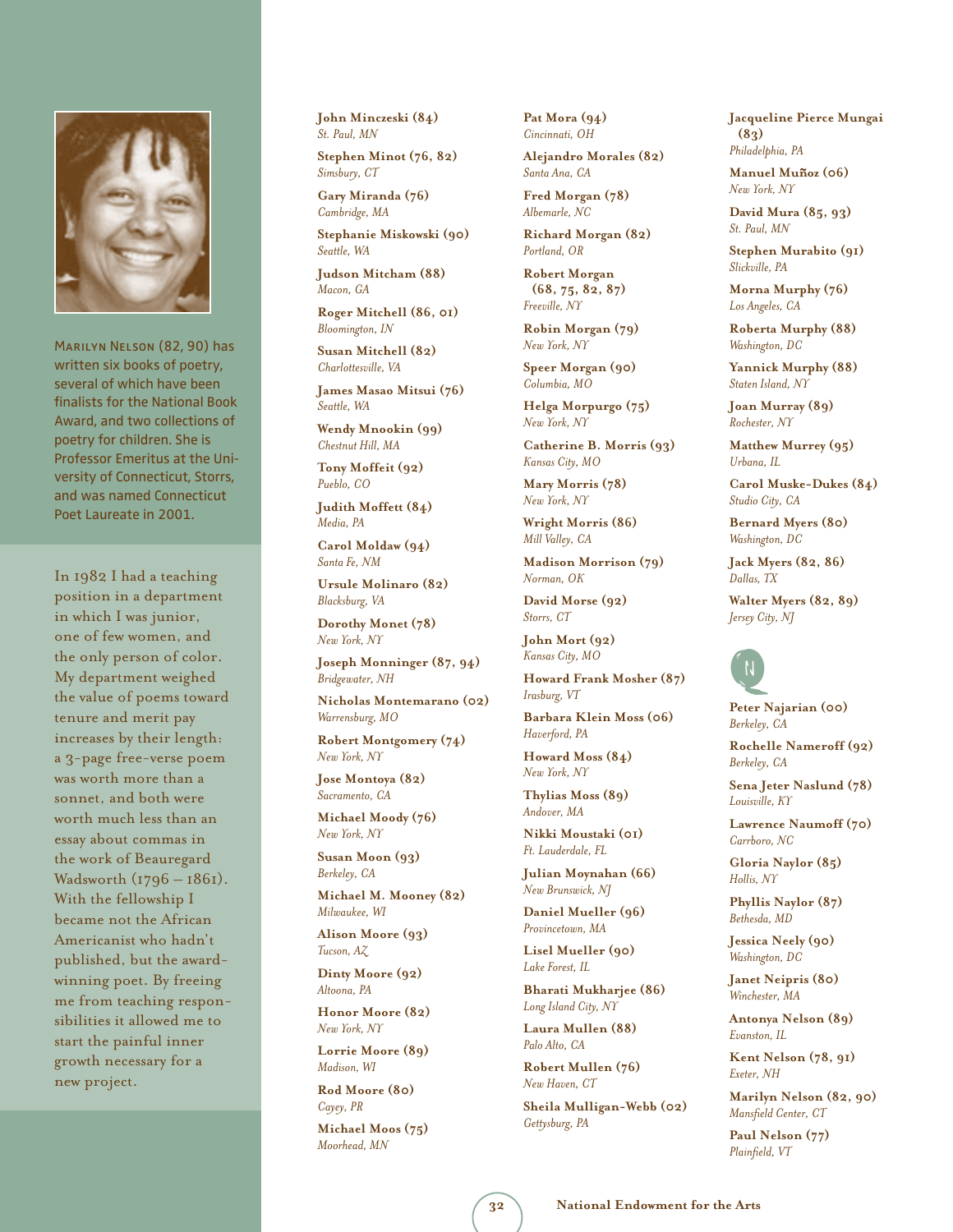**Richard J. Nelson (80)** *Brooklyn, NY*

**Richard K. Nelson (91)** *Sitka, AK*

**Jay Neugeboren (73, 89)** *Northampton, MA*

**Michael Neville (77)** *Bronx, NY*

**Susan Neville (78, 88)** *Bowling Green, OH*

**Margaret Newlin (76)** *Secane, PA*

**Charles H. Newman (73)** *Evanston, IL*

**Leslea Newman (97)** *Northhampton, MA*

**Fae Myenne Ng (90)** *Brooklyn, NY*

**Maris Nichols (85)** *Pittsfield, MA*

**Joseph Nicholson (80)** *Loch Haven, PA*

**Ann Nietzke (87)** *Los Angeles, CA*

**N. Michael Niflis (74)** *Tillamook, OR*

**Nona Nimnicht (84)** *Oakland, CA*

**John Frederick Nims (66)** *Chicago, IL*

**Hugh Nissenson (78)** *New York, NY*

**Cornelia Nixon (92)** *Bloomington, IN*

**Sheryl Noethe (90)** *Salmon, ND*

**James Nolan (78)** *New Orleans, LA*

**Bink Noll (74)** *Beloit, WI*

**John Ford Noonan (72, 80)** *New York, NY*

**Howard Norman (91)** *College Park, MD*

**Harold Norse (75)** *San Francisco, CA*

**Charles North (79, 01)** *New York, NY*

**Alice Notley (79, 95)** *No city listed, France*

**Craig Nova (71, 74, 85)** *West Dover, VT*

**Josip Novakovich (91, 02)** *Blue Creek, OH*

**Beth Nugent (95)** *Boulder, CO*

**Alan D. Nurkse (84, 95)** *Brooklyn, NY*



**Joyce Carol Oates (69)** *Windsor, Canada*

**Achy Obejas (86)** *Chicago, IL*

**Dan O'Brien (76, 83)** *Whitewood, SD*

**Dorene O'Brien (04)** *West Bloomfield, MI*

**John A. O'Brien (80)** *Roxbury, MA*

**John C. O'Brien (83)** *Oswego, NY*

**William O'Brien (76, 88)** *Boxford, MA*

**Edwin Ochester (84)** *Shelocta, PA*

**Vanessa Ochs (91)** *Morristown, NJ*

**Regina Ochsner (06)** *Keizer, OR*

**Shaun O'Connell (76)** *Sudbury, MA*

**Wendy O'Connor (87)** *Washington, DC*

**Mary O'Donnell (75)** *Madison, WI*

**Chris Offutt (93)** *Iowa City, IA*

**Hugh Ogden (93)** *Glastonbury, CT*

**Timothy O'Grady (92)** *London, England*

**Diana O'Hehir (86)** *Oakland, CA*

**Louis Ohle (78)** *Austin, TX*

**Pamolu Oldham (87)** *Cameron, NC*

**Sharon Olds (82)** *New York, NY*

**Carole Oles (76)** *Newton, MA*

**Carole Oligario (81)** *Los Angeles, CA*

**Eve Olitsky (77)** *New York, NY*

**Juan Oliver (86)** *La Jolla, CA*

**Mary Oliver (72)** *Provincetown, MA*

**Robert Olmstead (93)** *Mt. Holly, PA*

**Lance Olsen (06)** *New Meadows, ID*

**Tillie Olsen (67)** *No city listed, CA*

**William Olsen (96)** *Kalamazoo, MI*

**Charles Olson (69)** *Gloucester, MA* **Merle Olson (85)**

*Philadelphia, PA*

**Kevin O'Morrison (80)** *New York, NY*

**John Omwake (66)** *Chambersburg, PA*

**Robert Onopa (85)** *Kailua, HI*

**George Oppen (80)** *San Francisco, CA*

**Joel Oppenheimer (79)** *New York, NY*

**Sally Ordway (77)** *New York, NY*

**Steven Orlen (75, 79, 85)** *Tucson, AZ*

**John M. Orlock (80)** *St. Paul, MN*

**Peter Orlovsky (79)** *New York, NY*

**William O'Rourke (82, 90)** *South Bend, IN*

**Daniel Orozco (06)** *Moscow, ID*

**Gregory Orr (78, 89)** *Charlottesville, VA*

**Julie Orringer (04)** *San Francisco, CA*

**Simon J. Ortiz (70, 82)** *Pueblo of Acoma, NM*

**Mark Osaki (82)** *Berkeley, CA*

**Brenda Osbey (90)** *Los Angeles, CA*

**Jacqueline Osherow (99)** *Salt Lake, City, UT*

**Jena Osman (91)** *New York, NY*

**Alicia Ostriker (76)** *Princeton, NJ*

**John L. O'Toole (81)** *Washington, DC*



Ishmael Reed (75) is the author of nine novels, six plays, one opera libretto, six books of poetry, and six books of essays, and he is the editor of numerous anthologies and magazines. His honors include the Chancellor's Award for Community Service from the University of California, Berkeley, where he taught creative writing for 35 years, retiring emeritus as of January 2005. He is also founder of the Before Columbus Foundation, which annually presents the American Book Awards, and the Oakland chapter of PEN.

I received a National Endowment Fellowship in 1975. This assistance and a small advance from a publisher gave me the time to conduct research and to write my fourth novel, *Flight To Canada,* which was a parody of 19th-century fugitive slave novels. This novel is still in print!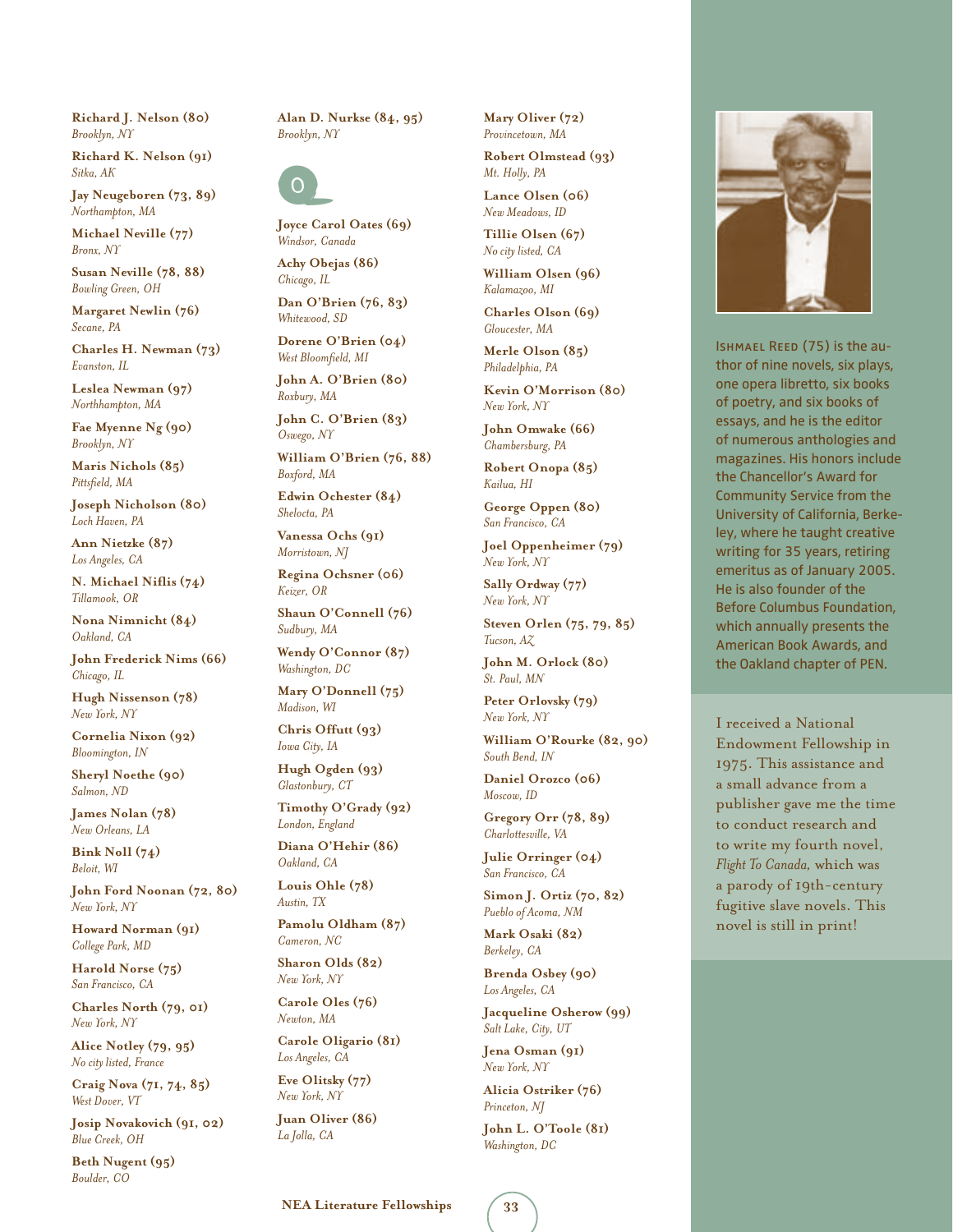

Norman Rush (86) was raised in Oakland, California, and graduated from Swarthmore College in 1956. He has been an antiquarian book dealer, a college instructor, and, with his wife Elsa, he lived and worked in Africa from 1978 to 1983. They now reside in Rockland County, New York. He received the National Book Award for his novel *Mating* and has published a book of short stories and a second novel.

The NEA grant, coming closely after one from the New York State Council on the Arts, gave me confidence that I might truly be able to devise a viable literary life. We lived modestly, and the material contribution the grant made was significant. It also encouraged me to apply for other grants while I worked on my first novel, *Mating,* whose positive reception changed everything for me.

**Ron Overton (76)** *Lake Grove, NY*

**Maureen Owen (79)** *Guilford, CT*

**Louis Owens (89)** *Sandia Park, NM*

**Rochelle Owens (74)** *New York, NY*

**Cynthia Ozick (68)** *New Rochelle, NY*



**Robert Pack (69)** *Middlebury, VT*

**Ann Packer (93)** *Eugene, OR*

**Nancy Packer (83)** *Stanford, CA*

**Charlotte Painter (72)** *Berkeley, CA*

**Pamela Painter (88)** *Boston, MA*

**Grace Paley (67, 87)** *New York, NY*

**Karen Palmer (00)** *Boulder, CO*

**Michael Palmer (75, 85)** *San Francisco, CA*

**Ann Pancake (96)** *Seattle, WA*

**Eric Pankey (88, 05)** *Fairfax, VA*

**Suzanne Paola (02)** *Bellingham, WA* **Greg Pape (77, 84)**

*Tuscaloosa, AL*

**Ronnie Paris (76)** *New York, NY*

**Michael Parker (04)** *Greensboro, NC*

**John Parras (04)** *New Milford, NJ*

**Alexander Parsons (04)** *Portsmouth, NH*

**Roy Parvin (04)** *Fortuna, CA*

**Linda Pasten (72)** *Rockville, MD*

**Kenneth Patchen (67)** *No city listed, CA*

**Jeff Pate (77)** *Vermillion, SD*

**Michael Paterniti (02)** *Portland, ME*

**William Patrick (79)** *Arlington, VA*

**Lindsay Patterson (68)** *New York, NY*

**Raymond R. Patterson (70)** *Merrick, NY*

**John Pauker (79)** *Washington, DC*

**Molly Peacock (91)** *New York, NY*

**Harry Pearson (67)** *No city listed, NC*

**Janet Peery (92)** *Wichita, KS*

**Kathleen Peirce (05)** *Wimberley, TX*

**Ted Pejovich (90)** *New York, NY*

**William Pelfrey (73)** *Roseville, MI*

**Theodore Pelton (94)** *Sheboygan, WI*

**Jonathan Penner (76, 83)** *Tucson, AZ*

**Mindy Pennybacker (80)** *Davis, CA*

**Victor Perera (80)** *Capitola, CA*

**David H. Perkins (73, 83)** *Kansas City, MO*

**Richard Perry (89)** *Tenafly, NJ*

**Joyce Peseroff (84)** *Lexington, MA*

**Bette Pesetsky (80)** *Dobbs Ferry, NY*

**Robert Peters (75)** *Irvine, CA*

**Allan Peterson (92)** *Gulf Breeze, FL*

**Quintin Peterson (77)** *Green Bay, WI*

**Robert Peterson (67)** *No city listed, CA*

**Catherine Petroski (78, 83)** *Durham, NC*

**Anthony Petrosky (85)** *Pittsburgh, PA*

**Ann Petry (78)** *Old Saybrook, CT*

**Michael Pettit (85)** *Austin, TX*

**John F. Pfeil (82)** *Corvallis, OR*

**Roger Pfingston (77)** *Bloomington, IN*

**Arthur Pfister (70)** *New Orleans, LA*

**Robert D. Pharr (82)** *Richmond, VA*

**Mari E. Phemster (82)** *Indianapolis, IN*

**Leila Philip (94)** *Brooklyn, NY*

**Jayne Anne Phillips (78, 85)** *Jamaica Plain, MA*

**Matthew Phillips (91)** *Iowa City, IA*

**Constance Pierce (83, 90)** *Brookville, IN*

**James F. Pierce (73)** *Bryan, TX*

**Marge Piercy (78)** *Wellfleet, MA*

**Drury Pifer (80)** *Wilmington, DE*

**John Pijewski (84)** *Brookline, MA*

**Bonnie L. Pike (96)** *Tempe, AZ*

**Joyce Pinchbeck (92)** *New York, NY*

**Wang Ping (95)** *New York, NY*

**Robert Pinsky (84)** *Berkeley, CA*

**Nancy K. Piore (82)** *Brookline, MA*

**Lawrence Pitkethly (81)** *New York, NY*

**Allen Planz (77, 92)** *East Hampton, NY*

**Donald Platt (96)** *Carrollton, GA*

**Richard Plattz (76)** *East Haven, CT*

**Stanley Plumly (77, 84)** *Houston, TX*

**Carlene Hatcher Polite (68)** *Detroit, MI*

**Eileen Pollack (93)** *Belmont, MA*

**Katha Pollitt (84)** *New York, NY*

**Marie Ponsot (79)** *Jamaica, NY*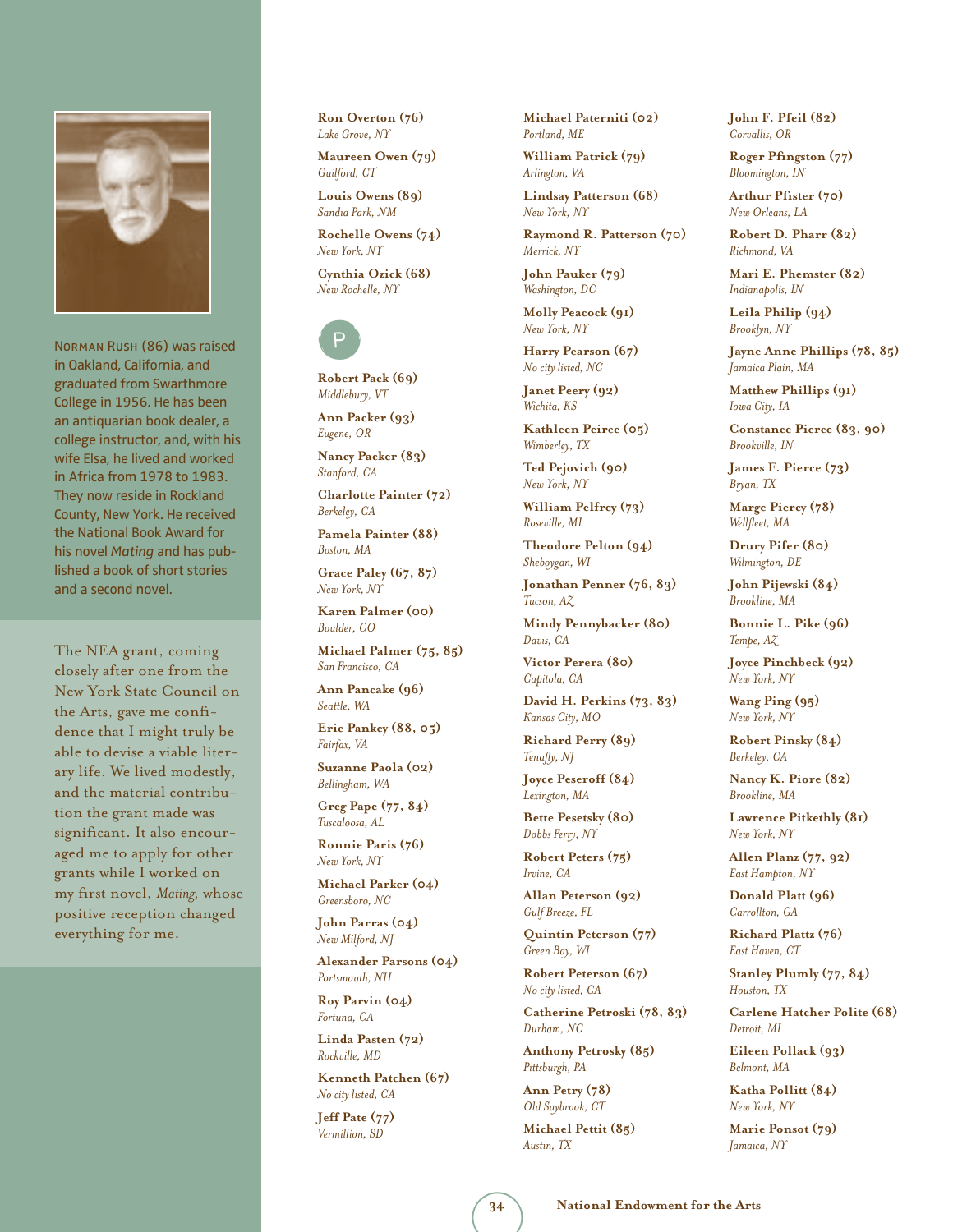**Robert Pope, Jr. (89)** *Akron, OH*

**Melinda Popham (66)** *Shawnee Mission, KS*

**Bernard H. Porter (80)** *Belfast, ME*

**Joe Ashby Porter (80, 85)** *Durham, NC*

**Andrew Potok (83)** *Plainfield, VT*

**Nancy Potter (78)** *West Kingston, RI*

**Alfred Poulin, Jr. (75)** *Brockport, NY*

**Charles E. Poverman (80, 88)** *Tucson, AZ*

**D. A. Powell (03)** *Somerville, MA*

**Dannye G. Powell (93)** *Charlotte, NC*

**J. Mark Powell (04)** *Mountain Rest, SC*

**Minnie Bruce Pratt (90)** *Washington, DC*

**John Price (04)** *Fort Dodge, IA*

**Reynolds Price (66)** *Durham, NC*

**Richard Price (82)** *New York, NY*

**Robert Earl Price (91)** *Atlanta, GA*

**William Price (74)** *Brooklyn, NY*

**Robin J. Prising (80)** *New York, NY*

**Melissa Pritchard (83)** *Evanston, IL*

**Samuel Pritchard (91)** *Ames, IA*

**Frederic Prokosch (78)** *Cambridge, MA*

**Francine Prose (80, 86)** *Krumville, NY*

**Susan Prospere (97)** *Houston, TX*

**Annie Proulx (91)** *Vershire, VT*

**Eric Puchner (06)** *San Francisco, CA*

**Lia Purpura (04)** *Baltimore, MD* 



**George Quasha (75)** *New York, NY* **Sister M. Bernadetta Quinn (67)** *No city listed, MN*

**Leroy Quintana (78)** *El Paso, TX* 



**Lawrence Raab (72, 84)** *Williamstown, MA*

**Thomas Rabbitt (97)** *Tuscaloosa, AL*

**Arnold M. Rabin (80)** *Maplewood, NJ*

**Anna Rabinowitz (01)** *New York, NY*

**Emily Raboteau (06)** *New York, NY*

**Nahid Rachlin (80)** *New York, NY*

**Louise Rafkin (95)** *San Clemente, CA*

**Carl Rakosi (72, 79)** *San Francisco, CA*

**Jerold Ramsey (76)** *Rochester, NY*

**Belle Randall (05)** *Seattle, WA*

**Dudley Randall (82, 86)** *Detroit, MI*

**Julia V.N. Randall (82)** *Glen Arm, MD*

**John Crowe Ransom (68)** *Gambier, OH*

**William Ransom (76)** *Port Townsend, WA*

**Katherine Rao (80)** *New York, NY*

**Ron Rash (94, 06)** *Cullowhee, NC*

**Barbara Raskin (82)** *Washington, DC*

**Michael Rattee (84)** *Tucson, AZ*

**David E. Ray (83)** *Kansas City, MO* **Shreela Ray (76)**

*Rochester, NY*

**John Rechy (76)** *Los Angeles, CA*

**Ronald Rector (79)** *Washington, DC*

**Victoria Redel (88)** *New York, NY*

**Eugene Redmond (78)** *Madison, WI*

**Spencer Reece (05)** *Lantana, FL*

**Ishmael Reed (75)** *Berkeley, CA*

**Arthur Reel (80)** *New York, NY*

**Marshall Reese (79)** *Baltimore, MD*

**Patricia Reeves (88)** *St. Joseph, MO*

**Tova Reich (85)** *Chevy Chase, MD*

**Jan Reid (83)** *Austin, TX*

**Louis Reile (78)** *San Antonio, TX*

**Nancy Reisman (98)** *Providence, RI*

**James Alan Reiss (74)** *Oxford, OH*

**Thomas Reiter (03)** *Neptune, NJ*

**Paisley Rekdal (03)** *Laramie, WY*

**Ettore Rella (68)** *New York, NY*

**John Repp (87)** *Pittsburgh, PA*

**Lisa Ress (84)** *Ithaca, NY*

**Donald Revell (88, 95)** *Salt Lake City, UT*

**Kenneth Rexroth (77)** *Santa Barbara, CA*

**David S. Reynolds (96)** *Washington, DC*

**Richard Reynolds (94)** *Denton, TX* **John Rezmerski (73)**

*St. Peter, MN*

**Jewell Parker Rhodes (82)** *College Park, MD*

**Richard Rhodes (78)** *Kansas City, MO*

**Joseph P. Ribar (73)** *Claverack, NY*



Kay Ryan (01), a lifetime Californian, was born in 1945 and grew up in small towns of the San Joaquin Valley and the Mojave Desert. Known for her compressed poems and use of rhyme, Ryan has published five books. She has received an Ingram Merrill Foundation award, and her poems have been published in *The New Yorker, Paris Review,*  and numerous anthologies. In 2004, she received the Ruth Lilly Poetry Prize from the Poetry Foundation.

My fellowship made me less intolerant. No longer could I automatically disregard anyone who had enjoyed a smidgeon of success. Here I was, with my own smidgeon. As time has passed since my award, I have found myself becoming disturbingly openminded about the possible relationship between talent and recognition.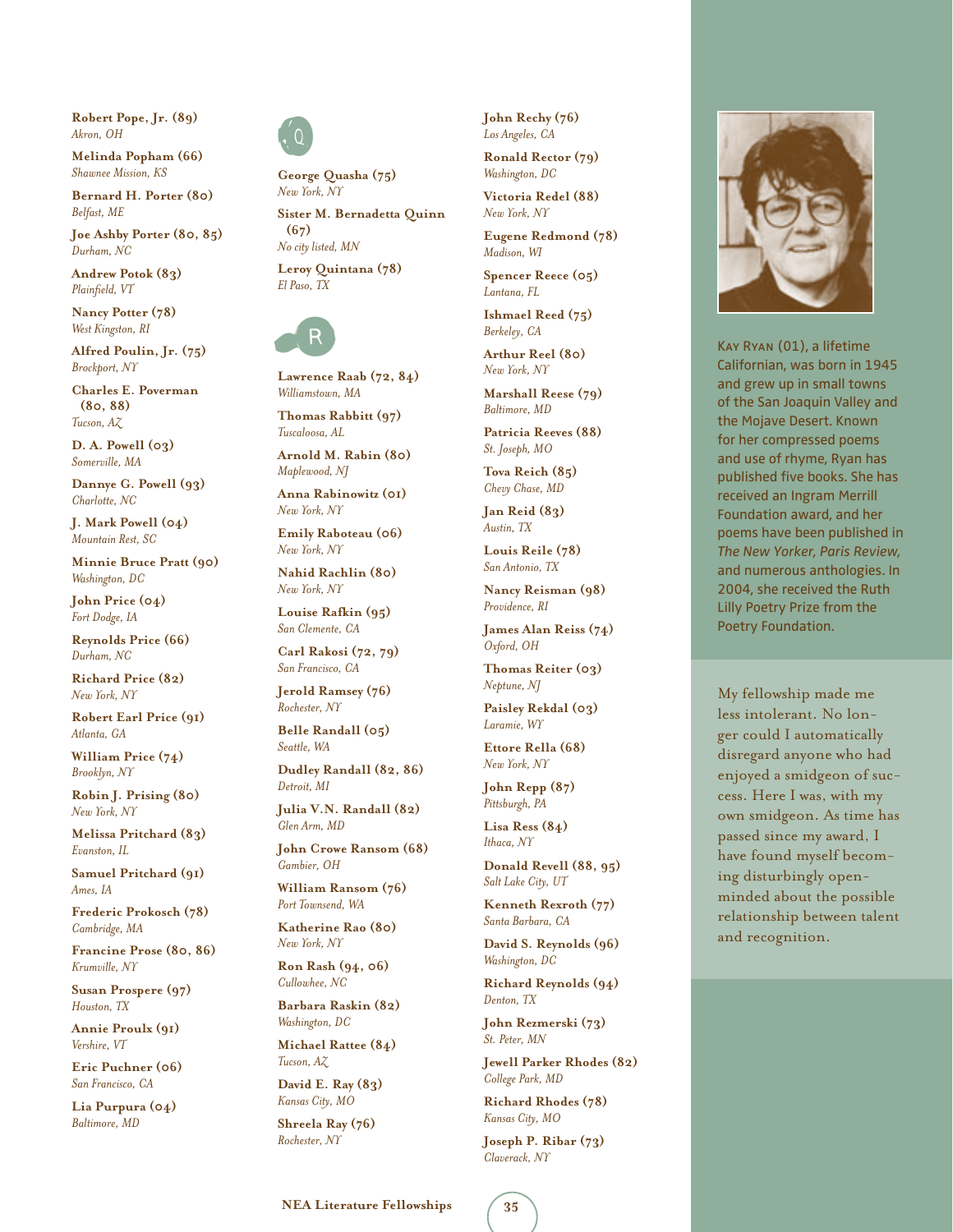

Charles Simic (75, 79) was born in Belgrade, Yugoslavia, and came to the United States as a teenager. Simic has published more than 60 books of poetry, prose, memoirs, and essays, and has twice won the PEN International Translation Award for his translations. He received the Pulitzer Prize in poetry in 1990 for *The World Doesn't End (1989)*. Since 1973, he has taught at the University of New Hampshire.

Did my fellowship make a difference? You bet! It allowed me to take time off my work and write and gave me confidence that my peers value what I'm doing. I was a poor man, overworked, with a family and children to support. Where else would I find money? I don't know about the others, but we poets are grateful for the miracle of the Endowment.

**Ronald Ribman (73)** *New York, NY*

**Stanley Rice (66, 72)** *San Francisco, CA*

**Mark Richard (90)** *New York, NY*

**Caroline A. Richards (80)** *Richmond, IN*

**Susan Richards (83)** *Sadieville, KY*

**Robert Riche (74)** *Wilton, CT*

**Elliot Richman (93)** *Plattsburgh, NY*

**Janine Richman (95)** *San Francisco, CA*

**Boyer Rickel (01)** *Tucson, AZ*

**Noel Rico (77)** *New York, NY*

**David Rigsbee (84)** *Baton Rouge, LA*

**James A. Riley (91)** *Pikeville, KY*

**Sherry Rind (86)** *Redmond, WA*

**Steven Rinehart (95)** *Fayetteville, GA*

**Alberto Ríos (79)** *Tucson, AZ*

**David Rivard (86, 91)** *Somerville, MA*

**Edward Rivera (72)** *New York, NY*

**Andrés Rivero (80)** *Miami, FL*

**Anthony Robbins (92)** *Monroe, LA*

**Richard Robbins (92)** *Mankato, MN*

**John Roberts (87)** *Boulder, CO*

**Leonard Roberts (84, 89)** *Bethlehem, PA*

**Jill Robinson (75)** *New York, NY*

**John Robinson (77)** *San Francisco, CA*

**Kit Robinson (79)** *San Francisco, CA*

**Ronald Robinson (93)** *Tahlequah, OK*

**Roxana Robinson (87)** *Katonah, NY*

**Doris Rochlin (90)** *Chevy Chase, MD*

**Peter Rock (00)** *Philadelphia, PA*

**Carolyn M. Rodgers (70)** *Chicago, IL*

**Aleida Rodríguez (82)** *Los Angeles, CA*

**William A. Roecker (73)** *Missoula, MT*

**Pattiann Rogers (82, 88)** *Stafford, TX*

**Thomas N.R. Rogers (82, 92)** *Iowa City, IA*

**Edwin Romand (94)** *Pen Argyl, PA*

**Leo Romero (82)** *Las Cruces, NM*

**Orlando Romero (80)** *Santa Fe, NM*

**David Romtvedt (87)** *Buffalo, NY*

**John J. Ronan (99)** *Gloucester, MA*

**Leon Rooke (78)** *London, England*

**Bill Roorbach (02)** *Farmington, ME*

**William Pitt Root (73)** *Mendocino, CA*

**Robert Roper (86)** *Berkeley, CA*

**Ned Rorem (77)** *New York, NY*

**Daniel Asa Rose (06)** *Rehoboth, MA*

**Jennifer Rose (93)** *Waltham, MA*

**Joel Rose (86)** *New York, NY*

**Louise B. Rose (80)** *New York, NY*

**Wendy Rose (82)** *Richmond, VA*

**Michael Rosen (84)** *Columbus, OH*

**Jessie Rosenberg (68)** *New Orleans, LA*

**Joseph Ross (97)** *Washington, DC*

**Robert Ross (88)** *Long Pine, NE*

**Jill Allyn Rosser (99)** *Athens, OH*

**Charles Rossiter (97)** *Oak Park, IL*

**Michael Rossman (76)** *Berkeley, CA*

**Jerome Rothenberg (76)** *Salamanca, NY*

**Michael Rothschild (74)** *Strong, ME*

**David Rounds (78)** *Angwin, CA*

**Jess Row (04)** *Bronx, NY*

**Ann Rower (82)** *New York, NY*

**Gibbons Ruark (79, 86, 93)** *Newark, DE*

**Mark Rubin (95)** *Burlington, VT*

**Michael Rubin (78)** *San Francisco, CA*

**Rick Rubin (70)** *Portland, OR*

**Mark Rudman (95)** *New York, NY*

**Mary Ruefle (84)** *North Bennington, VT*

**Matthew Ruff (06)** *Seattle, WA*

**Eugene Ruggles (70)** *Bodega Bay, CA*

**Muriel Rukeyser (66)** *New York, NY*

**Jim Ruland (04)** *Playa del Rey, CA*

**Norman Rush (86)** *New City, NY*

**Joshua Thomas Russell (06)** *Newnan, GA*

**Paul Russell (93)** *Rosendale, NY*

**Thomas Russell (86)** *Memphis, TN*

**Vern Rutsala (75, 79)** *Portland, OR*

**Kay Ryan (01)** *Fairfax, CA*

**Michael Ryan (76, 85)** *North Garden, VA*

**Patrick Ryan (06)** *New York, NY*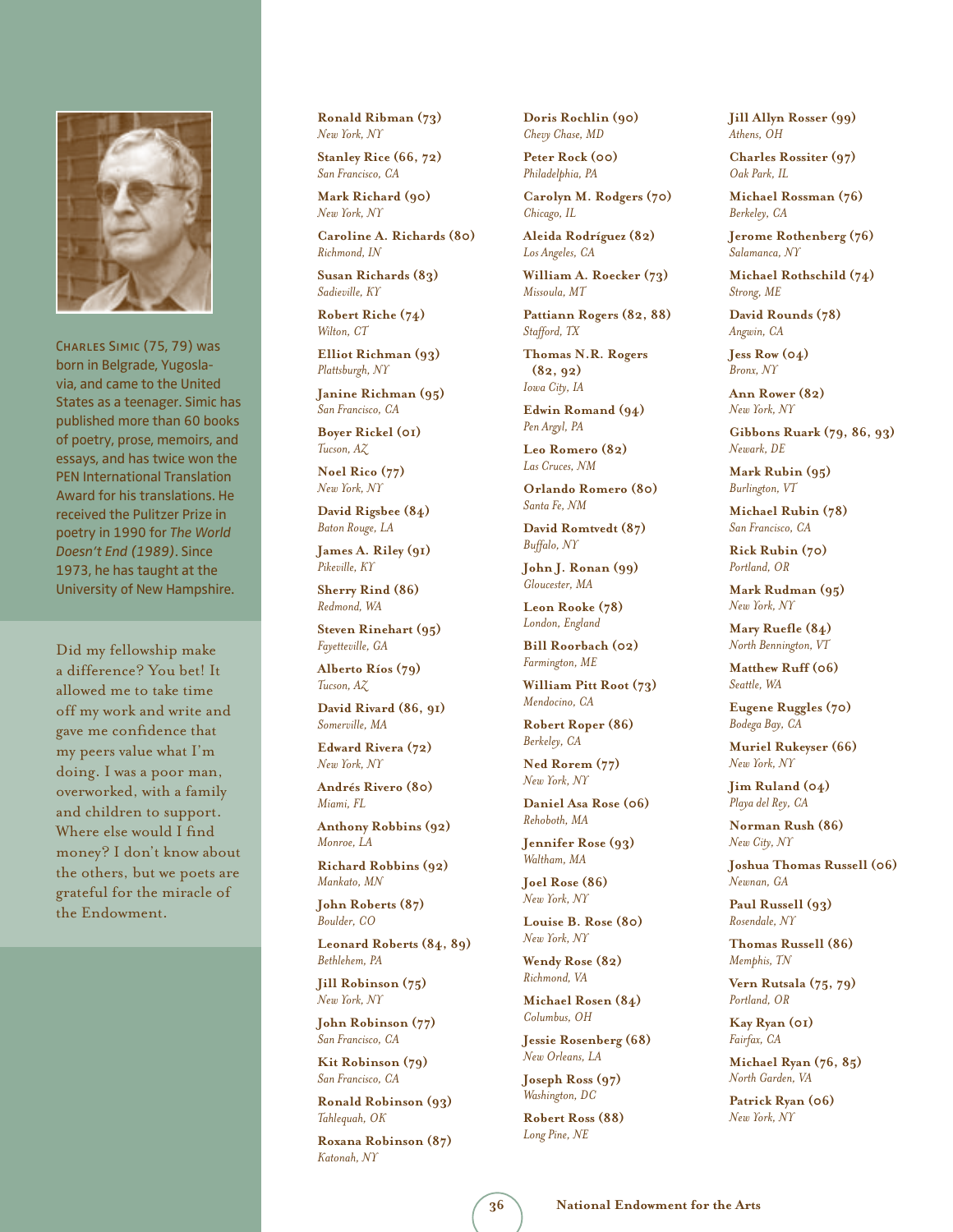## s

**Ira Sadoff (82)** *Waterville, ME*

**Nubia Kai Salaam (86, 92)** *Washington, DC*

**J. R. Salamanca (78)** *Potomac, MD*

**Floyd Salas (78)** *Berkeley, CA*

**I. L. Salomon (67)** *No city listed, NY*

**Mary Jo Salter (84)** *Kyoto, Japan*

**Benjamin Saltman (69, 87)** *Northridge, CA*

**Nicholas Samaras (97)** *New Port Richey, FL*

**Rosaura Sánchez (82)** *Leucadia, CA*

**Saul O. Sanchez (80)** *Laredo, TX*

**Sonia Sanchez (77)** *Philadelphia, PA*

**Thomas Sanchez (78)** *Santa Barbara, CA*

**Ed Sanders (87)** *Woodstock, NY*

**Scott Sanders (83, 04)** *Bloomington, IN*

**Lisa Sandlin (94)** *Santa Fe, NM*

**Stephen Sandy (88)** *North Bennington, VT*

**Reginald Saner (76)** *Boulder, CO*

**Annette Sanford (74, 87)** *Ganado, TX*

**Christy S. Sanford (92)** *Gainesville, FL*

**Bienvenido Santos (82)** *Wichita, KS*

**Sherod Santos (87)** *Columbia, MO*

**Yvonne Sapia (86)** *Lake City, FL*

**Aram Saroyan (69)** *New York, NY*

**May Sarton (67)** *No city listed, NH*

**Catherine Sasanov (97)** *Cambridge, MA*

**Roger Sauls (70)** *Chapel Hill, NC*

**Cheryl Savageau (93)** *Worcester, MA*

**Teo Savory (78)** *Greensboro, NC*

**Julia Randall Sawyer (66)** *Hollins College, VA* **Valerie Sayers (92)**

*Brooklyn, NY*

**Nora Sayre (77)** *New York, NY*

**Leslie Scalapino (76, 86)** *Oakland, CA*

**Harris Schiff (79)** *New York, NY*

**Richard Schmitt (02)**

*Sparr, FL* **Dennis Schmitz (76, 85, 92)** 

*Sacramento, CA*

**Gjertrud Schnackenberg (86)** *Tacoma, WA*

**Philip Schneider (86)** *Wichita, KS*

**Nancy Schoenberger (84)** *New York, NY*

**Michael Scholnick (79)** *New York, NY*

**Peter Schrag (76)** *Oakland, CA*

**Ronald Schreiber (93)** *Cambridge, MA*

**Philip Schultz (82)** *New York, NY*

**Robert Schultz (98)** *Decorah, IA*

**Michael P. Schulze (82)** *Kalamazoo, MI*

**James Schuyler (72)** *Southampton, NY*

**Jane Schwartz (89)** *Brooklyn, NY*

**Leonard Schwartz (97)** *New York, NY*

**Lloyd Schwartz (90)** *Somerville, MA*

**Lynne Sharon Schwartz (85)** *New York, NY*

**Ruth L. Schwartz (93)** *Gladwyne, PA*

**Sheila M. Schwartz (93)** *Cleveland Heights, OH*

**Steven Schwartz (93)** *Fort Collins, CO*

**Armand Schwerner (73, 79, 87)** *Staten Island, NY*

**Sandra Scofield (89)** *Ashland, OR*

**Carolynne Scott (78)** *Springville, AL* **Herbert Scott (84)**

*Kalamazoo, MI*

**James Scully (76, 90)** *Willimantic, CT*

**Brenda Seabrooke (94)** *Hedgesville, WV*

**Allan Seager (67)** *No city listed, MI*

**Jan L. Seale (82)** *McAllen, TX*

**David Searcy (02)** *Dallas, TX*

**Maureen Seaton (94)** *Chicago, IL*

**Peter Seaton (79)** *Portland, ME*

**Roberta E. Sebenthall (70)** *Mount Horeb, WI*

**Carolyn See (74)** *Topango, CA*

**Lore Segal (68, 82, 87)** *New York, NY*

**Timothy Seibles (90)** *Dallas, TX*

**Michael Seide (67)** *No city listed, NY*

**Fredrick Seidel (69)** *New York, NY*

**Hugh Seidman (70, 72, 85)**  *New York, NY*

**Barbara Selfridge (91)** *Oakland, CA*

**Heather Sellers (00)** *Holland, MI*

**Richard Selzer (88)** *New Haven, CT*

**Ramon Sender (83)** *San Francisco, CA*

**Vijay Seshadri (99)** *Brooklyn, NY*

**Robbie Clipper Sethi (95)** *Skillman, NJ*

**Fred Setterburg (83)** *Oakland, CA*

**Lisa Sewell (99)** *Fort Worth, TX*

**Bob Shacochis (82)** *Lone Tree, IA*

**Anders Shafer (66)** *St. Paul, MN*



Jeffrey Skinner (87) has published five collections of verse and with his wife Sarah Gorham, he edited an anthology, *Last Call: Poems on Alcoholism, Addiction, & Deliverance.* His poems have appeared in *The New Yorker, The Nation,* and other publications. He is a professor in the creative writing program at the University of Louisville, and is co-founder of Sarabande Books.

When I received a Fellowship from the NEA, I had a wife and two small children. I had made the decision to quit my longterm job in business, and to use our limited savings to finance two years of searching for a teaching position. In our second year, as our money ran out, we were given the blessing of the NEA, which kept my family afloat for another year, until I secured a university job. I know this sounds dramatic, but what can I do—it's the truth. The NEA, for me, was life altering, if not life saving.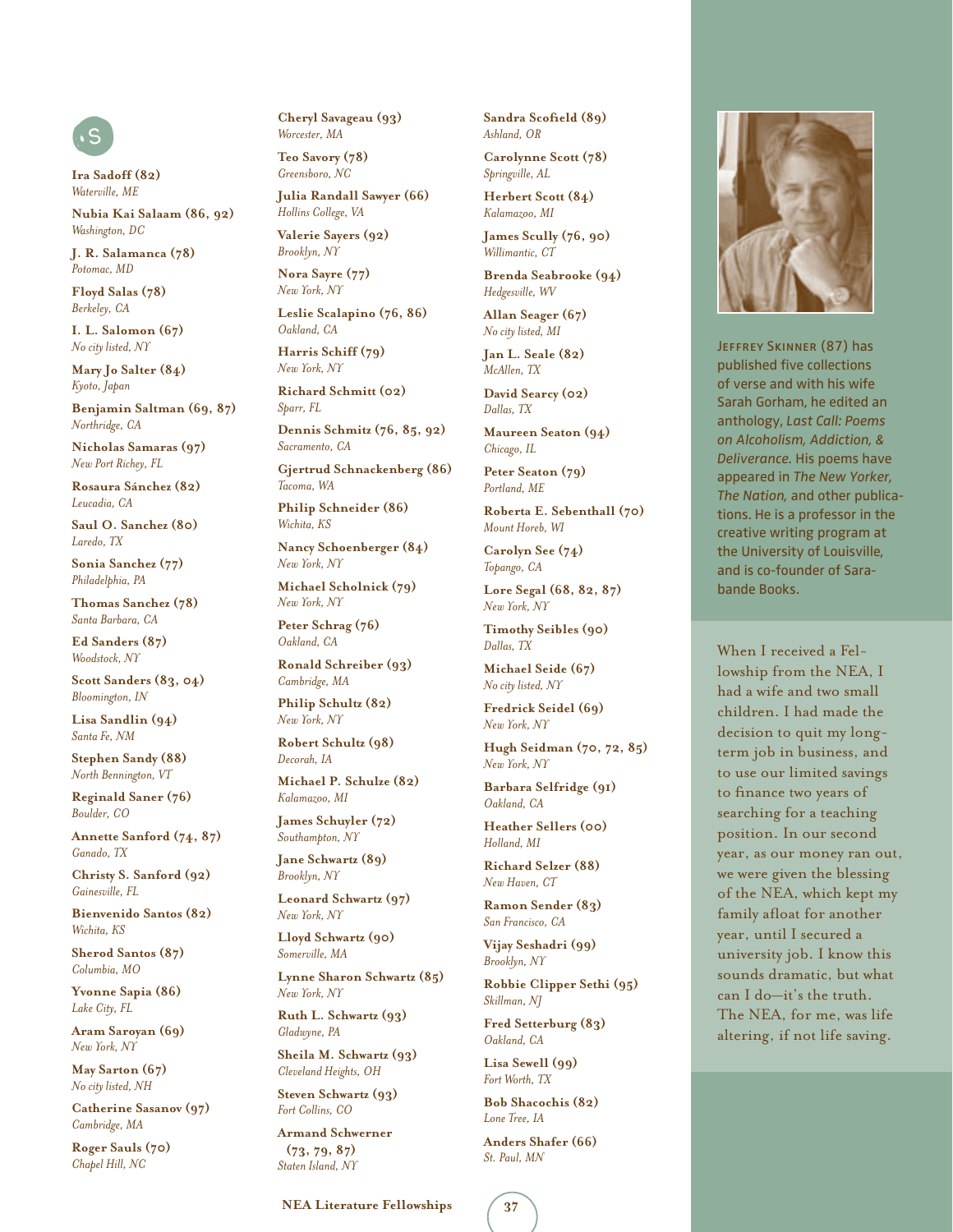

Jane Smiley (78, 87) has published 11 books of fiction, including *A Thousand Acres* (1991), which won the Pulitzer Prize and the National Book Critics Circle Award. The settings of her stories follow her own migration from the rural Midwest to California. She writes regularly for magazines, including *The New Yorker, The Nation,* and *Vogue.*

I received my first NEA fellowship in 1978. I got \$7,500, which was a tremendous amount at the time and enabled me to write my first novel, *Barn Blind.* The pat on the back was worth as much as the money. For the first time I felt rewarded rather than just allowed to proceed.

I received my second fellowship in 1987, after I had established myself as a promising young writer. In both instances, money from the NEA smoothed my passage through difficult transitional moments in my career, and helped me move forward.

**Rosa Shand (00)** *Spartanburg, SC*

**Ntozake Shange (82)** *New York, NY* **Robert Shapard (87)**

*Salt Lake City, UT*

**Alan Shapiro (84, 92)** *Chapel Hill, NC*

**David Shapiro (79)** *New York, NY*

**Gerald Shapiro (95)** *Lincoln, NE*

**Loretta M. Sharp (93)** *Boulder, MT*

**Paula Sharp (95)** *Mount Kisco, NY*

**Angela Shaw (03)** *Arlington, MA*

**Richard Shaw (78)** *Minneapolis, MN*

**Robert Shaw (87)** *South Hadley, MA*

**Cynthia Shearer (00)** *Oxford, MS*

**Laurie Sheck (82, 96)** *Princeton, NJ*

**Marc Sheehan (84)** *Grand Rapids, MI*

**Evelyn Shefner (80)** *New York, NY*

**Marsha Sheiness (80)** *Waterford, CT*

**Richard Shelton (76, 91)** *Tucson, AZ*

**Reginald Shepherd (95)** *Chicago, IL*

**Michael Sheridan (84)** *Geneseo, IL*

**Martin Sherman (80)** *New York, NY*

**Steven Sherrill (02)** *Altoona, PA*

**Judith Johnson Sherwin (82)** *New York, NY*

**Frances Sherwood (90)** *South Bend, IN*

**Susan Shetterly (93)** *Surry, ME*

**David Shevin (94)** *Tiffin, OH*

**David Shields (82, 91)** *Seattle, WA*

**Peter Shippy (03)** *Jamaica Plain, MA*

**Aleda Shirley (88)** *Louisville, KY*

**Louise Shivers (86)** *Augusta, GA*

**Lynn Shoemaker (90)** *Whitewater, WI*

**Elizabeth Sholl (94)** *Portland, ME*

**Enid Shomer (89, 96)** *Brooklyn, NY*

**Jane Shore (77, 87)** *Cambridge, MA*

**Susan Shreve (83)** *Washington, DC*

**Alix Kates Shulman (83)** *New York, NY*

**Peggy Shumaker (89)** *Fairbanks, AK*

**Aaron Shurin (95)** *San Francisco, CA*

**Bapsy Sidhwa (87)** *Houston, TX*

**Robert Siegel (79)** *Whitefish, WI*

**Eleni Sikelianos (95)** *San Francisco, CA*

**Richard Siken (05)** *Tucson, AZ*

**Joan Silber (86)** *New York, NY*

**Edgar Gabriel Silex (95)** *College Park, MD*

**Leslie Marmon Silko (74)** *Ketchikan, AK*

**Ron Silliman (79, 03)** *Paoli, PA*

**Roberta Silman (83)** *Ardsley, NY*

**Jeff Silva (87)** *La Honda, CA*

**Randall Silvis (83, 88)** *Rimersburg, PA*

**Lazarre Seymour Simckes (66, 80)** *New Haven, CT*

**Charles Simic (75, 79)** *Strafford, NH*

**James Simmerman (84)** *Flagstaff, AZ*

**Lydia Simmons (80)** *New York, NY*

**Maurya Simon (99)** *Mt. Baldy, CA*

**Mina Lewiton Simon (68)** *Stanfordville, NY*

**Louis Simpson (66)** *Berkeley, CA*

**Mona Simpson (86)** *New York, NY*

**Patsy Sims (80)** *Washington, DC*

**Isaac Bashevis Singer (67)** *New York, NY*

**Margot Singer (06)** *Granville, OH*

**Sean Singer (05)** *New York, NY*

**Donald Singleton (81)** *Benton, AR*

**Appachana Anjana Sinha (95)** *Phoenix, AZ*

**Hal Sirowitz (94)** *Flushing, NY*

**Joseph Skibell (02)** *Atlanta, GA*

**Robert Skillings (78)** *Provincetown, MA*

**Jeffrey Skinner (87)** *Easton, CT*

**Knute Skinner (75)** *Bellingham, WA*

**Myra Sklarew (82)** *Bethesda, MD*

**John Skoyles (76, 87)** *Black Mountain, NC*

**Dashka Slater (04)** *Oakland, CA*

**Lauren Slater (04)** *Somerville, MA*

**Robert A. Slater (73)** *Kansas City, MO*

**Tom Sleigh (87, 94)** *Cambridge, MA*

**Mark Slouka (00)** *New York, NY*

**Kate Small (02)** *Kirkland, WA*

**Jane Smiley (78, 87)** *Ames, IA*

**Arthur E. Smith (84)** *Houston, TX*

**Bruce Smith (84, 89)** *Andover, MA*

**C. W. Smith (76, 90)** *Dallas, TX*

**Charlie Smith (01)** *New York, NY*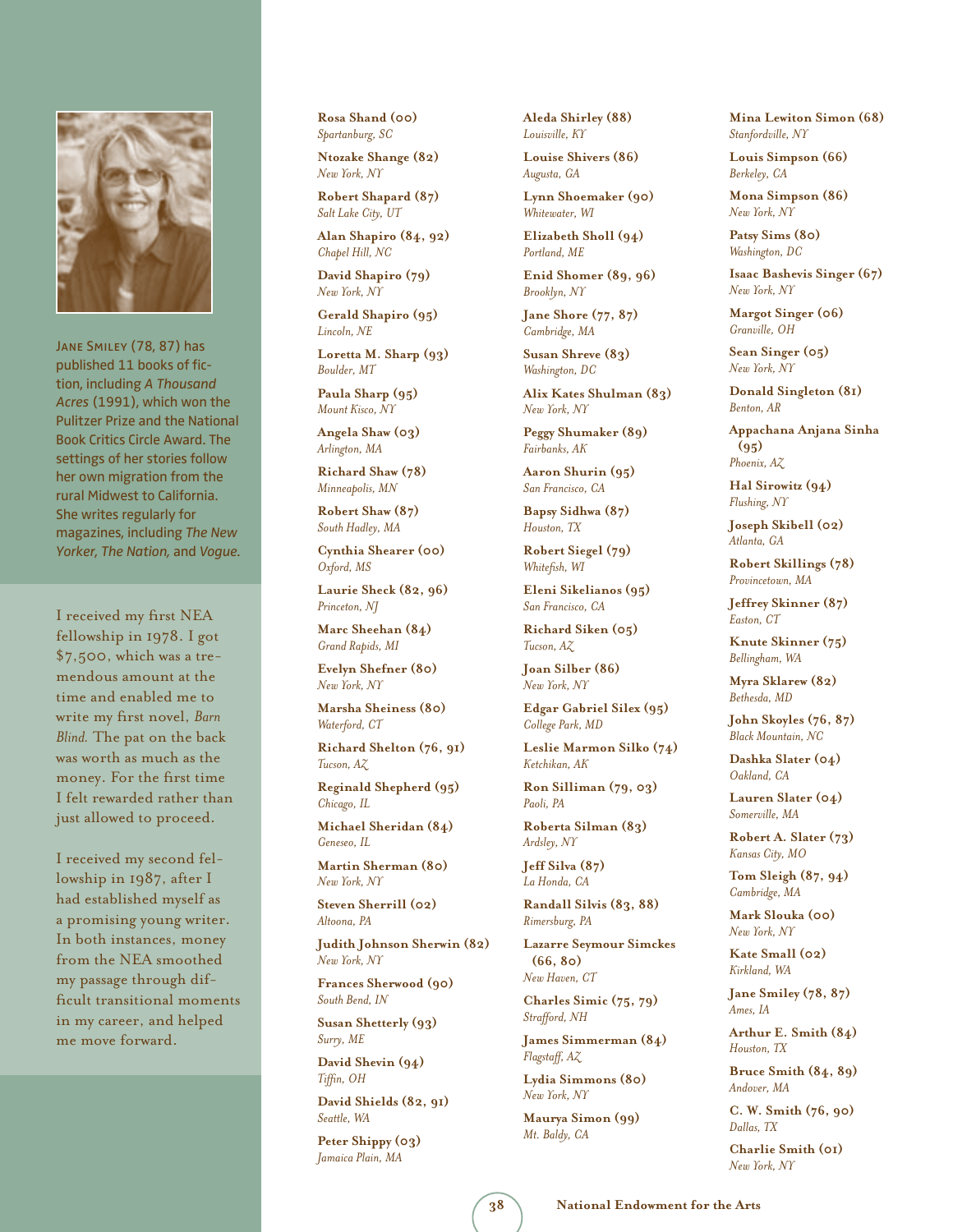**Christina Smith (90)** *Bainbridge Island, WA*

**David Smith (76)** *Nevada, MO*

**David J. Smith (82, 99)** *Fresno, CA*

**Dinitia Smith (83)** *New York, NY*

**Ebbe Smith (77)** *San Francisco, CA*

**Gregory Smith (88)** *Northfield, MN*

**Jordan Smith (84)** *Schenectady, NY*

**Mark Smith (78)** *Durham, NH*

**Mason Smith (74)** *Nicholville, NY*

**Rodney Smith (91)** *Opelika, AL*

**Tima Smith (89)** *Pomfret Center, CT*

**William Jay Smith (72)** *Washington, DC*

**Young Smith (05)** *Richmond, KY*

**Mark Smith-Soto (05)** *Greensboro, NC*

**Priscilla Sneff (93)** *State College, PA*

**Susan Snively (84)** *Shutesbury, MA*

**W. D. Snodgrass (66)** *Detroit, MI*

**Carol Snow (97)** *San Francisco, CA*

**Peter Snow (76)** *Berkeley, CA*

**Anthony Sobin (74)** *Salt Lake City, UT*

**Roland Sodowsky (89)** *Alpine, TX*

**Rebecca Solnit (93)** *San Francisco, CA*

**Barbara Probst Solomon (74)** *New York, NY*

**Ted Solotaroff (80)** *New York, NY*

**Scott R. Sommer (80)** *South Orange, NJ*

**Cathy Song (97)** *Honolulu, HI*

**Frank Soos, Jr. (89)** *Fairbanks, AK*

**Helen Sorrells (73)** *Pacific Palisades, CA*

**Robert Sorrells (78)** *Clemson, SC*

**Gilbert Sorrentino (74, 83)** *New York, NY* **Gary Soto (82, 91)**

**David Southern (68)** *Chapel Hill, NC*

*Albany, CA*

**Marcia Southwick (84)** *Iowa City, IA*

**Debra Spark (90)** *Cambridge, MA*

**Ronald Spatz (82)** *Anchorage, AK*

**Roberta Spear (82, 93)** *Fresno, CA*

**Michael Spence (90)** *Seattle, WA*

**Elizabeth Spencer (83, 88)** *Chapel Hill, NC*

**Peter Spielberg (80)** *New York, NY*

**Maureen Spike (83)** *El Paso, TX*

**Paul Spike (74)** *Cambridge, MA*

**Richard Spilman (87)** *Provincetown, MA*

**Elizabeth Spires (82, 92)** *Baltimore, MD*

**Kathleen Spivack (78)** *Watertown, MA*

**Madelon Sprengnether (87)** *Oakland, CA*

**Philip St. Clair (94)** *Ashland, KY*

**Sheryl St. Germain (91, 96)** *Galesburg, IL*

**David St. John (76, 84, 94)**  *Los Angeles, CA*

**Primus St. John (70, 75, 82)**  *West Linn, OR*

**Mark St. Pierre (90)** *Steamboat Springs, CO*

**David Stacton (68)** *Walnut Creek, CA*

**Kim Stafford (76, 84)** *Portland, OR*

**William Stafford (91)** *Lake Oswego, OR*

**Les Standiford (89)** *Miami, FL*

**Sue Standing (84)** *Allston, MA*

**Ann Stanford (75, 82)** *Northridge, CA* **George Stanley (69)**

*San Francisco, CA*

**Maura Stanton (82)** *Tucson, AZ*

**Maureen Stanton (06)** *Georgetown, ME*

**Claude Stanush (78)** *San Antonio, TX*

**Donald Stap (86)** *Casselberry, FL*

**Laurence Stapleton (72)** *Bryn Mawr, PA*

**Bradford Stark (77)** *Binghamton, NY*

**Sharon Stark (86)** *Lenhartsville, PA*

**Stephen Stark (93)** *Houston, TX* **Pat Staten (76)**

*New York, NY*

**Mark Steadman (80)** *Central, SC*

**Arjyra J. Stedman (82)** *Shreveport, LA*

**Jack Steele (78)** *Englewood, CO*

**Lynn Stegner (00)** *Santa Cruz, CA*

**Page Stegner (80)** *Santa Cruz, CA*

**Wallace Stegner (90)** *Los Altos Hills, CA*

**Charles Stein (79)** *New Paltz, NY*

**Kevin Stein (91)** *Dunlap, IL*

**Meredith Steinbach (78)** *New York, NY*

**Hugh Steinberg (01)** *San Francisco, CA*

**Robert Steiner (78, 83)** *Boulder, CO*

**David Steingass (72)** *Haverhill, NH*

**Lisa Steinman (84)** *Portland, OR*

**Stephen Stepanchov (69)** *Flushing, NY*

**Phillip Sterling (90)** *Big Rapids, MI*



CATHY SONG (97) was born in Honolulu, Hawaii, and maintains a permanent home there. She is the author of four books of poetry and her work has been widely anthologized in many publications, including *The Norton Anthology of Modern Poetry* and *The Best American Poetry 2000.*

A Literature Fellowship from the National Endowment for the Arts means a great deal to me. It means I live in a country that refuses to be shut down, numbed, silenced, and party-lined by the ranting and raving of the truly timid—those who in their fear of life and living seek to make it their mission to obstruct the voices of its artists. It means I live in a country that chooses to hear the vital singing—the pulsations, the life blood, the pathways that connect us profoundly to each other, profoundly to the intelligent compassionate cosmos.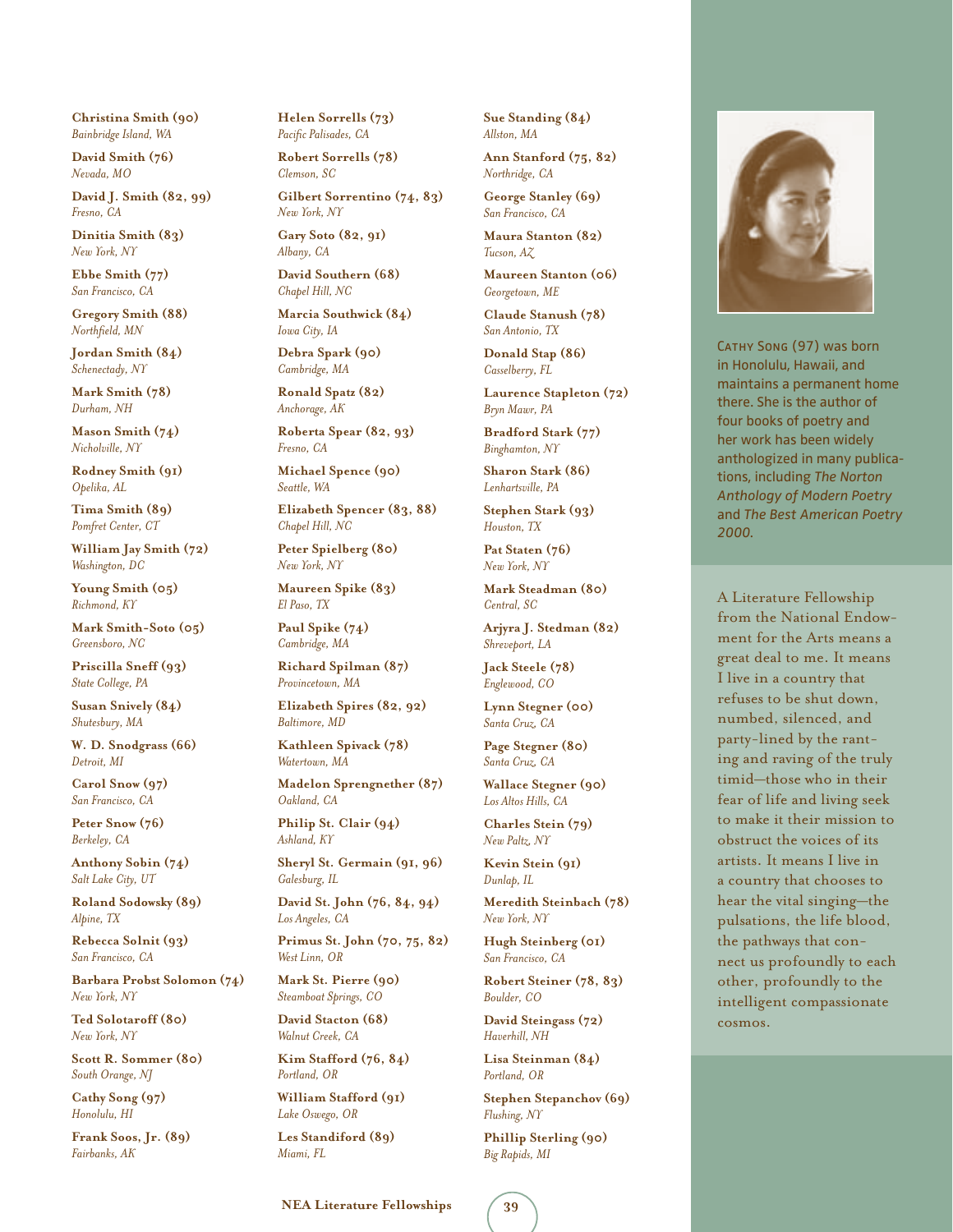

Virgil Suárez (01) was born in 1962 in Havana, Cuba, and emigrated to the U.S. in 1974. Suárez is the author of seven poetry collections, four novels, a collection of short stories, and two memoirs. He teaches at Florida State University.

The NEA grant reaffirmed the value of my work in my own life and mind. The money of course always helps, and it too came at an important time in my life. It allowed me to take a little time off and continue to work on my poetry. The important thing is also that my work was being judged by a committee of my peers, other professional writers and poets. The NEA grant not only saved me literally from the gutter, but from anonymity as well. I will forever be grateful.

**Gerald Stern (76, 82, 87)** *Iowa City, IA*

**Richard Stern (66)** *Chicago, IL*

**Alex Stevens (82)** *Queen Anne, MD*

**Amy Stewart (06)** *Eureka, CA*

**John Stewart (78)** *Urbana, IL*

**Susan Stewart (82, 89)** *Philadelphia, PA*

**Gloria Still (84)** *Ft. Wayne, IN*

**Milan Stitt (77)** *New York, NY*

**Michael Leon Stokesbury (99)** *Doraville, GA*

**Robert Stone (68, 83)** *Westport, CT*

**Mark Strand (68, 78, 86)** *Salt Lake City, UT*

**George Strange (88)** *Douglas, GA*

**Mary Peterson Strater (82)** *York, ME*

**Stephanie Strickland (88)** *Scarsdale, NY*

**Dao Strom (04)** *Austin, TX*

**Jonathan Strong (86)** *Somerville, MA*

**Lynn Strongin (72)** *Albuquerque, NM*

**Dorothy Stroup (89)** *Berkeley, CA*

**Jean Strouse (77)** *New York, NY*

**Dan Stryk (82)** *Salt Lake City, UT*

**Lucien Stryk (75)** *DeKalb, IL*

**Dabney Stuart (75, 82)** *Charlottesville, VA*

**Floyd Stuart (76)** *Northfield, VT*

**Harold Stuart (76)** *Dorchester, MA*

**Virgil Suárez (01)** *Tallahassee, FL*

**Cheryl Pearl Sucher (95)** *New York, NY*

**Ronald Sukenick (80, 89)** *Boulder, CO*

**Nancy Sullivan (76)** *West Kingston, RI*

**Robert Sullivan (02)** *Brooklyn, NY*

**Hollis Summers (75)** *Athens, OH*

**Linda Svendsen (85, 91)** *Vancouver, Canada*

**Harvey Swados (66)** *New York, NY*

**Laurell Swails (80)** *Lake Oswego, OR*

**Mary Swander (87)** *Ames, IA*

**David Swanger (89)** *Santa Cruz, CA*

**Brian Swann (78)** *New York, NY*

**Eleanor Swanson (96)** *Lakewood, CO*

**Jeffrey Sweet (80)** *New York, NY*

**May Swenson (74)** *Long Island, NY*

**Marly Swick (88)** *Iowa City, IA*

**Joan Swift (82, 90, 95)** *Edmonds, WA*

**Thomas Swiss (84)** *Des Moines, IA*

**Arthur Sze (82, 93)** *Santa Fe, NM*

**Barbara Szerlip (76, 82)** *North Miami Beach, FL*

**Larissa Szporluk (03)** *Bowling Green, OH* 

## O

**John Taggart (76, 86)** *Shippensburg, PA*

**Marilynn Talal (91)** *San Antonio, TX*

**Elizabeth Tallent (83, 88)** *Eaton, CO*

**Stephen Tapscott (77)** *New Haven, CT*

**Barry Targan (76, 83)** *Schuylerville, NY*

**Natasha Tarpley (94)** *Washington, DC*

**James Tate (69, 79)** *Amherst, MA*

**Ronald Tavel (75)** *Brooklyn, NY*

**Harry Taylor (76)** *Muncie, IN*

**Henry Taylor (77, 86)** *Lincoln, NE*

**Keith Taylor (91)** *Ann Arbor, MI*

**Michael Taylor (66)** *Hanover, NH*

**Patricia Taylor (78)** *Salt Lake City, UT*

**Peter Taylor (84)** *Charlottesville, VA*

**Richard Taylor (76, 86)** *Frankfort, KY*

**Mary Ann Taylor-Hall (79, 06)** *Sadieville, KY*

**Brian Teare (03)** *East Palo Alto, CA*

**Michael Teig (05)** *Northampton, MA*

**Marina Temkina (94)** *New York, NY*

**Fiona Templeton (95)** *New York, NY*

**Lysley Tenorio (06)** *San Francisco, CA*

**Elaine Terranova (97)** *Philadelphia, PA*

**Richard Terrill (89)** *Green Bay, WI*

**Megan Terry (72)** *Omaha, NE*

**Nadja Tesich (90)** *New York, NY*

**Steve Tesich (80)** *Conifer, CO*

**William Tester (91)** *New York, NY*

**George Teter (66)** *Milwaukee, WI*

**Catherine Texier (88)** *New York, NY*

**Julia Thacker (83)** *Cambridge, MA*

**Michael Thelwell (82)** *Pelham, MA*

**Alexander Theroux (68, 73)** *Farmville, VA*

**James Thomas (78, 83)** *Salt Lake City, UT*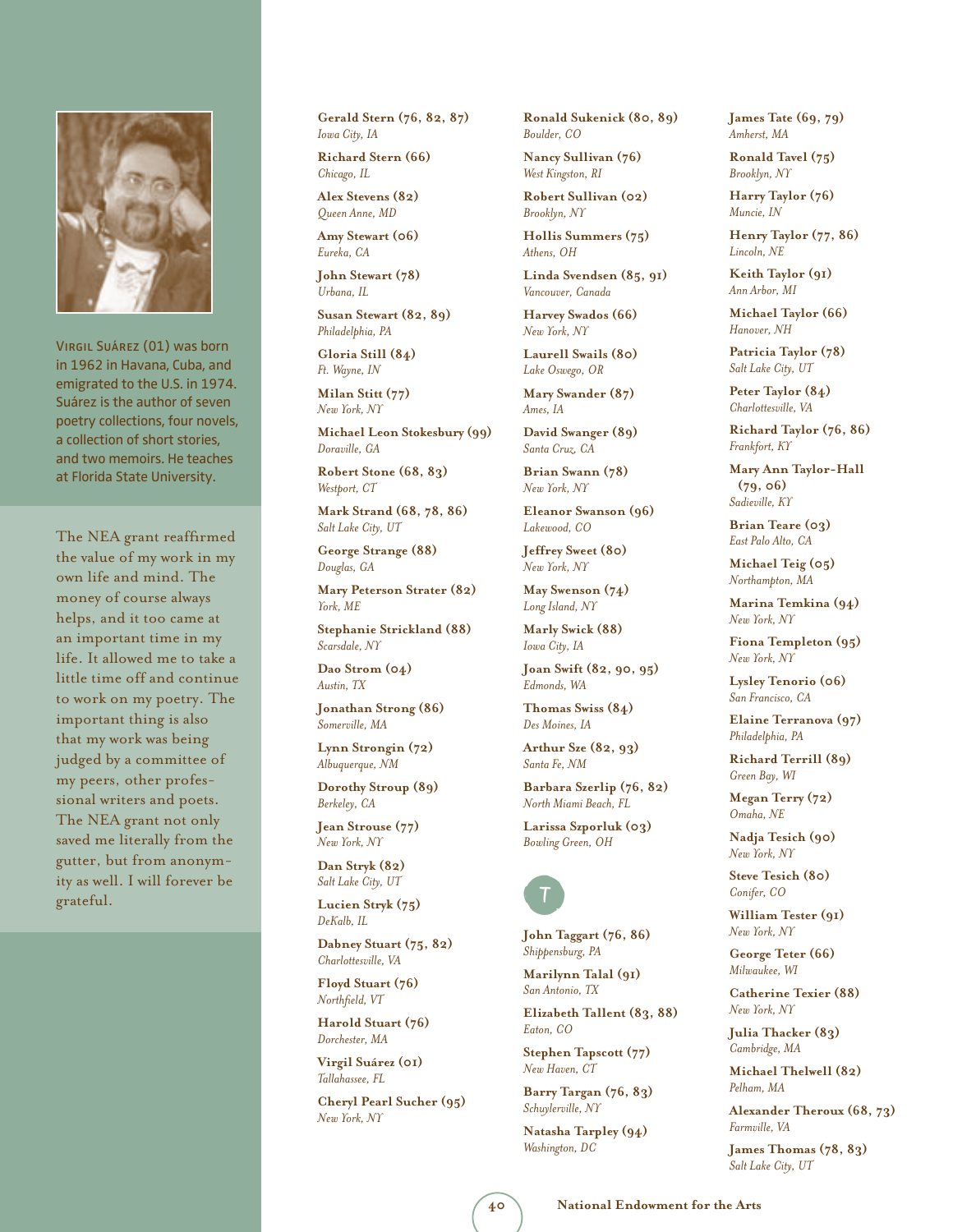**Lorenzo Thomas (83)** *Houston, TX*

**Robert Thomas (03)** *San Francisco, CA*

**Tom Thomas (78)** *Pittsburgh, PA*

**Charles W. Thompson (82)** *Cabin John, MD*

**Gary Thompson (78)** *Chico, CA*

**Jean Louise Thompson (78)** *Urbana, IL*

**Marilyn Thompson (75)** *Boulder, CO*

**Nancy Thompson (78)** *Cedar Falls, IA*

**Robert Thompson (78)** *Columbia, MO*

**Jeffrey James Thomson (05)** *Pittsburgh, PA*

**Melanie Rae Thon (92)** *Cambridge, MA*

**Russell Thorburn (99)** *Marquette, MI*

**Lawrence Thornton (89)** *Claremont, CA*

**Daniel Thrapp (86)** *Tucson, AZ*

**Susan Tichy (88)** *Westcliffe, CO*

**Michael Tidwell (94)** *Takoma Park, MD*

**Molly Tinsley (88, 94)** *Silver Spring, MD*

**Sallie Tisdale (89)** *Portland, OR*

**Daniel Tobin (96)** *Racine, WI*

**Ruthven Todd (74)** *Buffalo, NY*

**Joan Tollifson (00)** *Oakland, CA*

**Tatyana Tolstaya (95)** *Princeton, NJ*

**Joan E. Torres (81)** *Santa Monica, CA*

**Anthony Towle (79)** *New York, NY*

**Ann Townsend (03)** *Granville, OH*

**Willard Trask (80)** *Savannah, GA*

**Jessica Treadway (98)** *Arlington, MA*

**Bernard Treister (83)** *New York, NY*

**William Tremblay (85)** *Ft. Collins, CO*

**Natasha Trethewey (99)** *Auburn, AL*

**Dawn Turner Trice (06)** *Monee, IL*

**Eve Triem (68)** *Seattle, WA*

**Dennis Trudell (69, 76)** *Oregon, WI*

**Stephen Tudor (87)** *Detroit, MI*

**Peter Turchi (90)** *Warrenville, IL*

**Frederick Turner (77)** *Shutesbury, MA*

**Chase Twichell (87, 93)** *Princeton, NJ*

**Kathleen Tyau (98)** *Gaston, OR*

**Chris Tysh (03)** *Ferndale, MI*

**George Tysh (79)** *Denver, CO*



**Brady Udall (00)** *Lancaster, PA*

**Laura Ulewicz (68)** *San Francisco, CA*

**Robert Ullian (70)** *Merrick, NY*

**Leslie Ullman (76, 89)** *El Paso, TX*

**Constance Urdang (76)** *St. Louis, MO*

**John Unterecker (79)** *Honolulu, HI* 



**Nanos Valaoritis (82)** *Oakland, CA*

**Jean Valentine (72)** *New York, NY*

**Mona Van Duyn (67, 85)** *St. Louis, MO*

**Michael Van Walleghen (79, 87)** *Urbana, IL*

**NEA Literature Fellowships 41**

**Charles Van Wey (90)** *Seattle, WA*

**Nance Van Winckel (88, 01)** *Cheney, WA*

**Robert VanderMolen (95)** *Grand Rapids, MI*

**Paul Vangelisti (88)** *Los Angeles, CA*

**Anthony Varallo (02)** *Yorklyn, DE*

**Pedro O. Vasquez (82)** *Escondido, CA*

**Marc Vassallo (98)** *New Haven, CT*

**Edward Vasta (80)** *South Bend, IN*

**Stephanie Vaughn (80, 86)** *Ithaca, NY*

**Katherine Vaz (93)** *Castro Valley, CA*

**Edgardo Vega (89)** *New York, NY*

**Jon Veinberg (84, 93)** *Fresno, CA*

**Thomas M. Veitch (80)** *Grafton, VT*

**John Vernon (90, 96)** *Vestal, NY*

**Martha M. Vertreace (93)** *Chicago, IL*

**Evangelina Vigil (79)** *San Antonio, TX*

**David Vigoda (81)** *Middleburgh, NY*

**Mark Vinz (75)** *Moorhead, MN*

**Paul Violi (79, 86)** *Putham, NY*

**Helena Viramontes (89)** *Irvine, CA*

**Arturo Vivante (80)** *Wellfleet, MA*

**Sara Vogan (78, 88)** *San Francisco, CA*

**Paula Vogel (80)** *New York, NY*

**Sharon Vogel (76)** *Brooklyn, NY*

**Arthur Vogelsang (76, 85, 95)**  *Los Angeles, CA*

**Ellen Bryant Voigt (76)** *Marshfield, VT*

**Karen Volkman (93)** *Houston, TX*



Larissa Szporluk (03) is an Associate Professor of Creative Writing and English Literature at Bowling Green State University in northwest Ohio. She is the author of three awardwinning volumes of poetry, and her fourth book will be published in 2006.

The National Endowment for the Arts grant was crucial for the development of my fourth manuscript, *Embryos and Idiots.* The collection was conceived as a novel-in-verse and relied on close examination of an "enchanted" mountain in Sabaudia, Italy. As the story developed, it also changed: the narrative impulse exploded into a series of lyric rants, many of which were informed by the extensive travel the grant enabled me to do. Had I not been awarded the grant (and the dynamic experience abroad), it is most likely that the poems would have stayed faithful to their stagnant narrative program. I owe the NEA whatever vitality resides in those poems.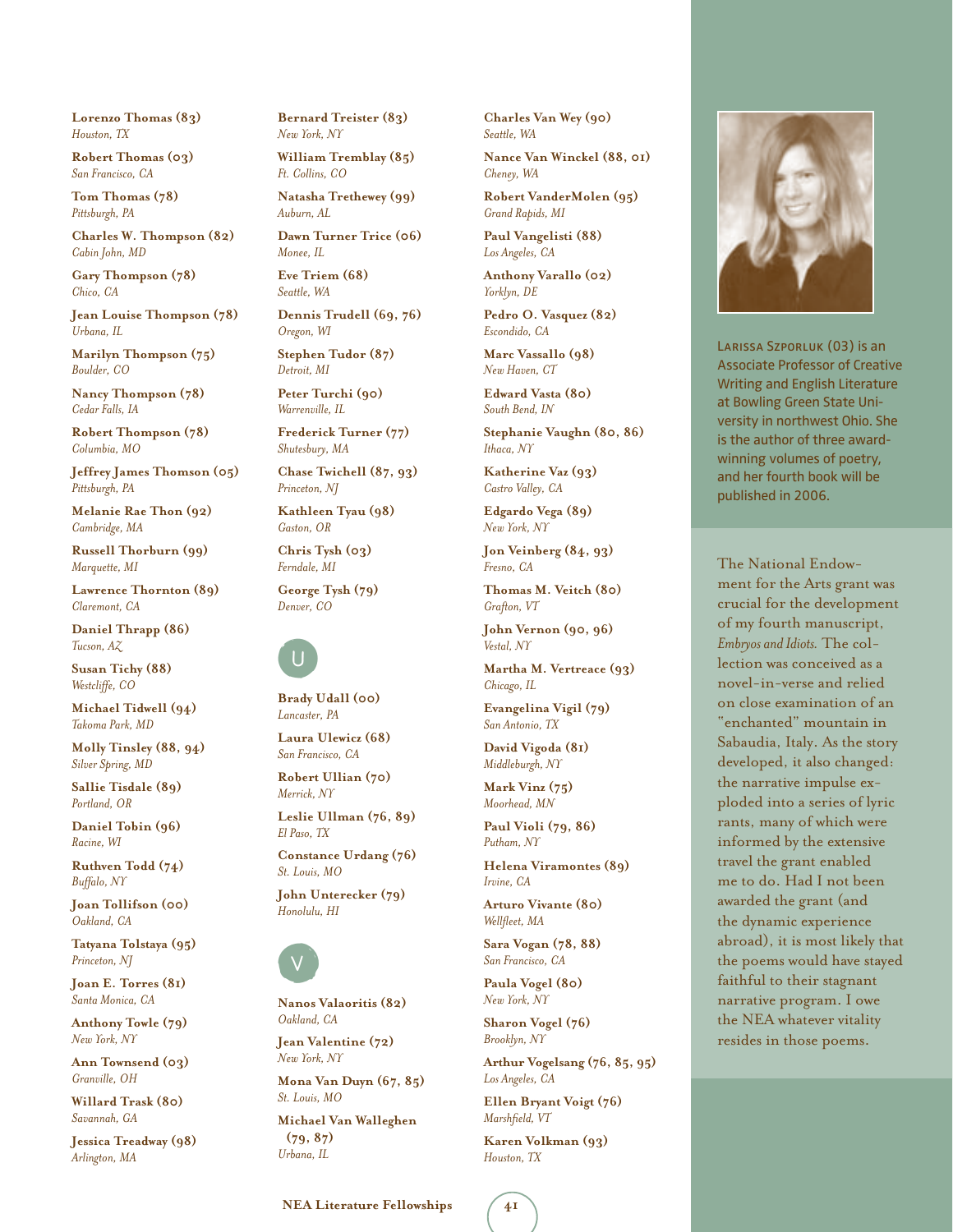

Nancy Willard (76, 87) is the author of 12 books of poetry, two novels, numerous children's books, and a collection of essays on writing. Her collection, *A Visit to William Blake's Inn: Poems for Innocent and Experienced Travelers,* was the first poetry book to win the Newbery Medal. She teaches in the English Department at Vassar College.

What the NEA fellowship gave me, twice, was what every writer longs for: a period of uninterrupted time, which allowed me to work on a novel, *Sister Water,* and a collection of poems, *Household Tales of Moon and Water.* Those of us who both teach and write know the art of carrying ideas around in your head and hoping they'll still be there when you're ready to write them down. The fellowship allowed me to take time off from teaching (which I love) and dwell in the work itself, and to focus on shaping it and revising it without the usual intrusions and interruptions.

**Judith Vollmer (93)** *Pittsburgh, PA*

**John Von Hartix (77)** *New York, NY*

**Lane von Herzen (94)** *Redondo Beach, CA*

**Diane Vreuls (78)** *Claremont, CA* 

## w

**June G. Wagner (92)** *New York, NY*

**Dan Wakenfield (69)** *Venice, CA*

**Diane Wakoski (69, 73)** *New York, NY*

**Kate Walbert (98)** *Stony Creek, CT*

**D. J. Waldie (94)** *Lakewood, CA*

**Anne Waldman (79)** *Nederland, CO*

**Rosmarie Waldrop (79)** *Providence, RI*

**Alice Walker (70, 73, 78)**  *Brooklyn, NY*

**Evan Walker (75)** *New York, NY*

**Granville Walker, Jr. (78)** *Detroit, MI*

**Jeanne Murr Walker (94)** *Philadelphia, PA*

**Lou Ann Walker (88)** *Sag Harbor, NY*

**Martha Wall (91)** *New Orleans, LA*

**David Foster Wallace (89)** *Urbana, IL*

**David Rains Wallace (80)** *Oakland, CA*

**Gerald Wallace (77)** *Milwaukee, WI*

**Naomi French Wallace (97)** *Prospect, KY*

**Robert Wallace (84)**

*Cleveland, OH*

**Margaret B. Walsh (73)** *Minot, ND*

**Thomas N. Walters (73)** *Raleigh, NC*

**David A. Walton (90)** *Pittsburgh, PA*

**Martin M. Wampler (78)** *Seattle, WA*

**Irene Wanner (82, 88)** *Seattle, WA*

**Jeffrey M. Wanshel (81)** *Larchmont, NY*

**Diane Ward (79)** *Washington, DC*

**Robert Ward (72)** *Geneva, NY*

**Belle Waring (92)** *Washington, DC*

**Ashley Warlick (06)** *Greenville, SC*

**Irving Warner (89)** *Kodiak, AK*

**Michael Warr (94)** *Chicago, IL*

**Larkin Warren (84)** *Barrington, NH*

**Robert Penn Warren (69)** *Fairfield, CT*

**Lewis Warsh (79)** *Lenox, MA*

**Sylvia Watanabe (89)** *Heyward, CA*

**Jonathan Waterman (04)** *Carbondale, CO*

**Frank Waters (82)** *Tucson, AZ*

**Mary Yukari Waters (02)** *Long Beach, CA*

**Michael Waters (84)** *Salisbury, MD*

**Brad Watson (04)** *Foley, AL*

**Larry Watson (87, 04)** *Milwaukee, WI*

**Robert Watson (74)** *Greensboro, NC*

**Barrett Watten (79)** *San Francisco, CA*

**Gordon Weaver (74, 89)** *Stillwater, OK*

**Judith Weaver (89, 96)** *Berkeley, CA*

**Michael Weaver (85)** *Baltimore, MD*

**Igor Webb (77)** *Cambridge, MA*

**Ramona Weeks (69, 74)** *Phoenix, AZ*

**Theodore Weesner (74)** *Durham, NH*

**Bruce Weigl (88)** *State College, PA*

**Thomas Weil (88)** *Clayton, MO*

**Hannah Weiner (86)** *Providence, RI*

**Roger Weingarten (73)** *Kalona, IA*

**Debra Weinstein (94)** *New York, NY*

**John Weir (91)** *New York, NY*

**David Weiss (85)** *Penn Yan, NY*

**Theodore Weiss (66)** *Annandale-on-Hudson, NY*

**Sarah Brown Weitzman (84)** *New York, NY*

**James Welch (70)** *Missoula, MT*

**Bernard Welt (79)** *Washington, DC*

**Elinor Welt (83)** *Fort Thomas, KY*

**Eudora Welty (89)** *Jackson, MS*

**William Wenthe (95)** *Lubbock, TX*

**Marlys West (03)** *Austin, TX*

**Paul West (80, 85)** *Tucson, AZ*

**Nancy Westerfield (75)** *Kearny, NE*

**W. D. Wetherell (82, 87)** *Lyme, NH*

**Elizabeth Wetmore (06)** *Chicago, IL*

**Doug N. Wheeler (81)** *Los Angeles, CA*

**Katherine Wheeler (94)** *Somerville, MA*

**Curtis White (00)** *Normal, IL*

**Edgar White (76)** *New York, NY*

**John E. White (80)** *Charles City, VT*

**Lezli White (90)** *Corning, NY*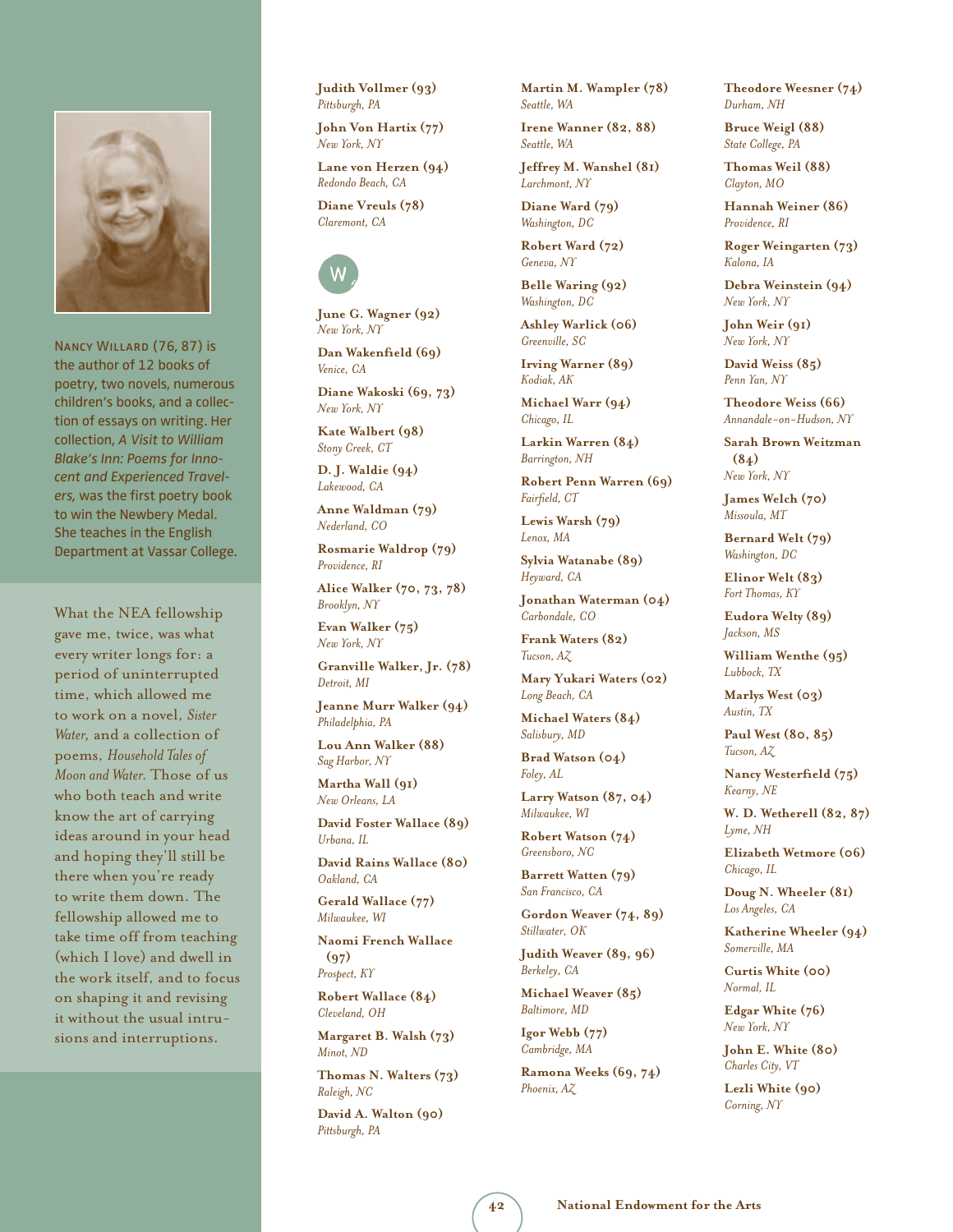**Mary White (79)** *Charlotte, NC*

**Michael D. White (93)** *Salt Lake City, UT*

**Sharon A. White (80)** *Brownville, VT*

**Ruth Whitman (75)** *Brookline, MA*

**J. D. Whitney (94)** *Wausau, WI*

**Reed Whittemore (69)** *College Park, MD*

**George A. Wickes (73)** *Eugene, OR*

**Liza Wieland (00)** *Fresno, CA*

**John Wieners (69, 86)** *Boston, MA*

**Allen Wier (74)** *Bowling Green, OH*

**Dara Wier (79)** *Salt Lake City, UT*

**Marianne Wiggins (89)** *London, England*

**Silvia J. Wilkinson (73)** *Chapel Hill, NC*

**Nancy Willard (76, 87)** *Poughkeepsie, NY*

**C. K. Williams (85, 93)** *Fairfax, VA*

**Edward Williams (78)** *New York, NY*

**John A. Williams (78)** *Teaneck, NJ*

**Jonathan Williams (77)** *Highlands, NC*

**Joy Williams (73, 88)** *Siesta Key, FL*

**Alan Williamson (72)** *Charlottesville, VA*

**Anne Williamson (87)** *Berkeley, CA*

**Eric M. Williamson (96)** *New York, NY*

**Lex Williford (93)** *Carbondale, IL*

**Constance E. Willis (82)** *Woodland Park, CO*

**Meredith Sue Willis (78)** *Brooklyn, NY*

**Eleanor Wilner (76)** *Philadelphia, PA*

**Edward Wilson (77)** *Gainesville, FL*

**Eliot Wilson (03)** *Tuscaloosa, AL*

**Keith Wilson (75)** *Las Cruces, NM*

**Miles Wilson (91)** *San Marcos, TX*

**Robert Wilson (74)** *Chicago, IL*

**Steven Wilson (89)** *Laguna Hills, CA*

**Terence Winch (92)** *Silver Spring, MD*

**Andrew Winer (04)** *Laguna Beach, CA*

**Marion Winik (93)** *Austin, TX*

**Joyce Winslow (78)** *New York, NY*

**Peter Winslow (68)** *San Francisco, CA*

**Yvor Winters (68)** *Palo Alto, CA*

**William Wiser (78, 85, 90)**  *Denver, CO*

**William Witherup (76)** *Monterey, CA*

**John Witte (82, 88)** *Eugene, OR*

**Warren Woessner (75)** *Madison, WI*

**David Wojahn (82, 94)** *Bloomington, IN*

**Jack Wolf (78)** *Rochester, NY*

**Geoffrey Wolff (80, 87)** *Jamestown, RI*

**Tobias Wolff (78, 85)** *Syracuse, NY*

**Hilma Wolitzer (78, 87)** *Syosset, NY*

**Meg Wolitzer (94)** *New York, NY*

**Roy Wolper (75)** *Philadelphia, PA*

**Shawn Wong (82)** *Seattle, WA*

**Jane Roberts Wood (92)** *Houston, TX*

**Nancy Wood (87)** *Taos, NM*

**Susan Wood (84)** *Houston, TX*

**John W. Woods (82)** *Portage, MI*

**William Woods (74)** *Washington, DC*

**Jeff Worley (91)** *Lexington, KY*

**Martin Worman (66)** *Paterson, NJ*

**Baron Wormser (87)** *Norridgewock, ME*

**Theodore Worozbyt (93)** *Atlanta, GA*

**C. D. Worsley (86)** *New York, NY*

**C. D. Wright (82, 89)** *San Francisco, CA*

**Charles David Wright (76)** *Boise, ID*

**Charles P. Wright (75, 84)** *Laguna Beach, CA*

**Franz Wright (85, 92)** *Everett, MA*

**Jay Wright (68)** *New York, NY*

**Lawrence Wright (92)** *Austin, TX*

**Robert Wrigley (77, 84)** *Lewistown, ID*

**Mark Wunderlich (05)** *Provincetown, MA*

**Brennen Wysong (02)** *Geneva, NY* 



**Susan Yankowitz (72, 80)** *New York, NY*

**John Yarbrough (95)** *Fresno, CA*

**Dwight Yates (93)** *Redlands, CA*

**Richard Yates (67, 83, 84)**  *Boston, MA*

**John Yau (76)** *New York, NY*

**Laurence Yep (90)** *San Francisco, CA*

**Jose Yglesias (74)** *North Brookline, ME*

**Al Young (75)** *Palo Alto, CA*

**Brian Young (95)** *Scottsdale, AZ*

**David P. Young (82, 90)** *Madison, WI*

**Dean Young (88, 96)** *Bloomington, IN*



Joy WILLIAMS (73, 88) is the author of four novels, two collections of short stories, and a collection of essays, often depicting life in Florida. Many of Williams' short stories and essays have appeared in the *Best American* collections and anthologies, and a short story published in *Antaeus* won a National Magazine Award. She lives in Key West, Florida, and Tucson, Arizona.

It's a remarkable thing to be rewarded by one's own government for being an artist, for pursuing a unique vision. The recognition and money were enormously helpful to me at the time, and since then I've been a judge for the NEA and know that the criterion is excellence, always only excellence and promise. It's a great fellowship to receive, a sustaining and emboldening award.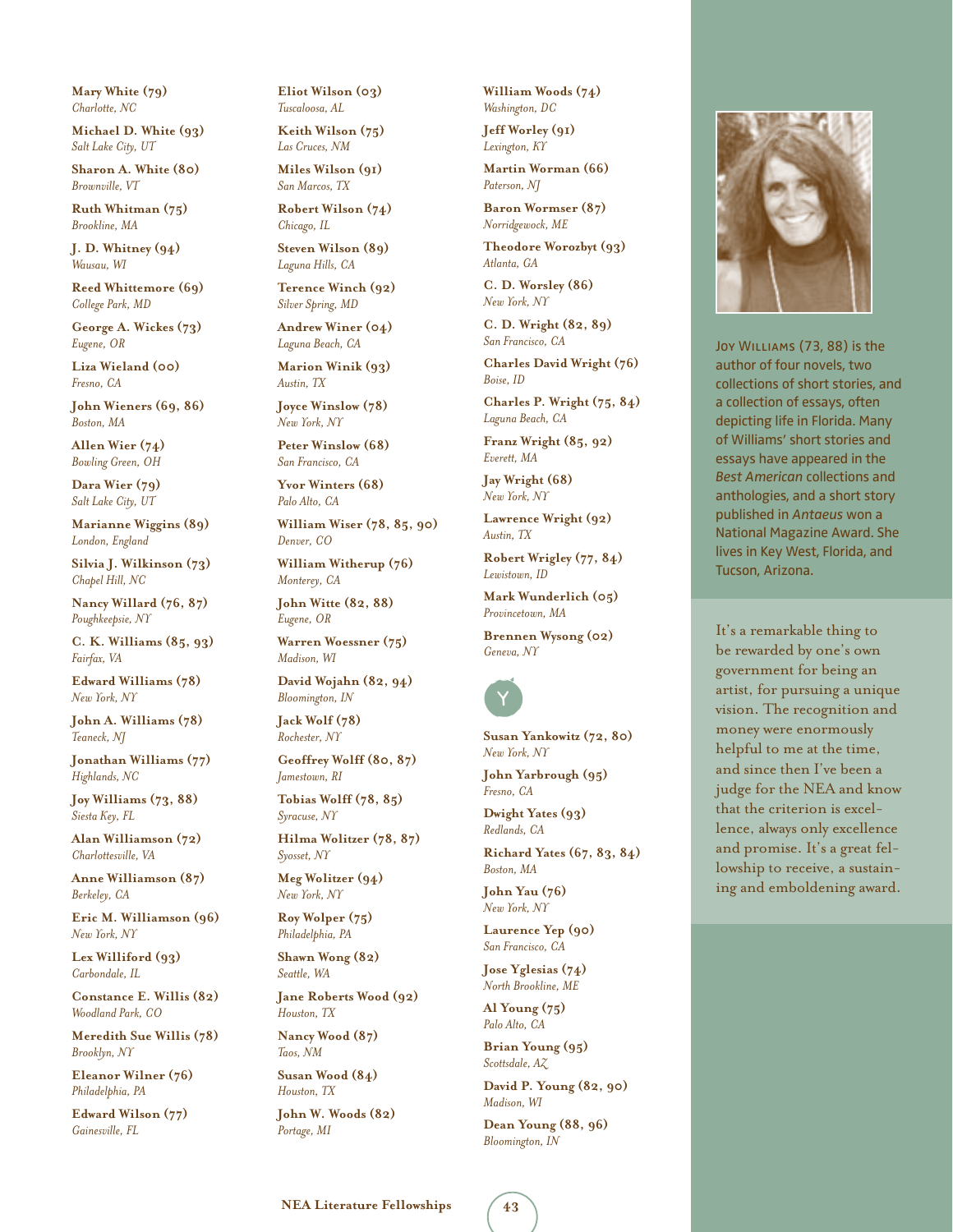

Tobias Wolff (78, 85) is the author of two memoirs, *This Boy's Life* (1989), about his childhood, and *In Pharaoh's Army* (1994), about his service during the Vietnam War, as well as three volumes of short stories, a novella, and a novel. Wolff received the PEN/ Faulkner Award for his novella *The Barracks Thief.*

During the period of my first fellowship I completed a collection of short stories, *In the Garden of the North American Martyrs,* and during the second I made a substantial beginning on a memoir, *This Boy's Life.* The grant allowed me to write without one eye on the wallet and the other on the clock, and to experiment and develop in ways that would otherwise have been very difficult. I will always be profoundly grateful to the NEA for the difference it has made in my life and work.

**Gary Young (82, 03)** *Santa Cruz, CA*

**Geoffrey M. Young (70, 78)** *Berkeley, CA*

**Kevin Young (05)** *Bloomington, IN*

**Ray Young Bear (76)** *Tama, IA*

**John Yount (76)** *Durham, NC*

## z

**Lee Zacharias (80)** *Greensboro, NC*

**Saul Zachary (80)** *New York, NY*

**Wayne Zade (76)** *Columbia, MO*

**Nancy Zafris (93, 06)** *Columbus, OH*

**Marc A. Zagoren (80)** *Montclair, NJ*

**Cynthia Zarin (97)** *New York, NY*

**Bill Zavatsky (79)** *New York, NY*

**Christine Zawadiwsky (76)** *Milwaukee, WI*

**Eileen M. Zeitz (80)** *Duluth, MN*

**Rafael Zepeda (93)** *Long Beach, CA*

**John Zeugner (70)** *Tallahassee, FL*

**Edra Ziesk (96)** *New York, NY*

**Richard Zimler (94)** *Roslyn Heights, NY*

**Paul Zimmer (75, 82)** *Athens, GA*

**Lloyd Zimpel (80)** *San Francisco, CA*

**Bonnie ZoBell (95)** *Oceanside, CA*

**Joel R. Zoss (82)** *Chilmark, MA*

**Ahmos Zu-Bolton, II (78)** *Houston, TX*

**Louis Zukofsky (69)** *New York, NY*

**Paul Zweig (80)** *New York, NY*

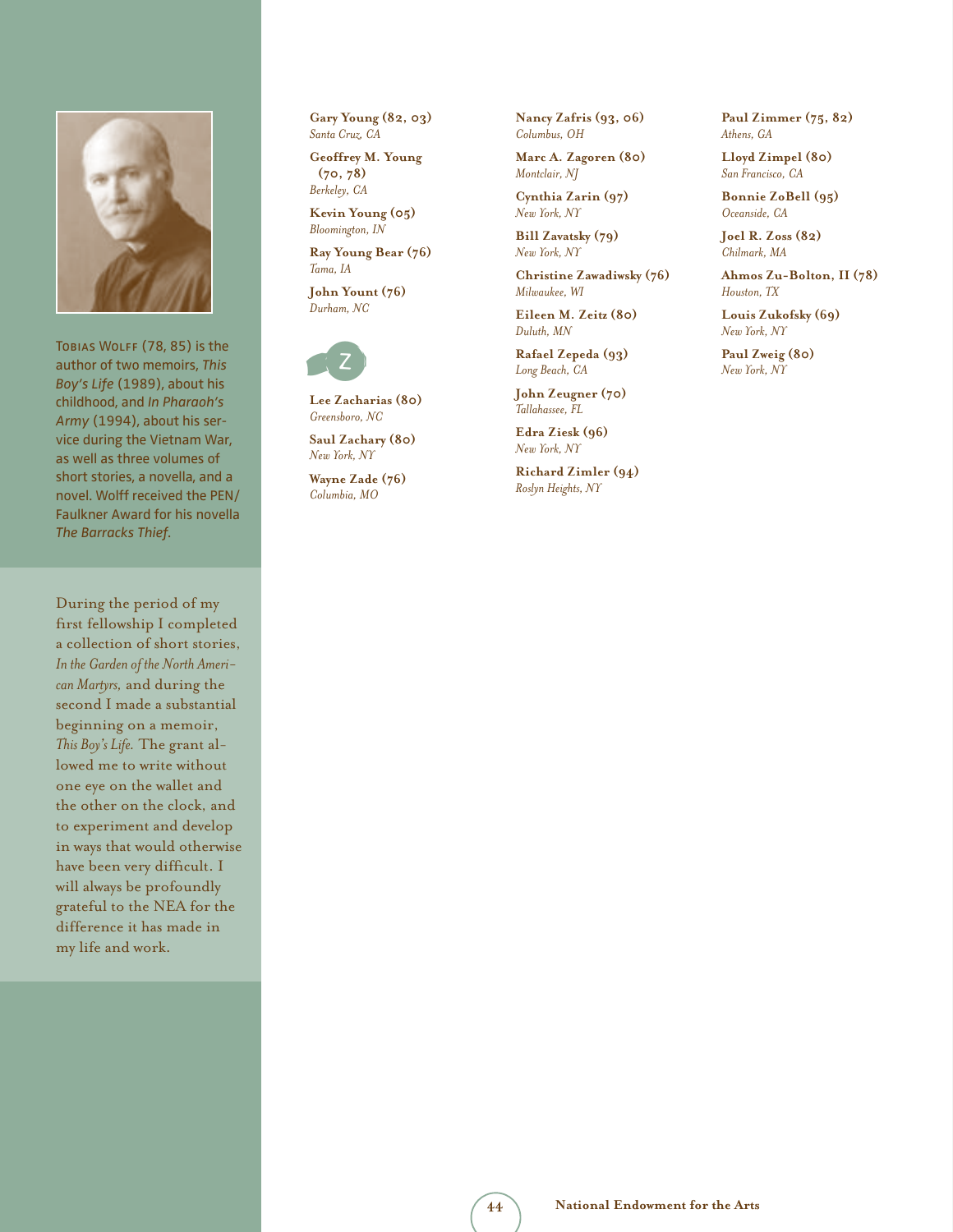# Translation Fellows

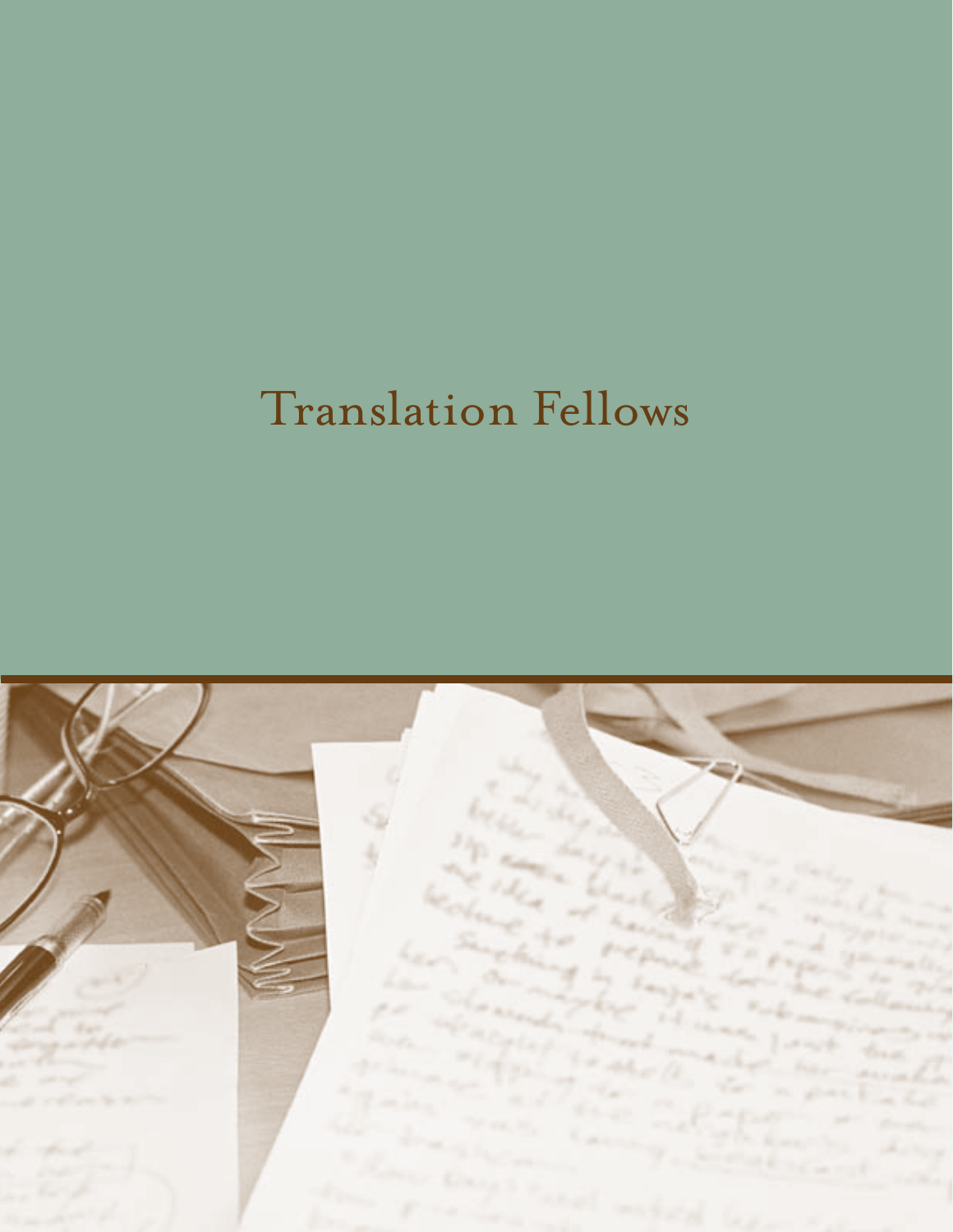

Erdag Göknar (04) is Assistant Professor of Turkish Studies at Duke University. He is the award-winning translator of Orhan Pamuk's historical novel *My Name is Red.* Currently, he is completing the translation of Ahmet Hamdi Tanpinar's modernist classic, *A Mind at Peace.* 

The NEA translation grant allowed me to overcome significant challenges to the Tanpinar project. It was a factor in finalizing copyright and a publishing contract, in researching aspects of the novel during translation, and in giving me the time and space to do the work. In addition to recognizing the importance of literatures that are under-represented in English (such as that of Turkey), the NEA grant enabled me to focus on the intricacies of literary translation away from the demands of university teaching.

*The fiscal year(s) NEA Literature Fellows received the award is in parentheses following the name. Residence listed is that of the Fellow at the time of award (for multiple awards, residence of most recent award is used). In cases where the country of translation is not obvious, the country is listed in parentheses next to the language.* 



**Aron Aji (06)** *Indianapolis, IN*  Turkish

**Ammiel Alcalay (97)** *Brooklyn, NY*  Serbo-Croatian (Bosnia)

**Beverly Allen (94)** *Syracuse, NY*  Italian

**Esther Allen (95)** *New York, NY*  Spanish (Mexico)

**Alison Anderson (04)** *Mill Valley, CA*  French

**Sarah Arvio (92)** *New York, NY*  Spanish (Argentina)

**Margaret Aung-Thwin (93)** *New York, NY*  Burmese



**John Balaban (85)** *State College, PA*  Vietnamese

**John Balcom (05)** *Monterey, CA*  Chinese

**Carol Barko (82)** *New York, NY*  French

**Willis Barnstone (83)** *Bloomington, IN*  Spanish

**Frances Horning Barraclough (81)** *Ithaca, NY*  Spanish (Peru)

**Patrick Barron (06)** *San Francisco, CA*  Italian

**John Batki (02)** *Syracuse, NY*  Hungarian

**Herbert Batt (02)** *Buffalo, NY*  Chinese

**Steven Becker (84)** *Tortola, VI*  French (Zaire)

**Susan Bernofsky (92)** *Princeton, NJ*  German

**Gabriel Berns (81)** *San Francisco, CA*  Spanish

**John Bierhorst (86)** *West Shokan, NY*  Aztec (Mexico)

**Phyllis Birnbaum (83)** *Watertown, MA*  Japanese

**Randolph Blasing (81)** *Providence, RI*  Turkish

**George Blecher (82)** *New York, NY*  Swedish (Finland)

**Chana Bloch (99)** *Berkeley, CA*  Hebrew (Germany)

**Wanda Boeke (00)** *Iowa City, IA*  Dutch

**Magda Bogin (81, 85)**  *New York, NY*  Catalan, Spanish (Spain, Mexico)

**Robert Bononno (02)** *New York, NY*  French (Switzerland)

**Danuta Borchardt (04)** *Gloucester, MA*  Polish

**Rhonda Buchanan (06)** *Louisville, KY*  Spanish (Mexico)



**Ivana Carlsen (93)** *Berkeley, CA*  Portuguese

**John Carpenter (81, 88)**  *Ann Arbor, MI*  Polish

**Anne M. Cattaneo (81)** *New York, NY*  German

**Myrtha Chabran (83)** *Brooklyn, NY*  Spanish (Puerto Rico)

**Anthony Chambers (92)** La Cañada, CA Japanese

**Leland Chambers (91)** *Denver, CO*  Spanish (Cuba/Mexico)

**John Chioles (95)** *New York, NY*  Greek

**Ronald Christ (86)** *New York, NY*  Spanish (Chile)

**Joseph P. Clancy (82, 89)**  *New York, NY*  Welsh

**Jonathan Cohen (81)** *Setauket, NY*  Spanish (Nicaragua)

**Peter Cole (92)** *San Francisco, CA*  Hebrew (Spain)

**Peter Constantine (04)** *New York, NY*  Greek

**Jane E. Cottrell (83)** *Columbus, OH*  Romanian

**Wayne Cox (05)** *Greenville, SC*  Catalan (Spain)

**Aaron Crippen (05)** *Houston, TX*  Chinese

**James Cryer (89)** *Chapel Hill, NC* Chinese



**Rae Dalven (83)** *New York, NY*  Greek

**Lydia Davis (81)** *Brooklyn, NY*  French

**Marjolijn de Jager (05)** *Stamford, CT*  Dutch

**Diana P. Decker (96)** *Fairfax, VA*  Spanish (Uruguay)

**Diana Der-Hovanessian (93)** *Cambridge, MA*  Armenian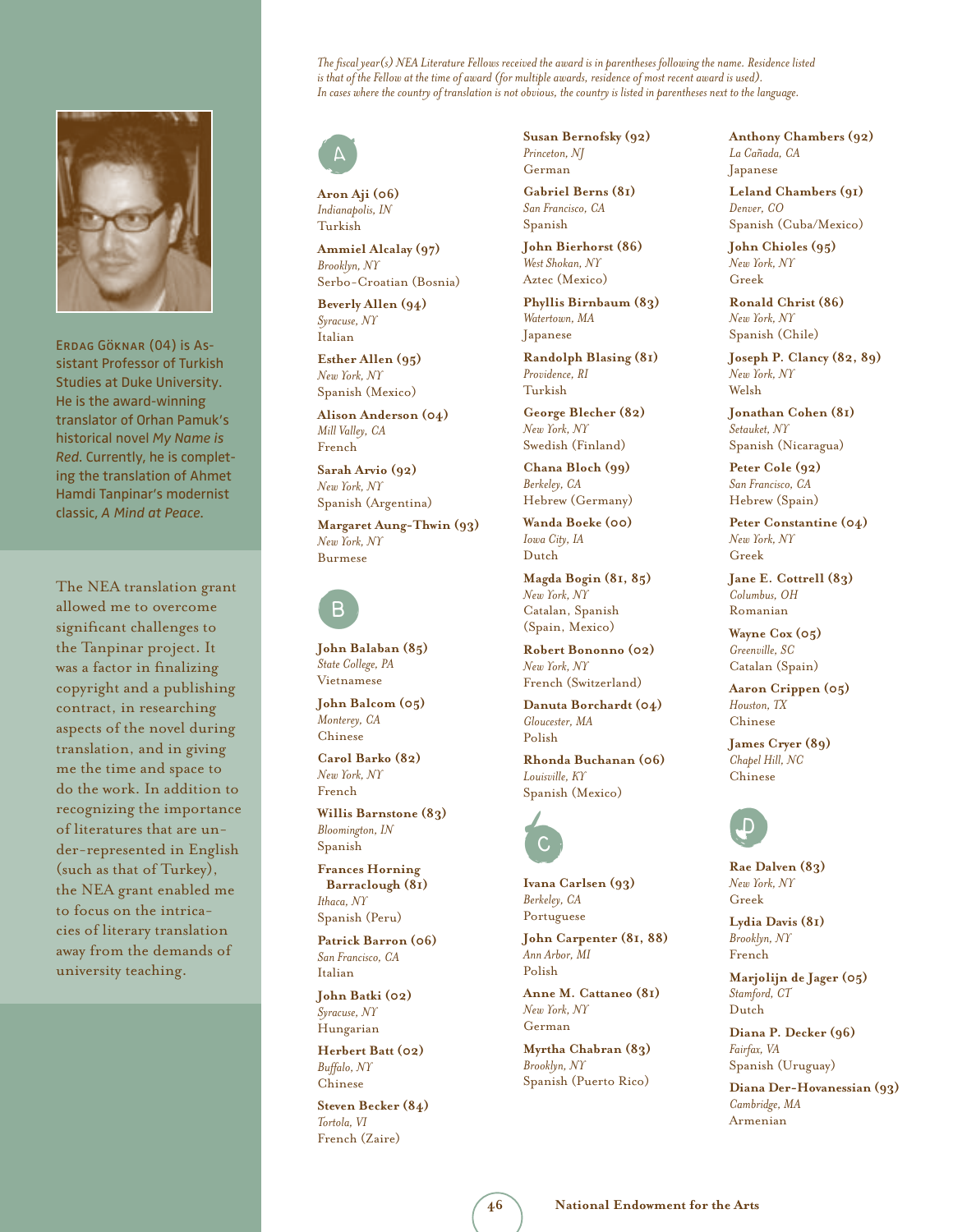**Dominic Di Bernardi (91)** *Philadelphia, PA*  French

**C. Christopher Drake (90)** *Essex, MA*  Japanese

**Charles Dunlop (88, 94)** *New York, NY*  Japanese

**John DuVal (99)** *Fayetteville, AR*  Old French



**Clayton Eshleman (88)** *Ypsilanti, MI*  French (Martinique)



**Lee Fahnestock (93)** *New York, NY*  French

**Rebecca Fanany (06)** *Vermont South, Australia* Indonesian

**Robert Fedorchek (92)** *Fairfield, CT*  Spanish

**Ruth Feldman (89)** *Cambridge, MA*  Italian

**John Felstiner (84, 02)** *Stanford, CA*  German, French (Romania)

**Thomas Fitzsimmons (82)** *Union Lake, MN*  Japanese

**Frederick Fornoff (85, 93)**  *Johnstown, PA*  Spanish (Spain, Costa Rica)

**Eleni Fourtouni (81)** *New Haven, CT*  Greek

**Leonard Fox (05)** *Charleston, SC*  Malagasy, French (Madagascar)

**Donald Frame (84)** *New York, NY*  French

**Kimon Friar (82)** *Oak Brook, IL*  Greek (Cypress)

**Anne Frydman (86)** *Baltimore, MD*  Russian

**David Frye (02)** *Ann Arbor, MI*  Spanish (Mexico)

**Bruce Fulton (95)** *Seattle, WA*  Korean



**Jamey Gambrell (94)** *New York, NY*  Russian

**Geoffrey Gardner (86)** *Cambridge, MA*  French (Uruguay/France)

**Donald Gecewicz (01)** *Evanston, IL*  Italian

**Estelle Gilson (95)** *Bronx, NY*  Italian

**Erdag Göknar (04)** *Durham, NC*  Turkish

**Howard Goldblatt (92, 04)** *South Bend, IN*  Chinese

**Sanford Goldstein (83)** *West Lafayette, IN*  Japanese

**Roger Greenwald (88, 03)** *Toronto, Canada*  Swedish, Danish

**Jerzy Gregorek (03)** *Santa Monica, CA*  Polish

**Regina Grol-Prokopczyk (93)** *Buffalo, NY*  Polish

**Agnes Moncy Gullon (86)** *Merion, PA*  Spanish

**Prasenjit Gupta (04)** *Iowa City, IA*  Bengali (India)

**David M. Guss (82)** *Venice, CA*  Carib (Venezuela)



**Kathryn Hansen (84)** *Albany, CA*  Hindi (India)

**Paul Hansen (91)** *LaConner, WA*  Chinese

**Larry Hartsell (95)** *Seattle, WA*  Nepali

**Paula Haydar (96)** *Fayetteville, AR*  Arabic (Lebanon)

**Lyn Hejinian (89)** *Berkeley, CA*  Russian

**Kathryn Hellerstein (85)** *Watertown, MA*  Yiddish (Poland)

**John High (91)** *San Rafael, CA*  Russian

**David Hinton (91, 01)**  *East Calais, VT*  Chinese

**George Hochfield (06)** *Berkeley, CA*  Italian

**Thomas Hoeksema (85)** *Las Cruces, NM* Spanish (Mexico)

**Thomas Hoisington (95)** *River Forest, IL*  Russian

**J. Martin Holman (90)** *Orem, UT*  Japanese

**Marion P. Holt (81)** *New York, NY*  Spanish

**Edwin Honig (82)** *Middletown, RI*  Portuguese

**William Hutchins (06)** *Todd, NC*  Arabic (Libya)



**Henry Israeli (03)** *New York, NY*  Albanian



David Hinton (91, 01) has translated 18 books, which have earned him numerous honors and awards, including the Landon Translation Award from the Academy of American Poets. His translations of ancient Chinese poetry and philosophy have earned wide acclaim for creating compelling contemporary English texts that convey the actual texture and density of the originals. Hinton lives in East Calais, Vermont.

I am an independent scholar devoting my time solely to translation and writing, so NEA support has been extremely important in making my work possible. Without it, the books simply would not have happened. My first NEA grant came early in my career, allowing me to translate my second book: *The Selected Poems of T'ao Ch'ien.* My second grant came much later, allowing me to translate a large anthology: *Mountain Home: The Wilderness Poetry of Ancient China.*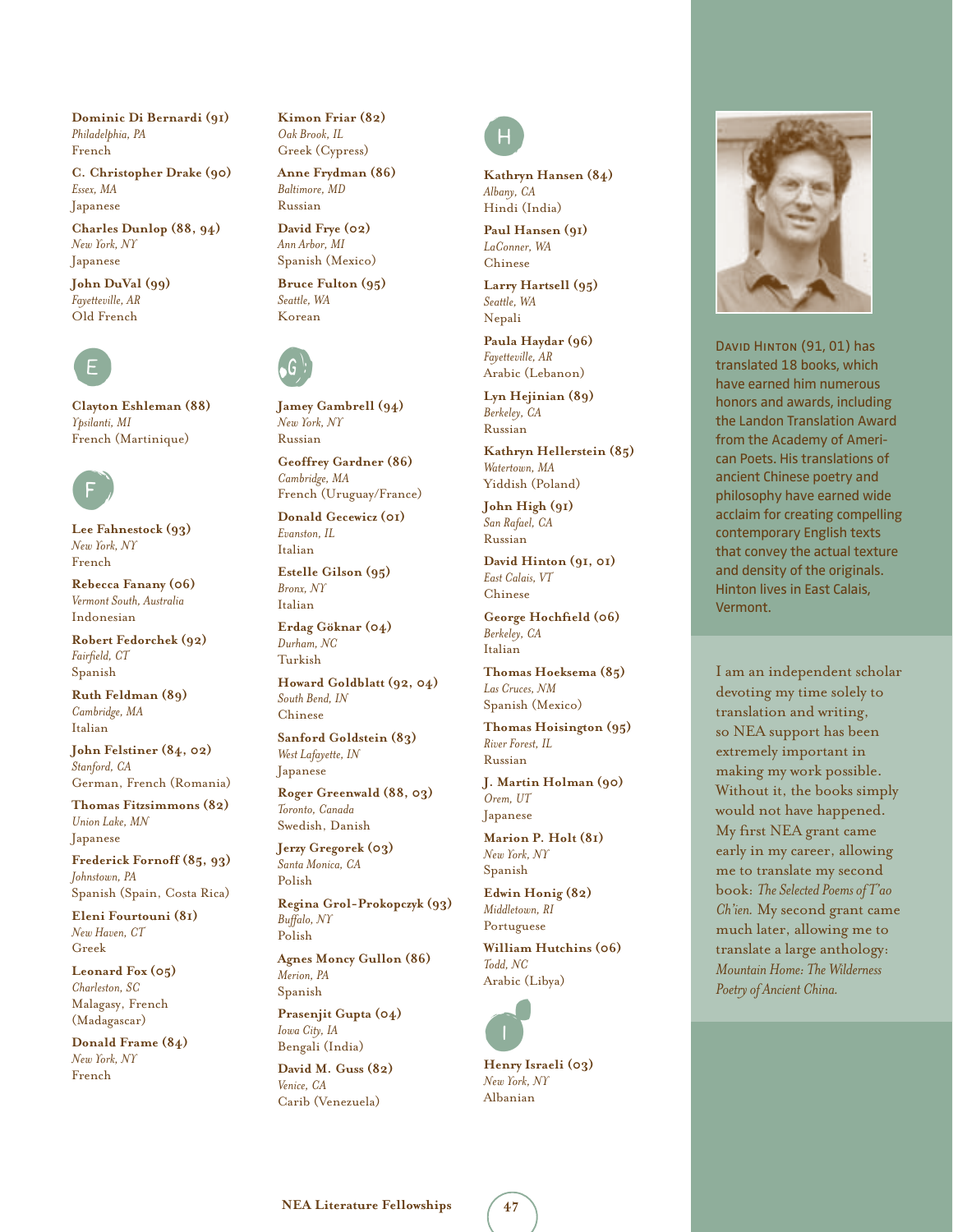

Lynne Sharon Schwartz (85,02) has written numerous novels and short story, essay, and poetry collections in addition to translations from Italian by noted writers Natalia Ginzburg and Liana Millu. Her novel *Leaving Brooklyn* (1989) was a finalist for the PEN/Faulkner Award.

It's not unusual for fiction writers to feel, in low moments, that their work is of no tangible use. Despite all we tell ourselves about the necessity of art as a chronicle of private and public life, or art as a means of nourishing the living language, we do occasionally imagine our time might be better spent, say, building furniture or bridges, work that fills a clear need. The NEA fellowship assured me what I did was indeed useful, enough so to warrant its encouragement. I was able to complete a collection of short stories, and some years later, a translation that took seven years to find a publisher.



**Lois Baker Janzer (99)** *Portland, OR*  Chinese

**Katherine D. Jason (85)** *New York, NY*  Italian

**Kent Johnson (05)** *Freeport, IL*  Spanish (Bolivia)

**Bill Johnston (99)** *St. Paul, MN*  Polish

**Margaret E. W. Jones (00)** *Lexington, KY*  Spanish

**Pierre Joris (99)** *Albany, NY*  German (Romania)

## k

**James Kates (06)** *Fitzwilliam, NH*  Russian

**Shirley Kaufman (03)** *Jerusalem, Israel*  Hebrew (Israel)

**Edmund Keeley (88)** *Princeton, NJ*  Greek

**Tsipi Keller (97)** *New York, NY*  Hebrew (Israel)

**Anthony Kerrigan (82)** *Notre Dame, IN*  Spanish

**Stephen Kessler (01)** *Gualala, CA*  Spanish

**Kerry Keys (05)** *Boiling Springs, PA*  Lithuanian

**Nina Kossman (99)** *Long Island City, NY*  Russian

**Chana Kronfeld (06)** *Berkeley, CA*  Hebrew (Israel)

**William Kulik (94)** *Philadelphia, PA*  French



**Wayne P. Lammers (98)** *Tigard, OR*  Japanese **Clifford E. Landers (04)** *Naples, FL* 

Portuguese (Brazil) **Linda Lappin (88, 96)**

*Kingsport, TN*  Italian

**Jeanne Larsen (95)** *Roanoke, VA*  Chinese

**Naomi Lazard (86)** *Geenwich, CT*  Urdu (Pakistan)

**Janet Lembke (05)** *Staunton, VA*  Latin (Italy)

**Rika Lesser (01)** *Brooklyn, NY*  Swedish

**Curt Leviant (84)** *Edison, NJ*  Yiddish (Russia)

**Suzanne Jill Levine (81, 85, 93)**  *Santa Barbara, CA*  Spanish (Spain, Argentina)

**Alexis Levitin (93, 03)**  *Morrisonville, NY*  Portuguese

**Cecilia Liang (83)** *Woodland Hills, CA*  Chinese

**Frances M. Lopez-Morillas (85)** *Austin, TX*  Spanish

**Leza Lowitz (97)** *Oakland, CA*  Japanese

**Josef Lustig (86)** *Washington, DC*  Czech

**Sverre Lyngstad (83)** *New York, NY*  Norwegian



**Sandy MacDonald (89)** *Cambridge, MA*  Italian

**Carol Maier (89, 95)**  *Atwater, OH*  Spanish (Spain, Cuba)

**Michael H. March (90)** *London, England*  Serbo-Croatian (Yugoslavia)

**Maria M. Markof-Belaeff (82)** *San Francisco, CA*  Russian

**Henry A. Martin, Jr. (89)** *Bolzano, Italy*  Italian

**Khaled Mattawa (99)** *Chapel Hill, NC*  Arabic (Iraq)

**Margaret Mauldon (89)** *Amherst, MA*  French (Vietnam)

**Ralph McCarthy (94)** *Fallbrook, CA*  Japanese

**Christi Ann Merrill (02)** *Charlottesville, VA*  Hindi, Rajasthani (India)

**Philip Metres, III (01)** *Bloomington, IN*  Russian

**Mona Mikhail (81)** *New York, NY*  Arabic

**Breon Mitchell (89)** *Ellettsville, IN*  German

**Stephen Mitchell (88)** *Berkeley, CA*  German, Hebrew (Germany)

**Steven Murray (90)** *Seattle, WA*  Danish (Sweden)



**Joachim Neugroschel (94)** *Belle Harbor, NY*  German

**Mary Ann Newman (90)** *New York, NY*  Catalan (Spain)

**Howard Norman (81, 85)**  *Cambridge, MA*  Cree, Swampy Cree (Canada)

**Tiina Nunnally (04)** *Albuquerque, NM*  Norwegian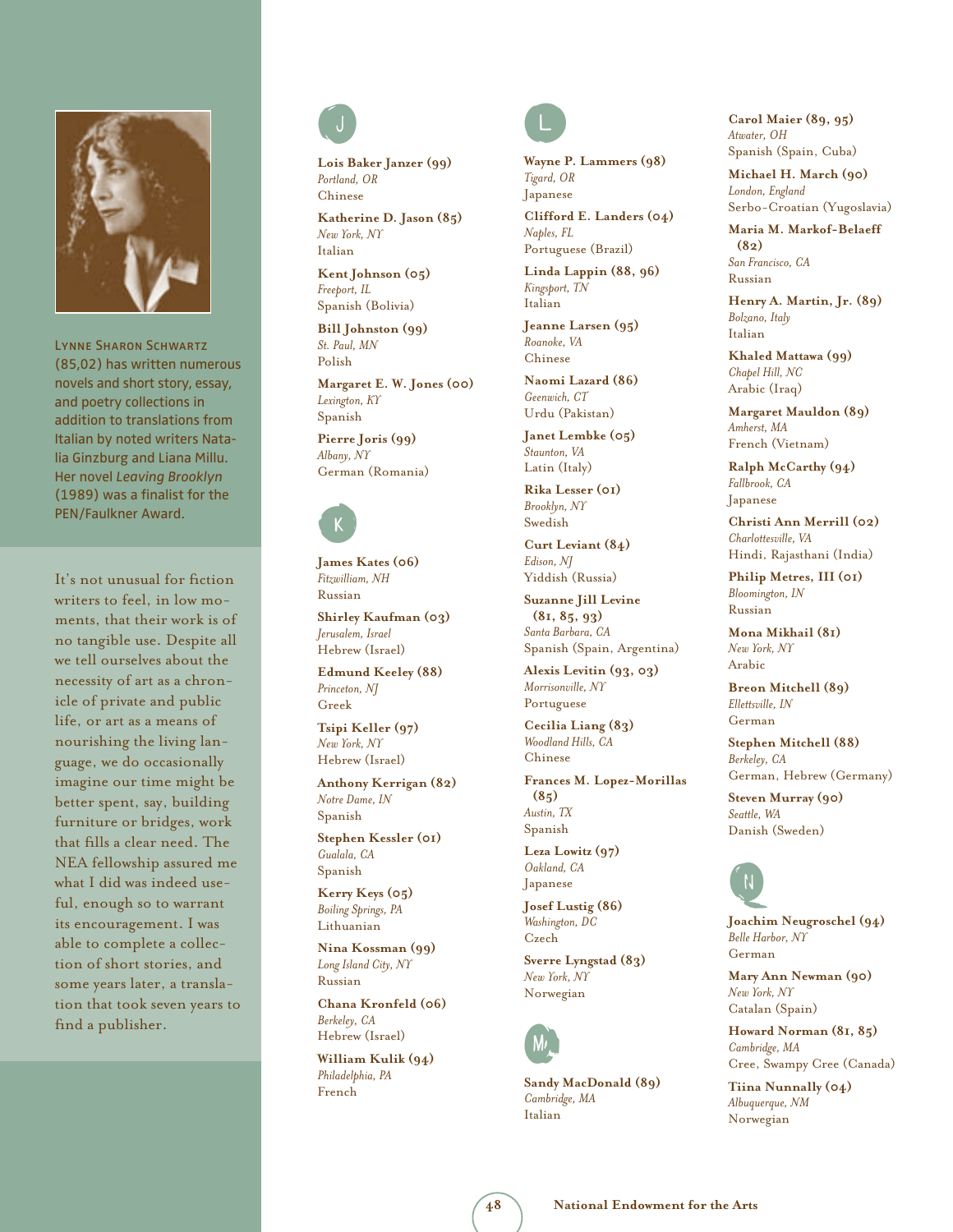## o

**Ranjini Obeyesekere (82)** *Princeton, NJ*  Sinhala (Sri Lanka)

**Mike O'Connor (03)** *Port Townsend, WA*  Chinese

**William O'Daly (06)** *Auburn, CA*  Spanish (Chile)

**Brian Thomas Oles (98)** *Seattle, WA*  Russian



**Ron Padgett (83)** *New York, NY*  French

**Gregory Pardlo, Jr. (06)** *Brooklyn, NY*  Danish

**Margaret Sayers Peden (81, 89)**  *Columbia, MO*  Spanish (Chile, Argentina)

**Richard Pevear (81)** *New York, NY*  Italian

**Richard Philcox (00)** *New York, NY*  French (West Indies)

**Mark Polizzotti (95)** *Newton, MA*  French

**Ritva Poom (90)** *New York, NY*  Finnish

**Bill (Red Pine) Porter (86, 05)** *Port Townsend, WA*  Chinese

**Alfred Poulin, Jr. (82)** *Brockport, NY*  French (Czech Republic)

**Caterina F. Provost (84)** *Pittsburgh, PA*  Italian



**Ralph R. Read (81)** *Austin, TX*  German

**Moss Roberts (83)** *New York, NY*  Chinese

**David Rosenthal (91)** *New York, NY*  Catalan (Spain)

**Carol Rubenstein (84)** *Taos, NM*  Malay

**David Rubin (83, 90, 96)**  *New York, NY*  Hindi (India)

**Robert Rudder (04)** *Claremont, CA* Spanish



**Ivan Sanders (84, 93)**  *Stony Brook, NY*  Hungarian

**Stephen Sartarelli (90, 96)** *Hudson, NY*  Italian

**Teo Savory (82)** *Greensboro, NC*  French

**Christopher Sawyer-Laucanno (92)** *Somerville, MA*  Spanish

**Mark Schafer (94, 06)** *Cambridge, MA*  Spanish (Mexico)

**Paul Schmidt (86, 96)** *New York, NY*  Russian

**Karine Schomer (83)** *Berkeley, CA*  Rajasthani (India)

**Lynne Sharon Schwartz (02)** *New York, NY*  Italian

**Marion Schwartz (88)** *New York, NY*  Russian

**Martha Ann Selby (05)** *Austin, TX*  Tamil (India)

**Sagaree Sengupta (02)** *Madison, WI*  Hindi (India)

**Timothy Sergay (06)** *Worthington, OH*  Russian

**Frankie Shackelford (91)** *Verona, WI*  Norwegian

**Daniel Shapiro (03)** *New York, NY*  Spanish (Chile)

**Andrew Shields (05)** *Basel, Switzerland*  French

**Katherine Silver (90)** *Oakland, CA*  Spanish (Peru)

**John Oliver Simon (01)** *Berkeley, CA*  Spanish (Chile)

**David Slavitt (88)** *Philadelphia, PA*  Latin (Italy)

**William Jay Smith (95)** *Cummington, MA*  French

**Adam Sorkin (05)** *Haverstown, PA*  Romanian

**Laima Sruoginis (04)** *Peaks Island, ME*  Lithuanian

**Steven Stewart (05)** *Reno, NV*  Spanish



**Alexander Taylor (82)** *Willimantic, CT*  Danish

**Peter Theroux (91, 96)** *Long Beach, CA*  Arabic (Jordan)

**Virlana Tkacz (05)** *New York, NY*  Ukrainian

**Anne Twitty (06)** *Brooklyn, NY*  Spanish (Argentina)

**William J. Tyler (92)** *Philadelphia, PA*  Japanese



**Carol Ueland (03)** *New York, NY*  Russian



WILLIAM JAY SMITH (72, 95) was Consultant in Poetry to the Library of Congress (Poet Laureate) from 1968 to 1970, and in that capacity traveled widely in Russia, Eastern Europe, and the Middle East. His books include *Army Brat,* a memoir, *The World below the Window: Poems 1937-1997,* and *Laughing Time,* a children's classic. His translations have won awards from the French Academy, the Swedish Academy, and the Hungarian government.

As a young poet and translator, I followed Eliot and Pound in their admiration of the French poet Jules Laforgue, and after years of work produced the first comprehensive English selection of his writing. The NEA grant enabled me to undertake new versions of the fairytales of Madame d'Aulnoy, who had long been an inspiration in my work for children. With that grant I joined the host of translators indebted to the NEA for allowing us to seek treasures beyond our borders and to present them with a new transparency to American readers.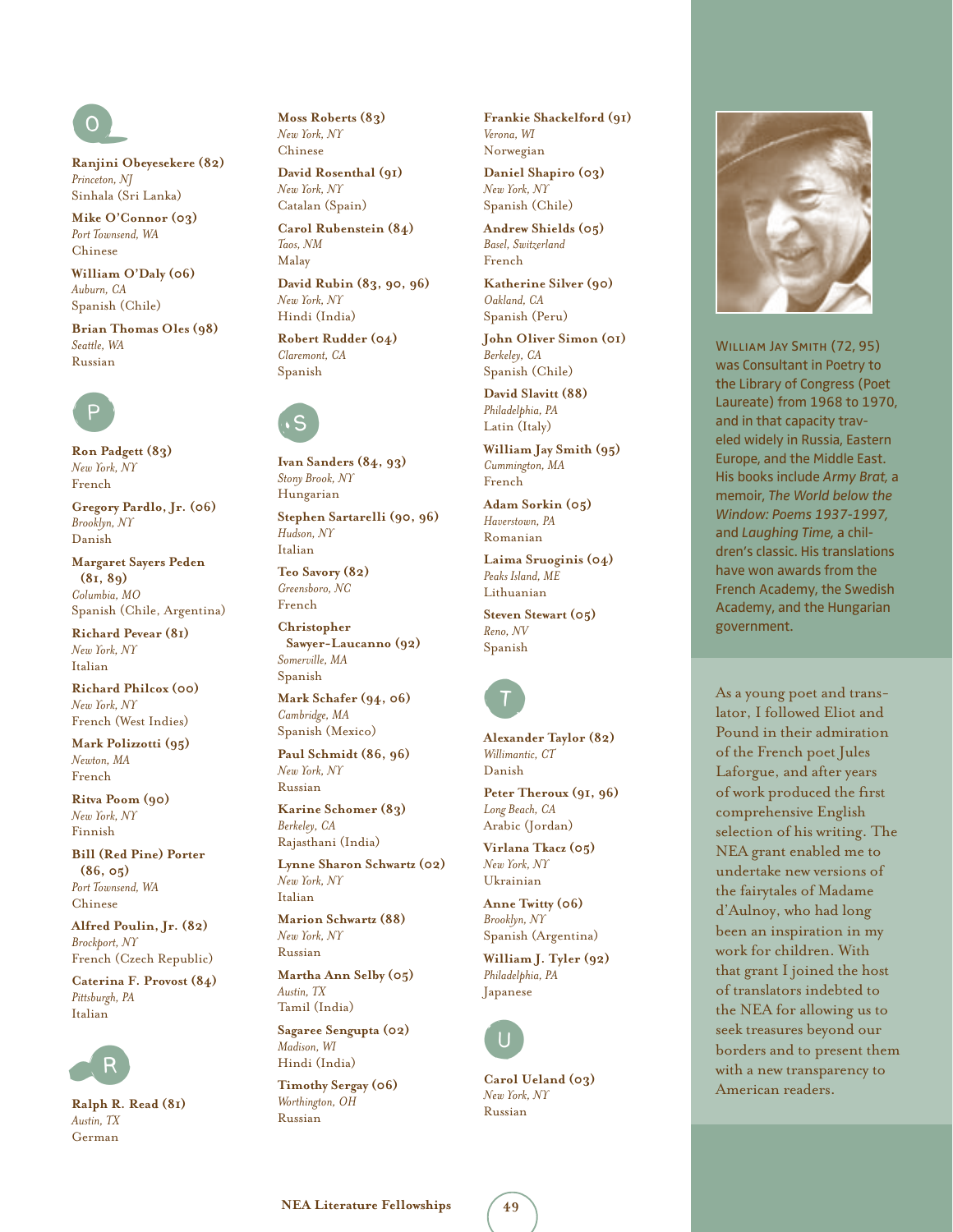

Donald A. Yates (00) has translated numerous works from Spanish into English. Outside of his translations of Jorge Luis Borges, Adolfo Bioy Casares, Marco Denevi, Manuel Peyrou, and many other short story writers and novelists, Yates is a creative writer in his own right as well as a noted critic and anthologist.

I did my first translations from Spanish nearly 50 years ago. In 1962, with James E. Irby, I co-edited and co-translated *Labyrinths,*  the first collection of the writings of Jorge Luis Borges to appear in English. The NEA translation grant is allowing me to bring into English the complete writings of the Argentine author Edgar Brau, who to date has published two novels and thirteen short stories. I see Brau as a truly gifted writer, who draws inspiration not only from Borges, but also from his compatriot, Marco Denevi, whose literary and ethical standards he clearly admires.



**Russell Valentino (02)** *Iowa City, IA*  Serbo-Croatian (Bosnia)

**Victor Valle (81)** *Evanston, IL*  Spanish (Brazil/Peru)

**Karen Van Dyck (96)** *New York, NY*  Greek

**Jan van Huerck (81)** *East Haven, CT*  German

**Paul Vangelisti (81)** *Los Angeles, CA*  Italian

**Lawrence Venuti (82, 99)** *New York, NY*  Italian

**Mai Vo-Dinh (83)** *Burkittsville, MD*  Vietnamese

## w

**Sergio Gabriel Waisman (00)** *San Francisco, CA*  Spanish (Argentina)

**Bernard Waldrop (91, 03)** *Providence, RI*  French

**Rosmarie Waldrop (94)** *Providence, RI*  German

**Katherine Washburn (88)** *Brooklyn, NY*  German (Romania)

**Alyson Waters (04)** *Brooklyn, NY*  French

**Ellen Watson (84)** *Conway, MA*  Portuguese (Brazil)

**Daniel Weissbort (81)** *Iowa City, IA*  Russian

**Mary White (85)** *Decorah, IA*  Russian

**Steven White (88)** *Eugene, OR*  Spanish (Nicaragua)

**Elizabeth Wing (93)** *Baton Rouge, LA*  French (Martinique)

**Willard Wood (00)** *Norfolk, CT*  French

**Carolyne Wright (96)** *Arlington, MA*  Bengali (Bangladesh)

**Elizabeth Oehlkers Wright (03)** *Waltham, MA*  German

**Harold Wright (85)** *Yellow Springs, OH*  Japanese



**Donald A. Yates (00)** *St. Helena, CA*  Spanish (Argentina)

**Shiao-ling Yu (94)** *Lawrence, KS*  Chinese



**Ilinca Zarifopol-Johnson (94)** *Bloomington, IN*  Romanian

**Richard Zenith (89)** *Alexandria, VA*  Portuguese

**Linda Zisquit (96)** *Jerusalem, Israel*  Hebrew (Israel)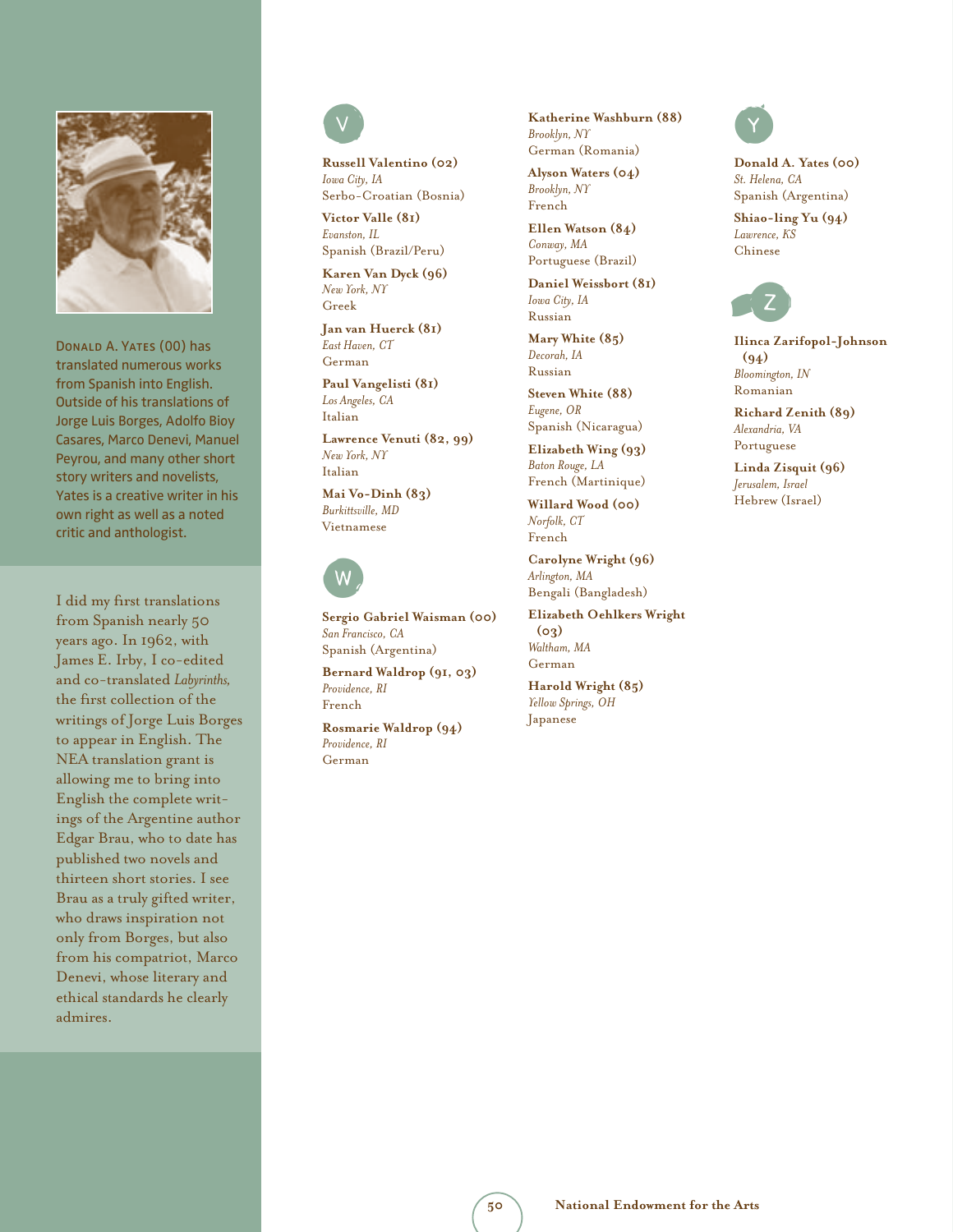# National Awards and Honors Won by NEA Literature Fellows

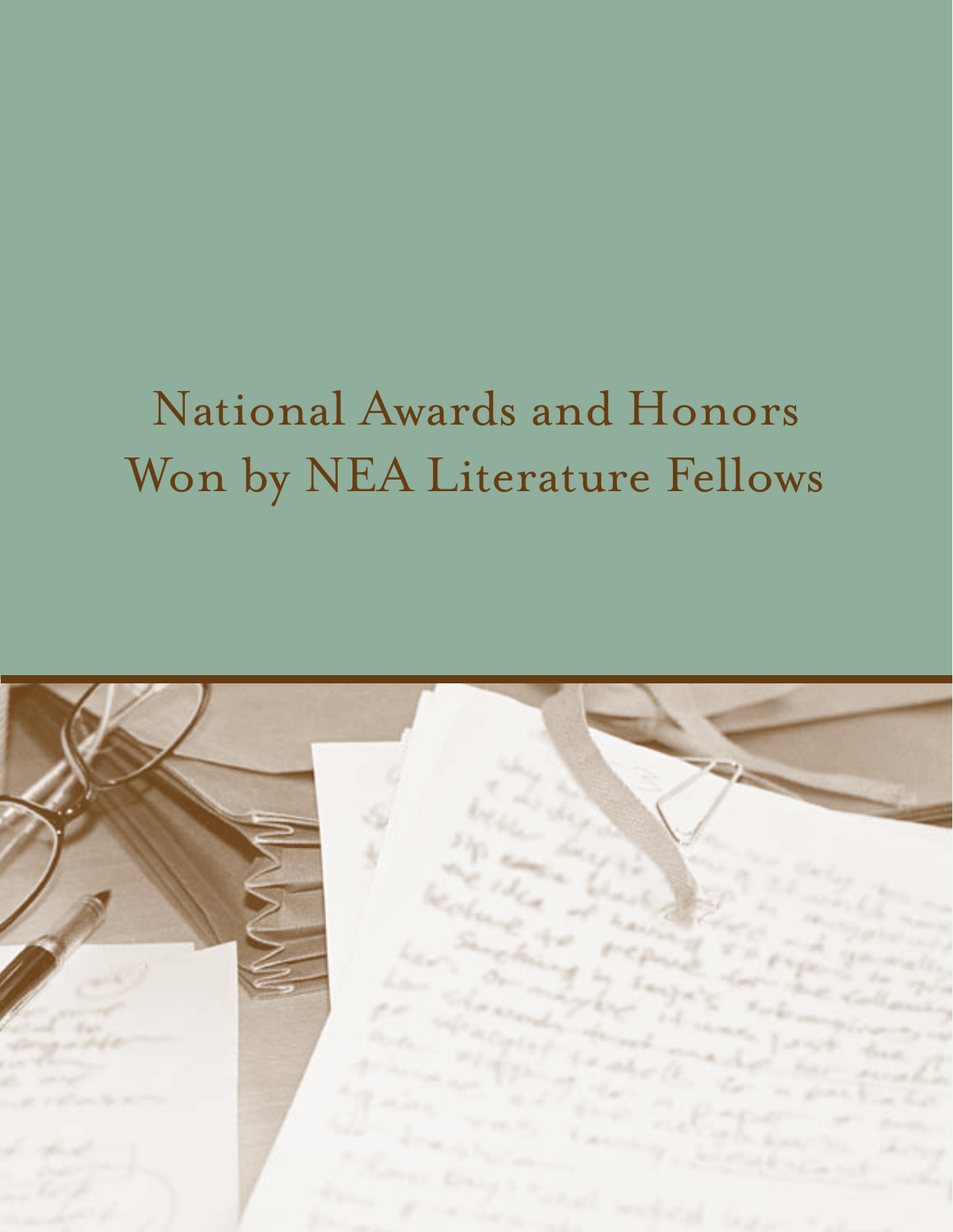#### Poets Laureate of the United States

Eight of the last 10 Poets Laureate have been NEA Literature Fellows.





Rita Dove



Stanley Kunitz



Louise Glück



Mona Van Duyn



Robert Pinsky



Billy Collins



Ted Kooser

The Poet Laureate Consultant in Poetry to the Library of Congress serves to raise the national consciousness about the reading and writing of poetry. The Poet Laureate is appointed annually by the Librarian of Congress.

The position has existed under two separate titles: from 1937 to 1986 as "Consultant in Poetry to the Library of Congress" and from 1986 forward as "Poet Laureate."

*The following NEA Literature Fellows were named U.S. Poet Laureate (the fiscal year they received the fellowship is in* 

| <b>POETS LAUREATE</b> |                                   |  |
|-----------------------|-----------------------------------|--|
|                       | 2004-05 Ted Kooser (76, 84)       |  |
|                       | 2003-04 Louise Glück (70, 79, 88) |  |
|                       | 2001-03 Billy Collins (88)        |  |
|                       |                                   |  |

- 2000–01 Stanley Kunitz (84)
- 1997–00 Robert Pinsky (84)
- 1993–95 Rita Dove (77, 89)
- 1992–93 Mona Van Duyn (67, 85)
- 1990–91 Mark Strand (68, 78, 86)
- 1986–87 Robert Penn Warren (69)

#### Consultants in Poetry

- 1985–86 Gwendolyn Brooks (89)
- 1984–85 Reed Whittemore (69)
- 1982–84 Anthony Hecht (89)
- 1981–82 Maxine Kumin (67)
- 1978–80 William Meredith (72, 84)
- 1974–76 Stanley Kunitz (84)
- 1970–71 William Stafford (91)
- 1968–70 William Jay Smith (72, 95)
- 1964–65 Reed Whittemore (69)
- 1948–49 Léonie Adams (66)
- 1945–46 Louise Bogan (68)
- 1944–45 Robert Penn Warren (69)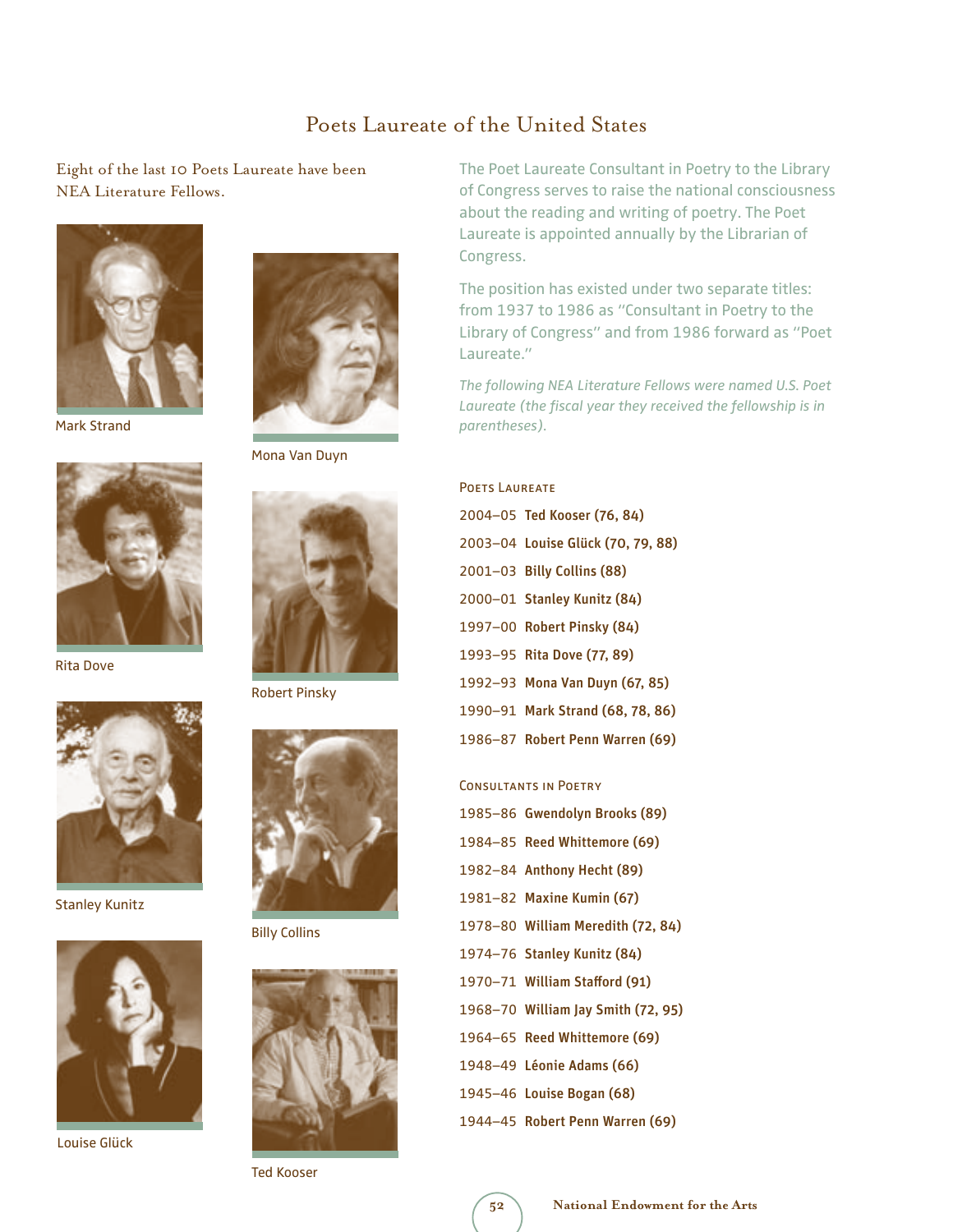### The Bollingen Prize for Poetry

The Bollingen Prize for Poetry, established in 1949, is awarded biennially by the Yale University Library to an American poet for the best book published during the previous two years and for lifetime achievement in poetry. The prize includes an award of \$75,000.

*The following NEA Literature Fellows received the award (the fiscal year they received the fellowship is in parentheses).* 

- 2005 Jay Wright (68)
- 2001 Louise Glück (70, 79, 88)
- 1999 Robert Creeley (80)
- 1993 Mark Strand (68, 78, 86)
- 1991 Laura Riding Jackson (80) Donald Justice (66, 79, 89)
- 1987 Stanley Kunitz (84)
- 1985 John Ashbery (69)
- 1983 Anthony Hecht (89)
- 1981 May Swenson (74)
- 1979 W. S. Merwin (69, 77)
- 1971 Mona Van Duyn (67, 85)
- 1969 John Berryman (68)
- 1967 Robert Penn Warren (69)

### National Medal of Arts

The National Medal of Arts, established in 1985, is the highest award given to artists and arts patrons by the United States government. It is awarded annually by the President of the United States to individuals and groups who have made outstanding contributions to the excellence, growth, support, and availability of the arts in the United States.

*The following NEA Literature Fellows received the award (the fiscal year they received the fellowship is in parentheses).*

| 2004 Anthony Hecht (89)      |
|------------------------------|
| 2001 Rudolfo Anaya (79)      |
| 1995 Gwendolyn Brooks (89)   |
| 1993 Stanley Kunitz (84)     |
| 1987 Robert Penn Warren (69) |
| 1986 Eudora Welty (89)       |

### National Humanities Medal

The National Humanities Medal, established in 1988 originally as the Charles Frankel Prize, honors individuals or groups whose work has deepened the nation's understanding of the humanities, broadened our citizens' engagement with the humanities, or helped preserve and expand Americans' access to important resources in the humanities.

*The following NEA Literature Fellows received the award (the fiscal year they received the fellowship is in parentheses).*

| 2000 Ernest J. Gaines (68)      |
|---------------------------------|
| 1997 Maxine Hong Kingston (80)  |
| 1996 Rita Dove (77, 89)         |
| 1994 William Kittredge (74, 81) |
| 1992 Eudora Welty (89)          |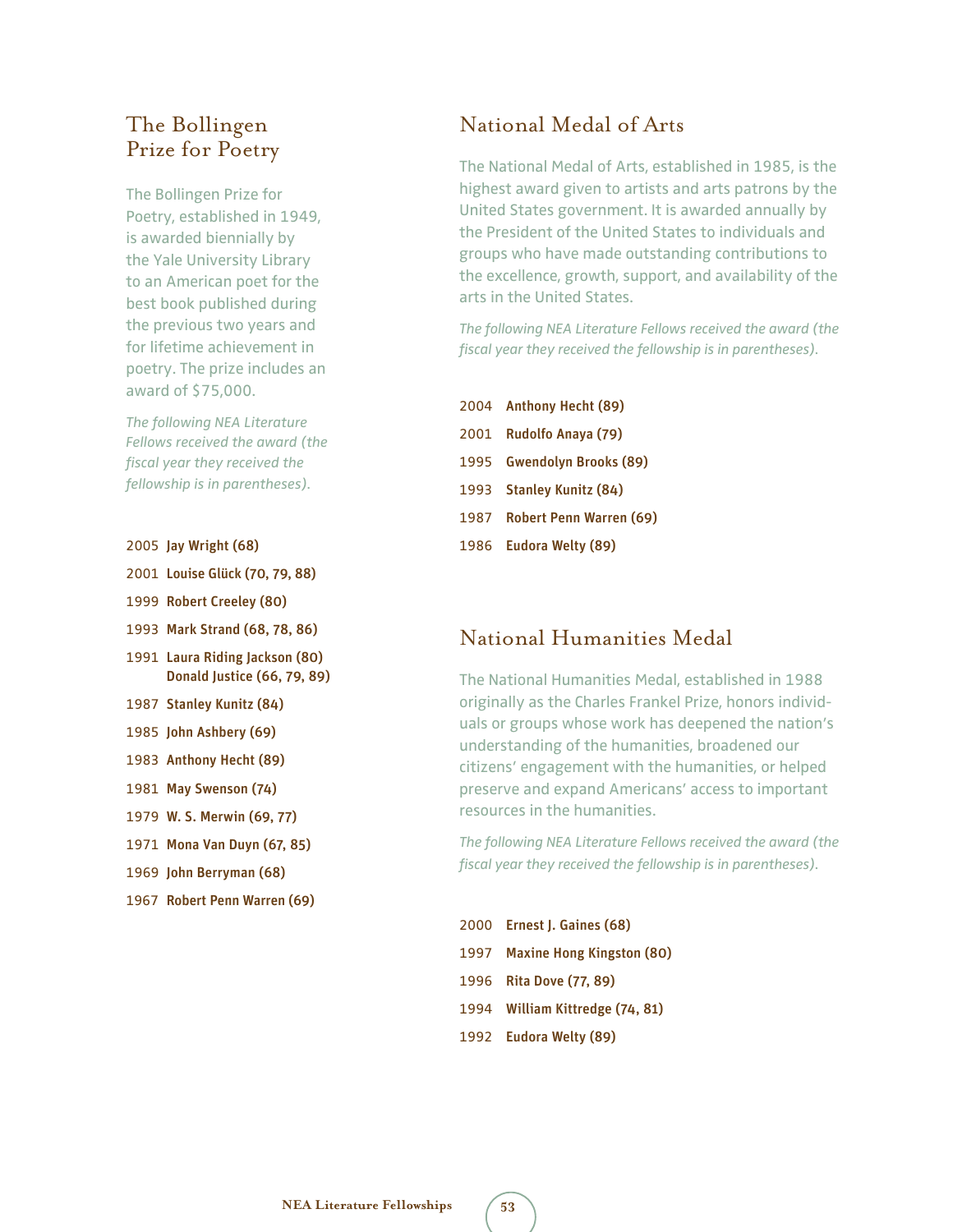### PEN/Faulkner Award

Named for William Faulkner, who used his Nobel Prize funds to create an award for young writers, and affiliated with PEN, the international writers' organization, the PEN/Faulkner Award was founded by writers in 1980 to honor their peers. The award winner receives \$15,000; each of the other four finalists receives \$5,000, making PEN/Faulkner the largest juried award for fiction in the United States.

*The following NEA Literature Fellows received the award (the fiscal year they received the fellowship is in parentheses).*

2005 Jerome Charyn (80, 85) *The Green Lantern (finalist)*

2004 Frederick Busch (76) *Elroy Nights (finalist)* Tobias Wolff (78, 85) *Old School (finalist)*

2003 Peter Cameron (87) *The City of Your Final Destination (finalist)* William Kennedy (81) *Roscoe (finalist)* Gilbert Sorrentino (74, 83) *Little Casino (finalist)*

2002 Karen Joy Fowler (88)  *Sister Noon (finalist)* Jonathan Franzen (02)  *The Corrections (finalist)*

2001 Denis Johnson (75, 81) *The Name of the World (finalist)* Mona Simpson (86)  *Off Keck Road (finalist)*

2000 Frederick Busch (76)  *The Night Inspector (finalist)* 1999 Michael Cunningham (88)  *The Hours (winner)* Russell Banks (78, 83)  *Cloudsplitter (finalist)* Richard Selzer (88) *The Doctor Stories (finalist)*

1998 Donald Antrim (02) *The Hundred Brothers (finalist)*

1997 Gina Berriault (86) *Women in their Beds (winner)* Ron Hansen (80, 87)  *Atticus (finalist)* Jamaica Kincaid (86) *The Autobiography of My Mother (finalist)*

1996 Richard Ford (80, 86)  *Independence Day (winner)* Madison Smartt Bell (92)  *All Souls' Rising (finalist)*

1995 Frederick Busch (76)  *The Children in the Woods (finalist)* Ursula Hegi (90) *Stones from the River (finalist)* Joyce Carol Oates (69) *What I Lived For (finalist)*

1994 Stanley Elkin (72) *Van Gogh's Room at Arles (finalist)* Dagoberto Gilb (92) *The Magic of Blood (finalist)* Fae Myenne Ng (90)  *Bone (finalist)*

1993 Annie Proulx (91)  *Postcards (winner)* Robert Olen Butler (94)  *A Good Scent from a Strange Mountain (finalist)* Maureen Howard (88) *Natural History (finalist)* Sylvia Watanabe (89)  *Talking to the Dead (finalist)*

1992 Stephen Dixon (74, 90)  *Frog (finalist)* Allan Gurganus (76, 85)  *White People (finalist)*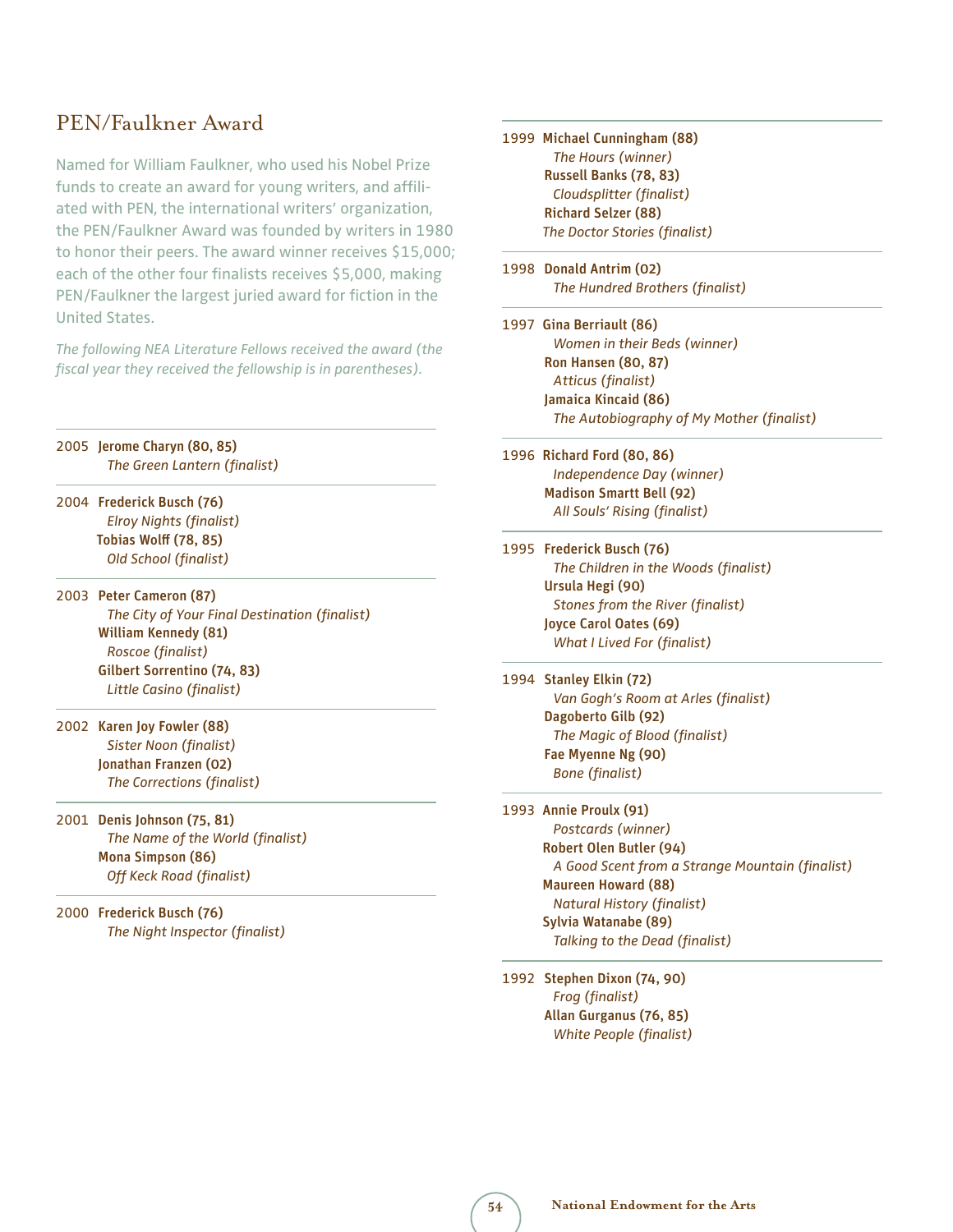- 1991 Paul Auster (79, 85)  *The Music of Chance (finalist)* Joanne Meschery (80, 85) *A Gentleman's Guide to the Frontier (finalist)* Steven Millhauser (86) *The Barnum Museum (finalist)*
- 1990 Russell Banks (78, 83)  *Affliction (finalist)* Lynne Sharon Schwartz (85, 02) *Leaving Brooklyn (finalist)*
- 1989 Isaac Bashevis Singer (67) *The Death of Methuselah and Other Stories (finalist)*
- 1988 T. C. Boyle (78, 83)  *World's End (winner)* Richard Bausch (83) *Spirits (finalist)* Cynthia Ozick (68)  *The Messiah of Stockholm (finalist)* Lawrence Thornton (87)  *Imagining Argentina (finalist)*
- 1987 Richard Ford (80, 86)  *The Sportswriter (finalist)* Maureen Howard (88)  *Expensive Habits (finalist)* Charles Johnson (80)  *The Sorcerer's Apprentice (finalist)* Janet Kauffman (84)  *Collaborators (finalist)*
- 1986 Peter Taylor (84)  *The Old Forest (winner)* William Gaddis (67, 74)  *Carpenter's Gothic (finalist)* Hugh Nissenson (78)  *The Tree of Life (finalist)* Grace Paley (67, 87)  *Later the Same Day (finalist)*

1985 Tobias Wolff (78, 85)  *The Barracks Thief (winner)* Harriet Doerr (83)  *Stones for Ibarra (finalist)* David Leavitt (88)  *Family Dancing (finalist)*

- 1984 Ron Hansen (80,87)  *The Assassination of Jesse James by the Coward Robert Ford (finalist)* William Kennedy (81)  *Ironweed (finalist)* Jamaica Kincaid (86)  *At the Bottom of the River (finalist)* Cynthia Ozick (68)  *The Cannibal Galaxy (finalist)*
- 1983 Maureen Howard (88) *Grace Abounding* (finalist) Bobbie Ann Mason (83) *Shiloh and Other Stories* (finalist)
- 1982 David Bradley (91) *The Chaneysville Incident (winner)* Richard Bausch (83) *Take Me Back* (finalist) Robert Stone (68, 83) *A Flag for Sunrise* (finalist)
- 1981 Walter Abish (79, 85)  *How German Is It (winner)* Gilbert Sorrentino (74, 83)  *Aberration of Starlight (finalist)*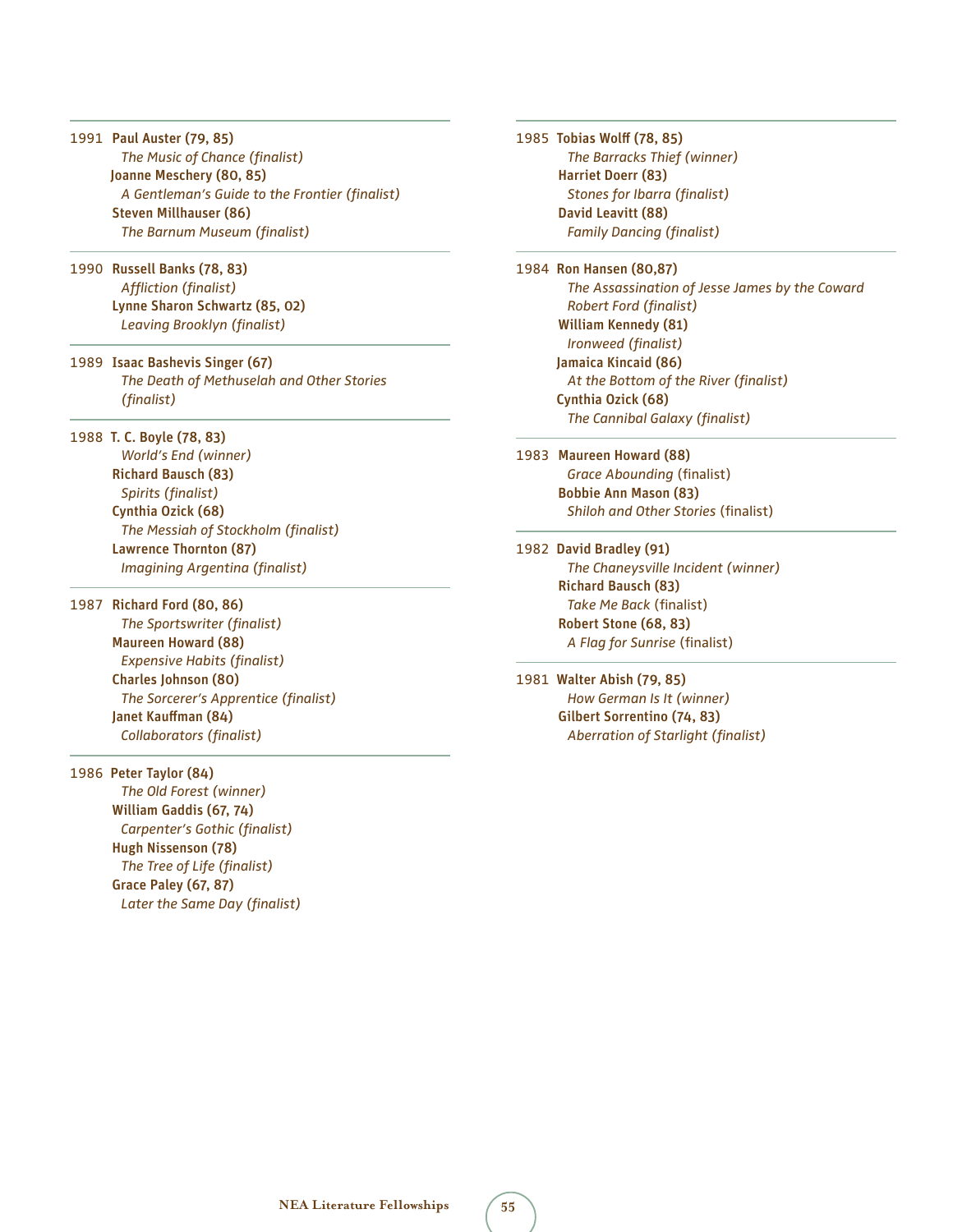### American Book Award

The American Book Awards, established in 1978 by the Before Columbus Foundation, recognize outstanding literary achievement by contemporary American authors, without restriction to race, sex, ethnic background, or genre.

*The following NEA Literature Fellows received the award (the fiscal year they received the fellowship is in parentheses).*

2004 Diana Abu-Jaber (94) *Crescent*

2003 Jewell Parker Rhodes (82) *Douglass' Women*

2002 Alex Kuo (90) *Lipstick and Other Stories* Al Young (75) *The Sound of Dreams Remembered: Poems 1990–2000*

2001 Tillie Olsen (67) Lifetime Achievement Award

2000 Michael Lally (78, 81)  *It's Not Nostalgia: Poetry and Prose* Frank Chin (74, 80) Lifetime Achievement Award Robert Creeley (81) Lifetime Achievement Award

1999 James D. Houston (76) *The Last Paradise*  Spear Morgan (78) *The Freshour Cylinders* Gloria Naylor (85) *The Men of Brewster Place* Josip Novakovich (91, 02) *Salvation and Other Disasters* 1998 Jim Barnes (78)

 *On Native Ground: Memoirs and Impressions* Nora Okja Keller (00) *Comfort Woman* Thomas Lynch (88)  *The Undertaking: Life Studies from the Dismal Trade* Brenda Osbey (90)  *All Saints* John A. Williams (78) *Safari West* 

1997 Dorothy Barresi (97) *The Post-Rapture Diner* Tom DeHaven (80, 86) *Derby Dugan's Depression Funnies* Martin Espada (86, 92) *Imagine the Angels of Bread* Louis Owens (89) *Nightland*

1996 Sherman Alexie (92) *Reservation Blues* Kimiko Hahn (86, 92) *The Unbearable Heart* Arthur Sze (82, 93) *Archipelago*

1995 Li-Young Lee (87, 95) *The Winged Seed: A Remembrance*

1994 Janet Campbell Hale (95) *Bloodlines: Odyssey of a Native Daughter* Lawson Fusao Inada (72, 79) *Legends from Camp*

1993 Denise Giardina (88, 96) *The Unquiet Earth* Diane Glancy (90, 03) *Claiming Breath* Leroy Quintana (78) *The History of Home* Eugene Redmond (78) *The Eye in the Ceiling: Selected Poems*

1992 Verlyn Klinkenborg (88) *The Last Fine Time* Sandra Scofield (89)  *Beyond Deserving*

1991 Lucia Berlin (87) *Homesick: New and Selected Stories* Jessica Hagedorn (95) *Dogeaters* Joy Harjo (77, 92)  *In Mad Love and War* Meridel Le Sueur (80) *Harvest Song*

1990 Paula Gunn Allen (77) *Contemporary Writing by Native American Women* Barbara Grizzuti Harrison (81)  *Italian Days* Adrienne Kennedy (72) *People Who Led to My Plays*

1989 Isabel Allende, translated by Margaret Sayers Peden (81, 89) *Eva Luna* Frank Chin (74, 80) *Chinaman Pacific & Frisco R.R. Co.* Audre Lorde (81, 90)  *A Burst of Light* Leslie Scalapino (76, 86) *Way*

1988 Jimmy Santiago Baca (87)  *Martin and Meditations on the South Valley* Charles Olson (69) *The Collected Poems of Charles Olson* Ed Sanders (87) *Poems 1961-1985* Ronald Sukenick (80, 89) *Down and In*

1987 Ai (79, 85)

 *Sin* Ana Castillo (90, 95) *The Mixquiahuala Letters* Juan Felipe Herrera (79, 85) *Face Games* Etheridge Knight (72, 81) *The Essential Etheridge Knight* Terry McMillan (88) *Mama* James Welch (70) *Fools Crow* John Wieners (69, 86) *Selected Poems, 1958–1984*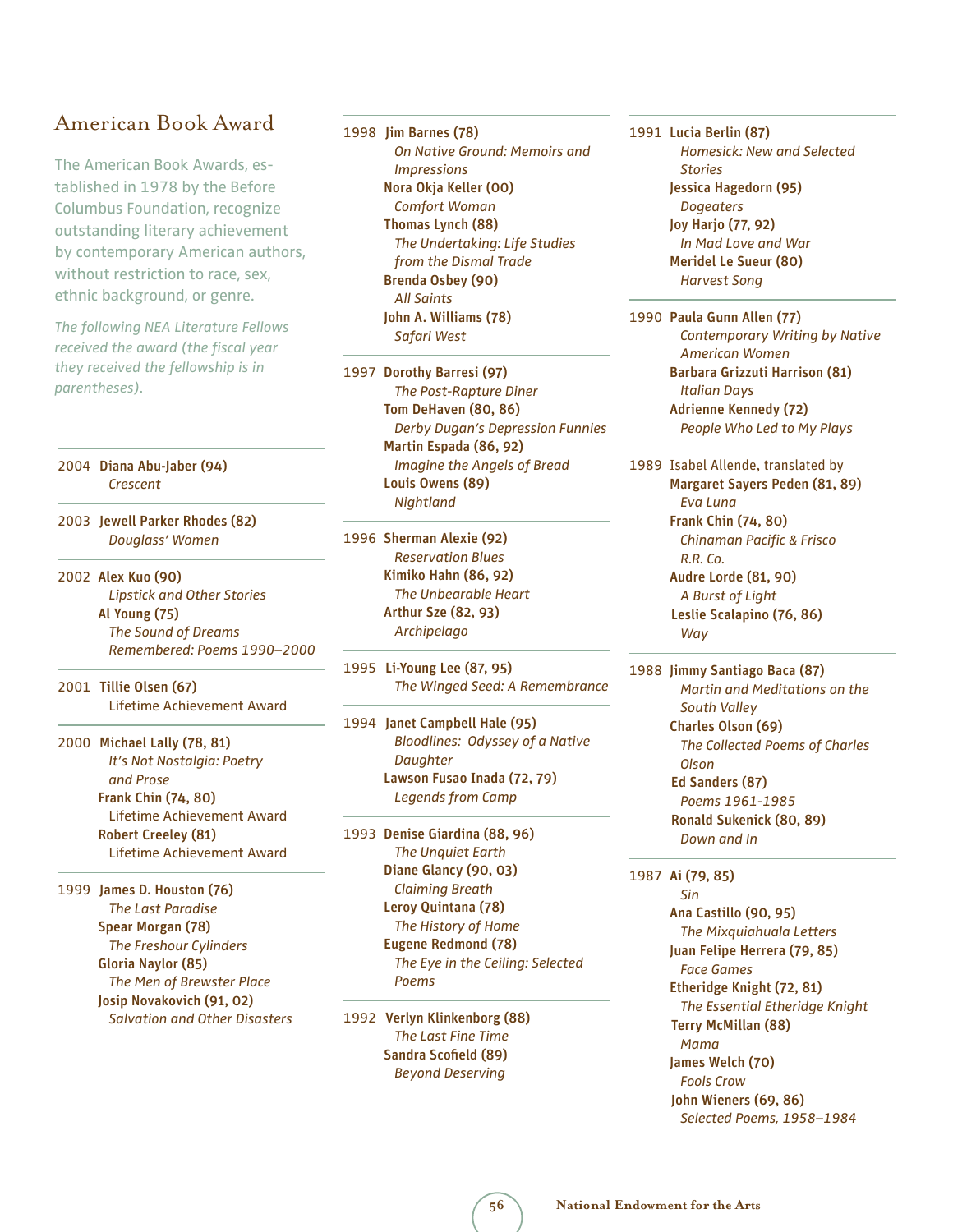1986 Raymond Federman (85) *Smiles on Washington Square* Linda Hogan (86) *Seeing Through the Sun* Terence Winch (92) *Irish Musicians/American Friends*

1985 Sandra Cisneros (81, 88) *The House on Mango Street* Robert Duncan (67, 80) *Ground Work: Before the War* Louise Erdrich (83) *Love Medicine* Angela Jackson (80) *Solo in the Box Car, Third Floor E* Colleen McElroy (77, 91) *Queen of the Ebony Aisles* Maureen Owen (79) *Amelia Earhart (AE)* Sonia Sanchez (77) *Homegirls and Handgrenades* May Sarton (67) *At Seventy: A Journal* Gary Soto (82, 91)  *Living Up the Street*

1984 Mei-Mei Berssenbrugge (76, 81) *The Heat Bird* William Kennedy (81)  *O Albany!*  Paule Marshall (68, 78) *Praisesong for the Widow* Thomas McGrath (74, 82, 87) *Echoes Inside the Labyrinth*

1983 Judy Grahn (79) *Queen of Wands*  Jessica Hagedorn (95) *Pet Food & Tropical Apparitions* James D. Houston (76)  *Californians* Cecilia Liang (83) trans. *Chinese Folk Poetry* John A. Williams (78)  *!Click Song* Evangelina Vigil (79) *Thirty An' Seen a Lot*

1982 Russell Banks (78, 83) *The Book of Jamaica* Lorna Dee Cervantes (77, 93) *Emplumada* Frank Chin (74, 80) *The Chickencoop Chinaman and The Year of the Dragon* Leroy Quintana (78) *Sangre* Jerome Rothenberg (76) *Pre-Faces & Other Writings* Al Young (75) *Bodies & Soul*

1981 Toni Cade Bambara (83) *The Salt Eaters* Robert Kelly (76)  *In Time* Ben Santos (82) *A Scent of Apples*

1980 Rudolfo Anaya (79) *Tortuga* Mei-Mei Berssenbrugge (76, 81) *Random Possession* Jayne Cortez (79, 86) *Mouth on Paper* Ed Dorn (69)  *Hello, La Jolla*  Leslie Marmon Silko (74) *Ceremony*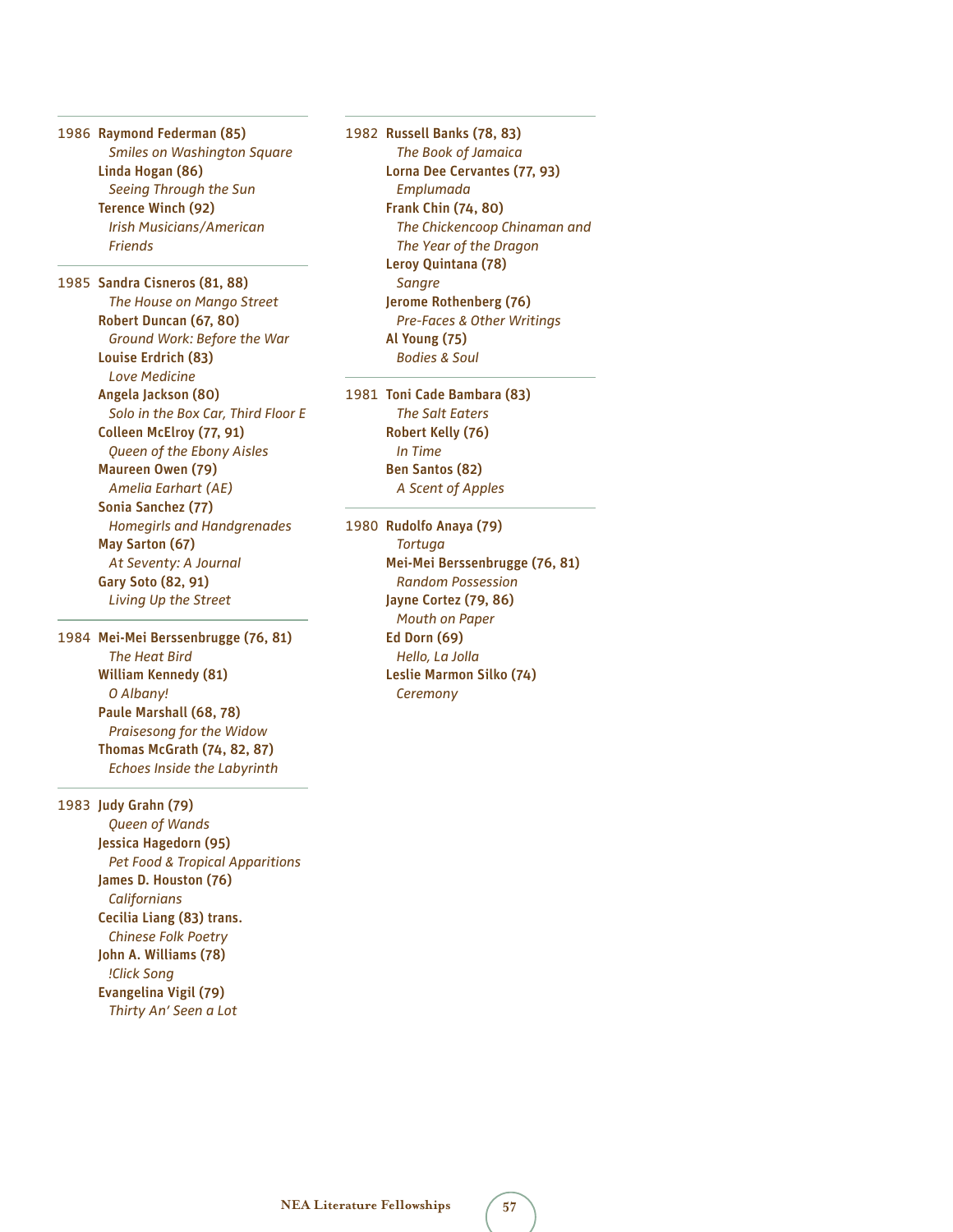### National Book Award

Since 1950, the National Book Awards have been given to recognize achievements in four genres: fiction, nonfiction, poetry, and young people's literature. The winners, selected by five-member, independent judging panels for each genre, receive a \$10,000 award.

*The following NEA Literature Fellows received the award (the fiscal year they received the fellowship is in parentheses).* 

- 2005 W. S. Merwin (69, 77) *Migration: New and Selected Poems* (Poetry)
- 2004 Jean Valentine (72) *Door in the Mountain: New and Collected Poems* (Poetry)
- 2003 C. K. Williams (85, 93) *The Singing* (Poetry)
- 2002 Julia Glass (04) *Three Junes* (Fiction)
- 2001 Jonathan Franzen (02) *The Corrections* (Fiction)
- 2000 Lucille Clifton (70, 73) *Blessing the Boats* (Poetry)
- 1999 Ai (79) *Vice: New & Selected Poems* (Poetry)
- 1998 Gerald Stern (76, 82, 87)  *This Time: New & Selected Poems* (Poetry)
- 1997 William Meredith (72, 84) *Effort at Speech: New & Selected Poems* (Poetry)
- 1996 Andrea Barrett (92) *Ship Fever* (Fiction) Hayden Carruth (67, 75, 88) *Scrambled Eggs and Whiskey* (Poetry)
- 1995 Stanley Kunitz (84)  *Passing Through: The Later Poems* (Poetry)
- 1994 William Gaddis (67, 74) *A Frolic of His Own* (Fiction) James Tate (79)  *Worshipful Company of Fletchers* (Poetry)

1993 Annie Proulx (91) *The Shipping News* (Fiction)

1992 Mary Oliver (72) *New & Selected Poems* (Poetry)

1991 Norman Rush (86)  *Mating* (Fiction) Philip Levine (76, 81, 87)  *What Work Is* (Poetry)

1990 Charles Johnson (80) *Middle Passage* (Fiction)

1988 Pete Dexter (70)  *Paris Trout* (Fiction)

1987 Larry Heinemann (81, 87) *Paco's Story* (Fiction)

1984 Harriet Doerr (83) *Stones for Ibarra* (Fiction)

- 1983 Gloria Naylor (85) *The Women of Brewster Place* (First Novel) Alice Walker (78) *The Color Purple* (Fiction, hardcover) Eudora Welty (89) *Collected Stories of Eudora Welty* (Fiction, paperback) Galway Kinnell (77, 84) *Selected Poems* (Poetry) Charles Wright (75, 84)  *Country Music: Selected Early Poems* (Poetry)
- 1982 Tracy Kidder (74) *The Soul of a New Machine* (Nonfiction)

1981 Wright Morris (86) *Plains Song* (Fiction) Maxine Hong Kingston (80) *China Men* (General Fiction) Lisel Mueller (90) *The Need to Hold Still* (Poetry) 1980 John Irving (74) *The World According to Garp* (Fiction) Philip Levine (76, 81, 87) *Ashes* (Poetry)

1977 Wallace Stegner (90)  *The Spectator Bird* (Fiction)

1976 William Gaddis (67, 74)  *JR* (Fiction) John Ashbery (69) *Self-Portrait in a Convex Mirror* (Poetry)

1975 Robert Stone (68, 83) *Dog Soldiers* (Fiction) Marilyn Hacker (74, 85)  *Presentation Piece* (Poetry)

- 1974 Isaac Bashevis Singer (67)  *A Crown of Feathers* (Fiction) Allen Ginsberg (79, 87) *The Fall of America* (Poetry)
- 1972 Howard Moss (84) *Selected Poems* (Poetry)

1971 Mona Van Duyn (67) *To See, To Take* (Poetry)

1970 Isaac Bashevis Singer (67) *A Day of Pleasure* (Children's) Joyce Carol Oates (69)  *Them* (Fiction)

1969 John Berryman (68) *His Toy, His Dream, His Rest* (Poetry)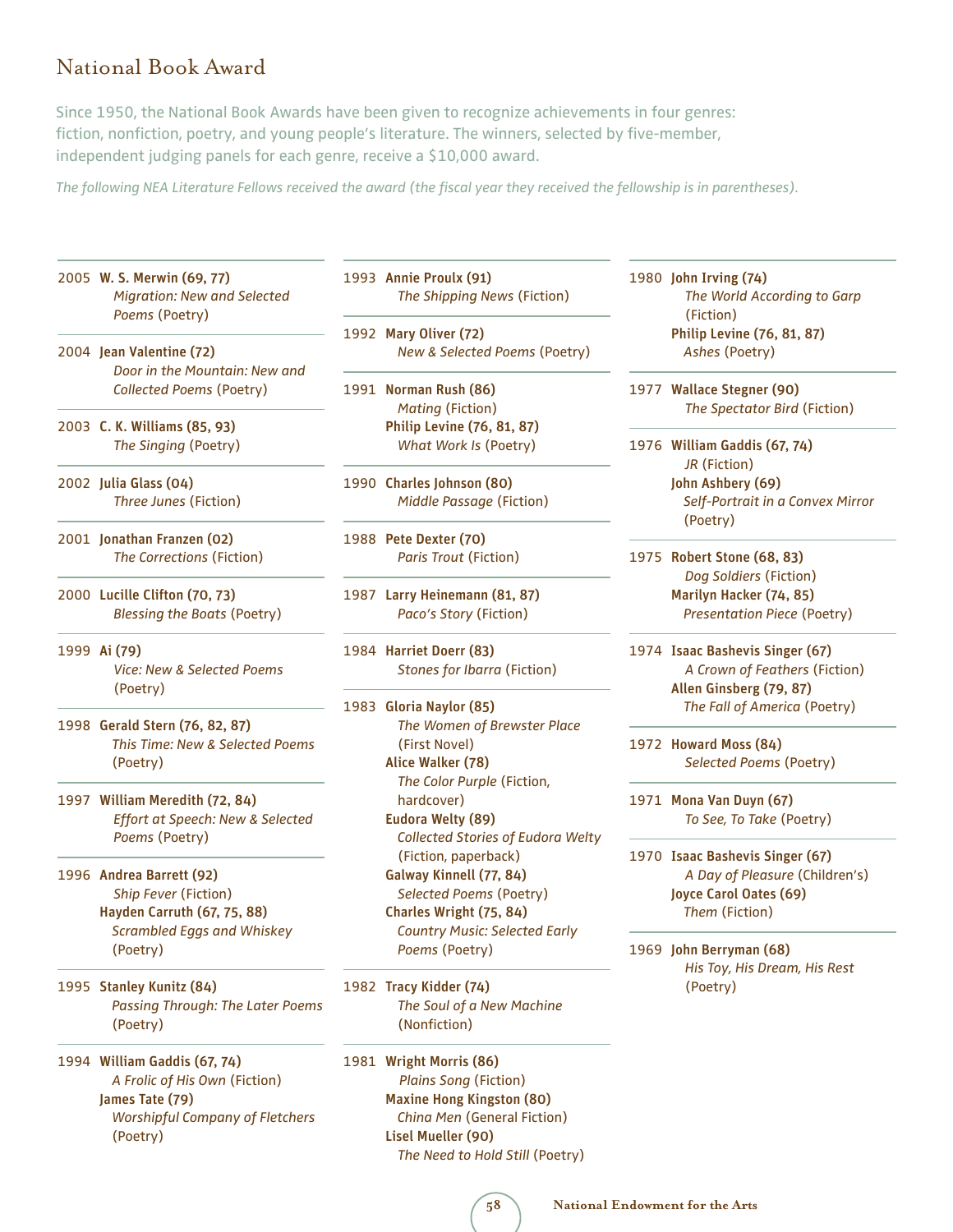### National Book Critics Circle Award

The National Book Critics Circle, founded in 1974, consists of nearly 700 active book reviewers devoted to honoring quality writing and communicating with one another about common concerns. Every year, the NBCC presents awards for the best book in five categories: fiction, general nonfiction, biography/ autobiography, poetry, criticism.

*The following NEA Literature Fellows received the award (the fiscal year they received the fellowship is in parentheses).*

|  | 2003 Edward P. Jones (86)<br>The Known World (Fiction)<br>Susan Stewart (82, 89) | 1989 Rodney Jones (84)<br><b>Transparent Gestures (Poetry)</b>         |
|--|----------------------------------------------------------------------------------|------------------------------------------------------------------------|
|  | Columbarium (Poetry)                                                             | 1988 Bharati Mukherjee (86)<br>The Middleman and Other Stories         |
|  | 2002 B. H. Fairchild (88)<br><b>Early Occult Memory Systems</b>                  | (Fiction)                                                              |
|  | of the Lower Midwest (Poetry)                                                    | 1987 C. K. Williams (85, 93)<br>Flesh and Blood (Poetry)               |
|  | 2001 Albert Goldbarth (74, 79, 86)<br><b>Saving Lives: Poems (Poetry)</b>        | 1986 Reynolds Price (66)                                               |
|  |                                                                                  | Kate Vaiden (Fiction)<br><b>Edward Hirsch (81)</b>                     |
|  | 1998 Marie Ponsot (79)<br>The Bird Catcher (Poetry)                              | Wild Gratitude (Poetry)                                                |
|  | 1997 Charles Wright (75, 84)                                                     | 1985 Louise Glück (70, 79, 88)                                         |
|  | <b>Black Zodiac (Poetry)</b>                                                     | The Triumph of Achilles (Poetry)                                       |
|  | 1996 Gina Berriault (86)                                                         | 1984 Louise Erdrich (83)                                               |
|  | Women in Their Beds (Fiction)                                                    | Love Medicine (Fiction)                                                |
|  |                                                                                  | Sharon Olds (82)                                                       |
|  | 1995 Stanley Elkin (72)<br>Mrs. Ted Bliss (Fiction)                              | The Dead and the Living (Poetry)                                       |
|  | William Matthews (75, 84)                                                        | 1983 William Kennedy (81)                                              |
|  | Time and Money (Poetry)                                                          | Ironweed (Fiction)                                                     |
|  | 1994 Mark Rudman (95)                                                            | 1982 Stanley Elkin (72)                                                |
|  | Rider (Poetry)                                                                   | <b>George Mills (Fiction)</b>                                          |
|  |                                                                                  | Katha Pollitt (84)                                                     |
|  | 1993 Ernest J. Gaines (68)<br>A Lesson Before Dying (Fiction)                    | <b>Antarctic Traveler (Poetry)</b>                                     |
|  | Mark Doty (87)                                                                   | 1980 Frederick Seidel (69)                                             |
|  | My Alexandria (Poetry)                                                           | Sunrise (Poetry)                                                       |
|  | 1992 Hayden Carruth (67, 75, 88)                                                 | 1979 Philip Levine (76, 81, 87)                                        |
|  | Collected Shorter Poems (Poetry)                                                 | Ashes and Seven Years from<br>Nowhere (Poetry)                         |
|  | 1991 Jane Smiley (78, 87)                                                        |                                                                        |
|  | A Thousand Acres (Fiction)                                                       | 1976 John Gardner (72)                                                 |
|  | Albert Goldbarth (74, 79, 86)                                                    | October Light (Fiction)                                                |
|  | <b>Heaven and Earth: A Cosmology</b>                                             |                                                                        |
|  | (Poetry)                                                                         | 1975 John Ashbery (69)<br>Self-Portrait in a Convex Mirror<br>(Poetry) |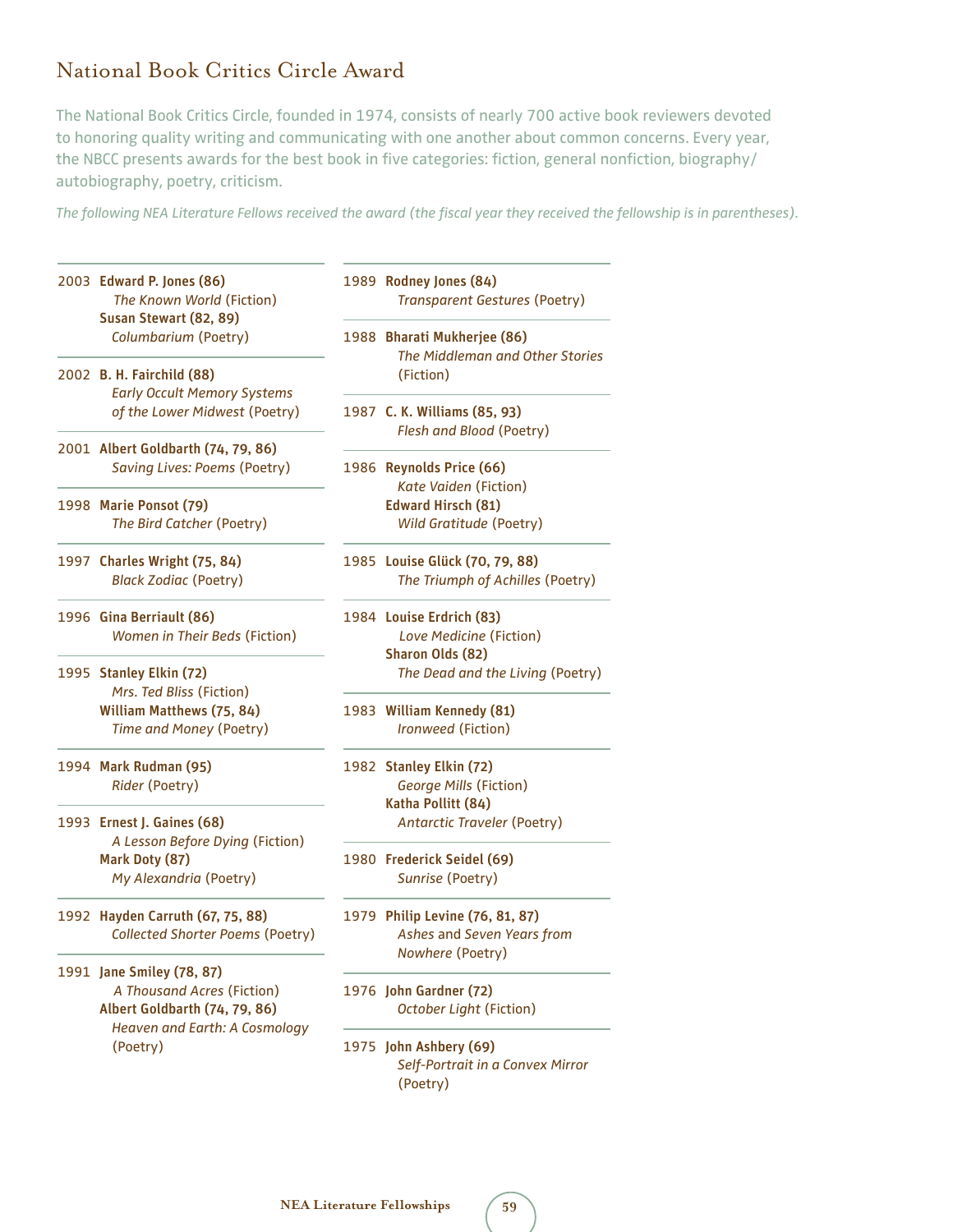### Pulitzer Prize

The Pulitzer Prizes have been awarded annually since 1917 in print journalism, literary achievements, and musical compositions. Recipients of the award are chosen by an independent board officially administered by the Columbia University Graduate School of Journalism. The prize was established by Joseph Pulitzer, a Hungarian-American newspaper publisher in the late 19th century.

*The following NEA Literature Fellows received the award (the fiscal year they received the fellowship is in parentheses).* 

- 2005 Ted Kooser (76, 84) *Delights and Shadows* (Poetry)
- 2004 Edward P. Jones (86)  *The Known World* (Fiction) Franz Wright (85, 92) *Walking to Martha's Vineyard* (Poetry)
- 2003 Jeffrey Eugenides (95) *Middlesex* (Fiction)

j

j

- 2002 Carl Dennis (88) *Practical Gods* (Poetry)
- 2001 Stephen Dunn (73, 81, 89)  *Different Hours* (Poetry)
- 2000 C. K. Williams (85, 93)  *Repair* (Poetry)
- 1999 Michael Cunningham (88) *The Hours* (Fiction) Mark Strand (68, 78, 86) *Blizzard of One* (Poetry)
- 1998 Charles Wright (75, 84)  *Black Zodiac* (Poetry)
- 1997 Steven Millhauser (86) *Martin Dressler: The Tale of an American Dreamer* (Fiction) Lisel Mueller (90) *Alive Together: New & Selected Poems* (Poetry)
- 1996 Richard Ford (80, 86)  *Independence Day* (Fiction) Jorie Graham (84) *The Dream of the Unified Field* (Poetry)
- 1995 Philip Levine (76, 81, 87) *The Simple Truth* (Poetry)

1994 Annie Proulx (91) *The Shipping News* (Fiction) Yusef Komunyakaa (81, 88) *Neon Vernacular* (Poetry)

- 1993 Robert Olen Butler (94)  *A Good Scent from a Strange Mountain* (Fiction) Louise Glück (70, 79, 88) *The Wild Iris* (Poetry)
- 1992 Jane Smiley (78, 87) *A Thousand Acres* (Fiction) James Tate (79) *Selected Poems* (Poetry)
- 1991 Mona Van Duyn (67) *Near Changes* (Poetry)
- 1990 Oscar Hijuelos (85) *The Mambo Kings Play Songs of Love* (Fiction) Charles Simic (75, 79) *The World Doesn't End* (Poetry)
- 1987 Peter Taylor (84)  *A Summons to Memphis* (Fiction) Rita Dove (77, 89)  *Thomas and Beulah* (Poetry)
- 1986 Henry Taylor (77, 86)  *The Flying Change* (Poetry)
- 1984 William Kennedy (81) *Ironweed* (Fiction) Mary Oliver (84) *American Primitive* (Poetry)
- 1983 Alice Walker (78) *The Color Purple* (Fiction)
- 1981 James Schuyler (72) *The Morning of the Poem* (Poetry)
- 1980 Donald Justice (79, 89) *Selected Poems* (Poetry)

1978 James Alan McPherson (72)  *Elbow Room* (Fiction)

1976 John Ashbery (69) *Self-Portrait in a Convex Mirror* (Poetry)

- 1973 Eudora Welty (89) *The Optimist's Daughter* (Fiction) Maxine Kumin (67) *Up Country* (Poetry)
- 1972 Wallace Stegner (90) *Angle of Repose* (Fiction)
- 1971 W. S. Merwin (69, 77) *The Carrier of Ladders* (Poetry)
- 1970 Richard Howard (87) *Untitled Subjects* (Poetry)
- 1969 George Oppen (80) *Of Being Numerous* (Poetry)
- 1968 Anthony Hecht (89) *The Hard Hours* (Poetry)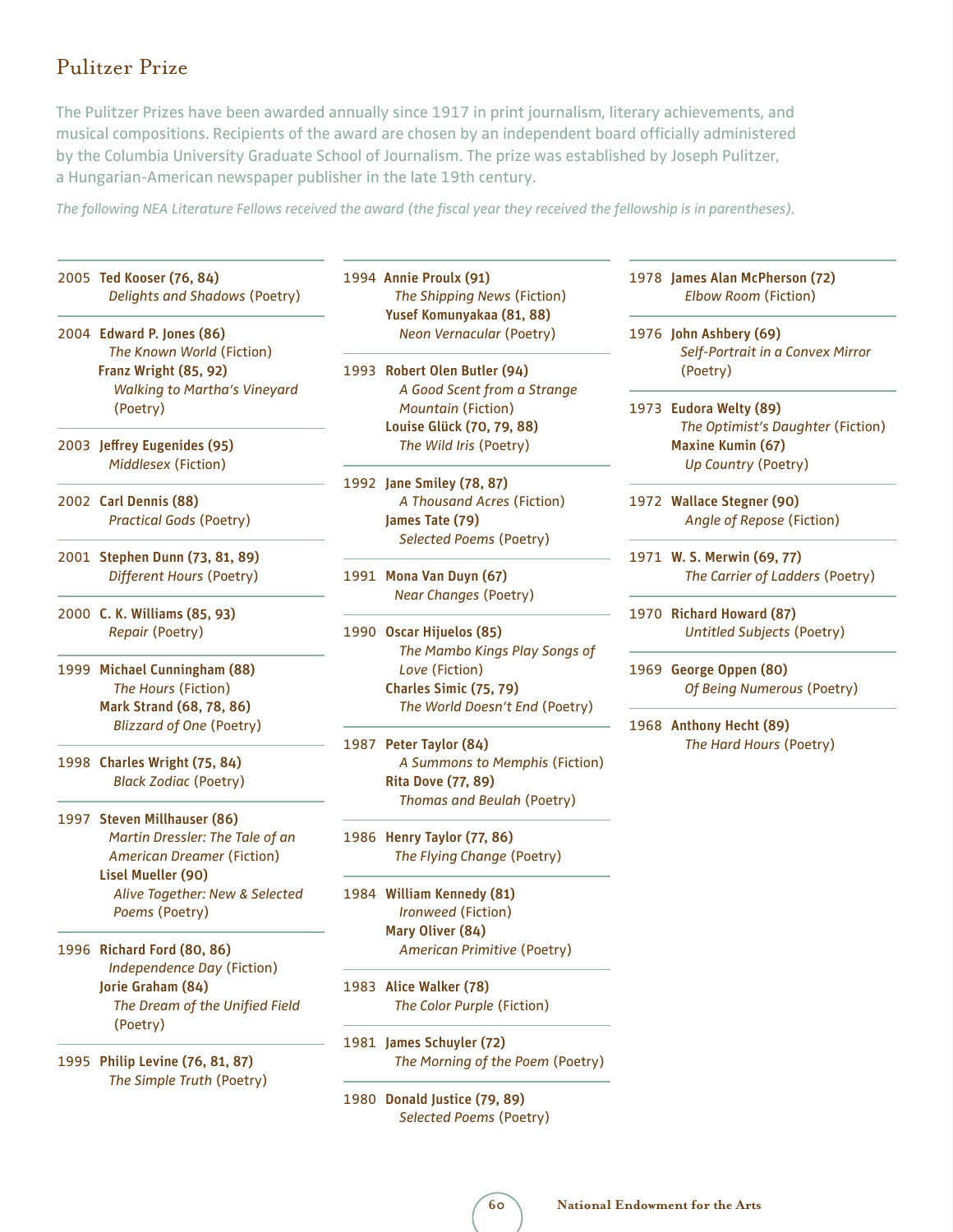

1964 – 2005

In memory of Literature Director Cliff Becker, a true champion of the NEA Literature Fellowship program.